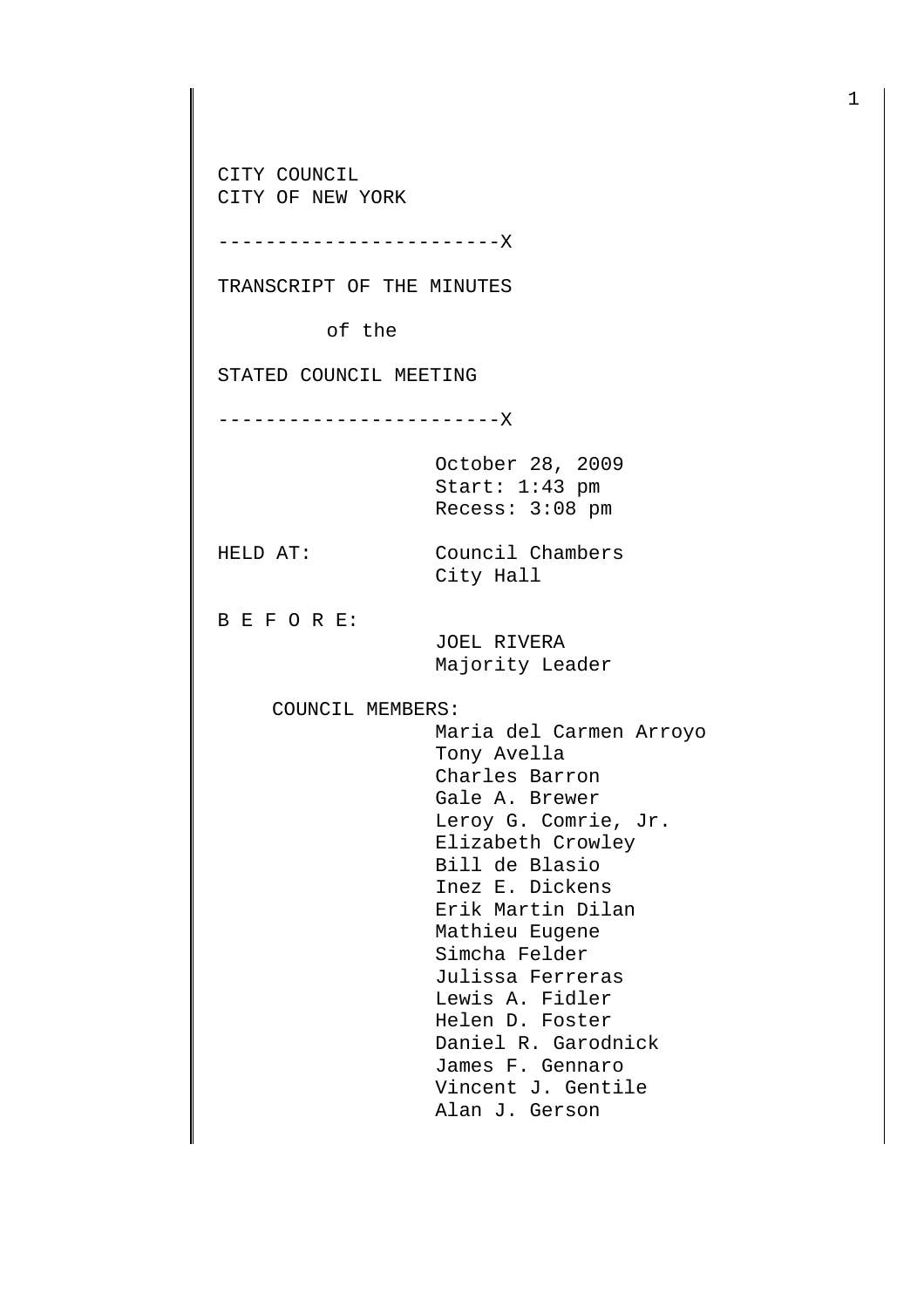## A P P E A R A N C E S

COUNCIL MEMBERS:

 Eric N. Gioia Sara M. Gonzalez Vincent Ignizio Robert Jackson Letitia James Melinda R. Katz G. Oliver Koppell Jessica S. Lappin John C. Liu Melissa Mark-Viverito Darlene Mealy Rosie Mendez Kenneth Mitchell Michael C. Nelson James S. Oddo Annabel Palma Christine C. Quinn Domenic M. Recchia, Jr. Diana Reyna Larry B. Seabrook Helen Sears Kendall Stewart Eric Ulrich James Vacca Peter F. Vallone, Jr. Albert Vann David I. Weprin Thomas White, Jr. David Yassky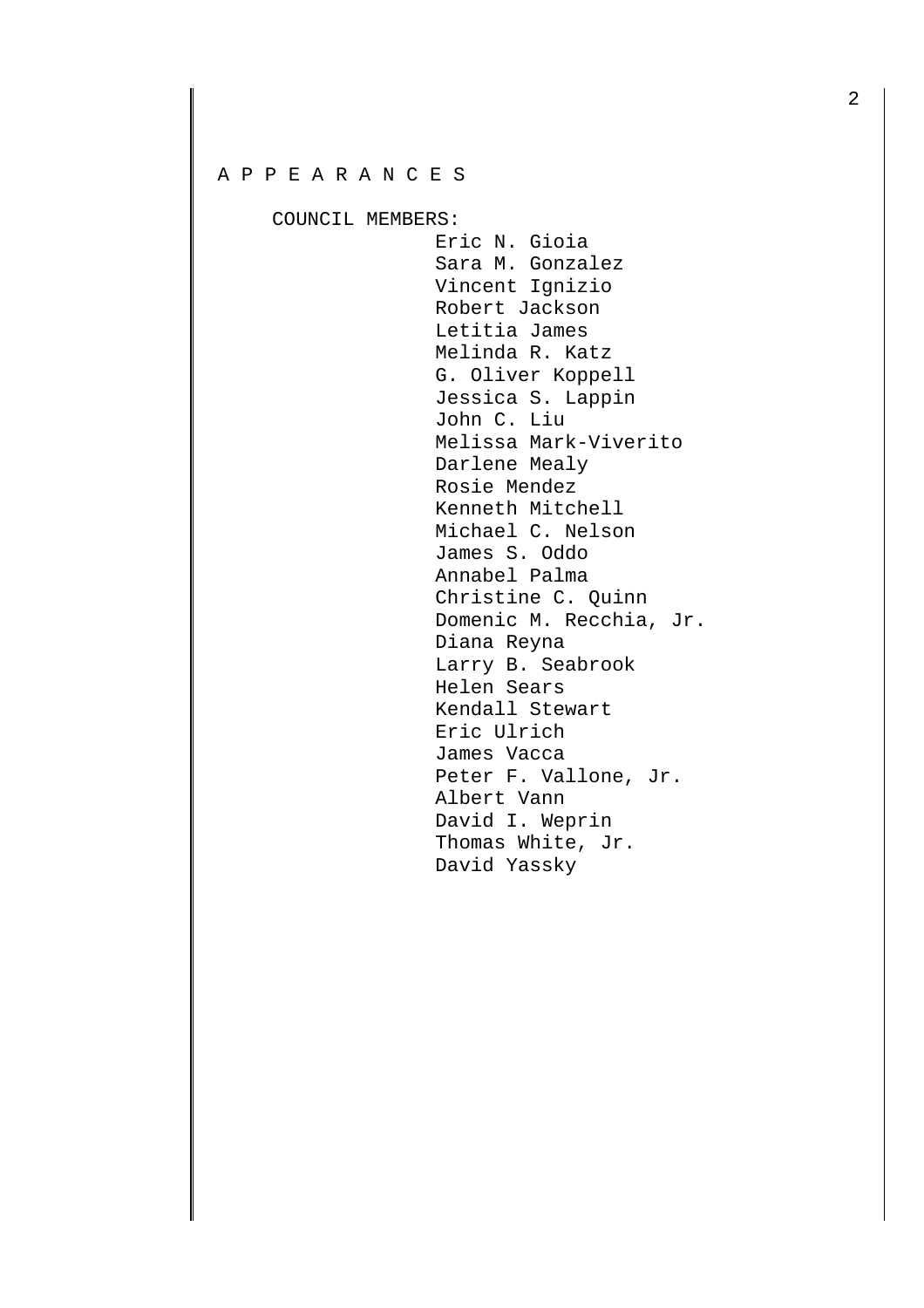A P P E A R A N C E S (CONTINUED)

Robert Nolan

James P. Molinaro Staten Island Borough President

Mercedes Qualls

Adele Armstrong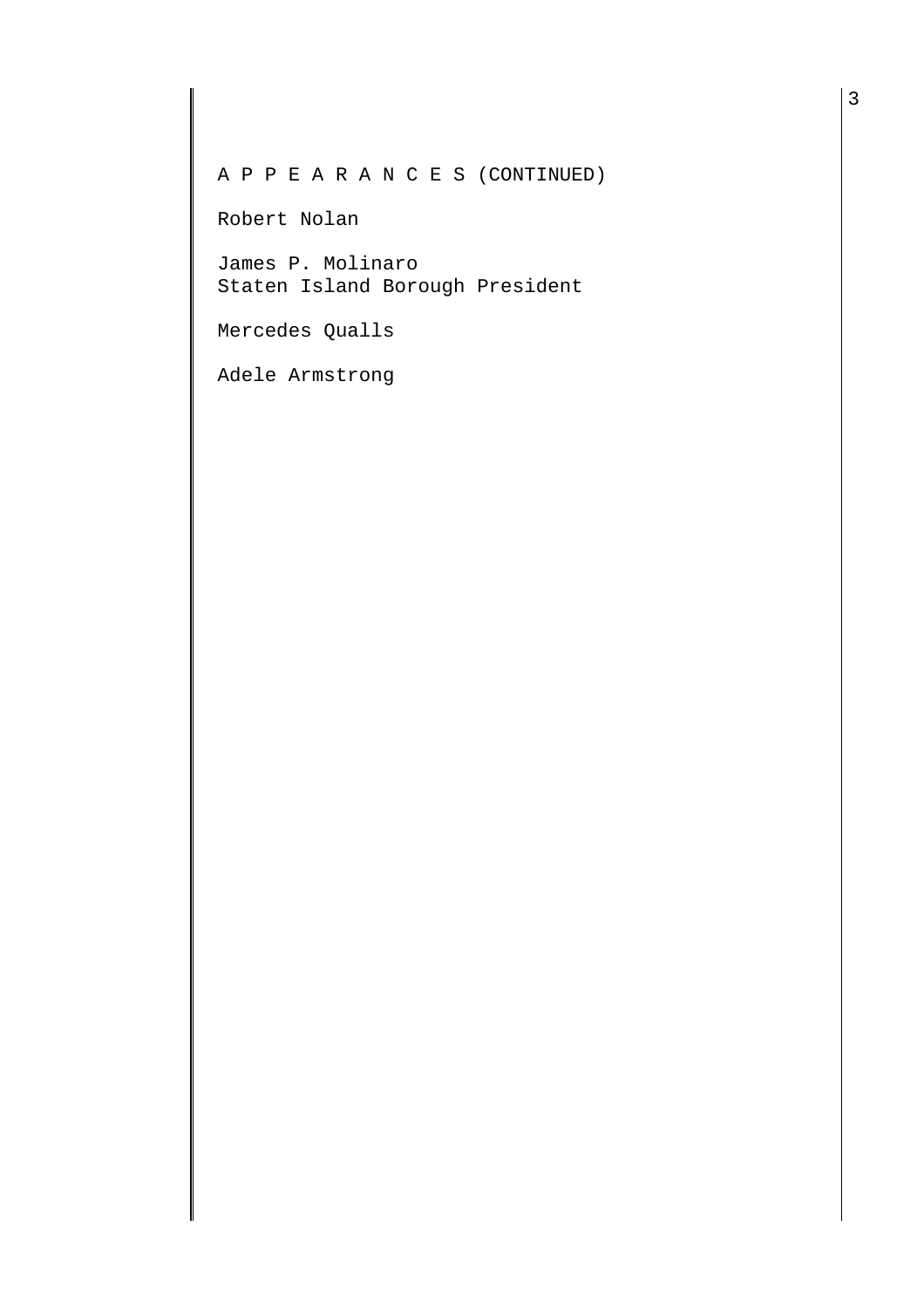| 1  | 4<br>STATED COUNCIL MEETING                        |
|----|----------------------------------------------------|
| 2  | SPEAKER QUINN: All right, we are                   |
| 3  | going to start our first of three ceremonials and  |
| 4  | the first one is going to be--shh, going to be     |
| 5  | conducted by Council Member Vacca and it goes to   |
| 6  | an individual who I believe has served our city    |
| 7  | and the Bronx Borough President's office, so I'd   |
| 8  | ask everyone to come up, but certainly the Bronx   |
| 9  | members, for over 30 years, is that right, Jimmy?  |
| 10 | So why don't--                                     |
| 11 | [Off mic]                                          |
| 12 | SPEAKER QUINN: If Robert Nolan                     |
| 13 | would come on up for the ceremonial. Where's Mr.   |
| 14 | Nolan? Oh there--hey, how you doing?               |
| 15 | ROBERT NOLAN: It's good to see                     |
| 16 | you, again.                                        |
| 17 | SPEAKER QUINN: Good to see you.                    |
| 18 | ROBERT NOLAN: Thank you so much.                   |
| 19 | SPEAKER QUINN: I had no idea you'd                 |
| 20 | been at the office so long.                        |
| 21 | ROBERT NOLAN: Yes.                                 |
| 22 | SPEAKER QUINN: Well let me give                    |
| 23 | the mic to Jimmy and give you the Proc and here we |
| 24 | go.                                                |
| 25 | COUNCIL MEMBER VACCA: Thank you,                   |
|    |                                                    |
|    |                                                    |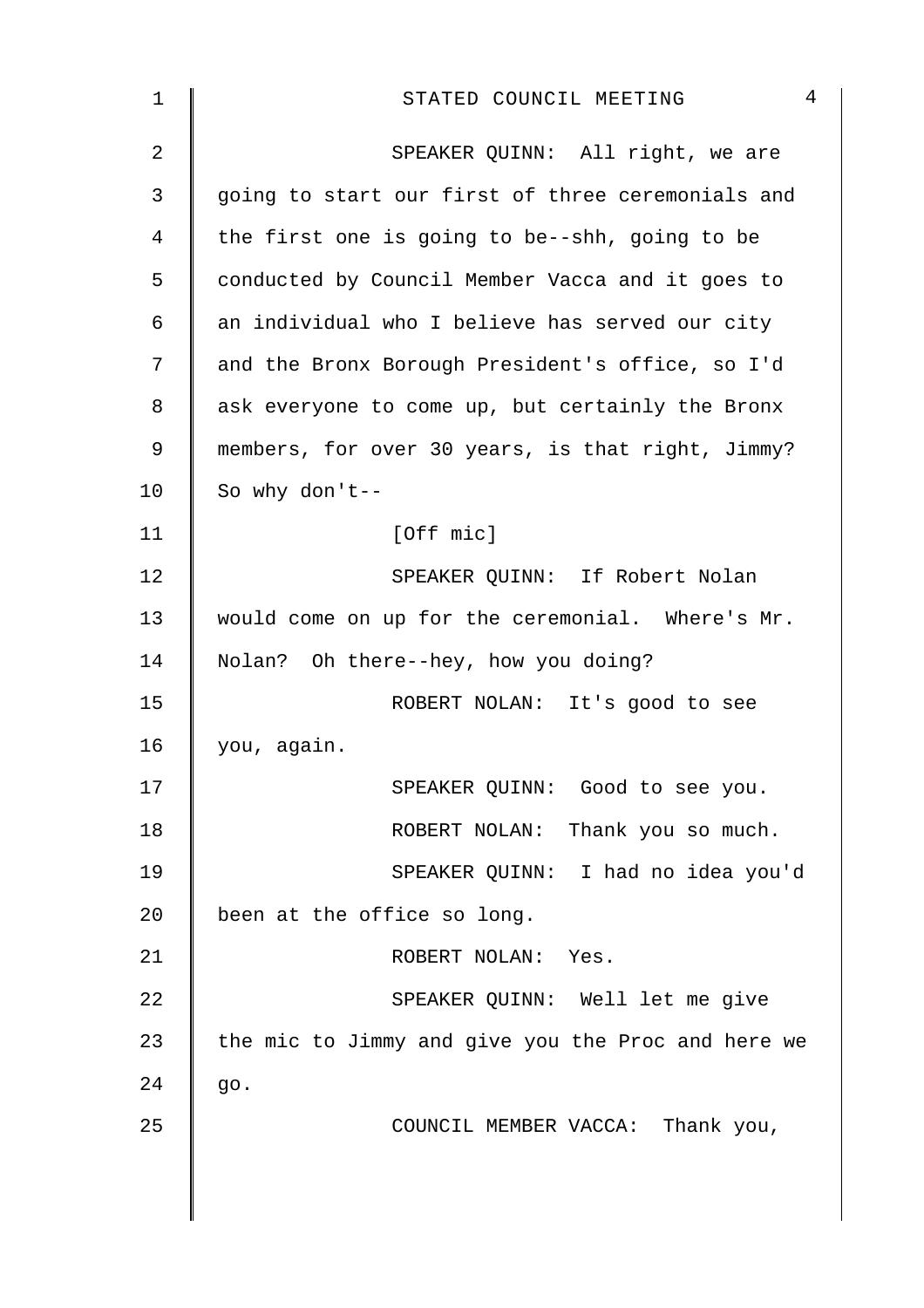| $\mathbf 1$    | 5<br>STATED COUNCIL MEETING                        |
|----------------|----------------------------------------------------|
| $\overline{2}$ | thank you, Madam Speaker. And it's my honor today  |
| 3              | on behalf of the City Council Members from the     |
| 4              | Bronx to all join in honoring a very special       |
| 5              | public servant.                                    |
| 6              | First, you should know that he                     |
| 7              | comes from a family of public servants. His        |
| 8              | father was the Honorable Judge Benjamin Nolan, who |
| 9              | served our borough for years with distinction and  |
| 10             | his wife is also a long-time employee at Community |
| 11             | Board 11, which takes in my district. So we have   |
| 12             | a long line of public servants in the Nolan        |
| 13             | family, but today I'm honoring Bob Nolan.          |
| 14             | Bob Nolan has really become an                     |
| 15             | institution in the Bronx. His knowledge of         |
| 16             | government, him serving the borough as he did for  |
| 17             | more than 30 years in the Bronx Borough            |
| 18             | President's office in both the intergovernmental   |
| 19             | area, in the economic development area, and later  |
| 20             | on and most recently as Budget Director for the    |
| 21             | Borough President's office really made a mark in   |
| 22             | our borough. He was the go-to person for           |
| 23             | countless Community Boards and civic associations  |
| 24             | over the course of many, many years. A person,     |
| 25             | not only with the knowledge of how to cut through  |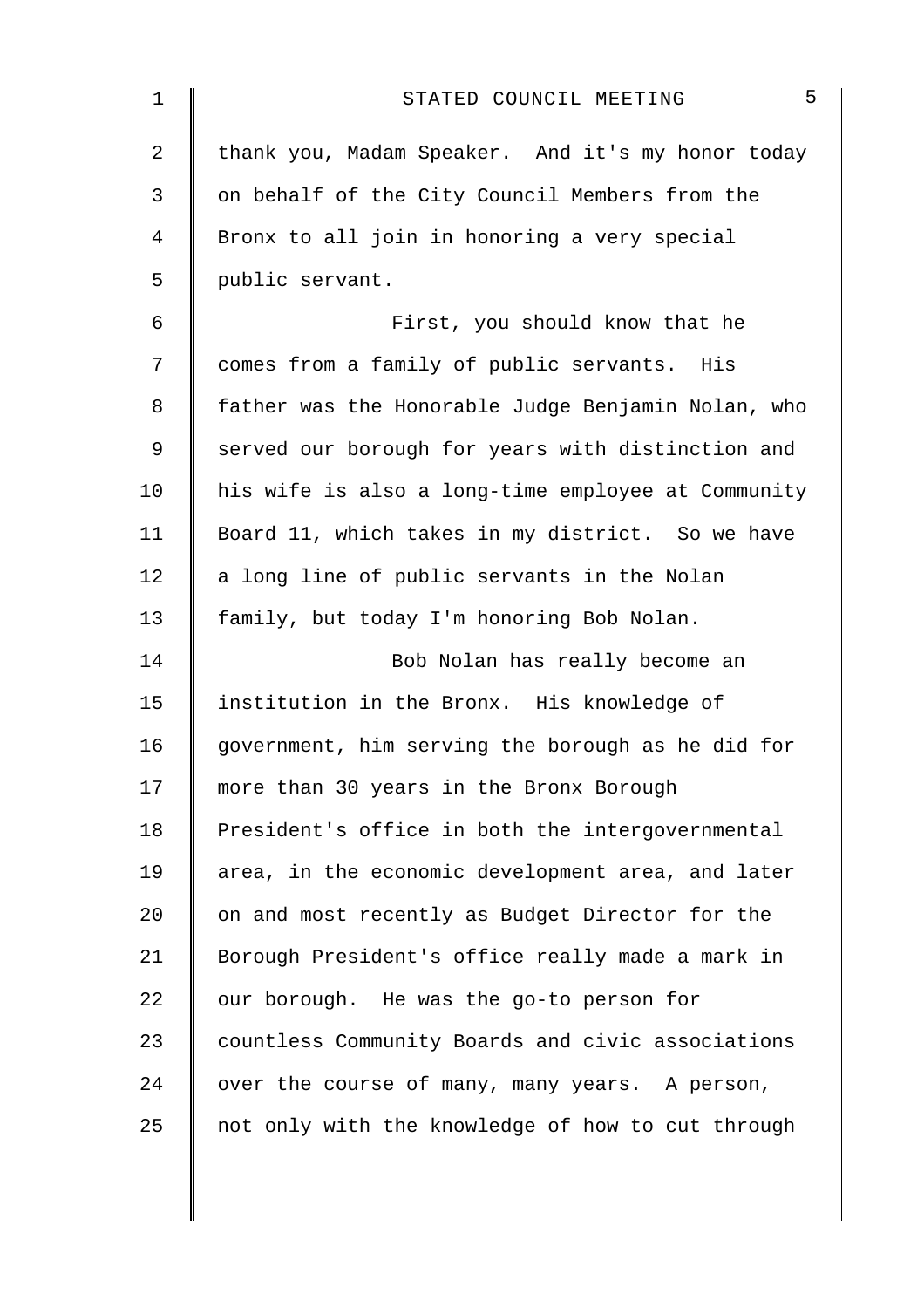| $\mathbf 1$ | 6<br>STATED COUNCIL MEETING                        |
|-------------|----------------------------------------------------|
| 2           | the tape of city bureaucracy, but also someone who |
| 3           | is very committed to making sure that our borough  |
| 4           | worked.                                            |
| 5           | Bob Nolan worked hard, worked                      |
| 6           | sincerely, and now I know, even in retirement, he  |
| 7           | will continue to work for the residents of our     |
| 8           | borough, lending us his knowledge and expertise,   |
| 9           | as well as his dedication.                         |
| 10          | So, Bob, on behalf of the borough                  |
| 11          | delegation to the New York City Council, it's my   |
| 12          | honor to call you a friend and a constituent, but  |
| 13          | it's also our honor today to honor you upon your   |
| 14          | retirement, to wish you the best of health, and to |
| 15          | ask that you continue to help us. Thank you very   |
| 16          | much.                                              |
| 17          | ROBERT NOLAN: Thank you.                           |
| 18          | SPEAKER QUINN: And just before I                   |
| 19          | ask the Clerk to read the Proclamation, I just     |
| $20 \,$     | want to add one thing to Council Member Vacca's    |
| 21          | list of service that you've rendered. You've been  |
| 22          | a tremendous supporter and active member and       |
| 23          | tremendous public service to the Irish-American    |
| 24          | community in New York City, many of whom call the  |
| 25          | Bronx their home, but you're a leading New Yorker  |
|             |                                                    |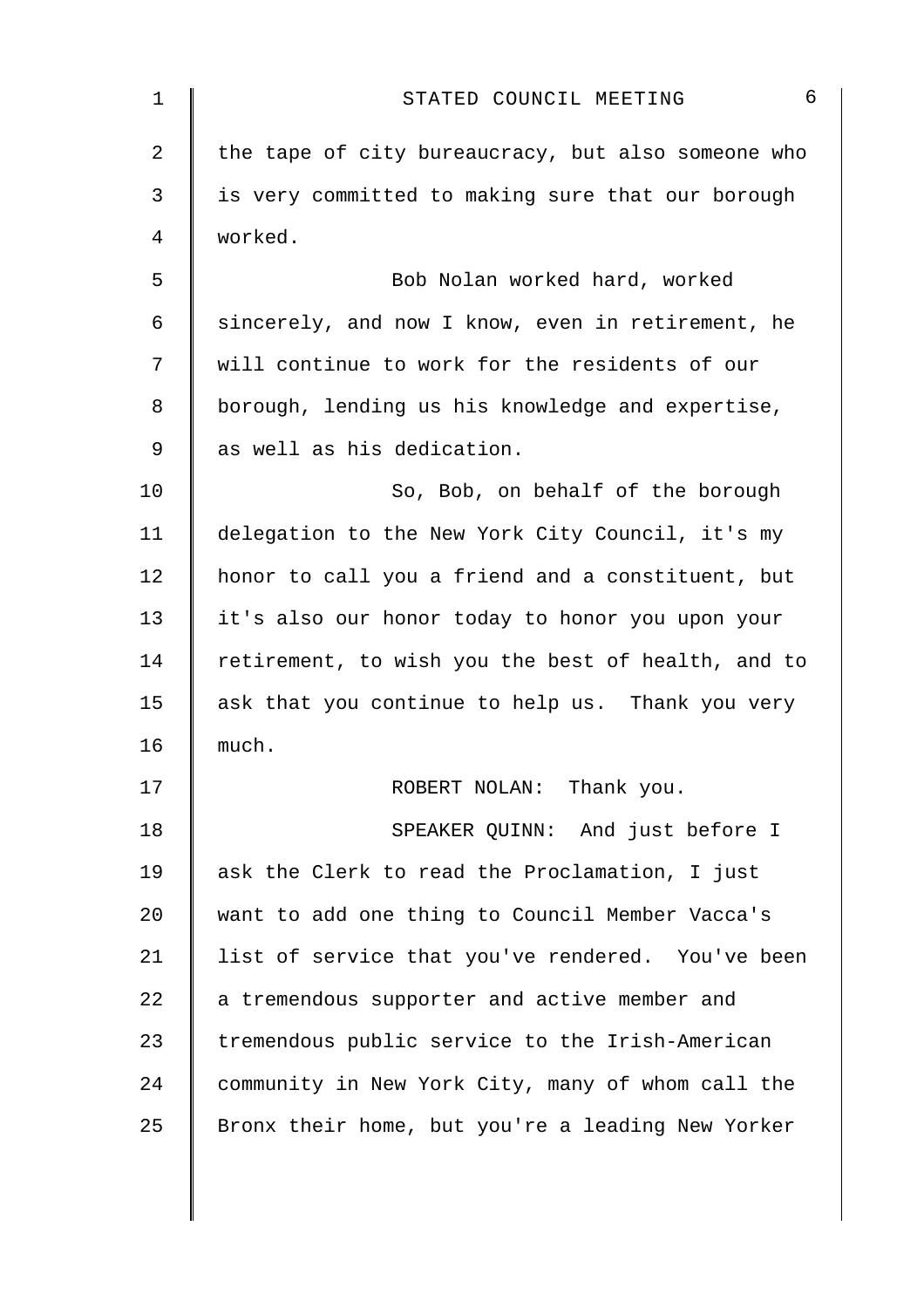| 1           | 7<br>STATED COUNCIL MEETING                        |
|-------------|----------------------------------------------------|
| 2           | in that area, so I want to thank you for that as   |
| 3           | well.                                              |
| 4           | And call on our Clerk to please                    |
| 5           | read the Proclamation.                             |
| 6           | COUNCIL CLERK: Council, City of                    |
| 7           | New York Proclamation.                             |
| 8           | WHEREAS, the Council of the City of                |
| $\mathsf 9$ | New York is proud to celebrate the career and      |
| 10          | retirement of Robert F. Nolan, for his             |
| 11          | distinguished service to the Borough of the Bronx, |
| 12          | and to his community.                              |
| 13          | Mr. Nolan joined the Office of the                 |
| 14          | Bronx Borough President in 1979 and served under   |
| 15          | three consecutive borough presidents until his     |
| 16          | retirement on November 14th, 2008; and             |
| 17          | WHEREAS, as Director of Budget for                 |
| 18          | nearly 20 years, Mr. Nolan has left an indelible   |
| 19          | mark on his home borough by recommending vital     |
| 20          | capital improvements and supporting enrichment     |
| 21          | programs for seniors and youth. Early in his       |
| 22          | tenure, Mr. Nolan played a key role in creating    |
| 23          | the Bronx Overall Economic Development             |
| 24          | Corporation, which continues to lead the           |
| 25          | redevelopment of the borough; and                  |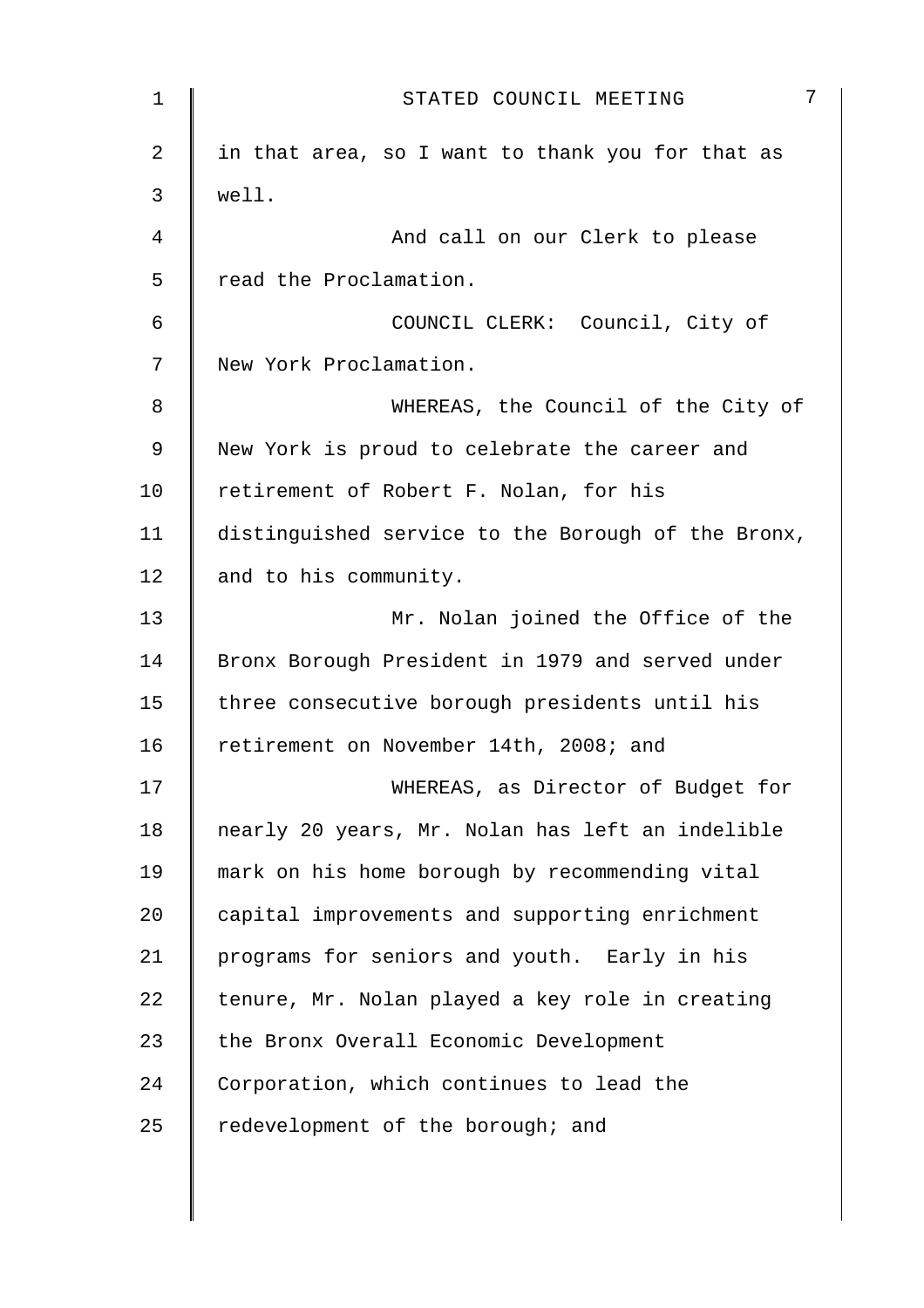| 1              | 8<br>STATED COUNCIL MEETING                        |
|----------------|----------------------------------------------------|
| $\overline{a}$ | WHEREAS, Mr. Nolan, a lifelong                     |
| 3              | resident of the Bronx, was educated at local       |
| 4              | parochial schools and has been active in the       |
| 5              | community and political organizations since 1973.  |
| 6              | He has been honored by countless civic             |
| 7              | organizations, including being named Grand Marshal |
| 8              | of the Throgs Neck St. Patrick's Day Parade on     |
| 9              | $2006;$ and                                        |
| 10             | WHEREAS, the son of a noted                        |
| 11             | attorney and jurist, Judge Benjamin F. Nolan, and  |
| 12             | Agnes Win Nolan, Bob Nolan created his own loving  |
| 13             | and active family with his wife Susan Gannascoli   |
| 14             | and their two adult children, Christopher and      |
| 15             | Vivian.                                            |
| 16             | NOW, THEREFORE, BE IT KNOWN that                   |
| 17             | the Council of the City of New York is proud to    |
| 18             | honor Robert F. Nolan for his outstanding          |
| 19             | contributions to the Bronx and to all of New York  |
| 20             | City.                                              |
| 21             | Christine C. Quinn, Speaker for the                |
| 22             | entire Council; James Vacca, Council Member 13th   |
| 23             | District, the Bronx; and all the Members of the    |
| 24             | Bronx delegation.                                  |
| 25             | SPEAKER QUINN:<br>Yay.                             |
|                |                                                    |
|                |                                                    |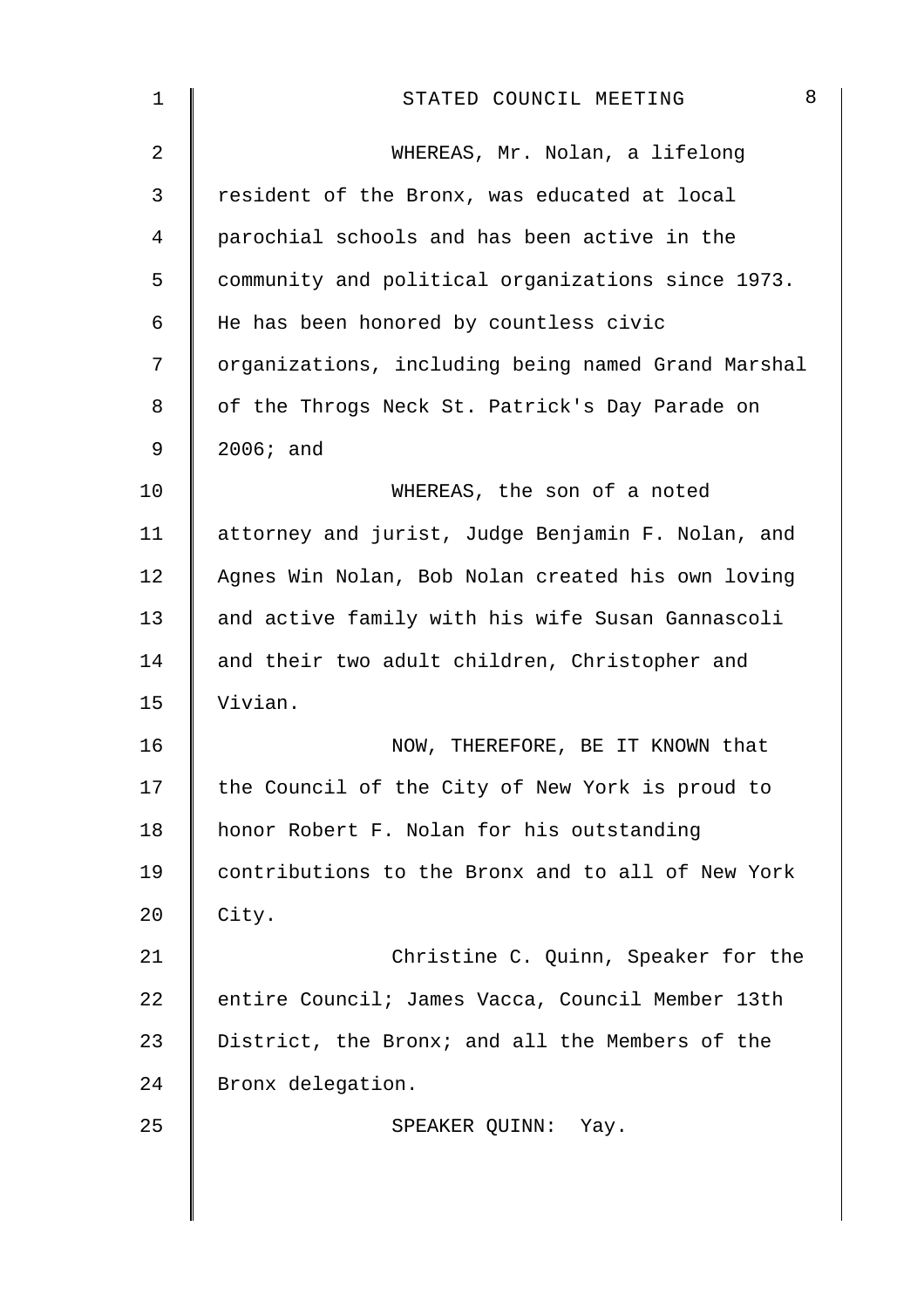| 1              | 9<br>STATED COUNCIL MEETING                       |
|----------------|---------------------------------------------------|
| $\overline{2}$ | ROBERT NOLAN: Thank you very much,                |
| $\mathfrak{Z}$ | Madam Speaker and Majority Leader Rivera, the     |
| 4              | Bronx delegation, all the Council Members who are |
| 5              | here, especially my friend of several decades,    |
| 6              | Jimmy Vacca.                                      |
| 7              | I've enjoyed my 30 years working                  |
| 8              | for the Bronx Borough President in a number of    |
| 9              | different capacities, as was mentioned, but       |
| 10             | primarily as Budget Director for the past 15      |
| 11             | years.                                            |
| 12             | When I sat over in that corner                    |
| 13             | there, just behind the press and just in front of |
| 14             | the Mayor's office and watched the Council fight  |
| 15             | for good legislation, battling it on a regular    |
| 16             | basis through several mayoralties, and of course, |
| 17             | I was here always during May and June when you    |
| 18             | were on call on a regular basis and that meant we |
| 19             | were hopping down on the subway to make sure that |
| 20             | our Bronx interests were taken care of. And I     |
| 21             | want to thank the Bronx delegation for listening  |
| 22             | to our messages.                                  |
| 23             | And especially I want to make note                |
| 24             | of the fact that, among your Finance Committee    |
| 25             | staff people, and I worked very closely on the    |
|                |                                                   |
|                |                                                   |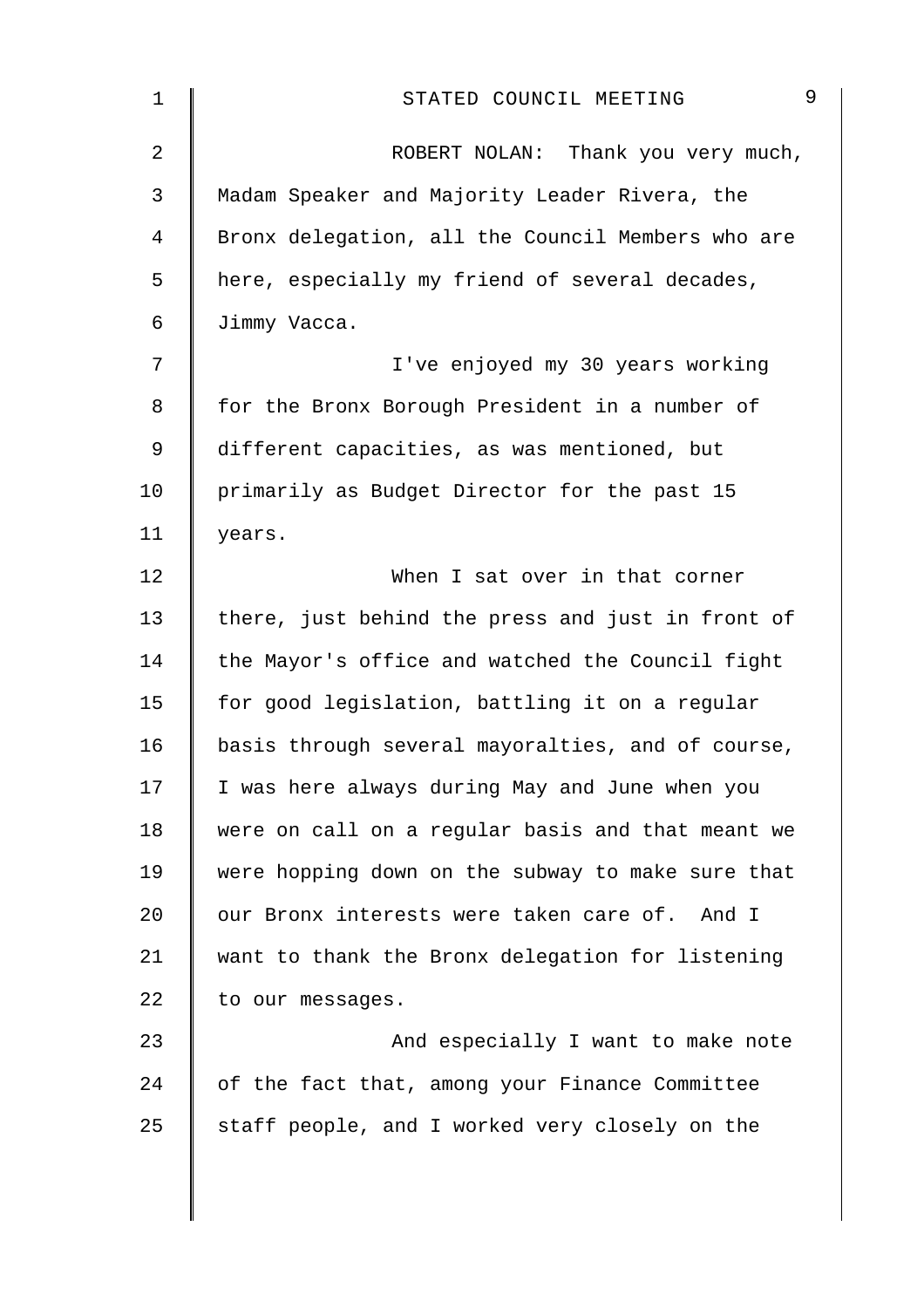| 1              | 10<br>STATED COUNCIL MEETING                      |
|----------------|---------------------------------------------------|
| $\overline{a}$ | capital budget with the Finance Committee Capital |
| 3              | Unit, is a very dear friend of mine who you       |
| $\overline{4}$ | acknowledge every year when you adopt a budget,   |
| 5              | every one of you stand up and you talk about the  |
| 6              | job that he does. And I want you to know that     |
| 7              | we've worked together probably on 50 or 60        |
| 8              | projects that were partnered with the Borough     |
| $\mathsf 9$    | President's money and the Council money so that   |
| 10             | both offices save capital money. And that's my    |
| 11             | friend who's kissing that woman back there, the   |
| 12             | Council Member, my friend Jeff Rodus. And I want  |
| 13             | to just want to mention that Jeff is probably one |
| 14             | of the finest persons who's ever worked for the   |
| 15             | City of New York, he's done really a great job.   |
| 16             | I want to bring up my wife Susan                  |
| 17             | who's here who spent 25 years working for         |
| 18             | Community Board 11, and she's here primarily to   |
| 19             | find out if you're going to cut Community Boards  |
| 20             | this year, but I've told her that the Council     |
| 21             | saved the Boards last June and it's in the hands  |
| 22             | of the Mayor, and we'll see.                      |
| 23             | My brother James who is here who                  |
| 24             | works for HPD. Jimmy has 26 years working for     |
| 25             | Housing Preservation and Development.             |
|                |                                                   |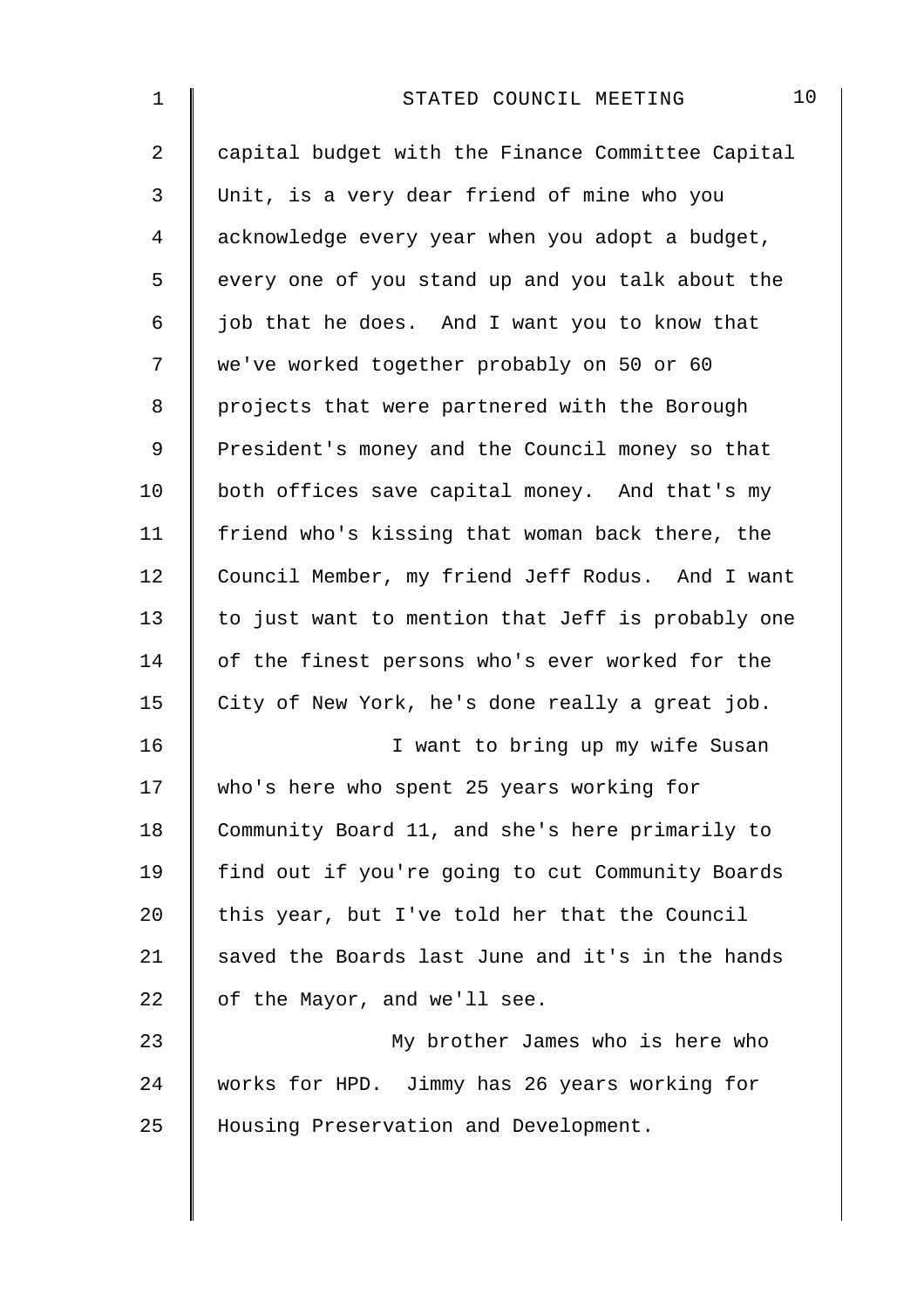| 1              | 11<br>STATED COUNCIL MEETING                         |
|----------------|------------------------------------------------------|
| $\overline{2}$ | And our son Chris Nolan, who is an                   |
| 3              | eighth year associate of Holland & Knight, the law   |
| 4              | firm just down the block, and if I don't get him     |
| 5              | out of here, he's going to bill us and nobody can    |
| 6              | afford to really pay for that.                       |
| 7              | But once again, thank you very much                  |
| 8              | for this honor that you've bestowed upon me. I       |
| $\mathsf 9$    | wish all of you well, you've got your hands and      |
| 10             | your job, a great job in front of you this year,     |
| 11             | especially with this very difficult budget, but I    |
| 12             | know in the end that you'll do the best for your     |
| 13             | districts and for the entire city. Thank you very    |
| 14             | much.                                                |
| 15             | SPEAKER QUINN: Congratulations,                      |
| 16             | Bob. Thank you very much, best of luck, there you    |
| 17             | go, congratulations.                                 |
| 18             | [Off mic]                                            |
| 19             | SPEAKER QUINN: Thank you very                        |
| 20             | much. All right, congratulations.                    |
| 21             | And today I think three ceremonies                   |
| 22             | all have in common they're people who in different   |
| 23             | ways are public servants and serving the city.<br>So |
| 24             | let me next ask if the members and anyone else who   |
| 25             | would like to of the Staten Island delegation and    |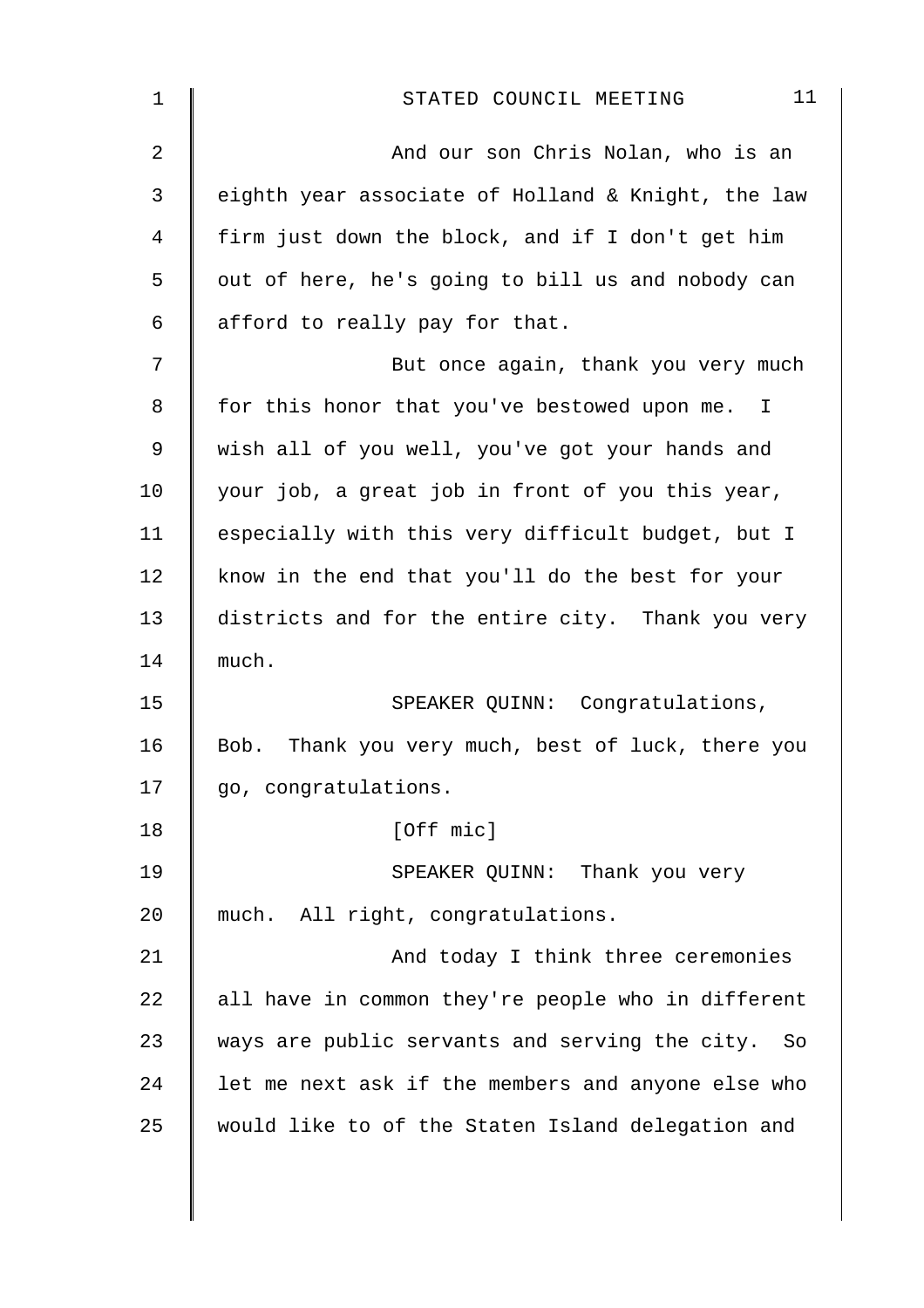| $\mathbf 1$ | 12<br>STATED COUNCIL MEETING                       |
|-------------|----------------------------------------------------|
| 2           | our Staten Island Borough President, who's         |
| 3           | visiting with us today, and, Fred, come on up, and |
| 4           | Julie. Fred, I don't want to mispronounce your     |
| 5           | last name, it's--                                  |
| 6           | [Off mic]                                          |
| 7           | SPEAKER QUINN: Ariemma, okay.                      |
| 8           | Come on up.                                        |
| $\mathsf 9$ | [Off mic]                                          |
| 10          | SPEAKER QUINN: Okay. Well we got                   |
| 11          | Vinnie and Jimmy--where's Vinnie?                  |
| 12          | [Off mic]                                          |
| 13          | SPEAKER QUINN: Oh, okay. Well,                     |
| 14          | Fred, we've never met, but I have seen your work   |
| 15          | and your commitment to Staten Island, and I've     |
| 16          | seen it almost every time I'm on Staten Island,    |
| 17          | but let me explain to you what Fred has done. If   |
| 18          | we can get a little quiet.                         |
| 19          | SERGEANT-AT-ARMS: Quiet, please.                   |
| 20          | SPEAKER QUINN: For anyone who's                    |
| 21          | been to Staten Island, but some of you may not     |
| 22          | know this, the Staten Island Borough President on  |
| 23          | September 11th went down to where the ferries, he  |
| 24          | thought would be coming in bringing the wounded to |
| 25          | help triage, but as we all know, no wounded came   |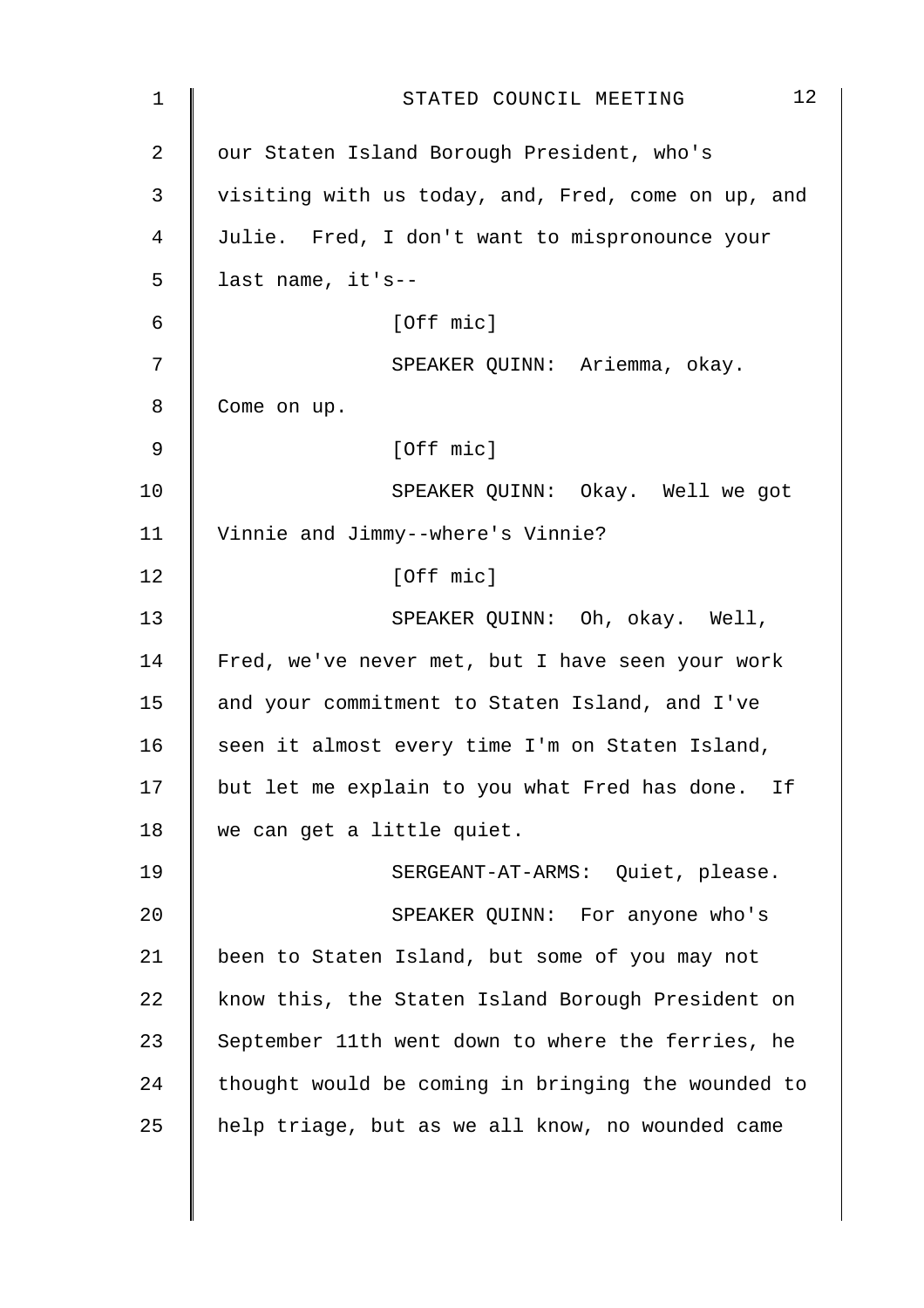| 1  | 13<br>STATED COUNCIL MEETING                        |
|----|-----------------------------------------------------|
| 2  | in, and he stood there and watched the Towers fall  |
| 3  | and made a promise to himself and to Staten Island  |
| 4  | that if he was elected--if we could get some        |
| 5  | quiet, I'm sorry, Council Members--he would make    |
| 6  | sure there was a memorial, a monument to those      |
| 7  | Staten Islanders who were lost at the spot where    |
| 8  | he was standing. And 10% of all of the people who   |
| 9  | died on September 11th were from Staten Island.     |
| 10 | They were from many, many countries, but think of   |
| 11 | that, 10% from our smallest borough.                |
| 12 | It's a beautiful monument, if you                   |
| 13 | haven't seen it, memorial, you should go see it,    |
| 14 | but it is made even more special by the plantings   |
| 15 | and the flowers that are there year-round.          |
| 16 | And one of the last times I was                     |
| 17 | there, the Borough President made a point of        |
| 18 | telling me that all of the flowers, all the         |
| 19 | gardening, all of the upkeep is donated. Fred is    |
| 20 | the person who donates it, who does the planting,   |
| 21 | does the work, buys the flowers. As I understand    |
| 22 | it, it's \$30,000 or more of time and labor, 10,000 |
| 23 | flowers over a period of 15 hours in the rain one   |
| 24 | time for children who lost their fathers in the     |
| 25 | terror attack. And, you know, this is one of        |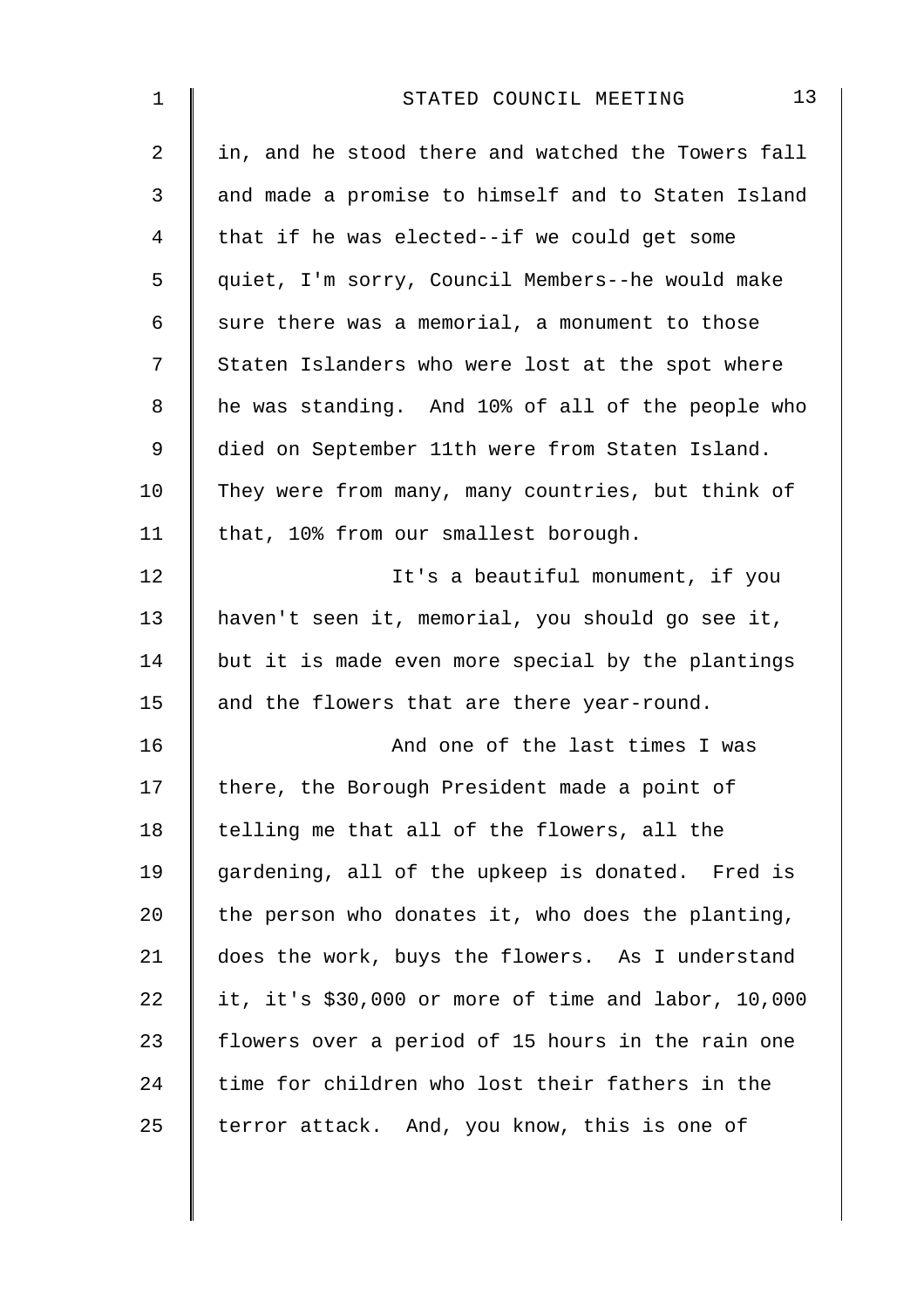| 1              | 14<br>STATED COUNCIL MEETING                       |
|----------------|----------------------------------------------------|
| $\overline{a}$ | those things, there's a lot of other New Yorkers   |
| 3              | like Fred too, who do great things and we never    |
| 4              | take the time to thank them.                       |
| 5              | And that memorial is such an                       |
| 6              | important place to the families who've lost loved  |
| 7              | ones, they can go there, it's even more beautiful  |
| 8              | 'cause of your generosity. I'm touched every time  |
| $\mathsf 9$    | I go there, so I really just wanted to take a      |
| 10             | moment to thank you for doing something no one     |
| 11             | asked you to do, for doing something you don't ask |
| 12             | for any credit for.                                |
| 13             | So just really to say thank you so                 |
| 14             | much and to hope you know how much myself and all  |
| 15             | of my colleagues, and I think everyone on the      |
| 16             | borough of Staten Island appreciates it. So thank  |
| 17             | you very, very much, Fred.                         |
| 18             | Let me give the mic to our Minority                |
| 19             | Leader, Jimmy Oddo, and then to our great Borough  |
| 20             | President, and then anyone else from the           |
| 21             | delegation.                                        |
| 22             | COUNCIL MEMBER ODDO: Thank you,                    |
| 23             | Madam Speaker. There are two amazing memorials to  |
| 24             | 9/11 on Staten Island, you referenced the          |
| 25             | Postcards Memorial.                                |
|                |                                                    |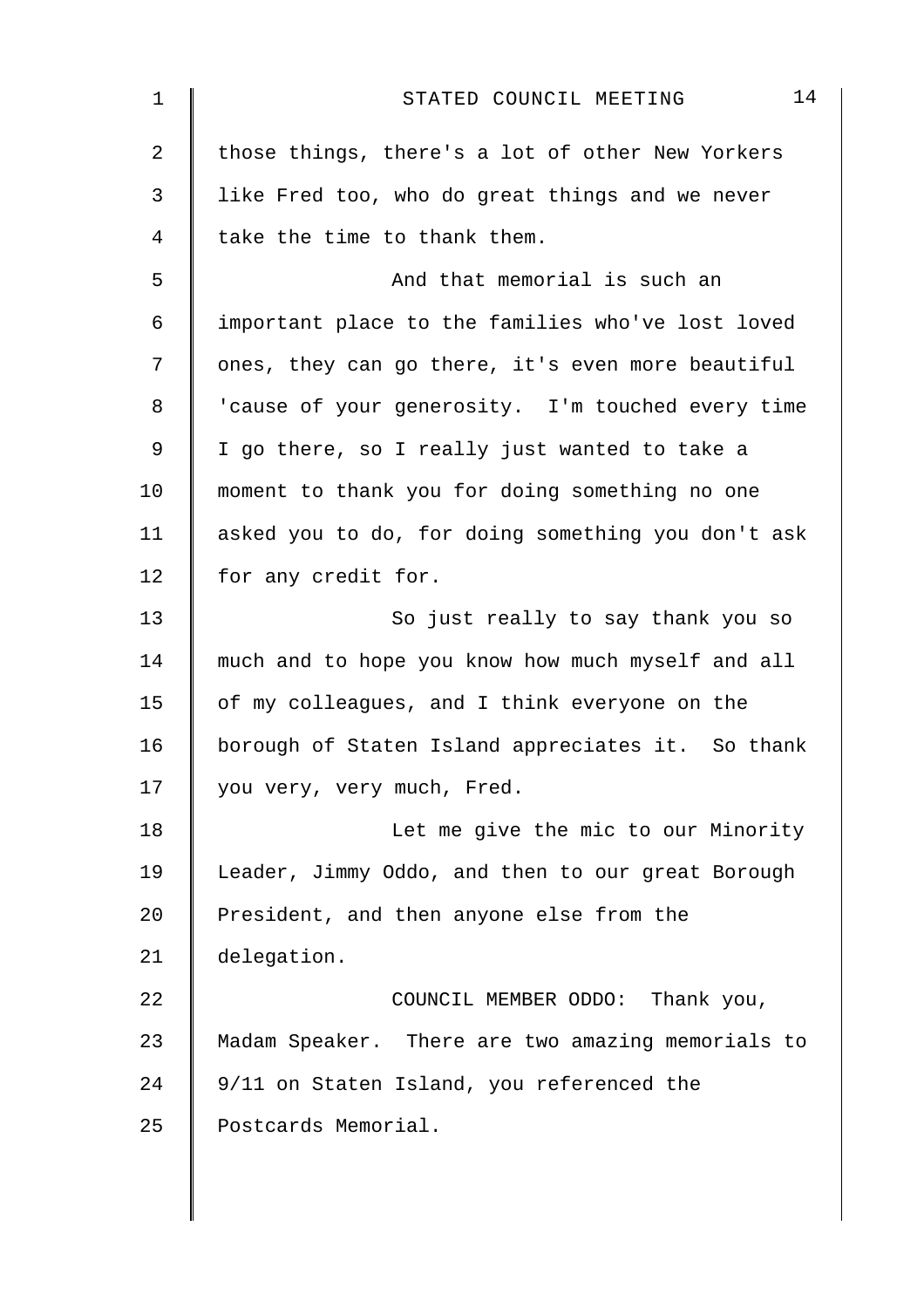| 1              | 15<br>STATED COUNCIL MEETING                       |
|----------------|----------------------------------------------------|
| $\overline{2}$ | There's another one that's even                    |
| 3              | more organic than that, it was actually a traffic  |
| 4              | triangle that a lady by the name of Wendy          |
| 5              | Pellegrino put a candle and then a flag and it has |
| 6              | evolved into one of the most amazing memorials for |
| 7              | any event and that's Angels' Circle. And Fred      |
| 8              | donates all of the flowers at that location as     |
| $\mathsf 9$    | well and, in some ways, it eclipses all of the     |
| 10             | work he does at Postcards. It's truly a place of   |
| 11             | comfort for relatives of those lost on 9/11 and    |
| 12             | for Staten Islanders who just want to go to a      |
| 13             | place and remember that day and remember people    |
| 14             | they knew.                                         |
| 15             | He's just a good, good human being                 |
| 16             | who is a wonderful Staten Islander, wonderful New  |
| 17             | Yorker and we're just proud to know him and we     |
| 18             | thank him.                                         |
| 19             | [Off mic]                                          |
| 20             | SPEAKER QUINN: I didn't even know                  |
| 21             | that part too, wow.                                |
| 22             | PRESIDENT MOLINARO: As the Speaker                 |
| 23             | has said, I was standing at that location when the |
| 24             | Twin Towers collapsed and I made a commitment to   |
| 25             | myself that I would build something there if I was |
|                |                                                    |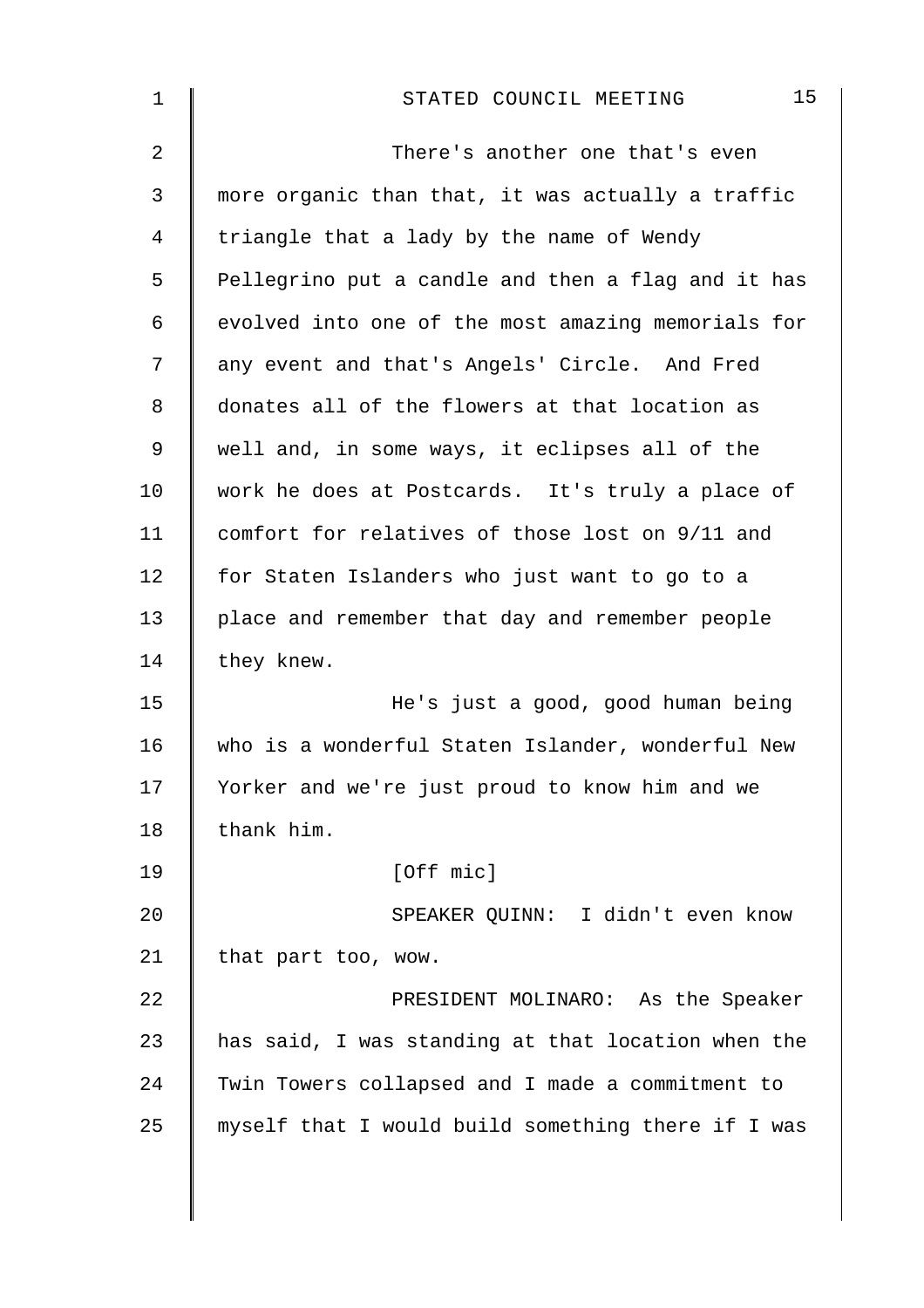| 1              | 16<br>STATED COUNCIL MEETING                       |
|----------------|----------------------------------------------------|
| $\overline{2}$ | fortunate enough to be elected. Well I was         |
| 3              | fortunate enough to get elected and we built this  |
| $\overline{4}$ | beautiful, beautiful memorial and it's something   |
| 5              | you can't possibly imagine. It's almost four       |
| 6              | stories high and it's got the profile of 268       |
| 7              | individuals, men and women, who lost their lives   |
| 8              | that day. It's a perfect profile of them in        |
| $\mathsf 9$    | marble, and you could actually go there and        |
| 10             | distinguish the individual without reading the     |
| 11             | name.                                              |
| 12             | And to the left of it, to the right                |
| 13             | of it, to the front, there's beautiful plantings   |
| 14             | all year-round from the holidays, from the         |
| 15             | holidays to different occasions, and Fred is the   |
| 16             | man that's responsible for that.                   |
| 17             | And the first time I asked him to                  |
| 18             | do it for me, I said send me a bill and he didn't  |
| 19             | send me a bill, so we called him, he says no, and  |
| 20             | I says, well, Freddy, if I don't pay you, I says   |
| 21             | you can't do it, he said, well then, I won't do    |
| 22             | it, he says if I can't do it without getting paid, |
| 23             | he says I won't do it. So that's the way it's      |
| 24             | been for years and years.                          |
| 25             | And to give you an idea what kind                  |
|                |                                                    |
|                |                                                    |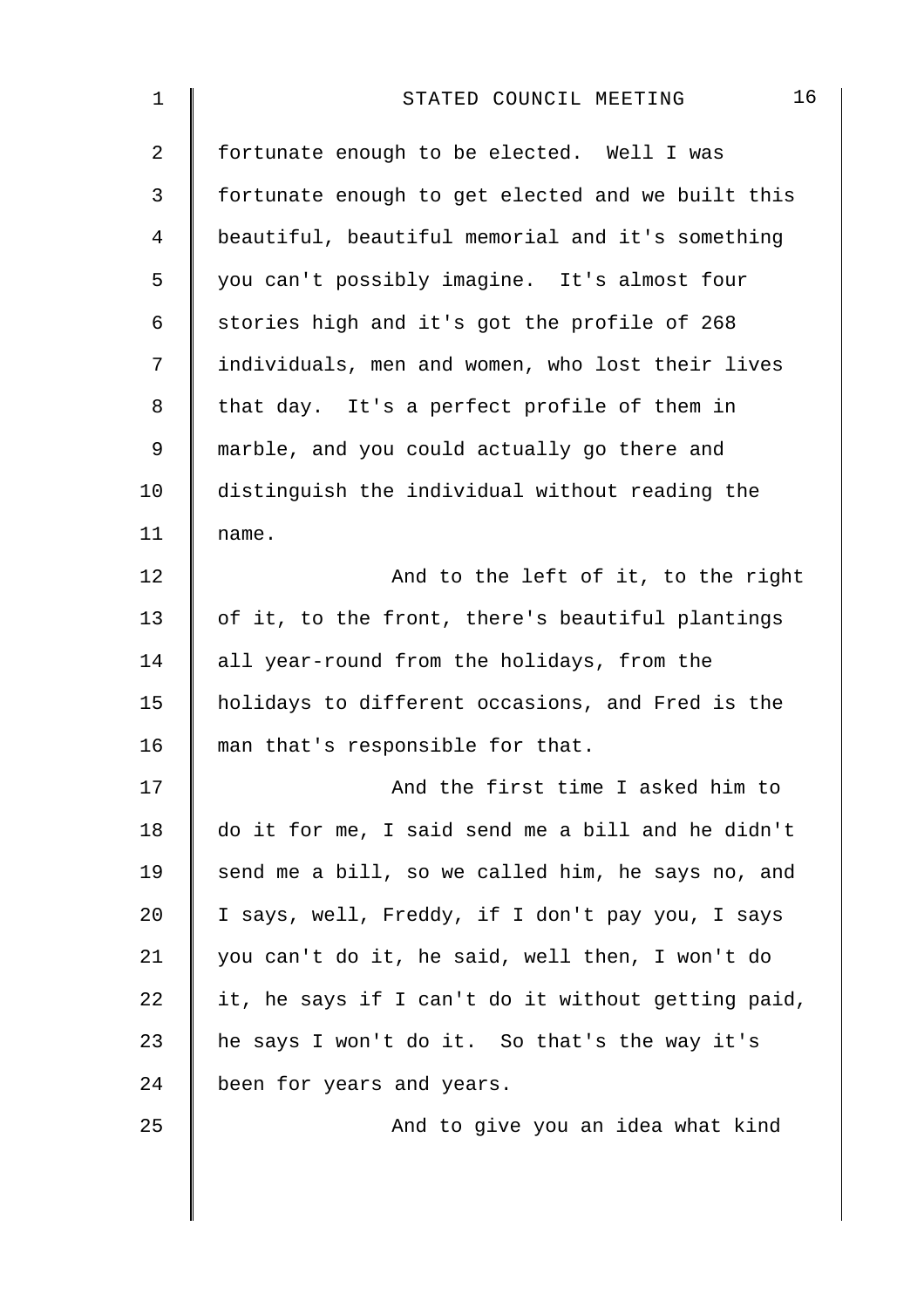| 1  | 17<br>STATED COUNCIL MEETING                      |
|----|---------------------------------------------------|
| 2  | of an attraction it is, last 9/11, we all recall  |
| 3  | it was a dreadful day, much worse than today and  |
| 4  | raining, and you couldn't barely stand, even with |
| 5  | an umbrella, and there was hundreds and hundreds  |
| 6  | and hundreds of people there that night for the   |
| 7  | memorial services.                                |
| 8  | So it's a great, great tribute that               |
| 9  | this man takes of his time and his money to do    |
| 10 | that, year after year, this is what makes Staten  |
| 11 | Island and this is what makes New York City what  |
| 12 | it is. Thank you, Fred.                           |
| 13 | [Off mic]                                         |
| 14 | SPEAKER QUINN: If the Clerk could                 |
| 15 | read the Proclamation, please.                    |
| 16 | COUNCIL CLERK: Council, City of                   |
| 17 | New York Proclamation.                            |
| 18 | WHEREAS, the Council of the City of               |
| 19 | New York is proud to honor Fred Ariemma for his   |
| 20 | extraordinary service and contributions to the    |
| 21 | community; and                                    |
| 22 | WHEREAS, Fred Ariemma is the widely               |
| 23 | respected owner of Ariemma's Garden Center in     |
| 24 | Dongan Hills, Staten Island and the caretaker of  |
| 25 | Angels' Circle and the Postcards Memorials.       |
|    |                                                   |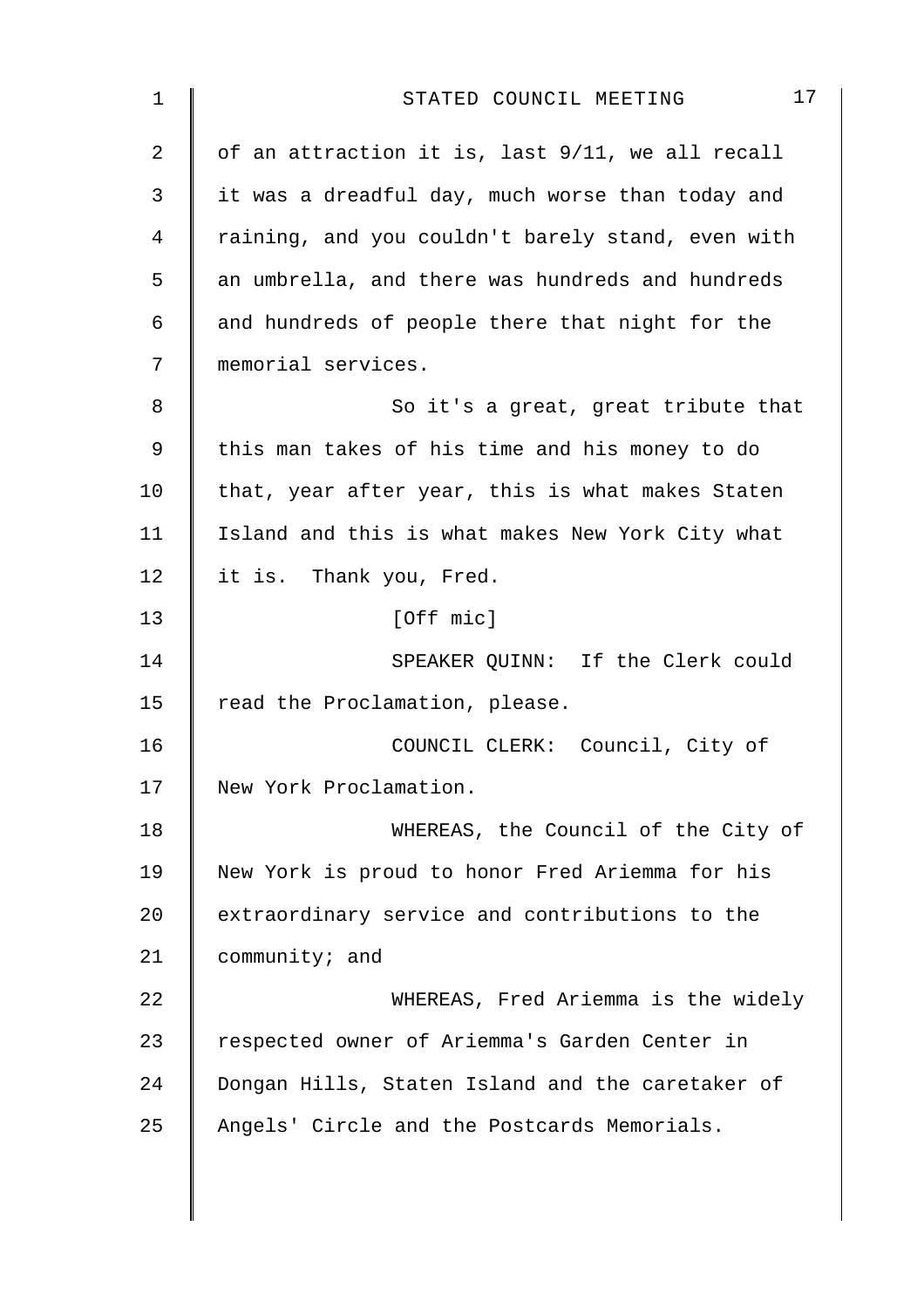| 1  | 18<br>STATED COUNCIL MEETING                       |
|----|----------------------------------------------------|
| 2  | Many Staten Islanders call Fred by                 |
| 3  | the nickname the Earth Angel because, with great   |
| 4  | modesty and no thought of personal reward, he      |
| 5  | helped Wendy Pellegrino transform a prominent      |
| 6  | traffic median into Angels' Circle, a wonderful    |
| 7  | memorial garden dedicated to those who perished on |
| 8  | September 11, 2001. To enhance the site, he not    |
| 9  | only donated plants, hedges, trees, and a          |
| 10 | waterfall, but also the time and energy to tend    |
| 11 | them; and                                          |
| 12 | WHEREAS, even after the Angels'                    |
| 13 | Circle site took root, Fred donated two enormous   |
| 14 | Angel figures for a Christmas display. On the      |
| 15 | first Father's Day after 9/11, he worked with his  |
| 16 | crew in the rain for 15 hours and planted 10,000   |
| 17 | flowers because he knew children would be visiting |
| 18 | Angels' Circle for solace and reflection; and      |
| 19 | WHEREAS, in 2004, the September                    |
| 20 | 11th memorial called Postcards, designed by        |
| 21 | Masayuki Sono, has been a jewel of the St. George  |
| 22 | waterfront offering visitors comfort and hope.     |
| 23 | Fred declined compensation for                     |
| 24 | maintaining the plants and flowers at the          |
| 25 | Postcards Memorial and instead donates \$30,000 a  |
|    |                                                    |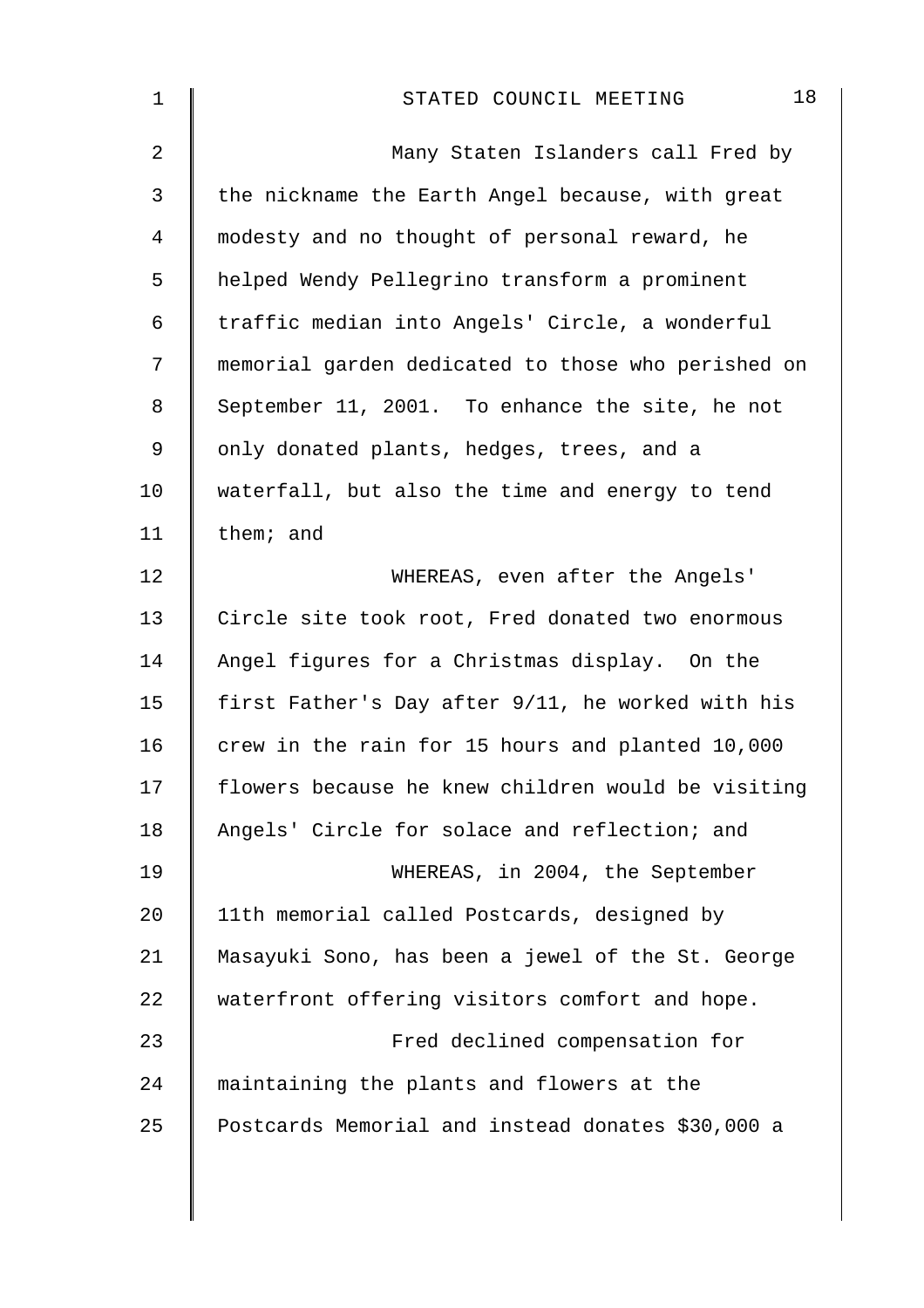| $\mathbf 1$ | 19<br>STATED COUNCIL MEETING                       |
|-------------|----------------------------------------------------|
| 2           | year worth of landscaping and labor.               |
| 3           | NOW, THEREFORE, BE IT KNOWN that                   |
| 4           | the Council of the City of New York most           |
| 5           | gratefully honors Fred Ariemma for his outstanding |
| 6           | service to the Staten Island community and all of  |
| 7           | New York City.                                     |
| 8           | Christine C. Quinn, Speaker for the                |
| 9           | entire Council; James S. Oddo, Minority Leader,    |
| 10          | 50th District, Staten Island; Kenneth C. Mitchell, |
| 11          | Council Member, 49th District, Staten Island;      |
| 12          | Vincent Ignizio, Council Member, 51st District,    |
| 13          | Staten Island.                                     |
| 14          | SPEAKER QUINN: Now, Fred, I was                    |
| 15          | told you don't want to say anything--well that     |
| 16          | speaks volumes. And I just really--you've done     |
| 17          | more for the Staten Island than I even knew, so I  |
| 18          | just really want to, from the bottom of my heart,  |
| 19          | say thank you. You clearly are, as Jimmy said,     |
| 20          | just a good, good person and we are lucky that you |
| 21          | are a New Yorker. So thank you very much.          |
| 22          | MALE VOICE: Thank you guys.                        |
| 23          | [Pause]                                            |
| 24          | SPEAKER QUINN: Our last ceremonial                 |
| 25          | is going to be led by Council Member Leroy Comrie, |
|             |                                                    |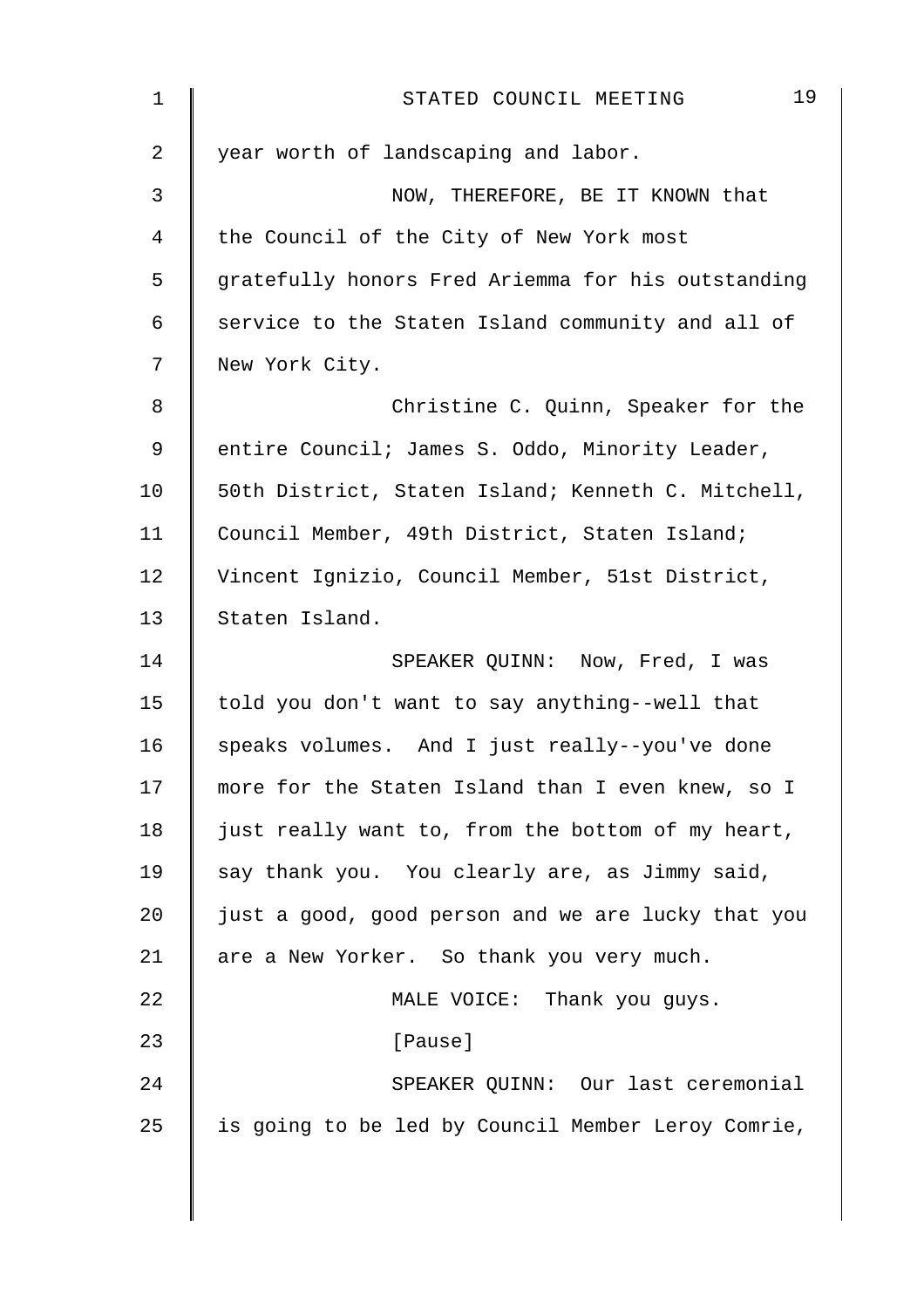| $\mathbf 1$ | 20<br>STATED COUNCIL MEETING                       |
|-------------|----------------------------------------------------|
| 2           | continuing the theme today of service, Leroy is    |
| 3           | going to salute two retired principals, correct?   |
| 4           | Thank you very much. And if those individuals      |
| 5           | want to make their way up, that would be great.    |
| 6           | COUNCIL MEMBER COMRIE: Good                        |
| 7           | afternoon, my colleagues and everyone else. I'm    |
| 8           | honored today to have two young ladies that have   |
| 9           | served in the Department of Education, Board of    |
| 10          | Education, they both have 30 plus years of         |
| 11          | service. One is recently retired as the principal  |
| 12          | of Campus Magnet High School in Cambria Heights,   |
| 13          | Queens, and the other just retired as the          |
| 14          | principal from the Lorraine Hansberry School in    |
| 15          | St. Albans, Queens. We have Mercedes Qualls and    |
| 16          | Adele Armstrong and these are two young ladies,    |
| 17          | you know the truest service is to give and to      |
| 18          | teach others and to make sure that other children  |
| 19          | have an opportunity to learn, and these two young  |
| 20          | ladies who are still vibrant and dynamic, but have |
| 21          | retired because they're tired of putting up with   |
| 22          | all of the changes that--I'm not supposed to go    |
| 23          | there.                                             |
| 24          | FEMALE VOICE: Stay positive.                       |
| 25          | COUNCIL MEMBER COMRIE: Yeah, let's                 |
|             |                                                    |
|             |                                                    |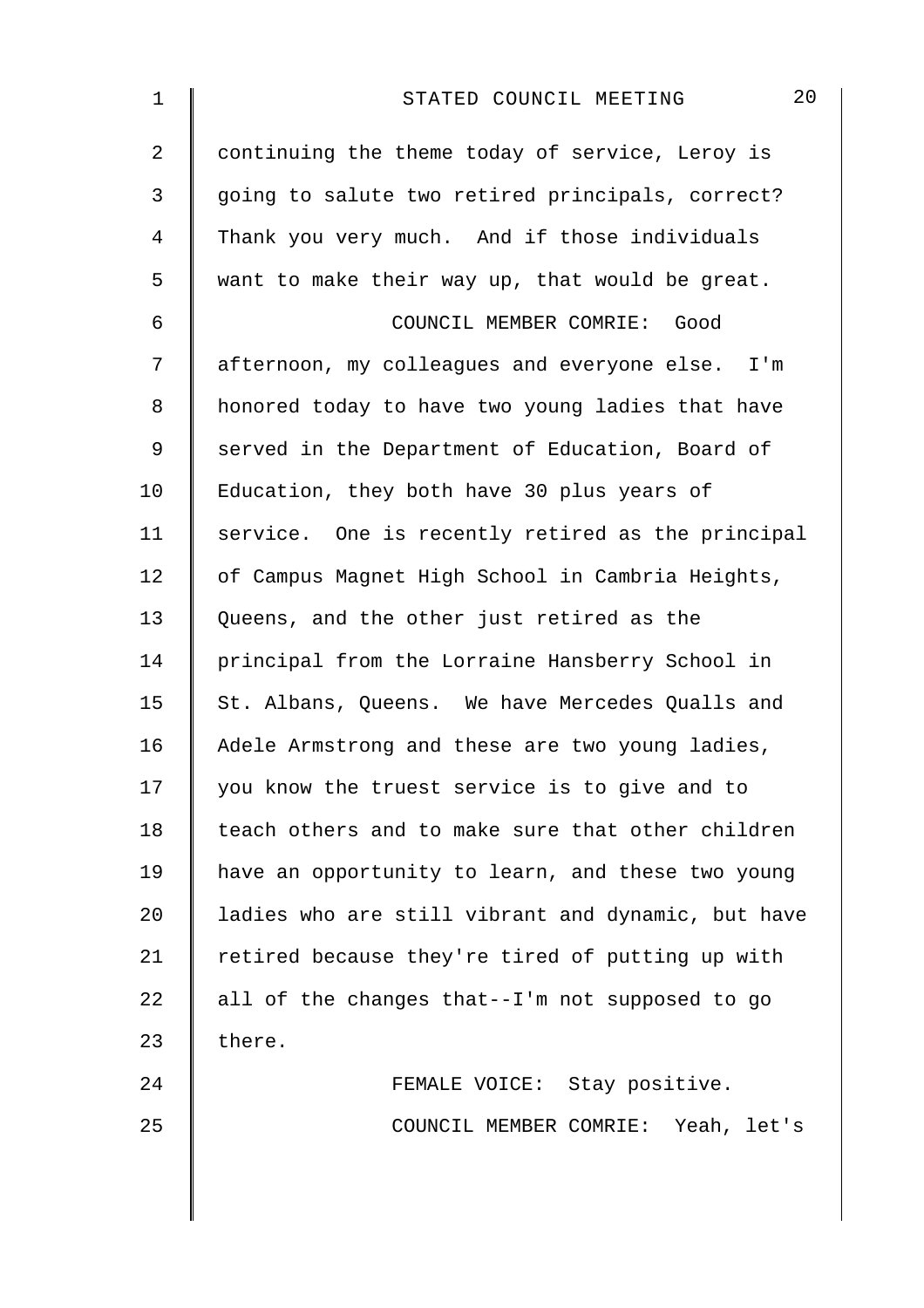| 1              | 21<br>STATED COUNCIL MEETING                       |
|----------------|----------------------------------------------------|
| $\overline{a}$ | stay positive. But I'm just so upset that we're    |
| 3              | losing two brilliant young ladies that have done   |
| 4              | so much to reform their schools, both of them left |
| 5              | the schools in a much better standing than they    |
| 6              | had when they arrived. They're both A schools,     |
| 7              | they're both teaching children and taking children |
| 8              | to another level of development. And also they     |
| $\mathsf 9$    | both have mentored so many other people to become  |
| 10             | assistant principals and principals as well, that  |
| 11             | we'd have to make sure that whatever they do in    |
| 12             | their future, that they continue to mentor and     |
| 13             | guide others because they have truly been a        |
| 14             | blessing to my district, to so many children in my |
| 15             | community that I wanted to honor them by having    |
| 16             | them come here today at City Hall.                 |
| 17             | You know, when you start a school                  |
| 18             | year, you run around to the schools and you find   |
| 19             | out that your senior principals have left and it's |
| 20             | not a good thing, so I have to make sure that I    |
| 21             | support the schools and their new principals so    |
| 22             | that we can continue to have a continuity of       |
| 23             | education.                                         |
| 24             | But Mercedes Qualls and Adele                      |
| 25             | Armstrong, who I've practically grown up with and  |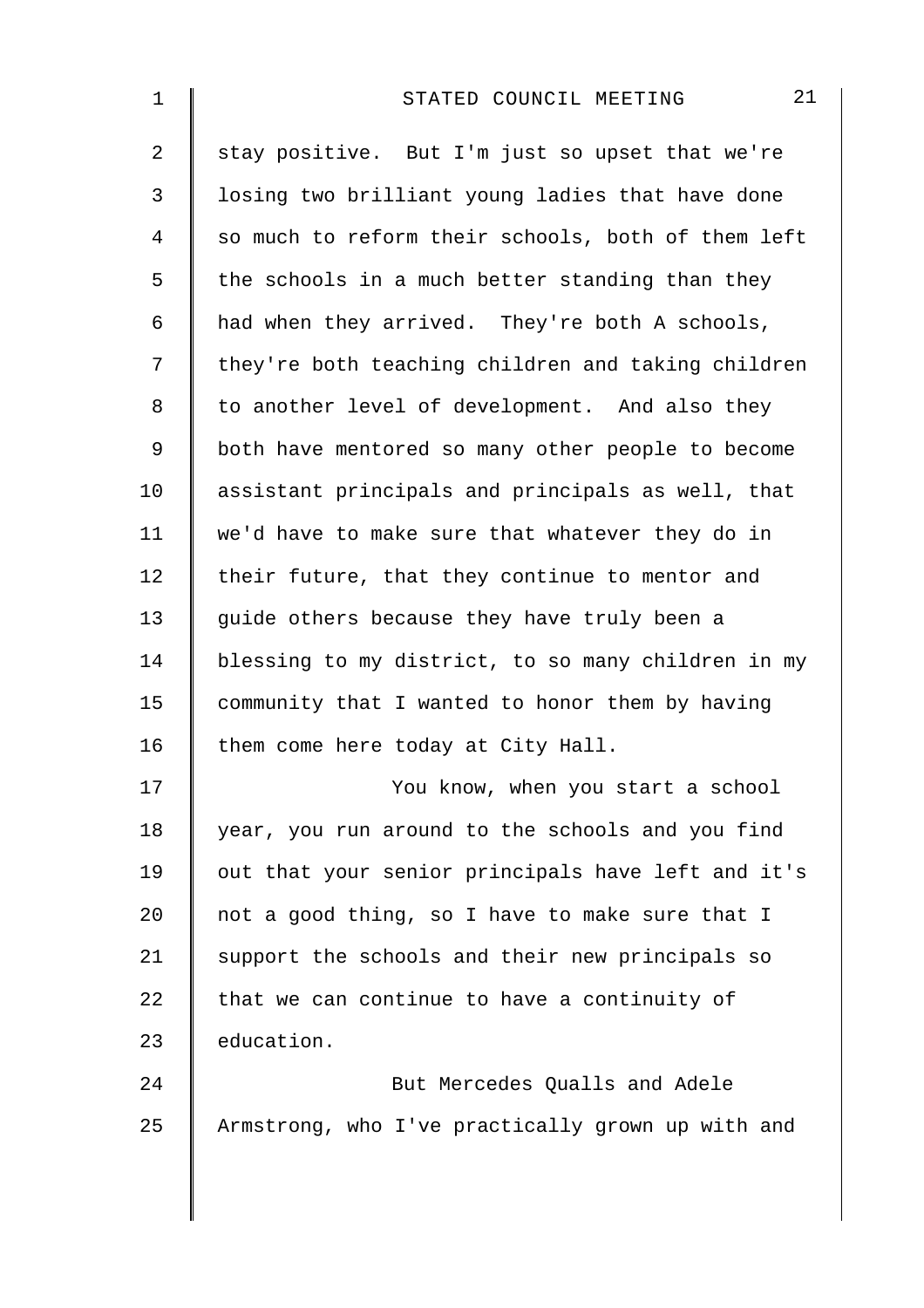| $\mathbf 1$ | 22<br>STATED COUNCIL MEETING                       |
|-------------|----------------------------------------------------|
| 2           | through my opportunities in the community, but two |
| 3           | jewels of the community that I wanted to have come |
| 4           | to the Council today so that we could all respect  |
| 5           | you for your service. And thank you very much for  |
| 6           | being here.                                        |
| 7           | SPEAKER QUINN: Ask the Clerk to                    |
| 8           | read--                                             |
| 9           | [Off mic]                                          |
| 10          | COUNCIL MEMBER COMRIE: And if we                   |
| 11          | can have the Clerk read the Proclamation.          |
| 12          | COUNCIL CLERK: Council, City of                    |
| 13          | New York Proclamation.                             |
| 14          | WHEREAS, educators deserve our                     |
| 15          | deepest gratitude for their sacrifice, wisdom, and |
| 16          | selfless devotion to their students. Mercedes      |
| 17          | Raphaela Qualls and Adele Armstrong are such       |
| 18          | individuals. Together, they provided or both       |
| 19          | provided over 30 years of outstanding service to   |
| 20          | New York City public schools; and                  |
| 21          | WHEREAS, Mercedes Qualls, the                      |
| 22          | recently retired principal of the Humanity and     |
| 23          | Arts High School, Cambria Heights, has             |
| 24          | demonstrated that a highly motivated administrator |
| 25          | working together with an inspired staff can have a |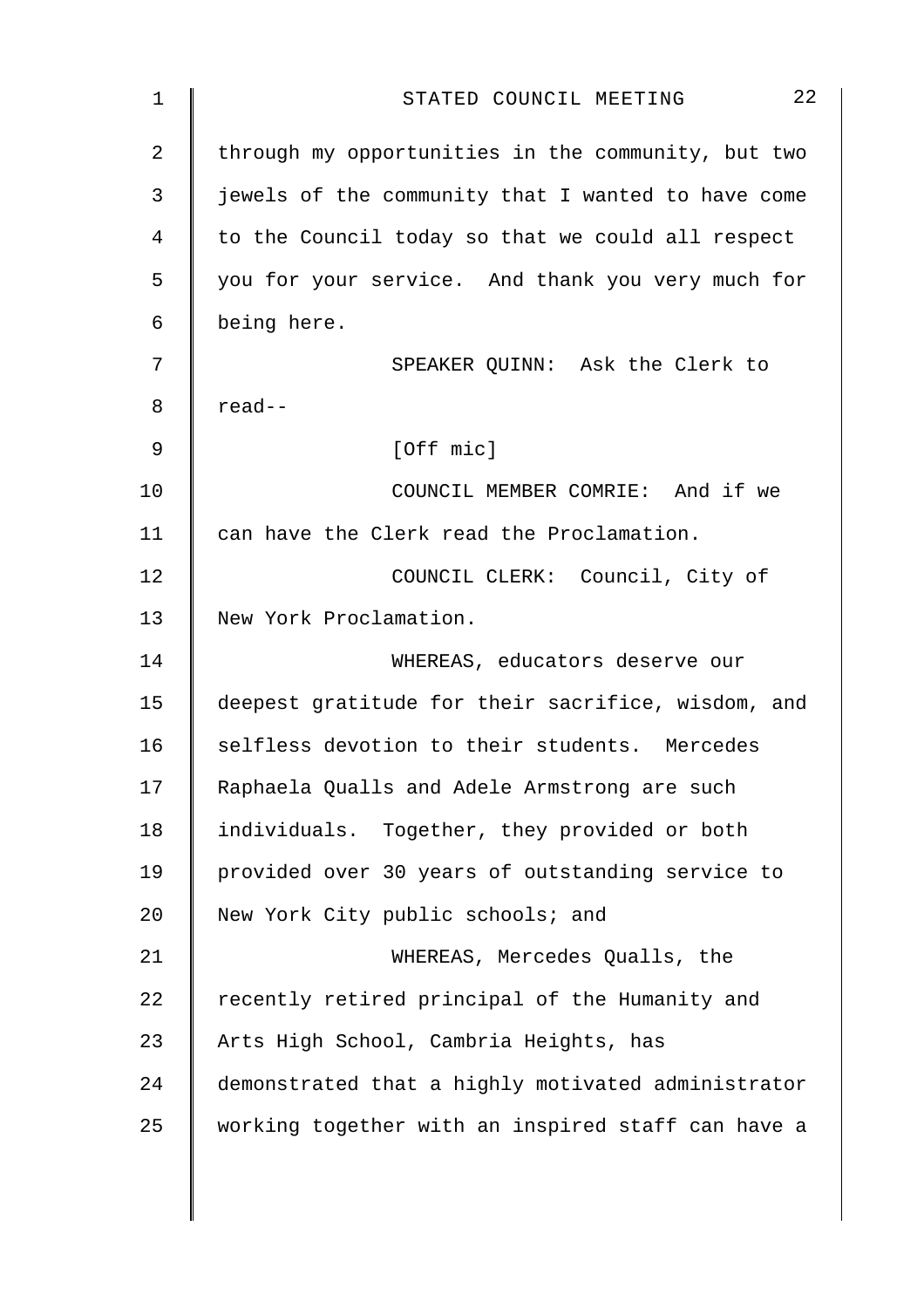| $\mathbf 1$    | 23<br>STATED COUNCIL MEETING                       |
|----------------|----------------------------------------------------|
| 2              | tremendous impact on the lives of their students;  |
| 3              | and                                                |
| $\overline{4}$ | WHEREAS, Principal Qualls                          |
| 5              | cultivated a true sense of purpose and reliance in |
| $\epsilon$     | her students by having them focus on their future. |
| 7              | As a result, graduation rates under her tenure     |
| 8              | rose from 20% to 97%;                              |
| $\mathsf 9$    | FEMALE VOICE: Oh my gosh.                          |
| 10             | COUNCIL CLERK: --and WHEREAS, by                   |
| 11             | encouraging students to work--                     |
| 12             | [Applause]                                         |
| 13             | COUNCIL CLERK: -- from one strength                |
| 14             | to the next and utilizing such mentors as the      |
| 15             | United Black Men of Queens to increase male        |
| 16             | student achievements at Humanities and Arts,       |
| 17             | Principal Qualls has offered every students an     |
| 18             | opportunity to succeed; and                        |
| 19             | WHEREAS, Adele Armstrong began her                 |
| 20             | professional career with the New York City         |
| 21             | Department of Education in 1971 as an elementary   |
| 22             | school teacher at P.S. 46 in Community School      |
| 23             | District 29, Queens. There she honed her skills    |
| 24             | as a teacher, trainer, and curriculum specialist,  |
| 25             | and later as assistant principal of P.S. 116,      |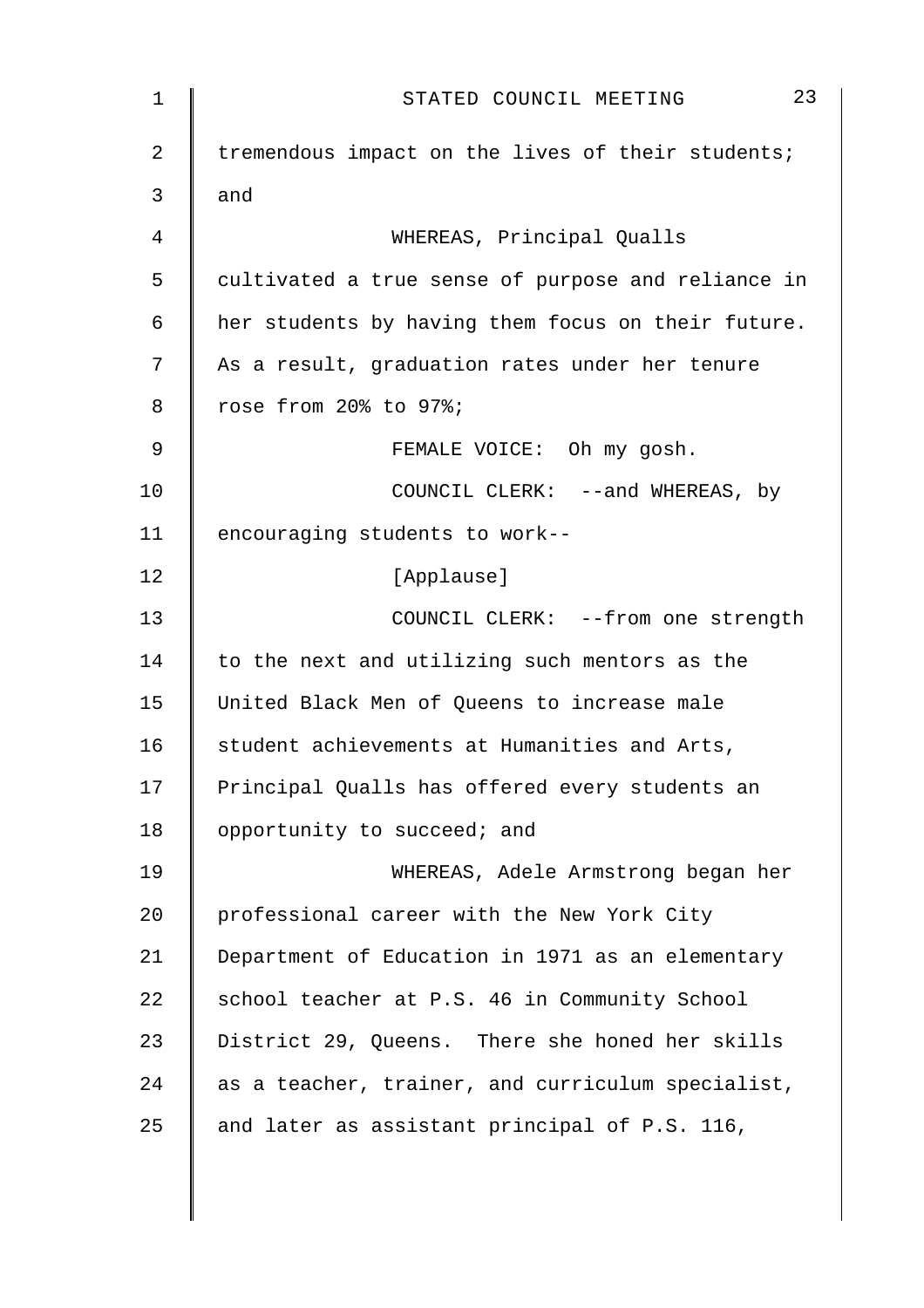| 1  | 24<br>STATED COUNCIL MEETING                       |
|----|----------------------------------------------------|
| 2  | William C. Hughley School; and                     |
| 3  | WHEREAS, in her most recent                        |
| 4  | position as Principal of Queens Public School 118  |
| 5  | in Hollis, she proved herself to be a dynamic      |
| 6  | leader who encouraged staff, parents, and students |
| 7  | to work together to embrace the challenge and to   |
| 8  | succeed; and                                       |
| 9  | WHEREAS, Principal Armstrong's                     |
| 10 | innovative programs, visionary leadership, strong  |
| 11 | community involvement, and initiatives, addressed  |
| 12 | the academic and social needs of her students. As  |
| 13 | a result, the Lorraine Hansberry School has become |
| 14 | a true School of Excellence.                       |
| 15 | NOW, THEREFORE, BE IT KNOWN that                   |
| 16 | the Council of the City of New York proudly honors |
| 17 | Mercedes Raphaela Qualls and Adele Armstrong for   |
| 18 | their outstanding contributions to educational     |
| 19 | excellence in the New York City public schools.    |
| 20 | Christine C. Quinn, Speaker for the                |
| 21 | entire Council; Leroy Comrie, Deputy Majority      |
| 22 | Leader, Council Member, 27th District, Queens.     |
| 23 | MERCEDES QUALLS: I'd like to say                   |
| 24 | something.                                         |
| 25 | SPEAKER QUINN: I'll hold that for                  |
|    |                                                    |
|    |                                                    |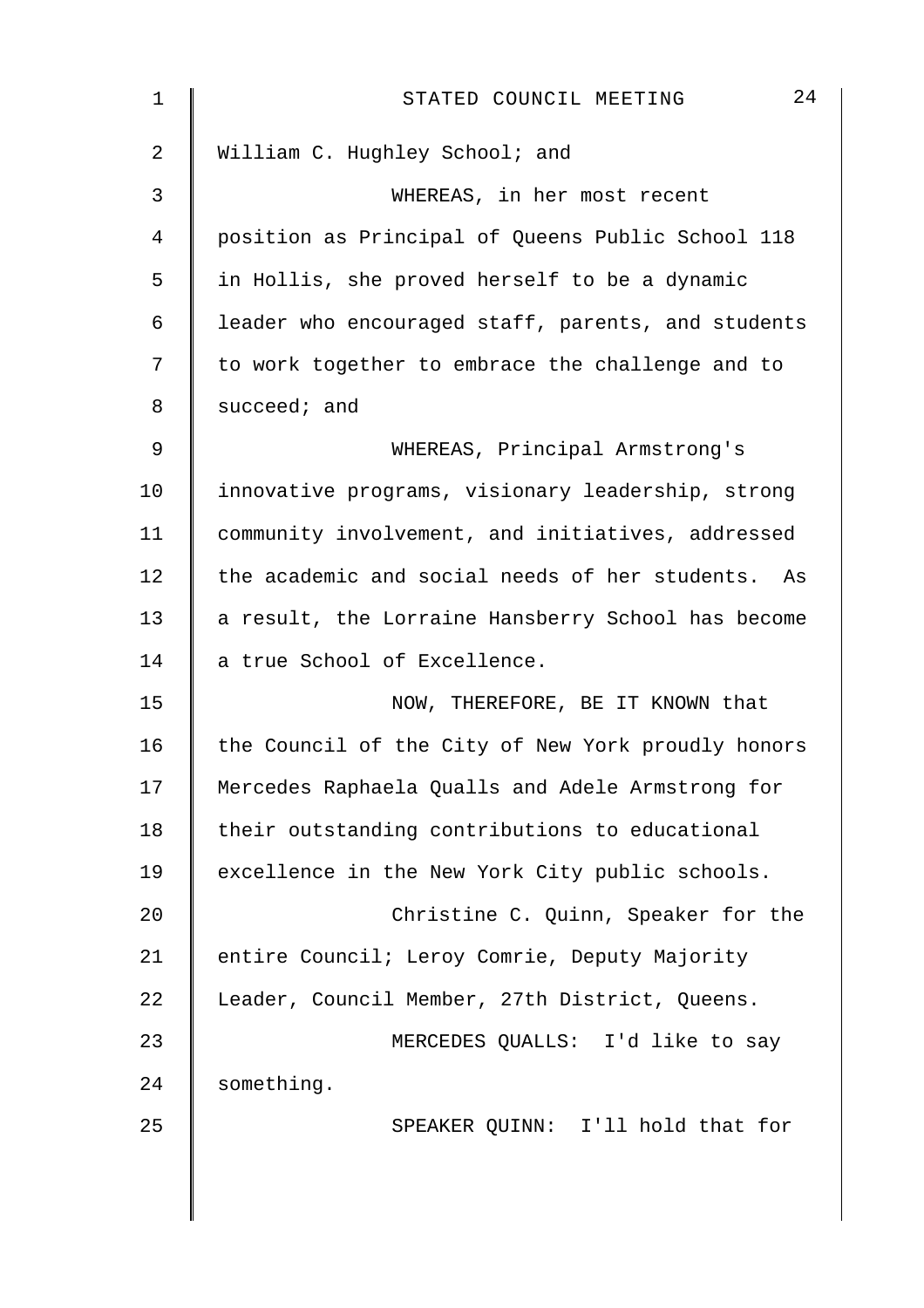| 1  | 25<br>STATED COUNCIL MEETING                       |
|----|----------------------------------------------------|
| 2  | you.                                               |
| 3  | MERCEDES QUALLS: Thank you so                      |
| 4  | much. First of all I want to thank all of you for  |
| 5  | giving me--                                        |
| 6  | [Off mic]                                          |
| 7  | MERCEDES QUALLS: --the opportunity                 |
| 8  | to receive this honor, and I want to make a        |
| 9  | special thank you to Leroy Comrie because he is    |
| 10 | one of the strongest supporters in our community   |
| 11 | of our schools in southeast and Queens.            |
| 12 | And, of course, it's easy to take                  |
| 13 | all of the credit, but certainly when you have the |
| 14 | support of the community, of Leroy Comrie, of the  |
| 15 | entire faculty, the students, and their parents,   |
| 16 | moving from 27 to over 90% isn't such an           |
| 17 | impossible task. I am a product of the public      |
| 18 | schools, as is my son William Qualls, who is a     |
| 19 | math teacher, as is my brother Detective Ramos,    |
| 20 | who is here with his wife Princess, and I am a     |
| 21 | firm believer in public education for our          |
| 22 | children. It gives all of our children choices.    |
| 23 | Again, I thank you for this honor.                 |
| 24 | ADELE ARMSTRONG: I would like to                   |
| 25 | say a very special thank you also to Councilman    |
|    |                                                    |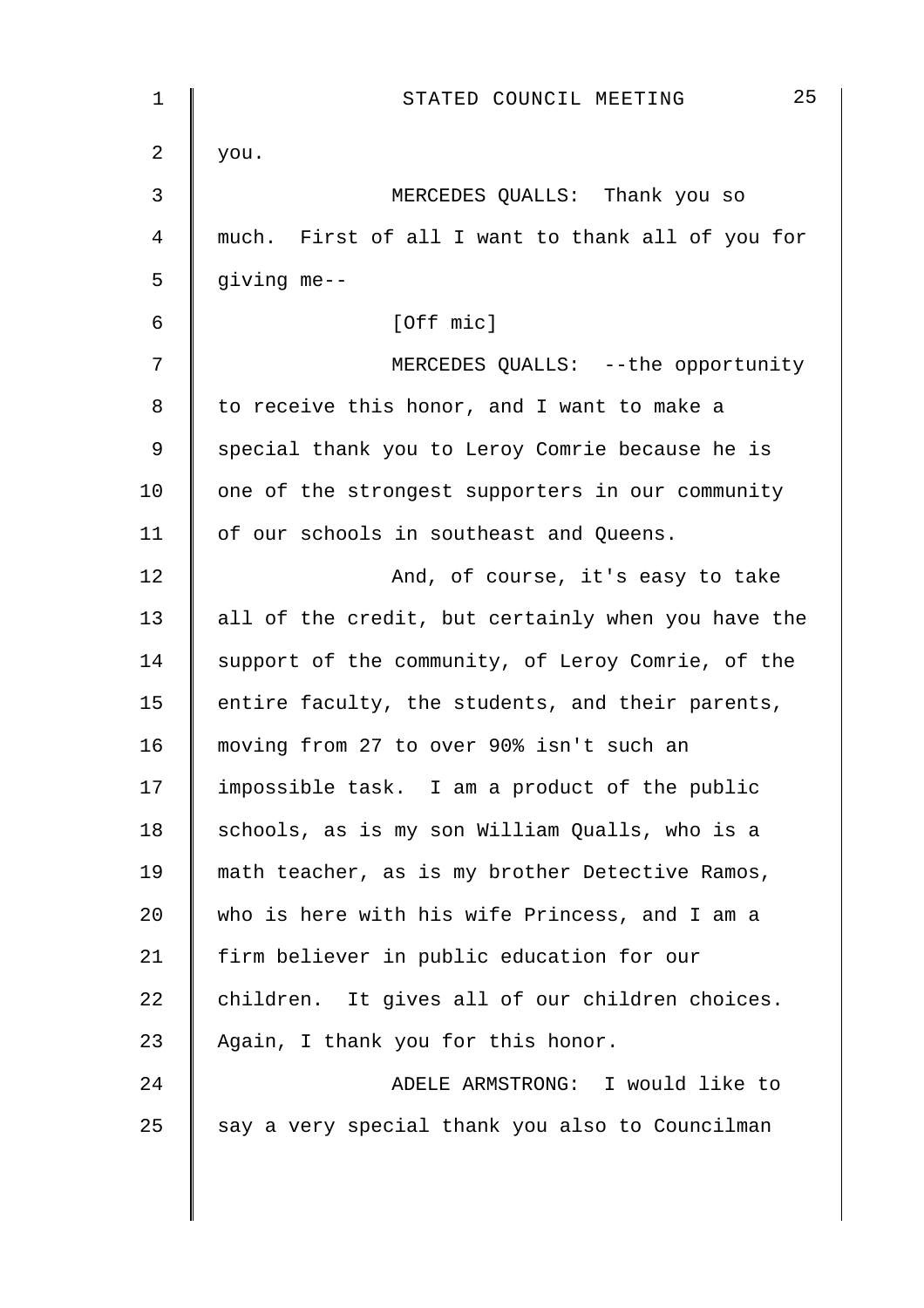| 1  | 26<br>STATED COUNCIL MEETING                       |
|----|----------------------------------------------------|
| 2  | Comrie. He has been a friend, not only to 118,     |
| 3  | but for 116.                                       |
| 4  | It is very easy to do what I have                  |
| 5  | done when you have the kind of support that I have |
| 6  | had. I have been accomplished, not only because    |
| 7  | of my efforts, but because of the efforts of so    |
| 8  | many: my staff, my family, the community, the      |
| 9  | parents, it has been a blessing.                   |
| 10 | This has not been a job for me, but                |
| 11 | a mission. This was my mission to make a           |
| 12 | difference for all of the students, and believe    |
| 13 | me, when you take your position in that way, it    |
| 14 | transforms you, it transforms you in a way that    |
| 15 | you cannot believe. I am hopeful that we will      |
| 16 | have administrators who can believe that this is a |
| 17 | mission for them and not a job.                    |
| 18 | Thank you, thank you very much.                    |
| 19 | And to my family and friends who have come out to  |
| 20 | support me, thank you.                             |
| 21 | SPEAKER QUINN: Thank you both very                 |
| 22 | much for your tremendous service and your          |
| 23 | incredible accomplishments, thank you.             |
| 24 | And that concludes today's                         |
| 25 | ceremonials, thank you.                            |
|    |                                                    |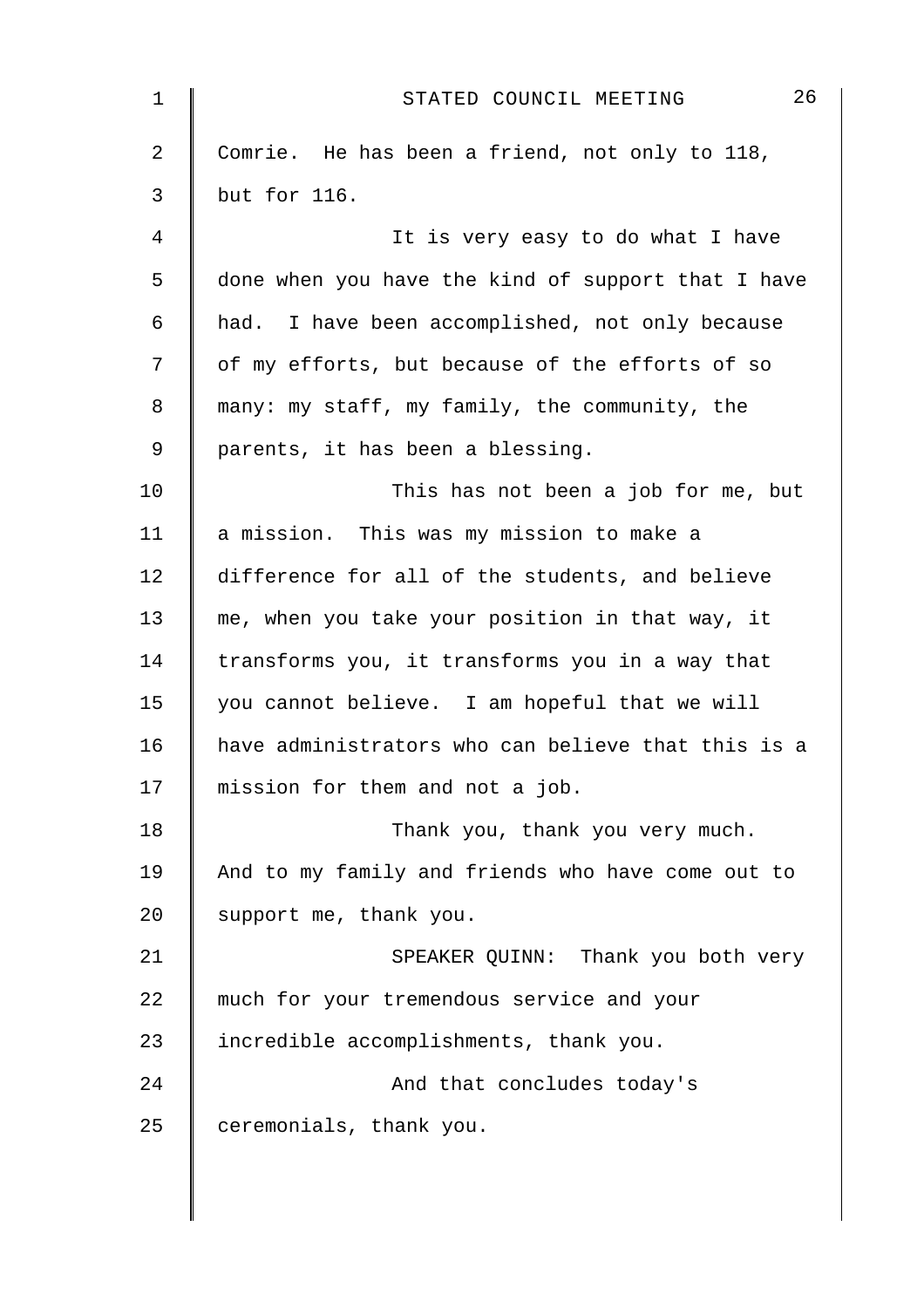| $\mathbf{1}$ | 27<br>STATED COUNCIL MEETING                       |
|--------------|----------------------------------------------------|
| 2            | [Pause]                                            |
| 3            | [Off mic]                                          |
| 4            | COUNCIL CLERK: Ladies and                          |
| 5            | gentlemen, can I have your attention please. Can   |
| 6            | you please place all cell phones and pagers to     |
| 7            | vibrate. All non-Council employees and lobbyists,  |
| 8            | please leave the main floor of the chambers, thank |
| 9            | you.                                               |
| 10           | MAJORITY LEADER RIVERA: Everyone                   |
| 11           | please rise for the pledge of allegiance.          |
| 12           | SERGEANT-AT-ARMS: All rise, all                    |
| 13           | rise.                                              |
| 14           | VOICES: I pledge allegiance to the                 |
| 15           | flag of the United States of America and to the    |
| 16           | Republic for which it stands, one nation under     |
| 17           | God, indivisible, with liberty and justice for     |
| 18           | all.                                               |
| 19           | MAJORITY LEADER RIVERA: Roll call.                 |
| 20           | COUNCIL CLERK: Arroyo.                             |
| 21           | COUNCIL MEMBER ARROYO: Here.                       |
| 22           | COUNCIL CLERK: Avella.                             |
| 23           | COUNCIL MEMBER AVELLA: [No                         |
| 24           | response].                                         |
| 25           | COUNCIL CLERK: Barron.                             |
|              |                                                    |
|              |                                                    |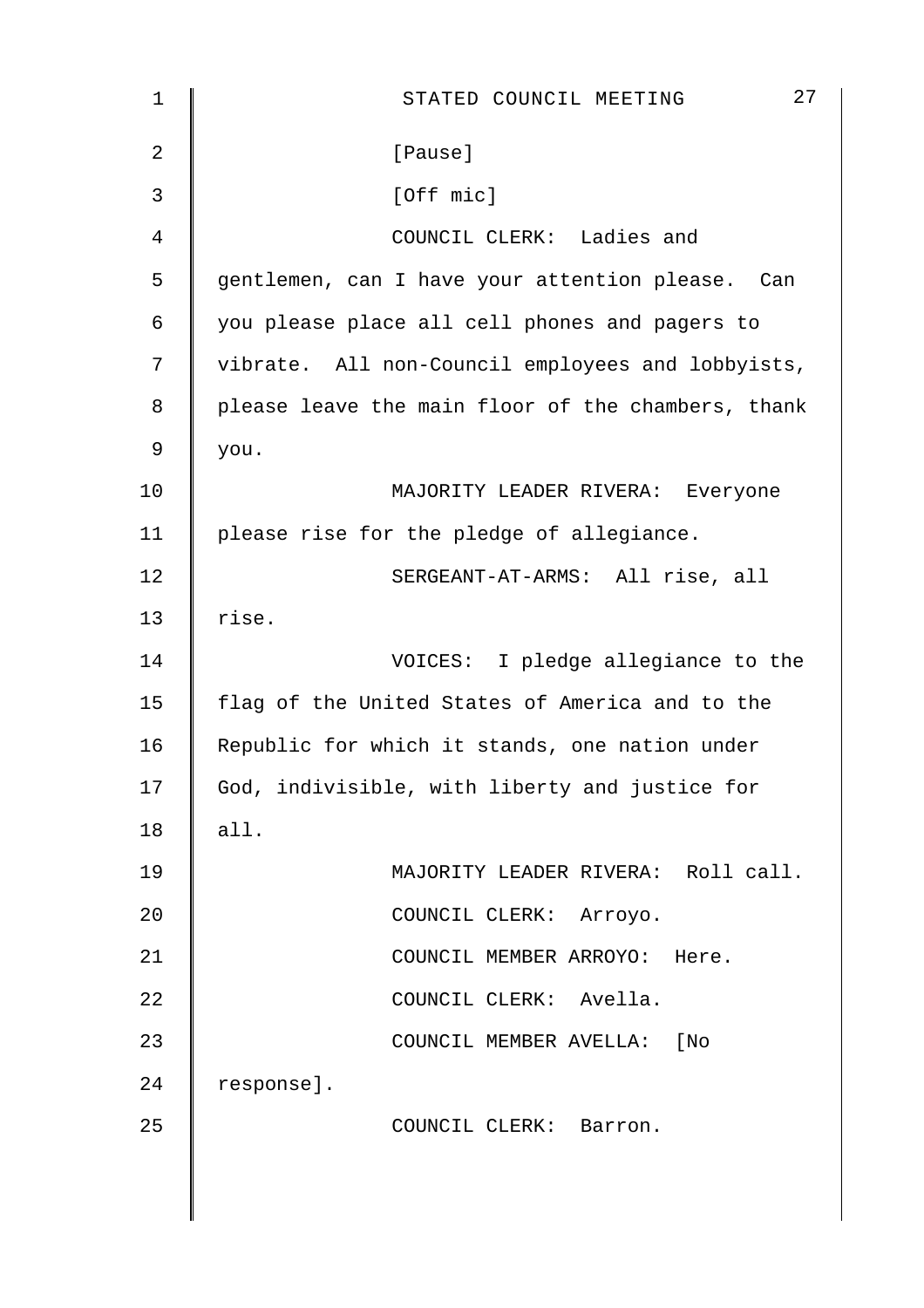| $\mathbf 1$    |            | STATED COUNCIL MEETING         | 28 |
|----------------|------------|--------------------------------|----|
| $\overline{2}$ |            | COUNCIL MEMBER BARRON: Here.   |    |
| $\mathbf{3}$   |            | COUNCIL CLERK: Brewer.         |    |
| $\overline{4}$ |            | COUNCIL MEMBER BREWER: Here.   |    |
| 5              |            | COUNCIL CLERK: Comrie.         |    |
| 6              |            | COUNCIL MEMBER COMRIE: Here.   |    |
| 7              |            | COUNCIL CLERK: Crowley.        |    |
| 8              |            | [Off mic]                      |    |
| 9              |            | COUNCIL MEMBER CROWLEY: [No    |    |
| 10             | response]. |                                |    |
| 11             |            | COUNCIL CLERK: De Blasio.      |    |
| 12             |            | COUNCIL MEMBER DE BLASIO: [No  |    |
| 13             | response]. |                                |    |
| 14             |            | COUNCIL CLERK: Dickens.        |    |
| 15             |            | COUNCIL MEMBER DICKENS: Here.  |    |
| 16             |            | COUNCIL CLERK: Dilan.          |    |
| 17             |            | COUNCIL MEMBER DILAN: Here.    |    |
| 18             |            | COUNCIL CLERK: Eugene.         |    |
| 19             |            | COUNCIL MEMBER EUGENE: Here.   |    |
| 20             |            | COUNCIL CLERK: Felder.         |    |
| 21             |            | COUNCIL MEMBER FELDER: Yes.    |    |
| 22             |            | COUNCIL CLERK: Ferreras.       |    |
| 23             |            | COUNCIL MEMBER FERRERAS: Here. |    |
| 24             |            | COUNCIL CLERK: Fidler.         |    |
| 25             |            | COUNCIL MEMBER FIDLER: Here.   |    |
|                |            |                                |    |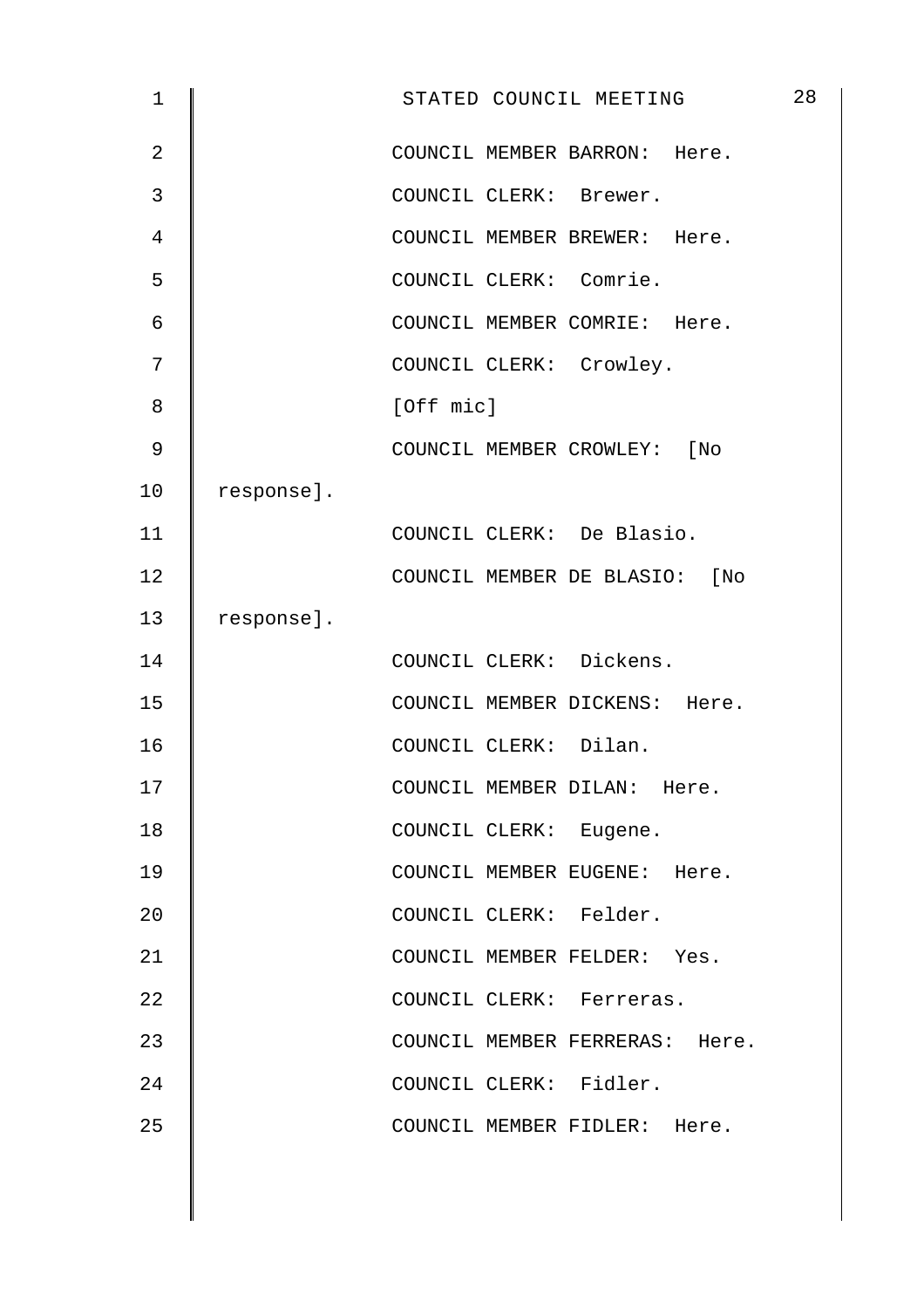| $\mathbf 1$    |            | STATED COUNCIL MEETING          | 29 |
|----------------|------------|---------------------------------|----|
| $\overline{2}$ |            | COUNCIL CLERK: Foster.          |    |
| 3              |            | COUNCIL MEMBER FOSTER: [No      |    |
| 4              | response]. |                                 |    |
| 5              |            | COUNCIL CLERK: Garodnick.       |    |
| 6              |            | COUNCIL MEMBER GARODNICK: Here. |    |
| 7              |            | COUNCIL CLERK: Gennaro.         |    |
| 8              |            | COUNCIL MEMBER GENNARO: [No     |    |
| 9              | response]. |                                 |    |
| 10             |            | COUNCIL CLERK: Gentile.         |    |
| 11             |            | COUNCIL MEMBER GENTILE: [No     |    |
| 12             | response]. |                                 |    |
| 13             |            | COUNCIL CLERK: Gerson.          |    |
| 14             |            | COUNCIL MEMBER GERSON: Here.    |    |
| 15             |            | COUNCIL CLERK: Gioia.           |    |
| 16             |            | COUNCIL MEMBER GIOIA: [No       |    |
| 17             | response]. |                                 |    |
| 18             |            | COUNCIL CLERK: Gonzalez.        |    |
| 19             |            | COUNCIL MEMBER GONZALEZ: Here.  |    |
| 20             |            | COUNCIL CLERK: Ignizio.         |    |
| 21             |            | COUNCIL MEMBER IGNIZIO: [No     |    |
| 22             | response]. |                                 |    |
| 23             |            | COUNCIL CLERK: Jackson.         |    |
| 24             |            | COUNCIL MEMBER JACKSON: Here.   |    |
| 25             |            | COUNCIL CLERK: James.           |    |
|                |            |                                 |    |
|                |            |                                 |    |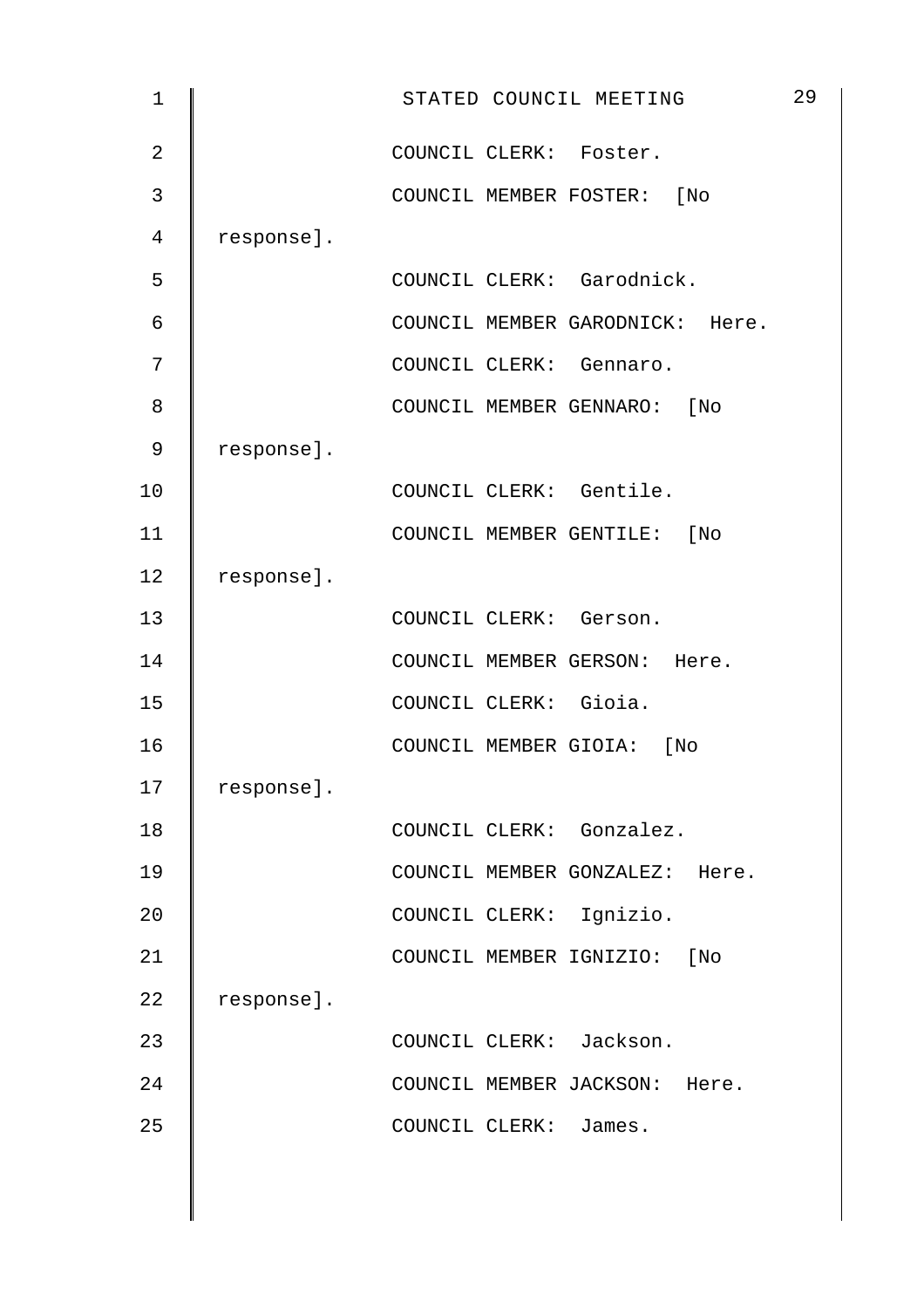| $\mathbf 1$    |            | 30<br>STATED COUNCIL MEETING       |
|----------------|------------|------------------------------------|
| $\overline{2}$ |            | COUNCIL MEMBER JAMES: [No          |
| 3              | response]. |                                    |
| 4              |            | COUNCIL CLERK: Katz.               |
| 5              |            | COUNCIL MEMBER KATZ: Here.         |
| 6              |            | COUNCIL CLERK: Koppell.            |
| 7              |            | COUNCIL MEMBER KOPPELL: Here.      |
| 8              |            | COUNCIL CLERK: Lappin.             |
| 9              |            | COUNCIL MEMBER LAPPIN: [No         |
| 10             | response]. |                                    |
| 11             |            | COUNCIL CLERK: Liu.                |
| 12             |            | COUNCIL MEMBER LIU: [No response]. |
| 13             |            | COUNCIL CLERK: Mark-Viverito.      |
| 14             |            | COUNCIL MEMBER MARK-VIVERITO:      |
| 15             | Here.      |                                    |
| 16             |            | COUNCIL CLERK: Mealy.              |
| 17             |            | COUNCIL MEMBER MEALY:<br>[No       |
| 18             | response]. |                                    |
| 19             |            | COUNCIL CLERK: Mendez.             |
| 20             |            | COUNCIL MEMBER MENDEZ:<br>[ No     |
| 21             | response]. |                                    |
| 22             |            | COUNCIL CLERK: Mitchell.           |
| 23             |            | COUNCIL MEMBER MITCHELL: Here.     |
| 24             |            | COUNCIL CLERK: Nelson.             |
| 25             |            | COUNCIL MEMBER NELSON: [No         |
|                |            |                                    |
|                |            |                                    |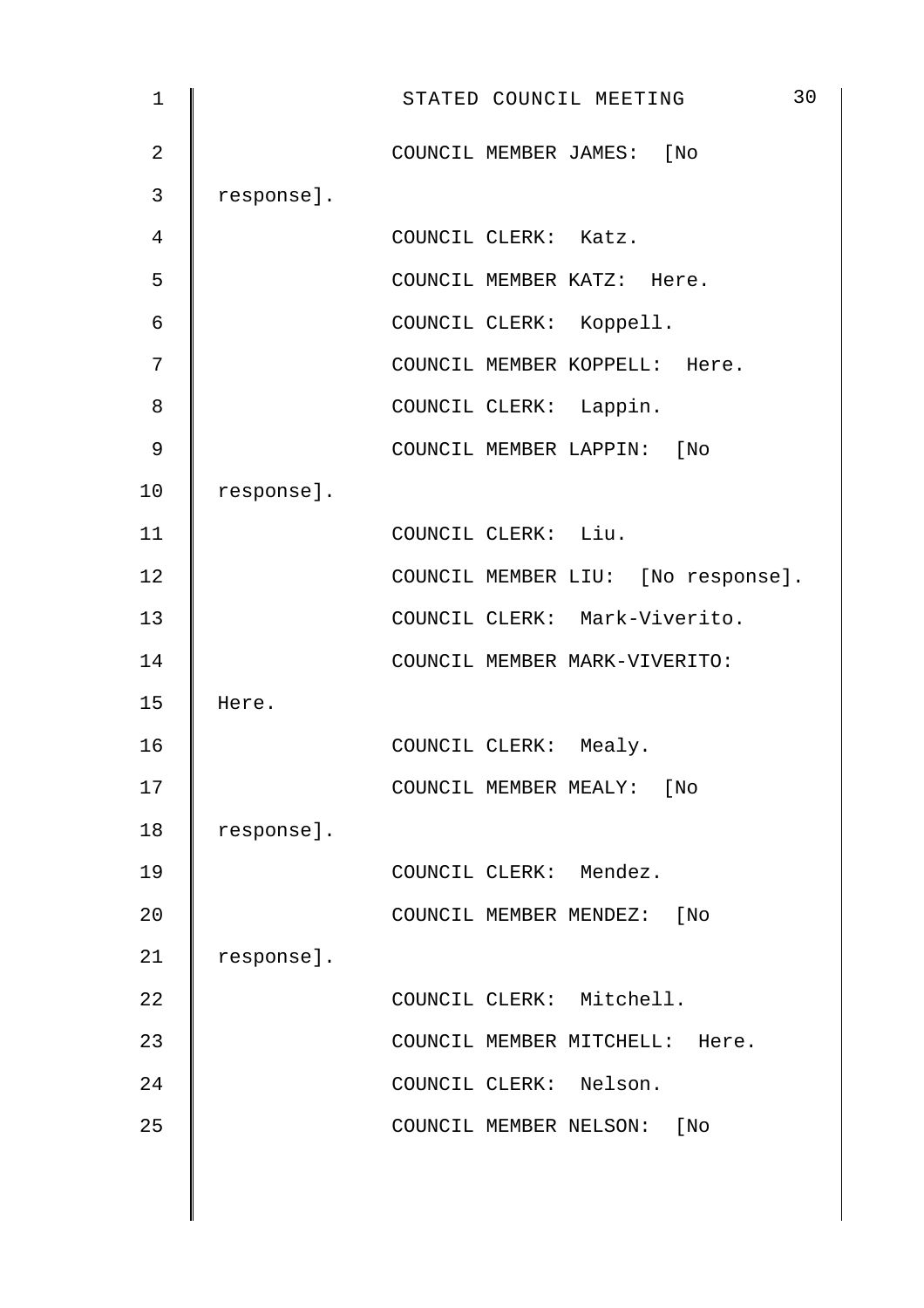| 1               |            | STATED COUNCIL MEETING             | 31 |
|-----------------|------------|------------------------------------|----|
| $\overline{a}$  | response]. |                                    |    |
| 3               |            | COUNCIL CLERK: Palma.              |    |
| 4               |            | COUNCIL MEMBER PALMA: Here.        |    |
| 5               |            | COUNCIL CLERK: Recchia.            |    |
| $6\phantom{1}6$ |            | COUNCIL MEMBER RECCHIA: Here.      |    |
| 7               |            | COUNCIL CLERK: Reyna.              |    |
| 8               |            | COUNCIL MEMBER REYNA: Here.        |    |
| 9               |            | COUNCIL CLERK: Seabrook.           |    |
| 10              |            | COUNCIL MEMBER SEABROOK: Here.     |    |
| 11              |            | COUNCIL CLERK: Sears.              |    |
| 12              |            | COUNCIL MEMBER SEARS: Here.        |    |
| 13              |            | COUNCIL CLERK: Stewart.            |    |
| 14              |            | COUNCIL MEMBER STEWART: Here.      |    |
| 15              |            | COUNCIL CLERK: Ulrich.             |    |
| 16              |            | COUNCIL MEMBER ULRICH: [No         |    |
| 17              | response]. |                                    |    |
| 18              |            | COUNCIL CLERK: Vacca.              |    |
| 19              |            | COUNCIL MEMBER VACCA: Here.        |    |
| 20              |            | COUNCIL CLERK: Vallone.            |    |
| 21              |            | COUNCIL MEMBER VALLONE: Here.      |    |
| 22              |            | COUNCIL CLERK: Vann.               |    |
| 23              |            | COUNCIL MEMBER VANN: [No response] |    |
| 24              |            | COUNCIL CLERK: Weprin.             |    |
| 25              |            | COUNCIL MEMBER WEPRIN: Here.       |    |
|                 |            |                                    |    |
|                 |            |                                    |    |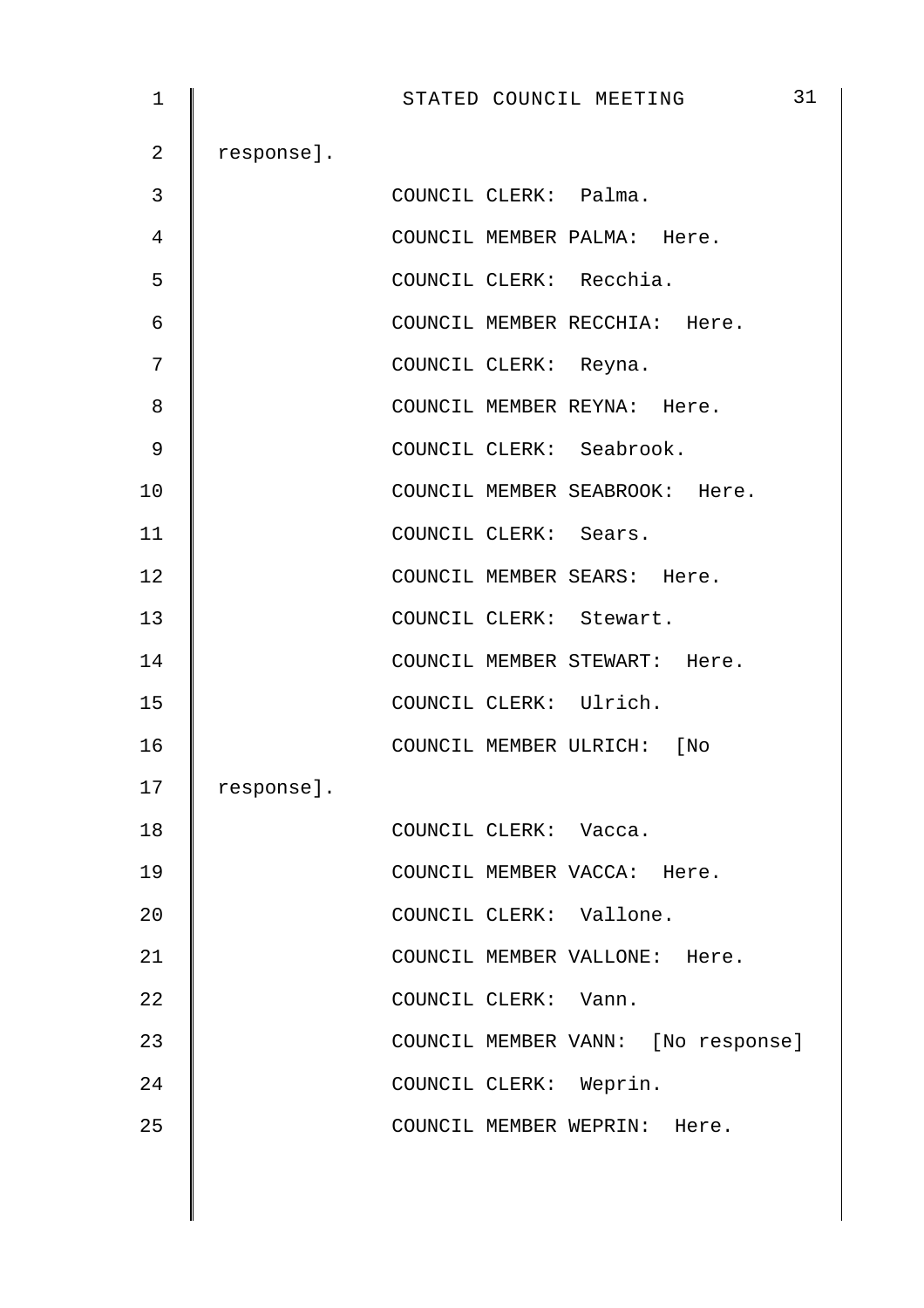| $\mathbf 1$    | 32<br>STATED COUNCIL MEETING                       |
|----------------|----------------------------------------------------|
| $\overline{2}$ | COUNCIL CLERK: White.                              |
| 3              | COUNCIL MEMBER WHITE: Here.                        |
| 4              | COUNCIL CLERK: Yassky.                             |
| 5              | COUNCIL MEMBER YASSKY: [No                         |
| 6              | response].                                         |
| 7              | COUNCIL CLERK: Oddo.                               |
| 8              | COUNCIL MEMBER ODDO: Here.                         |
| $\mathsf 9$    | COUNCIL CLERK: Rivera.                             |
| 10             | MAJORITY LEADER RIVERA: Here.                      |
| 11             | COUNCIL CLERK: Speaker Quinn.                      |
| 12             | SPEAKER QUINN: Here.                               |
| 13             | MAJORITY LEADER RIVERA: Well, Ms.                  |
| 14             | President, ladies and gentlemen, please rise for   |
| 15             | the invocation that's being delivered by Bishop    |
| 16             | Fernando Rodriguez, Pastor of the One Way to       |
| 17             | Heaven Church.                                     |
| 18             | PASTOR RODRIGUEZ: Good afternoon                   |
| 19             | everyone. Let me just read a chapter from the      |
| 20             | manual from my manual, which is the Bible, which I |
| 21             | teach many people that the Bible is basic          |
| 22             | instructions before leaving Earth and in Psalms 1  |
| 23             | it says: Blessed are those who walk, not in the    |
| 24             | council of the wicked or stand in the way of       |
| 25             | sinners or sit in the seat of mockers. But they    |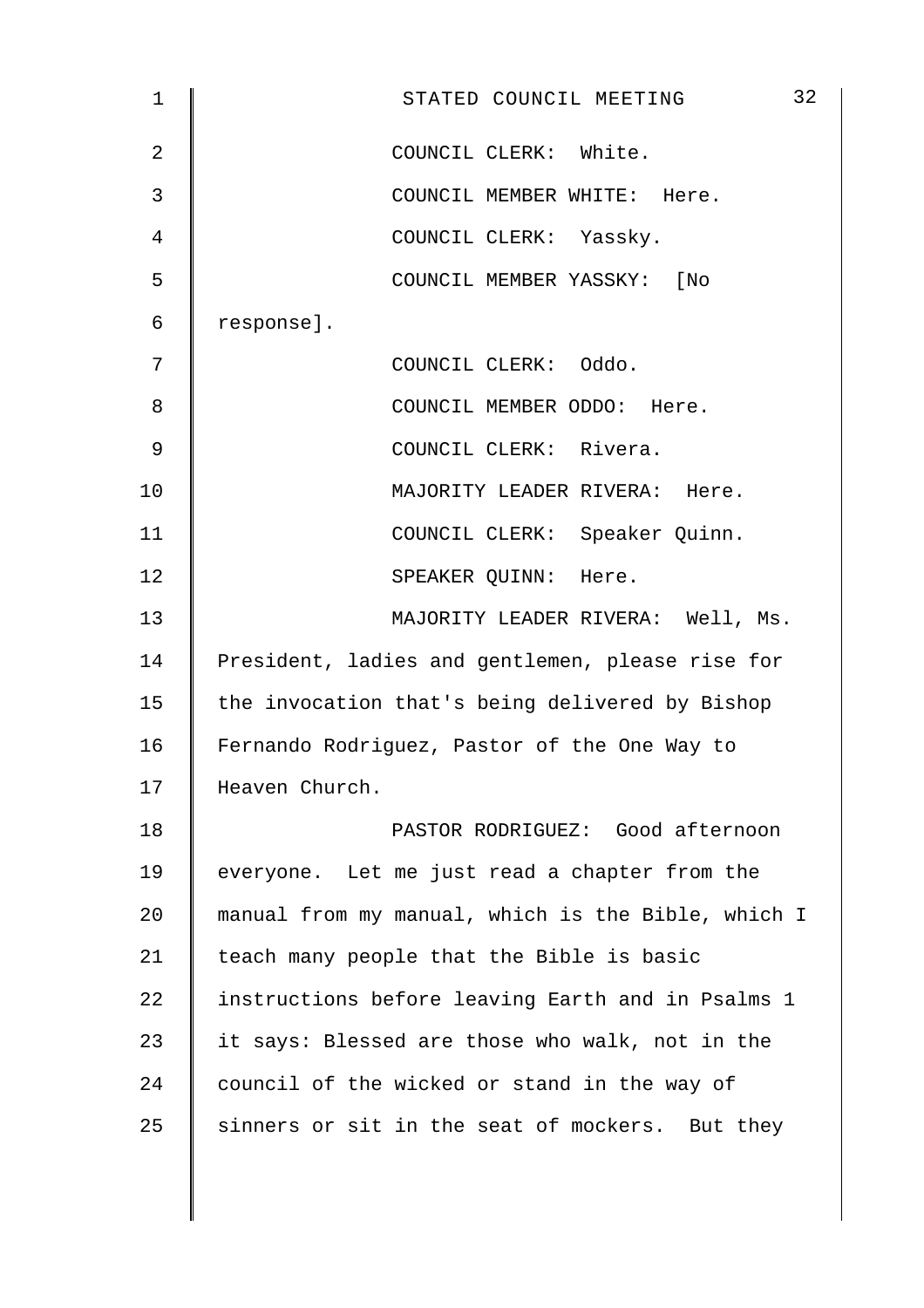| $\mathbf 1$    | 33<br>STATED COUNCIL MEETING                       |
|----------------|----------------------------------------------------|
| $\overline{2}$ | delight in the law of the Lord, and on his law     |
| 3              | they meditate day and night. They are like a tree  |
| $\overline{4}$ | planted by streams of waters, which yield its      |
| 5              | fruits in season and whose leaves does not wither. |
| 6              | Wherever they may prosper. Not so the wicked.      |
| 7              | They are like chaffs that the wind blow away.      |
| 8              | Therefore the wicked will not stand in the         |
| $\mathsf 9$    | judgment, nor sinners in the assembly of the       |
| 10             | righteous. For the Lord watches over the way of    |
| 11             | the righteous, but the way of the wicked will      |
| 12             | perish.                                            |
| 13             | I just want to tell you, as I walk                 |
| 14             | down the neighborhoods in the City of New York, I  |
| 15             | see that people are going through hard times in    |
| 16             | these days, and it's been very difficult for many  |
| 17             | families losing their homes, losing their jobs,    |
| 18             | and we see that all those lines where they give    |
| 19             | soup kitchens are getting bigger and bigger.       |
| 20             | I just want to pray today that God                 |
| 21             | may give you the wisdom, the knowledge, and the    |
| 22             | ability to legislate and do what you have to do,   |
| 23             | and the work that you have to do, and that might   |
| 24             | God grant you the wisdom and the knowledge to help |
| 25             | these people in our communities. Let us pray.      |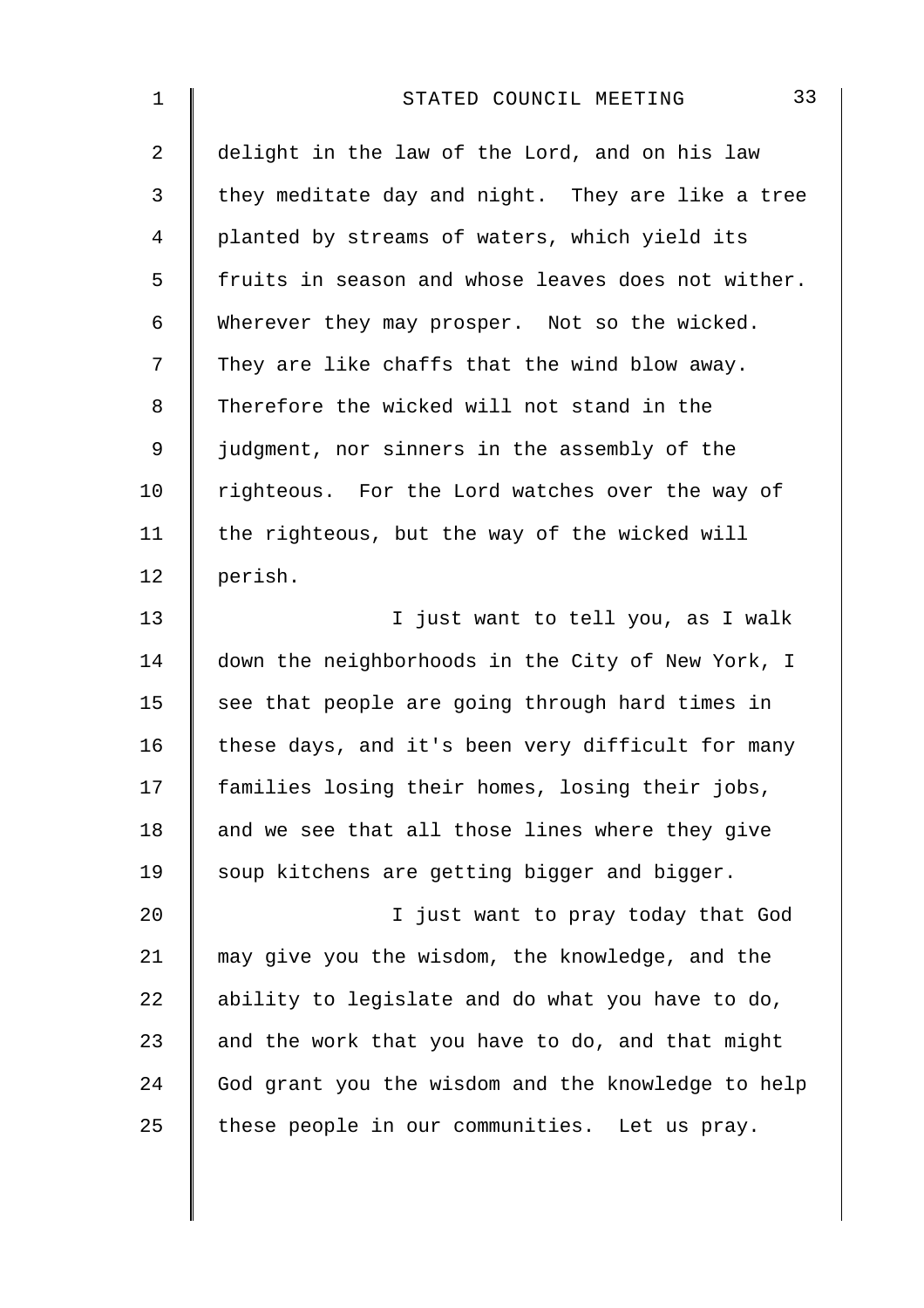| 1              | 34<br>STATED COUNCIL MEETING                       |
|----------------|----------------------------------------------------|
| $\overline{2}$ | Father God, Creator of heaven and                  |
| 3              | earth, our journey is not complete if you are not  |
| 4              | among us. Thank you for walking, waking us up      |
| 5              | this morning and bringing us on our way.           |
| 6              | I ask you, dear Lord, that you may                 |
| 7              | bless each and every one of us that are here       |
| 8              | today. Bless the City Council, bless the           |
| 9              | personnel, and leaders in this chamber. Give them  |
| 10             | the wisdom and the knowledge to govern this great  |
| 11             | city.                                              |
| 12             | And, Lord, in these difficult times                |
| 13             | that we are living in, grant us the favor to help  |
| 14             | our communities that are hurting so much.          |
| 15             | Lord, bless us our city, bless our                 |
| 16             | elected officials. We pray this in your name.      |
| 17             | Amen.                                              |
| 18             | MAJORITY LEADER RIVERA: Council                    |
| 19             | Member Arroyo.                                     |
| 20             | COUNCIL MEMBER ARROYO: Thank you,                  |
| 21             | Majority Leader. First, before I motion, I want    |
| 22             | to thank Bishop Rodriguez for his leadership in    |
| 23             | our community, for the work of One Way to Heaven   |
| 24             | Church, and his leadership with the Latin-American |
| 25             | Chaplain Association, and the work that that       |
|                |                                                    |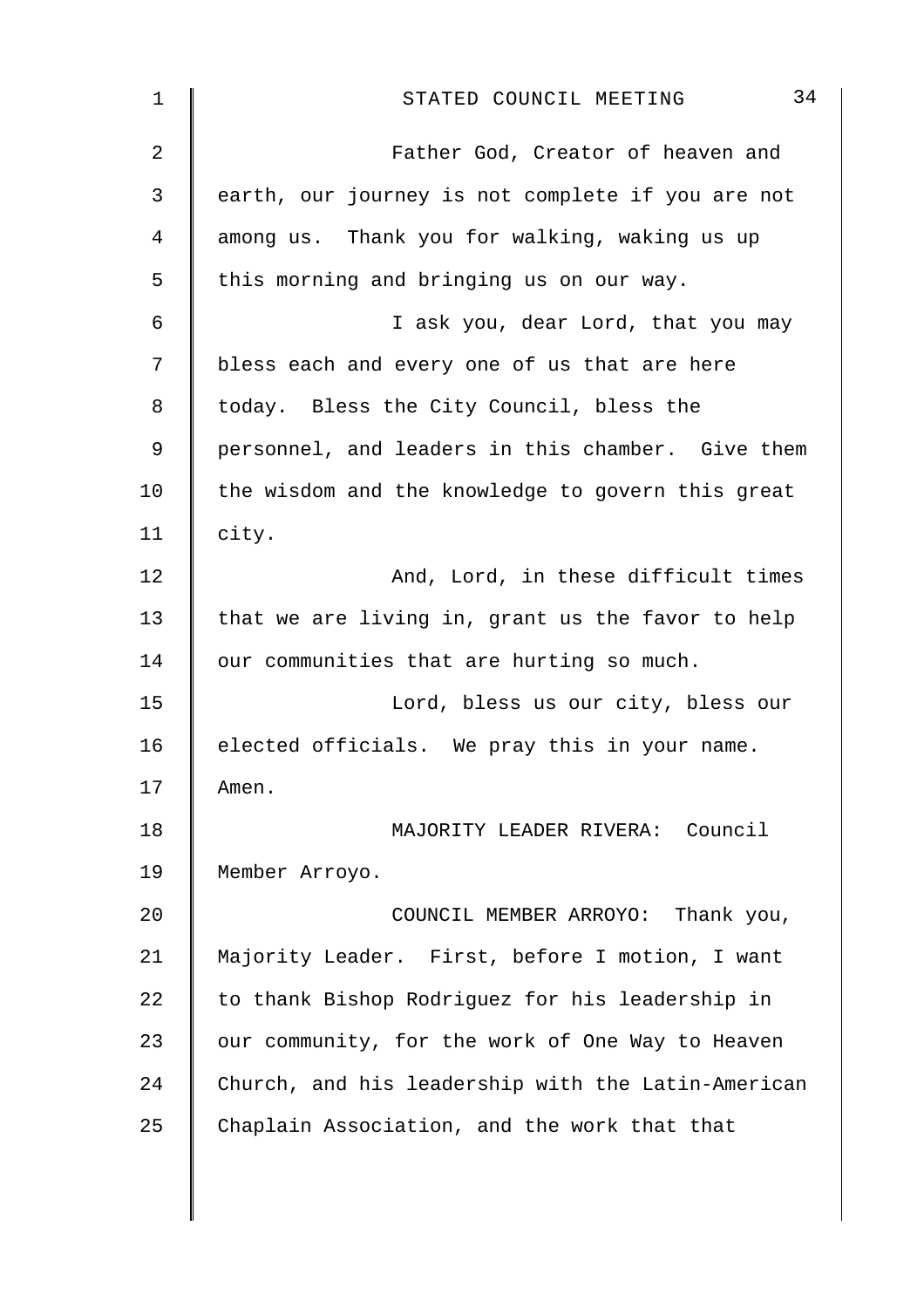| $\mathbf 1$    | 35<br>STATED COUNCIL MEETING                      |
|----------------|---------------------------------------------------|
| $\overline{2}$ | incredible organization does to prepare our city  |
| 3              | to respond when we need them most. Thank you very |
| 4              | much. And I motion to spread the invocation full  |
| 5              | upon the record.                                  |
| $\epsilon$     | MAJORITY LEADER RIVERA: Adoption                  |
| 7              | of the Minutes.                                   |
| 8              | FEMALE VOICE: Motion that the                     |
| 9              | Minutes of the Stated meeting of September 17th,  |
| 10             | 2009 be adopted as printed.                       |
| 11             | MAJORITY LEADER RIVERA: Messages                  |
| 12             | and Papers from the Mayor.                        |
| 13             | COUNCIL CLERK: None.                              |
| 14             | MAJORITY LEADER RIVERA:                           |
| 15             | Communications from City, County and Borough      |
| 16             | Offices.                                          |
| 17             | COUNCIL CLERK: M1629 through M1649                |
| 18             | Base Station License applications.                |
| 19             | SPEAKER QUINN: Transportation.                    |
| 20             | MAJORITY LEADER RIVERA: Petitions                 |
| 21             | and Communications.                               |
| 22             | COUNCIL CLERK: None.                              |
| 23             | MAJORITY LEADER RIVERA: Land Use                  |
| 24             | Call-Ups.                                         |
| 25             | COUNCIL CLERK: M1650 through 1654.                |
|                |                                                   |
|                |                                                   |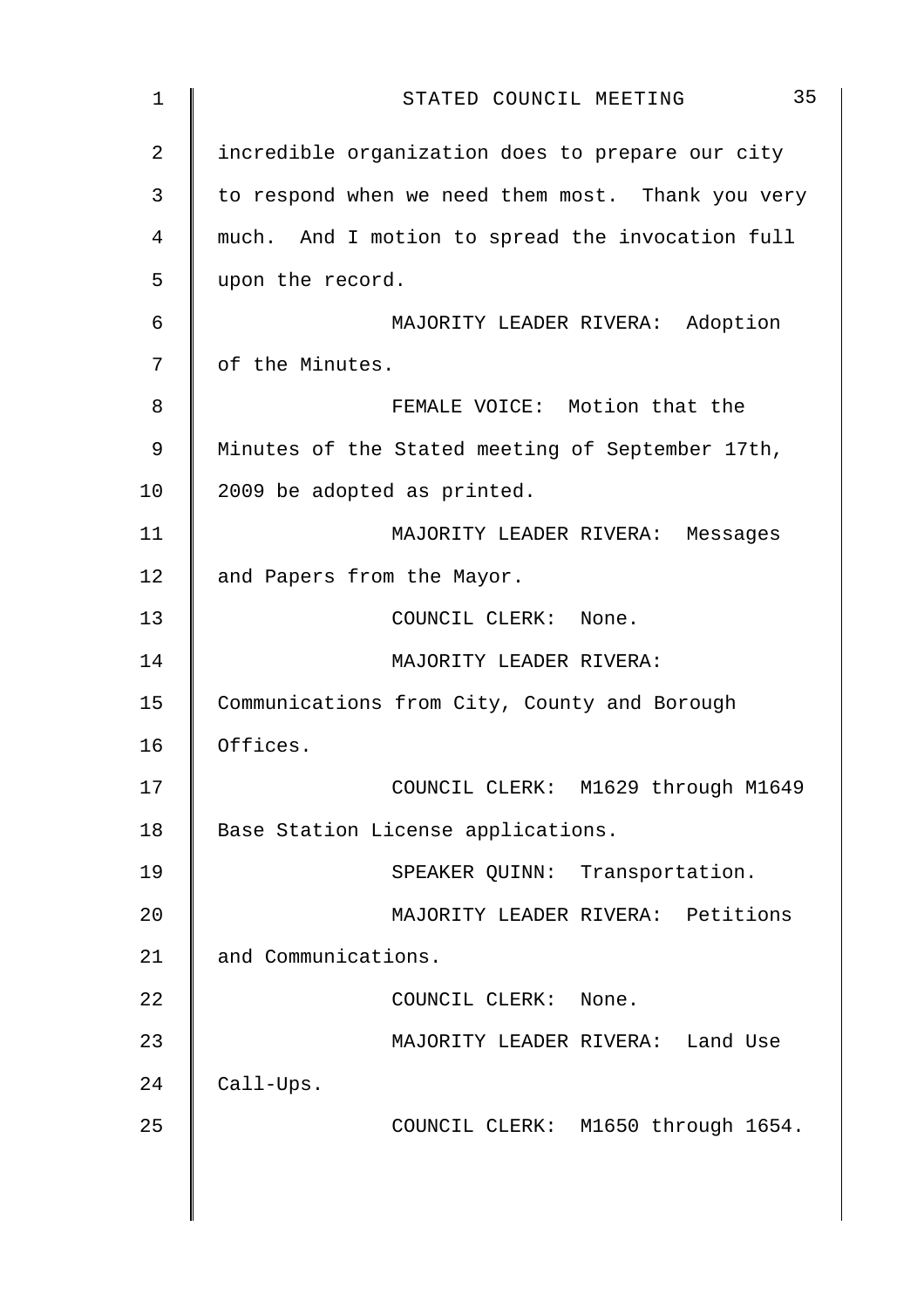| 1              | 36<br>STATED COUNCIL MEETING                      |
|----------------|---------------------------------------------------|
| $\overline{2}$ | [Pause]                                           |
| 3              | SPEAKER QUINN: These items should                 |
| 4              | be coupled on the Land Use Call-Up vote and if we |
| 5              | could please have a roll call on the Land Use     |
| 6              | Call-Ups.                                         |
| 7              | COUNCIL CLERK: Arroyo.                            |
| 8              | COUNCIL MEMBER ARROYO: Aye.                       |
| 9              | COUNCIL CLERK: Avella.                            |
| 10             | COUNCIL MEMBER AVELLA: Aye.                       |
| 11             | COUNCIL CLERK: Barron.                            |
| 12             | COUNCIL MEMBER BARRON: Aye.                       |
| 13             | COUNCIL CLERK: Brewer.                            |
| 14             | COUNCIL MEMBER BREWER: Aye.                       |
| 15             | COUNCIL CLERK: Comrie.                            |
| 16             | COUNCIL MEMBER COMRIE: [No                        |
| 17             | response].                                        |
| 18             | COUNCIL CLERK: Crowley.                           |
| 19             | COUNCIL MEMBER CROWLEY: Aye.                      |
| 20             | COUNCIL CLERK: De Blasio.                         |
| 21             | COUNCIL MEMBER DE BLASIO: [No                     |
| 22             | response].                                        |
| 23             | COUNCIL CLERK: Dickens.                           |
| 24             | COUNCIL MEMBER DICKENS: Aye.                      |
| 25             | COUNCIL CLERK: Dilan.                             |
|                |                                                   |
|                |                                                   |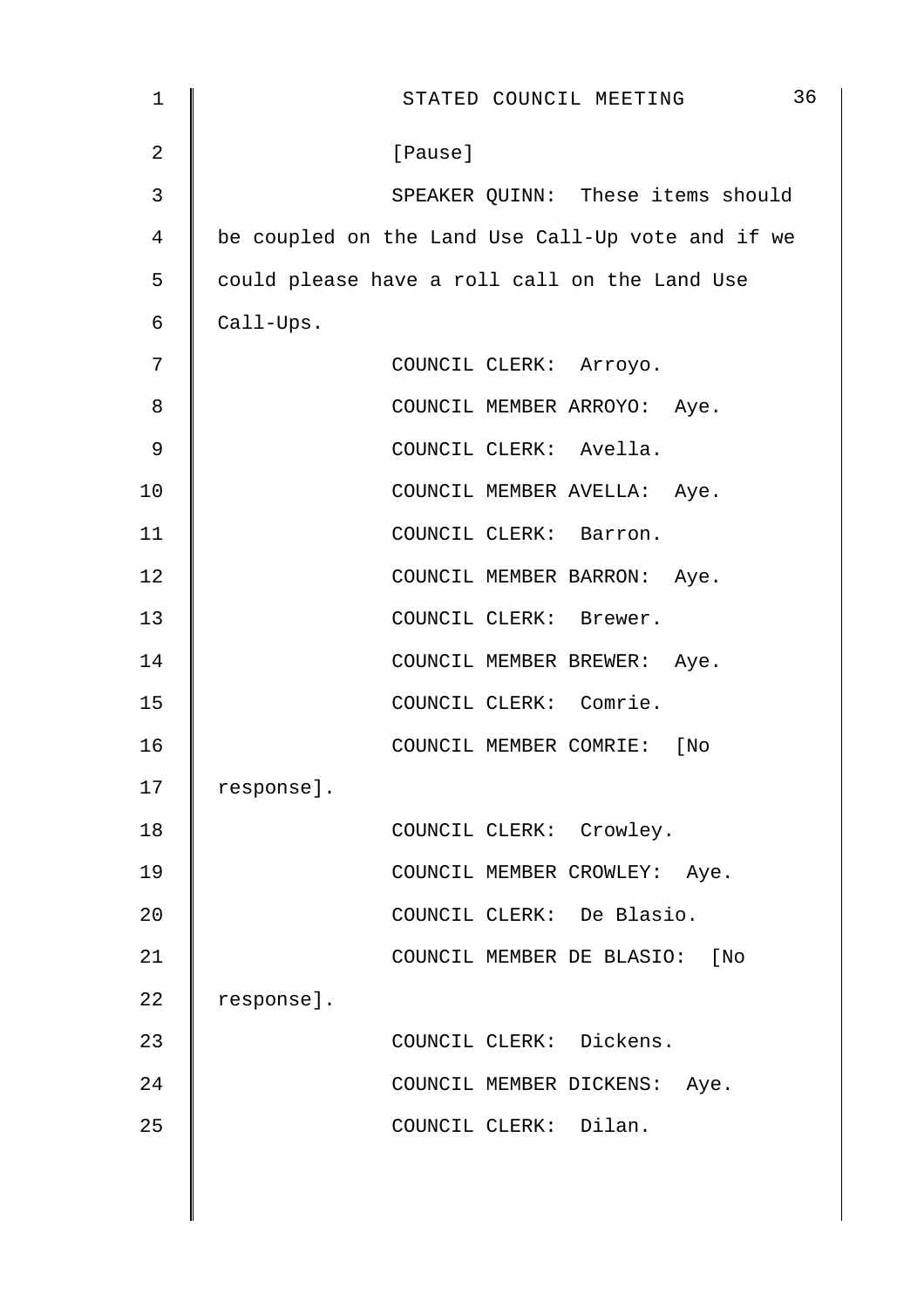| 1              |            |  | STATED COUNCIL MEETING        |                                | 37 |
|----------------|------------|--|-------------------------------|--------------------------------|----|
| $\overline{2}$ |            |  | COUNCIL MEMBER DILAN: Aye.    |                                |    |
| 3              |            |  | COUNCIL CLERK: Eugene.        |                                |    |
| 4              |            |  | COUNCIL MEMBER EUGENE: Aye.   |                                |    |
| 5              |            |  | COUNCIL CLERK: Felder.        |                                |    |
| $\epsilon$     |            |  | COUNCIL MEMBER FELDER: [No    |                                |    |
| 7              | response]. |  |                               |                                |    |
| 8              |            |  | COUNCIL CLERK: Ferreras.      |                                |    |
| 9              |            |  | COUNCIL MEMBER FERRERAS: Aye. |                                |    |
| 10             |            |  | COUNCIL CLERK: Fidler.        |                                |    |
| 11             |            |  | COUNCIL MEMBER FIDLER: Yes.   |                                |    |
| 12             |            |  | COUNCIL CLERK: Foster.        |                                |    |
| 13             |            |  | COUNCIL MEMBER FOSTER: [No    |                                |    |
| 14             | response]. |  |                               |                                |    |
| 15             |            |  | COUNCIL CLERK: Garodnick.     |                                |    |
| 16             |            |  |                               | COUNCIL MEMBER GARODNICK: Aye. |    |
| 17             |            |  | COUNCIL CLERK: Gennaro.       |                                |    |
| $18\,$         |            |  | COUNCIL MEMBER GENNARO: [No   |                                |    |
| 19             | response]. |  |                               |                                |    |
| 20             |            |  | COUNCIL CLERK: Gentile.       |                                |    |
| 21             |            |  | COUNCIL MEMBER GENTILE: [No   |                                |    |
| 22             | response]. |  |                               |                                |    |
| 23             |            |  | COUNCIL CLERK: Gerson.        |                                |    |
| 24             |            |  | COUNCIL MEMBER GERSON: Aye.   |                                |    |
| 25             |            |  | COUNCIL CLERK: Gioia.         |                                |    |
|                |            |  |                               |                                |    |
|                |            |  |                               |                                |    |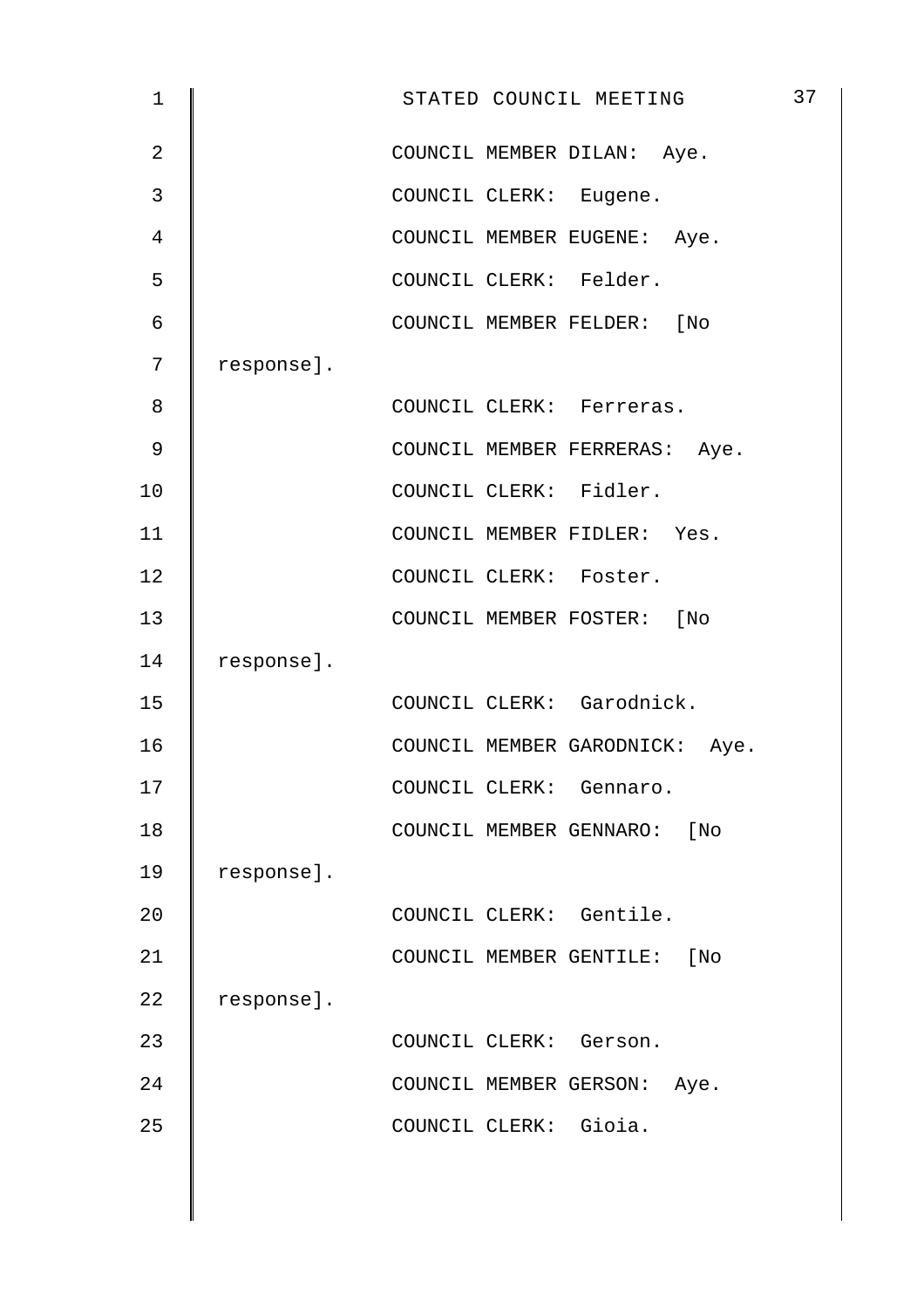| $\mathbf 1$    |            | STATED COUNCIL MEETING             | 38 |
|----------------|------------|------------------------------------|----|
| $\overline{2}$ |            | COUNCIL MEMBER GIOIA: Yes.         |    |
| 3              |            | COUNCIL CLERK: Gonzalez.           |    |
| 4              |            | COUNCIL MEMBER GONZALEZ: Aye.      |    |
| 5              |            | COUNCIL CLERK: Ignizio.            |    |
| 6              |            | COUNCIL MEMBER IGNIZIO: Aye.       |    |
| 7              |            | COUNCIL CLERK: Jackson.            |    |
| 8              |            | COUNCIL MEMBER JACKSON: Aye.       |    |
| 9              |            | COUNCIL CLERK: James.              |    |
| 10             |            | COUNCIL MEMBER JAMES: [No          |    |
| 11             | response]. |                                    |    |
| 12             |            | COUNCIL CLERK: Katz.               |    |
| 13             |            | COUNCIL MEMBER KATZ: Aye.          |    |
| 14             |            | COUNCIL CLERK: Koppell.            |    |
| 15             |            | COUNCIL MEMBER KOPPELL: Aye.       |    |
| 16             |            | COUNCIL CLERK: Lappin.             |    |
| 17             |            | COUNCIL MEMBER LAPPIN:<br>$[$ No   |    |
| 18             | response]. |                                    |    |
| 19             |            | COUNCIL CLERK: Liu.                |    |
| 20             |            | COUNCIL MEMBER LIU: Yes.           |    |
| 21             |            | COUNCIL CLERK: Mark-Viverito.      |    |
| 22             |            | COUNCIL MEMBER MARK-VIVERITO: Aye. |    |
| 23             |            | COUNCIL CLERK: Mealy.              |    |
| 24             |            | COUNCIL MEMBER MEALY: Present.     |    |
| 25             | Aye.       |                                    |    |
|                |            |                                    |    |
|                |            |                                    |    |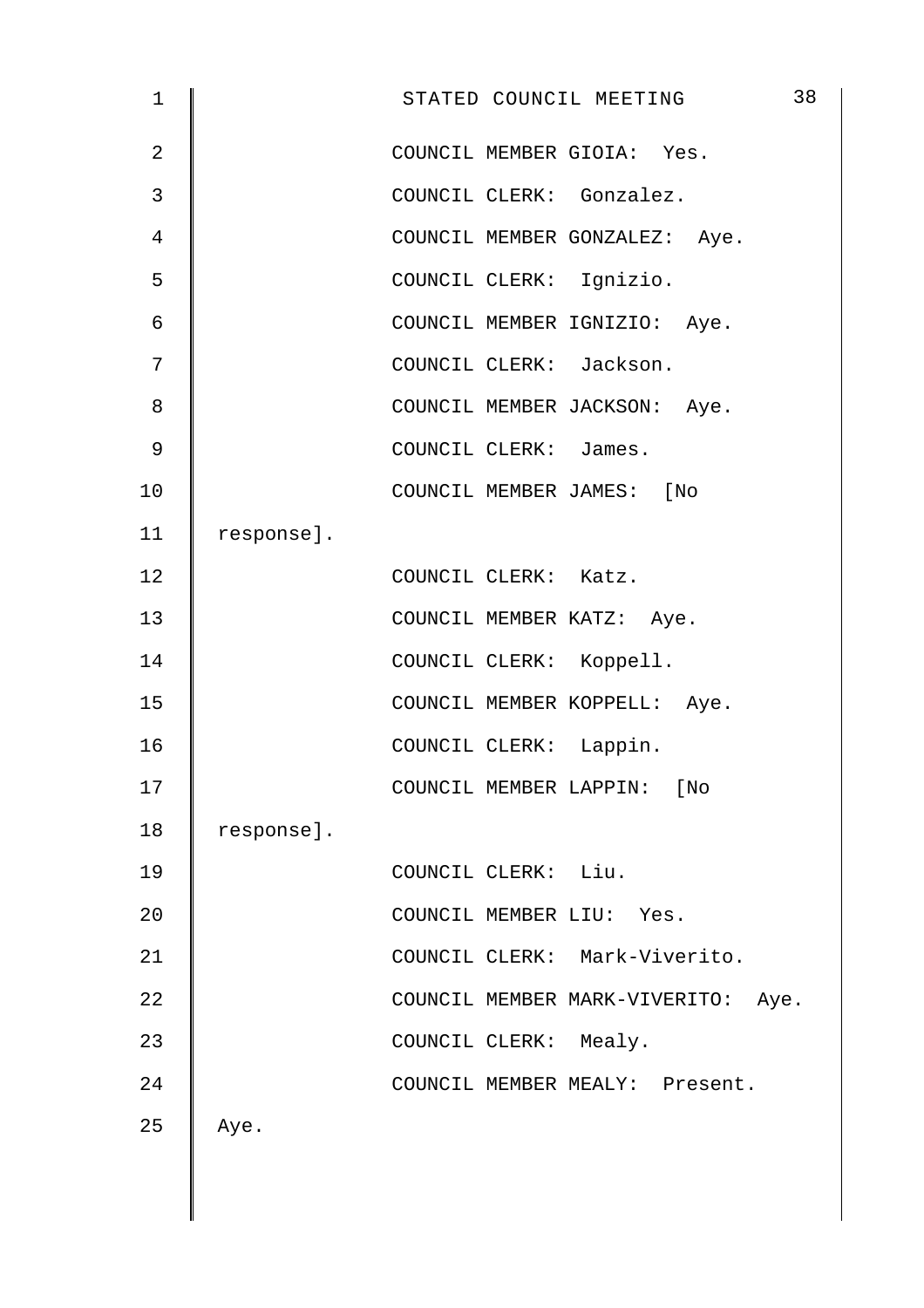| $\mathbf 1$    | STATED COUNCIL MEETING        | 39 |
|----------------|-------------------------------|----|
| $\overline{2}$ | COUNCIL CLERK: Mendez.        |    |
| 3              | COUNCIL MEMBER MENDEZ: Aye.   |    |
| 4              | COUNCIL CLERK: Mitchell.      |    |
| 5              | COUNCIL MEMBER MITCHELL: Aye. |    |
| 6              | COUNCIL CLERK: Nelson.        |    |
| 7              | COUNCIL MEMBER NELSON: Aye.   |    |
| 8              | COUNCIL CLERK: Palma.         |    |
| 9              | COUNCIL MEMBER PALMA: Aye.    |    |
| 10             | COUNCIL CLERK: Recchia.       |    |
| 11             | COUNCIL MEMBER RECCHIA: Aye.  |    |
| 12             | COUNCIL CLERK: Reyna.         |    |
| 13             | COUNCIL MEMBER REYNA: Aye.    |    |
| 14             | COUNCIL CLERK: Seabrook.      |    |
| 15             | COUNCIL MEMBER SEABROOK: Aye. |    |
| 16             | COUNCIL CLERK: Sears.         |    |
| 17             | COUNCIL MEMBER SEARS: Aye.    |    |
| 18             | COUNCIL CLERK: Stewart.       |    |
| 19             | COUNCIL MEMBER STEWART: Yes.  |    |
| 20             | COUNCIL CLERK: Ulrich.        |    |
| 21             | COUNCIL MEMBER ULRICH: Aye.   |    |
| 22             | COUNCIL CLERK: Vacca.         |    |
| 23             | COUNCIL MEMBER VACCA: Aye.    |    |
| 24             | COUNCIL CLERK: Vallone.       |    |
| 25             | COUNCIL MEMBER VALLONE: Aye.  |    |
|                |                               |    |
|                |                               |    |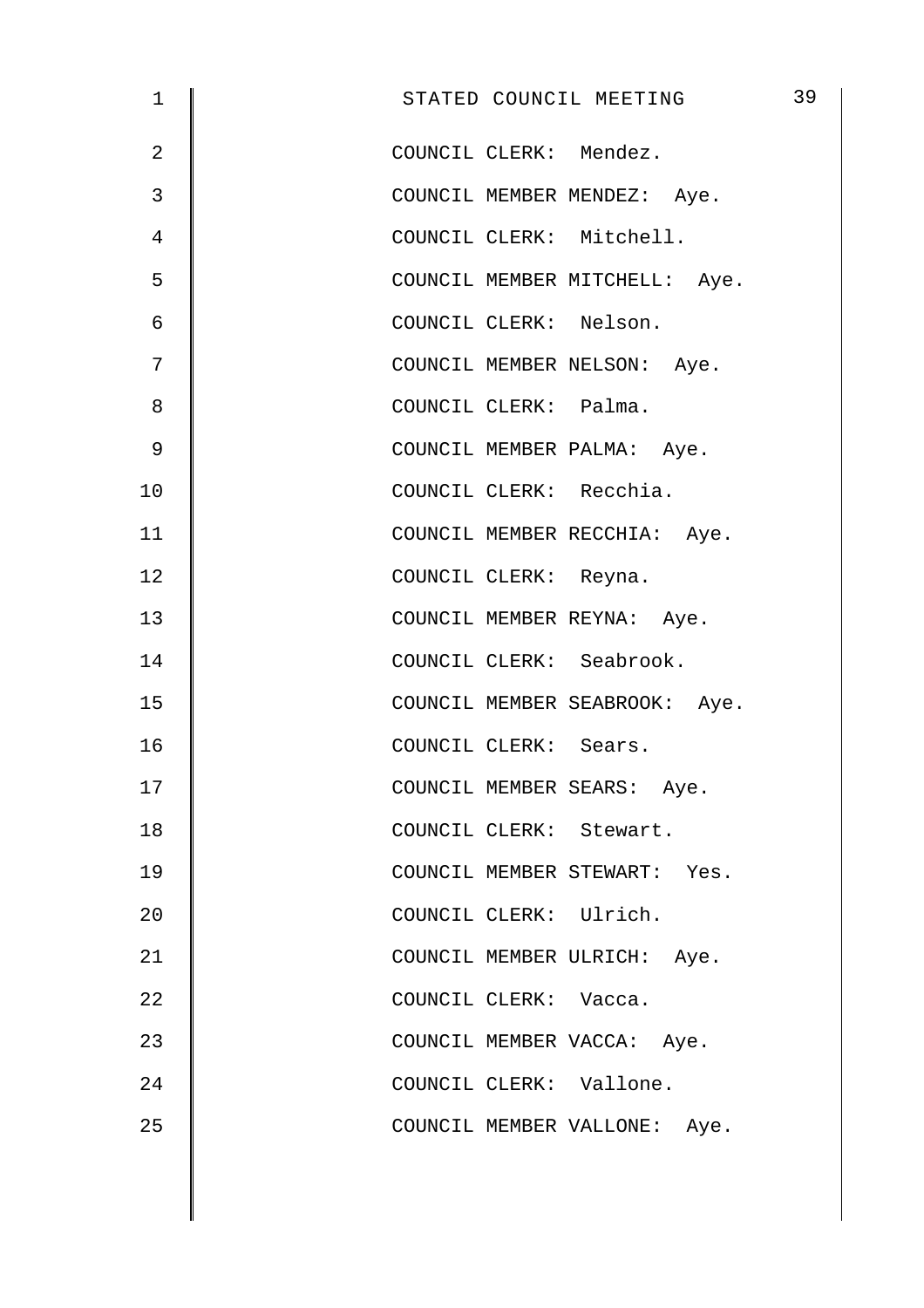| 1              | 40<br>STATED COUNCIL MEETING                       |
|----------------|----------------------------------------------------|
| $\overline{2}$ | COUNCIL CLERK: Vann.                               |
| 3              | COUNCIL MEMBER VANN: Present and                   |
| 4              | aye.                                               |
| 5              | COUNCIL CLERK: Weprin.                             |
| 6              | COUNCIL MEMBER WEPRIN: Aye.                        |
| 7              | COUNCIL CLERK: White.                              |
| 8              | COUNCIL MEMBER WHITE: I vote aye                   |
| 9              | on all Land Use Call-Ups, ask unanimous consent to |
| 10             | vote on all coupled General Orders.                |
| 11             | MAJORITY LEADER RIVERA: So                         |
| 12             | ordered.                                           |
| 13             | COUNCIL MEMBER WHITE: I vote aye                   |
| 14             | on all.                                            |
| 15             | COUNCIL CLERK: Yassky.                             |
| 16             | COUNCIL MEMBER YASSKY: [No                         |
| 17             | response].                                         |
| 18             | COUNCIL CLERK: Foster.                             |
| 19             | COUNCIL MEMBER FOSTER: Present.                    |
| 20             | Aye.                                               |
| 21             | COUNCIL CLERK: Oddo.                               |
| 22             | COUNCIL MEMBER ODDO: Yes.                          |
| 23             | COUNCIL CLERK: Rivera.                             |
| 24             | MAJORITY LEADER RIVERA: Yes.                       |
| 25             | COUNCIL CLERK: Speaker Quinn.                      |
|                |                                                    |
|                |                                                    |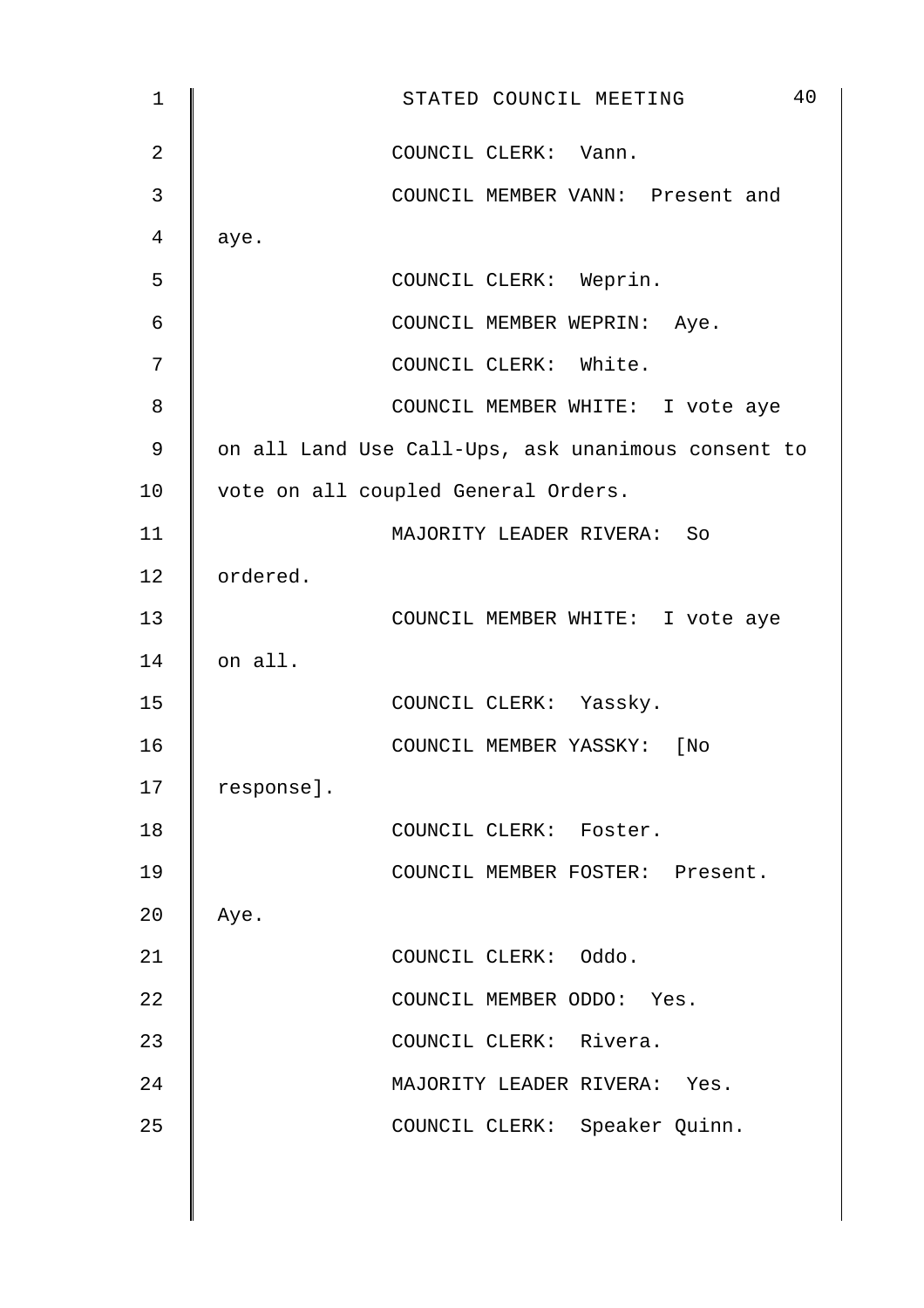| 1  | 41<br>STATED COUNCIL MEETING                       |
|----|----------------------------------------------------|
| 2  | SPEAKER QUINN: Yes.                                |
| 3  | [Pause]                                            |
| 4  | MAJORITY LEADER RIVERA: Today's                    |
| 5  | Land Use Call-Ups were adopted by a vote of 41 in  |
| 6  | the affirmative, with zero in the negative.        |
| 7  | Communications from the Speaker.                   |
| 8  | SPEAKER QUINN: Thank you very                      |
| 9  | much. First let me note Intro 1070-A that we're    |
| 10 | voting on today. It's a piece of legislation that  |
| 11 | deals with the unfortunate phenomenon of distress  |
| 12 | property consultants in the city of New York. Let  |
| 13 | me thank Alix Pustilnik, Lacy Clarke, and Damien   |
| 14 | Butvick, all who worked very long and hard on this |
| 15 | legislation. I want to thank Council Member Leroy  |
| 16 | Comrie, who--                                      |
| 17 | SERGEANT-AT-ARMS: Keep it down,                    |
| 18 | please, keep it down.                              |
| 19 | SPEAKER QUINN: --Chairs Consumer                   |
| 20 | Affairs and they moved on this legislation very    |
| 21 | quickly-- [clears throat] excuse me--also Council  |
| 22 | Member James Sanders who is the sponsor of this    |
| 23 | bill. I want you to take note that both the Chair  |
| 24 | and the sponsor come from southeast Queens, which  |
| 25 | is the part of the city that, unfortunately, has   |
|    |                                                    |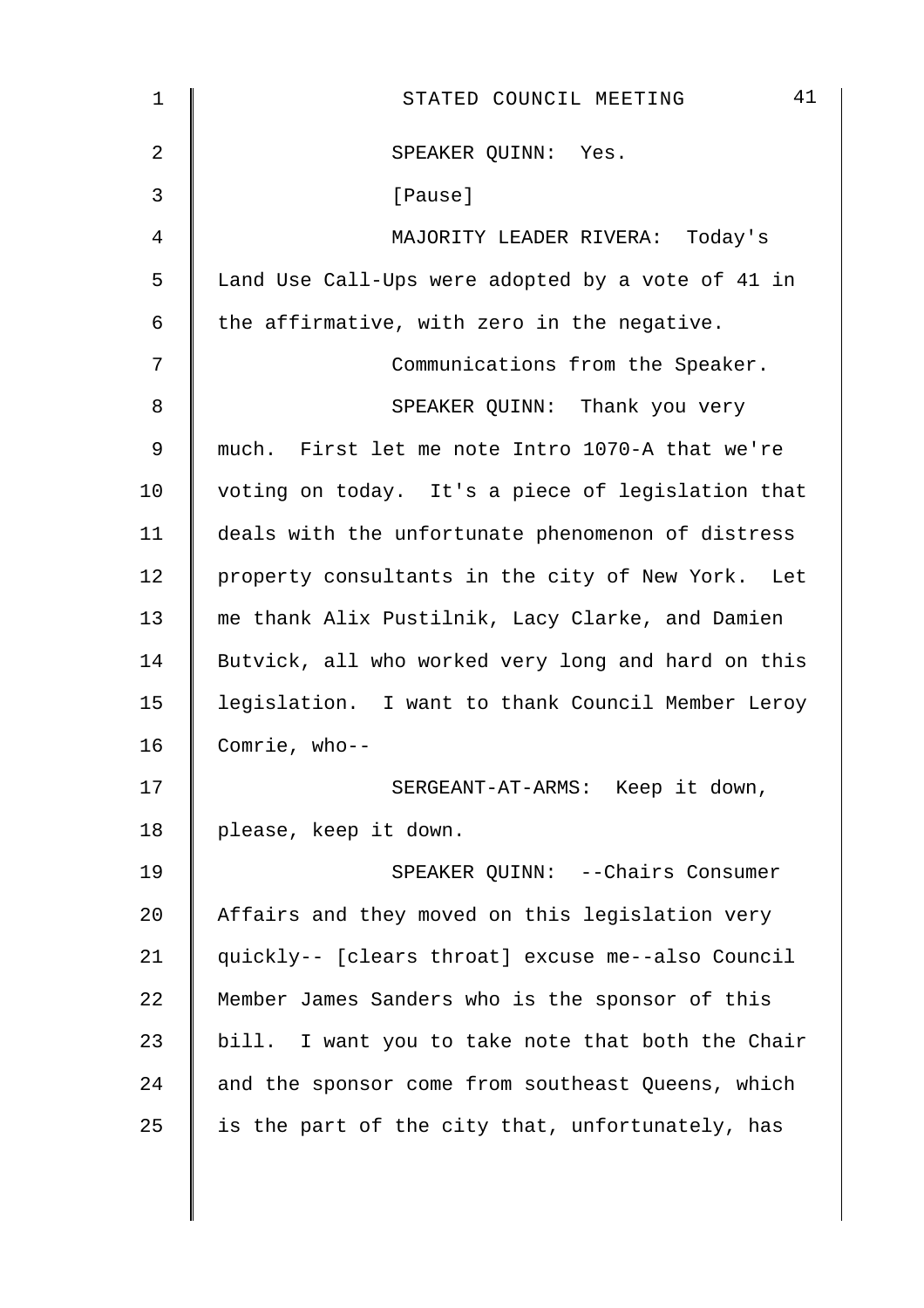| $\mathbf 1$    | 42<br>STATED COUNCIL MEETING                       |
|----------------|----------------------------------------------------|
| $\overline{2}$ | been hardest hit by our foreclosure crisis, though |
| 3              | it is a problem in all our boroughs.               |
| 4              | We all know the impact the                         |
| 5              | foreclosure crisis has had on the country and      |
| 6              | particularly our city. Many of us see in           |
| 7              | neighborhoods, in all boroughs, signs out there    |
| 8              | that said, Need Mortgage Relief, Call and there's  |
| $\mathsf 9$    | a phone number. Well, what many New Yorkers who    |
| 10             | are in desperation don't know is that when they    |
| 11             | call that number, on the end of the phone is       |
| 12             | somebody who is not going to help them. Somebody   |
| 13             | who is often going to take their money, walk away, |
| 14             | and never do anything for them.                    |
| 15             | Now if we could make this practice                 |
| 16             | illegal in the city of New York, I would urge us   |
| 17             | to do it, we don't have that authority. The state  |
| 18             | could do it on the state level and they are        |
| 19             | considering it. The federal government could do    |
| 20             | it on the federal level, and I would urge both the |
| 21             | state and the federal government to take that      |
| 22             | action.                                            |
| 23             | Now, last year the state passed                    |
| 24             | legislation requiring that distressed property     |
| 25             | consultants disclose upfront that they are not     |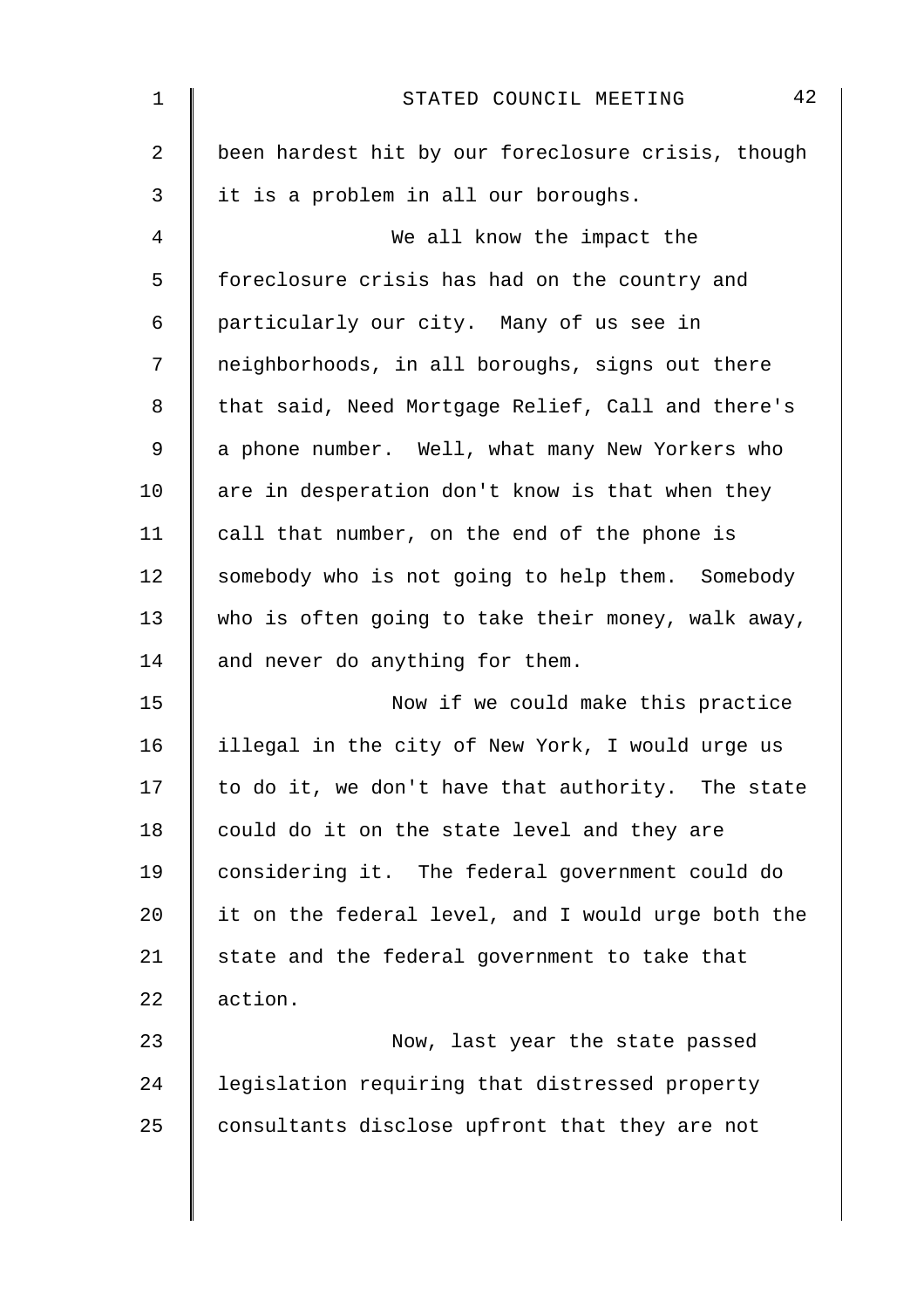| $\mathbf 1$    | 43<br>STATED COUNCIL MEETING                       |
|----------------|----------------------------------------------------|
| $\overline{2}$ | allowed to take money and don't take money before  |
| 3              | they do any work, that they also must engage in a  |
| $\overline{4}$ | written contract with their clients.               |
| 5              | We're passing a bill today that                    |
| 6              | requires that both of those requirements under the |
| 7              | state law be disclosed on all advertisements by    |
| 8              | distressed property consultants. We're also        |
| 9              | making the fine for violating the law either 2,500 |
| 10             | or \$5,000. The Department of Consumer Affairs     |
| 11             | will implement this law, but we are also going to  |
| 12             | work in coordination with Attorney General Cuomo.  |
| 13             | He is bringing many legal actions against these    |
| 14             | unscrupulous consultants, and violation of this    |
| 15             | law is another tool he can use to try to crack     |
| 16             | down on this bad behavior.                         |
| 17             | I wish we could put them out                       |
| 18             | business, we can't, but we're doing what we can to |
| 19             | try to help empower New Yorkers, let them know     |
| 20             | what their rights are, and put an end to this      |
| 21             | unscrupulous practice.                             |
| 22             | And the most important thing we                    |
| 23             | should tell our constituents is if they are in     |
| 24             | foreclosure distress, the only number they should  |
| 25             | call is 311, that will get them in touch with the  |
|                |                                                    |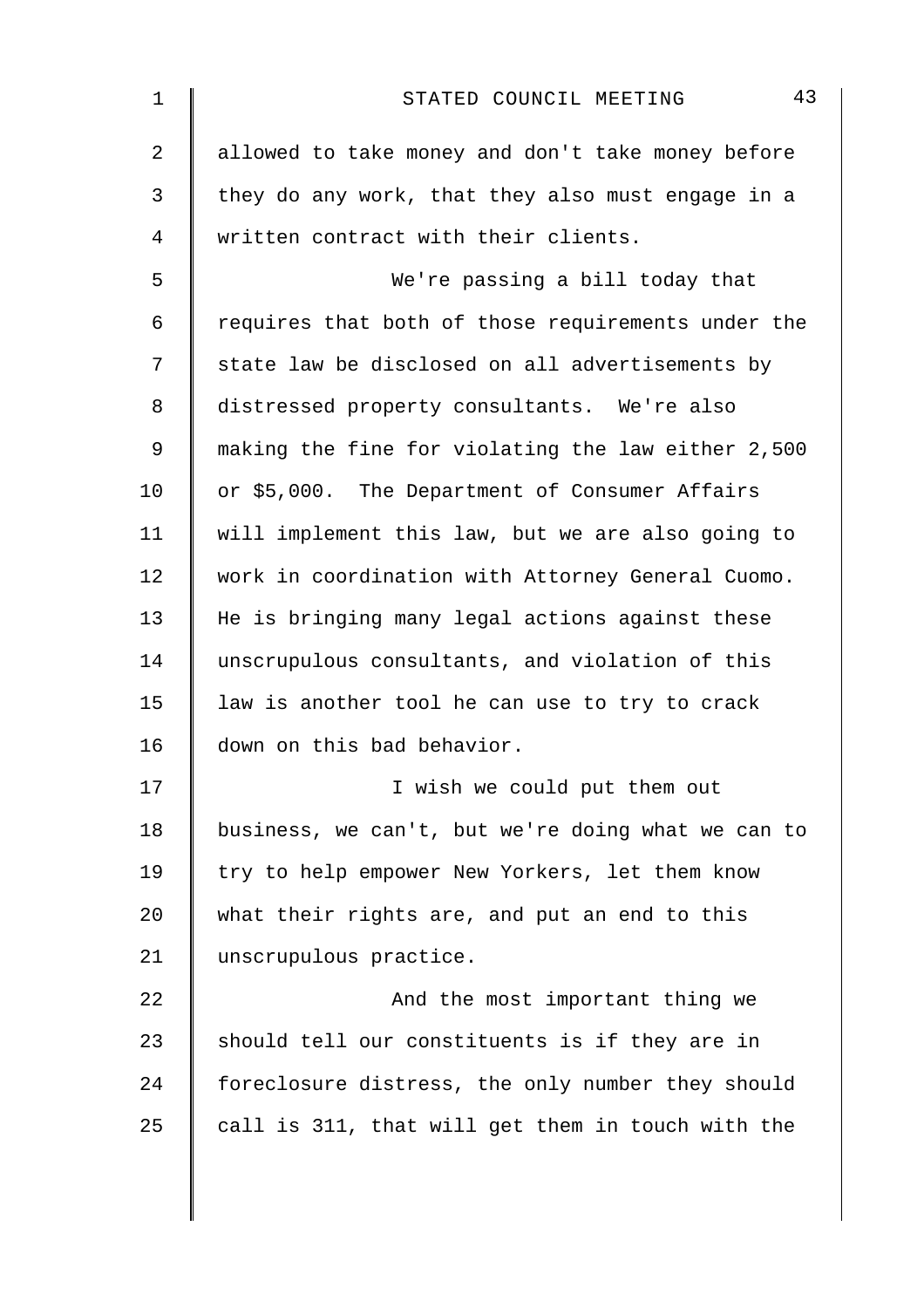| 1              | 44<br>STATED COUNCIL MEETING                        |
|----------------|-----------------------------------------------------|
| $\overline{2}$ | Center for NYC Neighborhoods, which this Council,   |
| 3              | in particular Lew Fidler, led to the creation of    |
| 4              | an organization that will put you in touch with     |
| 5              | free counselors or free lawyers who can help you.   |
| $\epsilon$     | So, again, I want to thank everyone                 |
| 7              | who is part of 1070-A. Let me first call on the     |
| 8              | Chair of the Consumer Affairs Committee, Leroy      |
| $\mathsf 9$    | Comrie, to speak on this legislation.               |
| 10             | [Pause]                                             |
| 11             | COUNCIL MEMBER COMRIE: Thank you,                   |
| 12             | Speaker Quinn. I would urge everyone to pass this   |
| 13             | bill. This is just one of our continued attempts    |
| 14             | to make sure that people that are now being moved   |
| 15             | into an opportunity to again be in further          |
| 16             | trouble.                                            |
| 17             | These are people that are leeches,                  |
| 18             | these are people that used to do the subprime       |
| 19             | lending and the predatory lending, have now         |
| 20             | morphed themselves into people that claim to be     |
| 21             | counselors and they'll help you out of your home,   |
| 22             | but 99 times out of a hundred, you wind up further  |
| 23             | in debt, you wind up losing more money to these     |
| 24             | unscrupulous people and they should be put--I wish  |
| 25             | we could as a Council ban them altogether.<br>And I |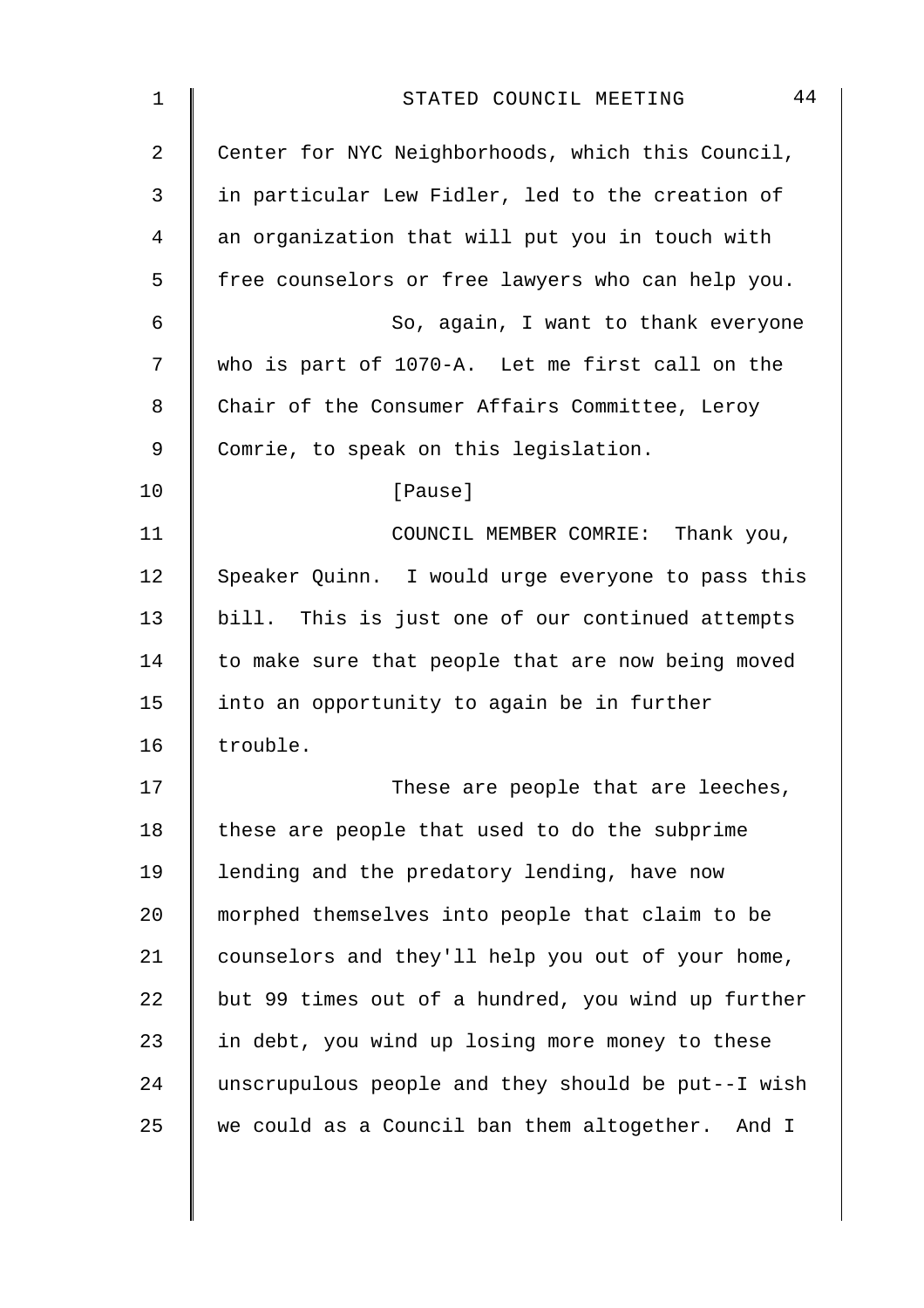| $\mathbf 1$    | 45<br>STATED COUNCIL MEETING                      |
|----------------|---------------------------------------------------|
| $\overline{2}$ | hope that this will send a message to the state   |
| 3              | and to the federal government that we need to ban |
| 4              | these people altogether from re-morphing          |
| 5              | themselves into people that continually rip off   |
| 6              | homeowners.                                       |
| 7              | As a member of the Southeast Queens               |
| 8              | district, the three districts between myself and  |
| 9              | Council Member Sanders and Council Member White,  |
| 10             | we have pretty much the highest amount of         |
| 11             | predatory loans and predatory problems. We are    |
| 12             | pushing to do whatever we can working with the    |
| 13             | Speaker's office.                                 |
| 14             | And I want to thank, before I go                  |
| 15             | any further, the legislative staff, my Consumer   |
| 16             | Affairs staff, and everyone that was involved in  |
| 17             | putting this legislation together. It's just      |
| 18             | another step to ensure that we make sure that     |
| 19             | homeowners understand that, even in crisis, you   |
| 20             | need to understand that there is a free           |
| 21             | alternative--call 311. Do not call anyone that is |
| 22             | going to try to charge you money before they      |
| 23             | render a service. Do not call anyone that is      |
| 24             | taking an upfront fee from you when you're in     |
| 25             | danger of losing your home. There is another way, |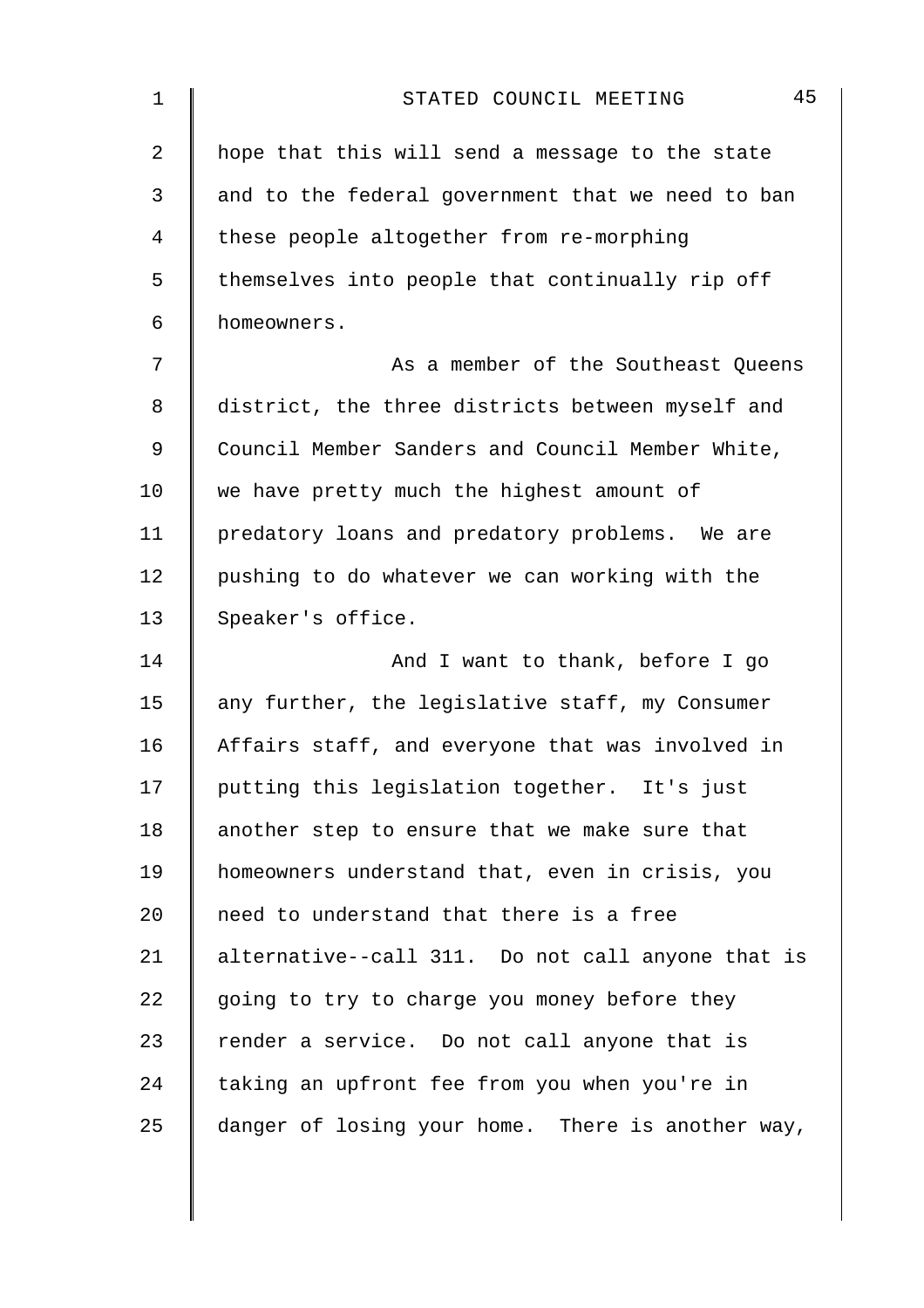| $\mathbf 1$    | 46<br>STATED COUNCIL MEETING                       |
|----------------|----------------------------------------------------|
| $\overline{a}$ | there's a free alternative way, do not use any of  |
| 3              | these services. This is just to check, again, I    |
| 4              | wish we could eradicate these people altogether    |
| 5              | because they're ripping off homeowners.            |
| 6              | Thank you very much, Madam Speaker.                |
| 7              | SPEAKER QUINN: Thank you very                      |
| 8              | much, Chairperson Comrie, and, again, I want to    |
| 9              | thank Council Member Sanders for his work on this  |
| 10             | legislation.                                       |
| 11             | Let me make note of Intro 874-A,                   |
| 12             | which is a piece of legislation coming out of      |
| 13             | Housing and Buildings.                             |
| 14             | I want to thank Jeff Haberman,                     |
| 15             | Baaba Halm, and Ben Goodman for their work on this |
| 16             | legislation. I want to thank Council Member        |
| 17             | Dickens for her leadership, she is the sponsor of  |
| 18             | the bill, and Chairperson Dilan for moving this    |
| 19             | legislation quickly through a very, very busy      |
| 20             | committee.                                         |
| 21             | 874-A is a piece of legislation                    |
| 22             | that relates to methane and radon gas venting and  |
| 23             | making sure then when that venting and piping is   |
| 24             | needing to be installed or dealt with, that it is  |
| 25             | only addressed by licensed plumbers in the city of |
|                |                                                    |
|                |                                                    |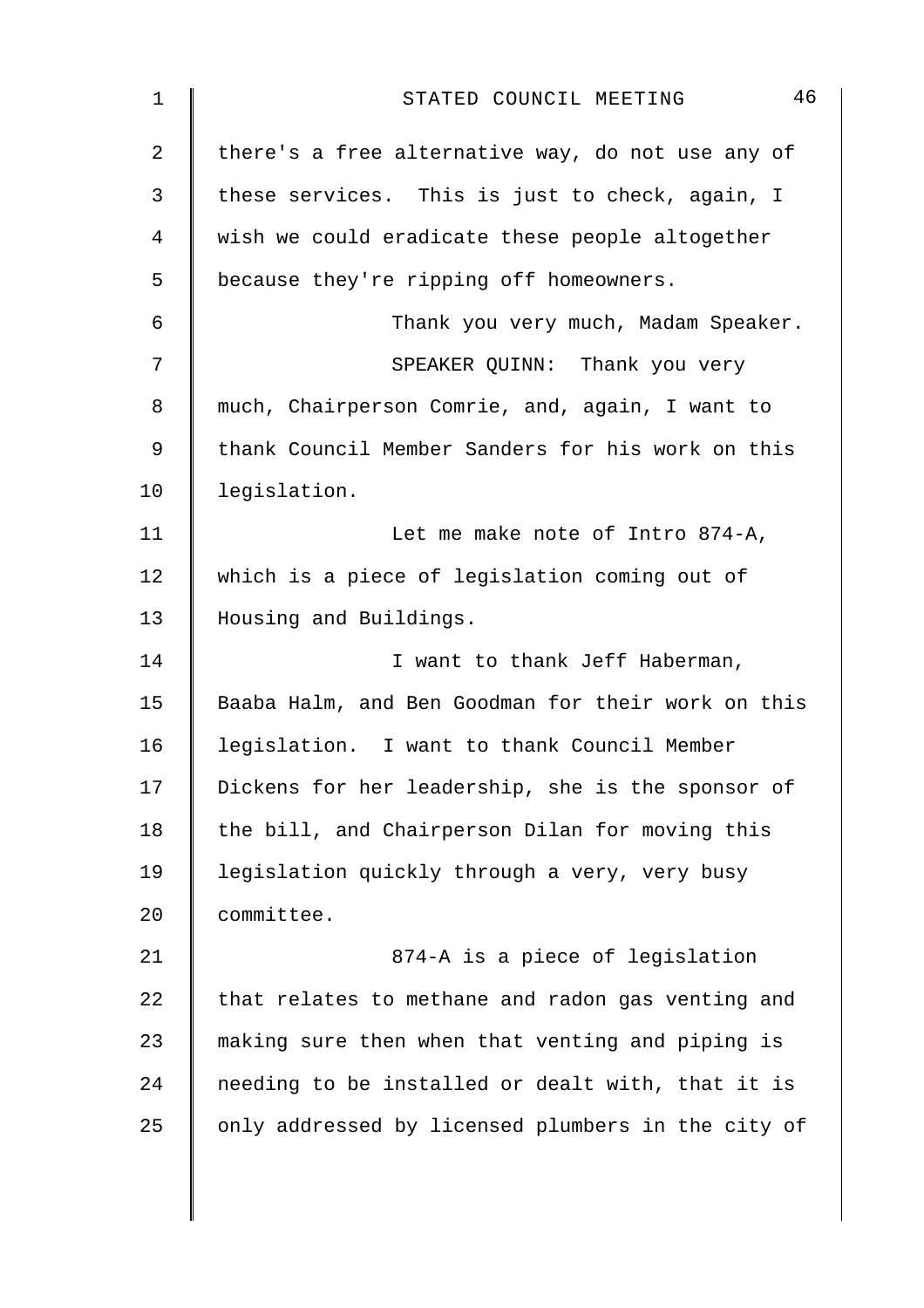| 1           | 47<br>STATED COUNCIL MEETING                       |
|-------------|----------------------------------------------------|
| 2           | New York. This is an area where we are updating    |
| 3           | the plumbing code to deal with an omission that    |
| 4           | wasn't in there when we passed the updated         |
| 5           | plumbing code and to make sure we're keeping up to |
| 6           | date with other problems and issues that come up.  |
| 7           | Obviously, how we deal with piping                 |
| 8           | and venting around methane and radon gases is a    |
| $\mathsf 9$ | very important thing, and we want to make sure     |
| 10          | that the most highly qualified individuals, people |
| 11          | who are licensed to do this work are the ones who  |
| 12          | are doing it.                                      |
| 13          | So I want to thank the Chair and                   |
| 14          | the sponsor of this bill. Let me first call on     |
| 15          | the Chair of the Committee, Council Member Dilan,  |
| 16          | and then the sponsor of the bill, Council Member   |
| 17          | Dickens.                                           |
| 18          | COUNCIL MEMBER DILAN: Well I just                  |
| 19          | would like to just briefly thank Council Member    |
| 20          | Inez Dickens for bringing the bill to the          |
| 21          | Committee.                                         |
| 22          | The bill is one of the few bills                   |
| 23          | that has the support of all the industries and the |
| 24          | Administration as well, and it was a pleasure to   |
| 25          | work with her on the bill, and the plumbers union, |
|             |                                                    |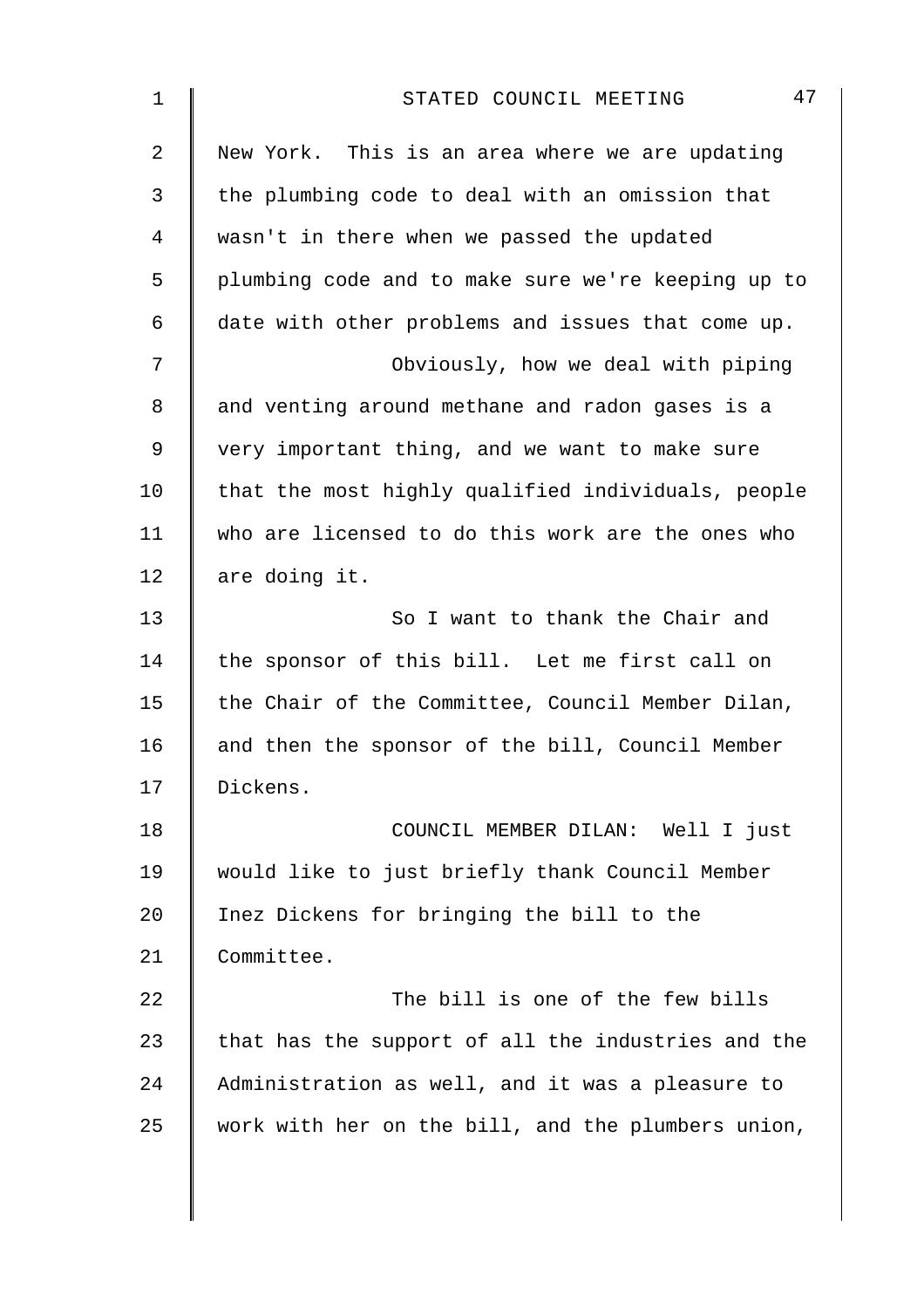| $\mathbf 1$    | 48<br>STATED COUNCIL MEETING                       |
|----------------|----------------------------------------------------|
| $\overline{2}$ | because obviously these gases, if they're not      |
| 3              | extracted right, can be a danger to the buildings  |
| 4              | that they are released in and there are no         |
| 5              | standards right now as to how to deal with that.   |
| 6              | So I would like to thank Council Member Dickens    |
| 7              | for coming up with this idea so that when a        |
| 8              | building needs to extract these gases, and not all |
| 9              | buildings need to do so, that there is now         |
| 10             | standards in place to allow for that to happen.    |
| 11             | Thank you, Madam Speaker.                          |
| 12             | SPEAKER QUINN: Thank you again,                    |
| 13             | Chairperson Dilan. Council Member Dickens.         |
| 14             | COUNCIL MEMBER DICKENS: Thank you,                 |
| 15             | Madam Speaker. This is so important because both   |
| 16             | methane and radon are so extremely dangerous, and  |
| 17             | in the case of radon, is almost completely         |
| 18             | undetectable by anyone without the proper          |
| 19             | equipment, and this legislation will put in place  |
| 20             | the requirements for the installation of these     |
| 21             | systems.                                           |
| 22             | I join with my colleague Council                   |
| 23             | Member Dilan in thanking Speaker Quinn and, of     |
| 24             | course, I want to extend my thanks to the          |
| 25             | Chairperson of Housing and Buildings, Erik Dilan,  |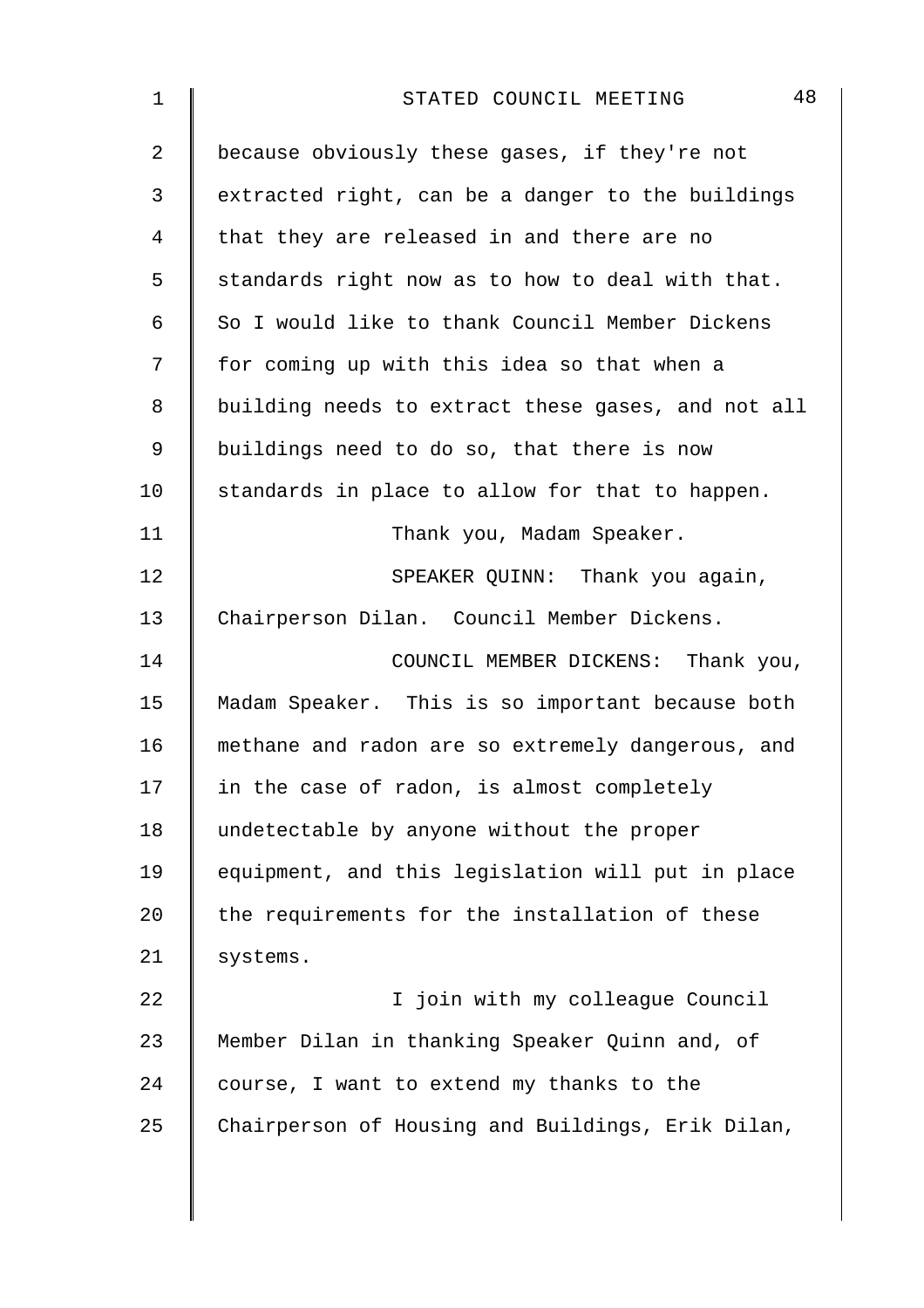| $\mathbf 1$    | 49<br>STATED COUNCIL MEETING                       |
|----------------|----------------------------------------------------|
| $\overline{2}$ | for his help in shaping this legislation that is   |
| 3              | so critical to all of us, Legislative Director Rob |
| 4              | Newman, as well as the Housing and Building staff: |
| 5              | Jeff Haberman, Baaba Halm, and Ben Goodman for     |
| 6              | their work on this issue, as well as my staff,     |
| 7              | Lynette Velasco and Matt Bits [phonetic] for their |
| 8              | diligent work in helping to move this legislation  |
| 9              | along.                                             |
| 10             | Thank you so much, Madam Speaker.                  |
| 11             | SPEAKER QUINN: Thank you very                      |
| 12             | much, Council Member Dickens.                      |
| 13             | We're also voting today on Intro                   |
| 14             | 947-A, a piece of legislation that was sponsored   |
| 15             | by Council Member Liz Crowley and shepherded       |
| 16             | through the Transportation Committee by its Chair  |
| 17             | John Liu. I want to thank Terzah Nasser, Phil      |
| 18             | Hom, and Rachel Cordero for their work on this     |
| 19             | bill.                                              |
| 20             | 947-A is a bill, unfortunately,                    |
| 21             | that was introduced in response to a number of     |
| 22             | tragedies: one in Chinatown, one in Council Member |
| 23             | Crowley's district. This bill makes changes to     |
| 24             | the law as it relates to leaving a idling car with |
| 25             | the keys in the ignition. Presently, you are       |
|                |                                                    |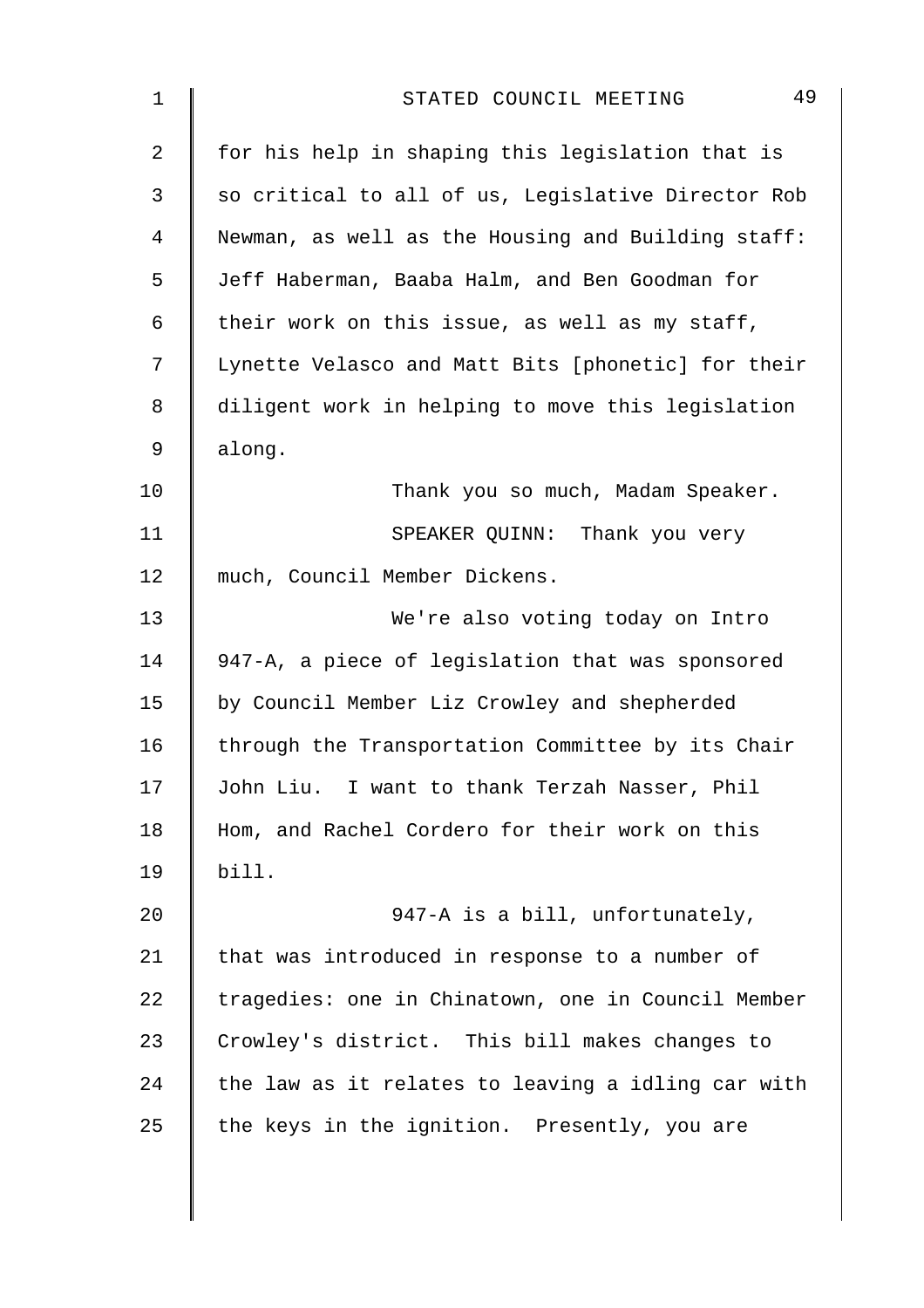| $\mathbf 1$    | 50<br>STATED COUNCIL MEETING                       |
|----------------|----------------------------------------------------|
| $\overline{a}$ | allowed to leave a car idling with keys in the     |
| 3              | ignition for three minutes in the city, and if you |
| 4              | violate that you get a whopping \$5 fine.          |
| 5              | We have seen people actually get                   |
| 6              | into cars that are left with the keys in the       |
| 7              | ignition and actually go out and commit terrible   |
| $\,8\,$        | tragedies as a result of stealing these cars. The  |
| $\mathsf 9$    | law will now say you are not allowed to leave an   |
| 10             | idling car with the keys in the ignition for any   |
| 11             | amount of time and significantly increase the      |
| 12             | fine. We hope this will send a message that what   |
| 13             | may seem like not such a big thing to do is        |
| 14             | actually something that is dangerous.              |
| 15             | So I want to thank Council Member                  |
| 16             | Liu and Council Member Crowley. Let me first call  |
| 17             | on Chairperson Liu and then the bill's sponsor,    |
| 18             | Liz Crowley.                                       |
| 19             | CHAIRPERSON LIU: Well thank you                    |
| 20             | very much, Madam Speaker. I want to thank you for  |
| 21             | your support of these bills and also thank, as you |
| 22             | did, the staff to the Committee. These are two     |
| 23             | important bills that will make New Yorkers both    |
| 24             | safer and also give them a more convenient time.   |
| 25             | With regard to Council Member                      |
|                |                                                    |
|                |                                                    |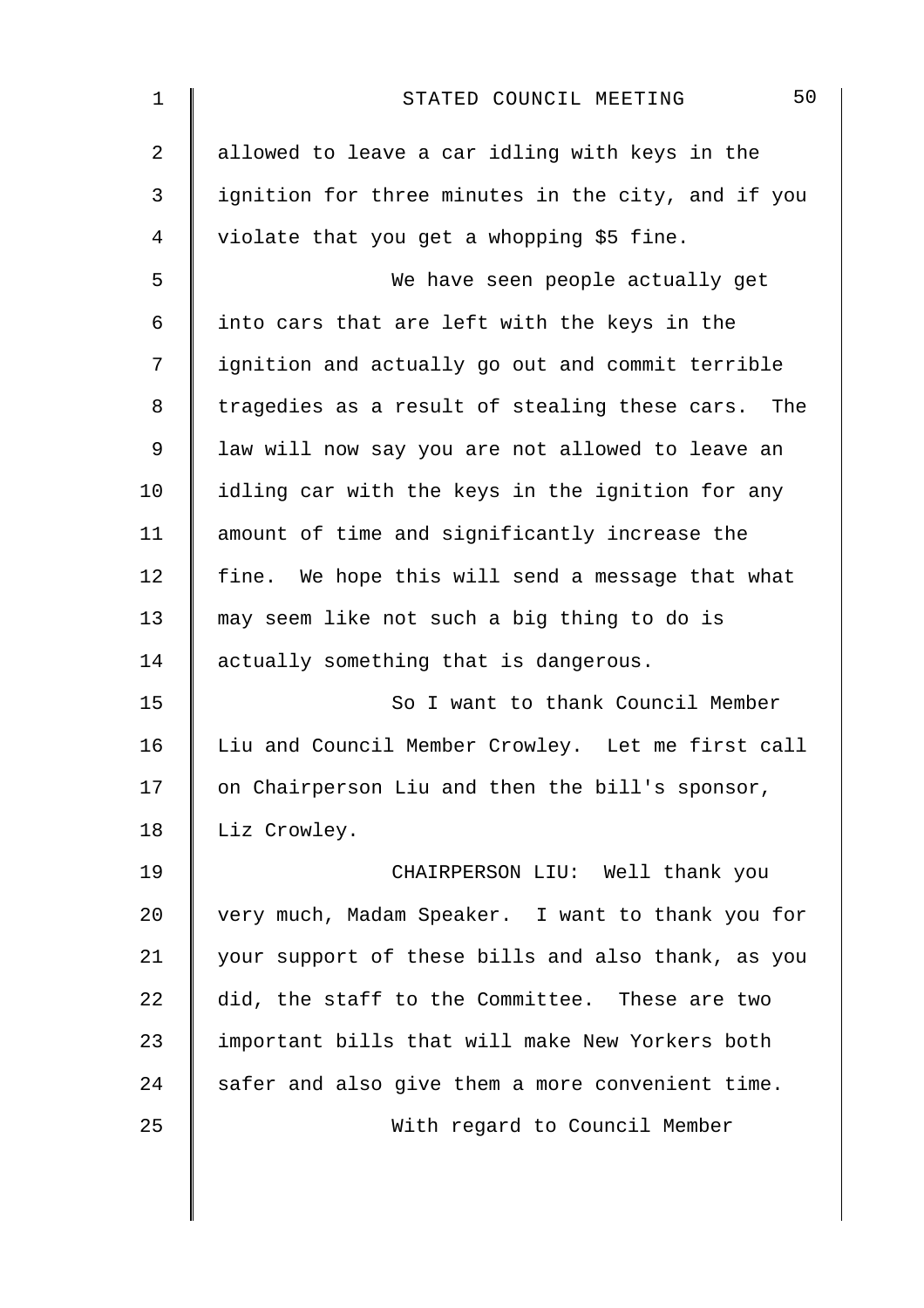| $\mathbf 1$    | 51<br>STATED COUNCIL MEETING                       |
|----------------|----------------------------------------------------|
| $\overline{a}$ | Crowley's bill, this is a commonsense measure that |
| 3              | really should have been enacted long ago and, as   |
| 4              | you mentioned, a whopping \$5 fine is not any kind |
| 5              | of deterrent to bad behavior.                      |
| 6              | Council Member Stewart's bill will                 |
| 7              | allow people who ride commuter vans to better      |
| 8              | understand what their rights are.                  |
| $\mathsf 9$    | And so I urge passage of both of                   |
| 10             | these bills. And thank you very much, Madam        |
| 11             | Speaker.                                           |
| 12             | SPEAKER QUINN: Thank you,                          |
| 13             | Chairperson Liu. And let me call on the author of  |
| 14             | the first piece of legislation, Council Member     |
| 15             | Crowley.                                           |
| 16             | COUNCIL MEMBER CROWLEY: Thank you,                 |
| 17             | Madam Speaker, for your help on this bill and also |
| 18             | Chairman John Liu and the Transportation           |
| 19             | Committee.                                         |
| 20             | Leaving your car running and                       |
| 21             | unattended may seem like a careless mistake, but   |
| 22             | as we've seen in recent months, especially in      |
| 23             | light of what happened in the district that I      |
| 24             | represent in Middle Village where two young men    |
| 25             | were tragically killed when somebody stole a car   |
|                |                                                    |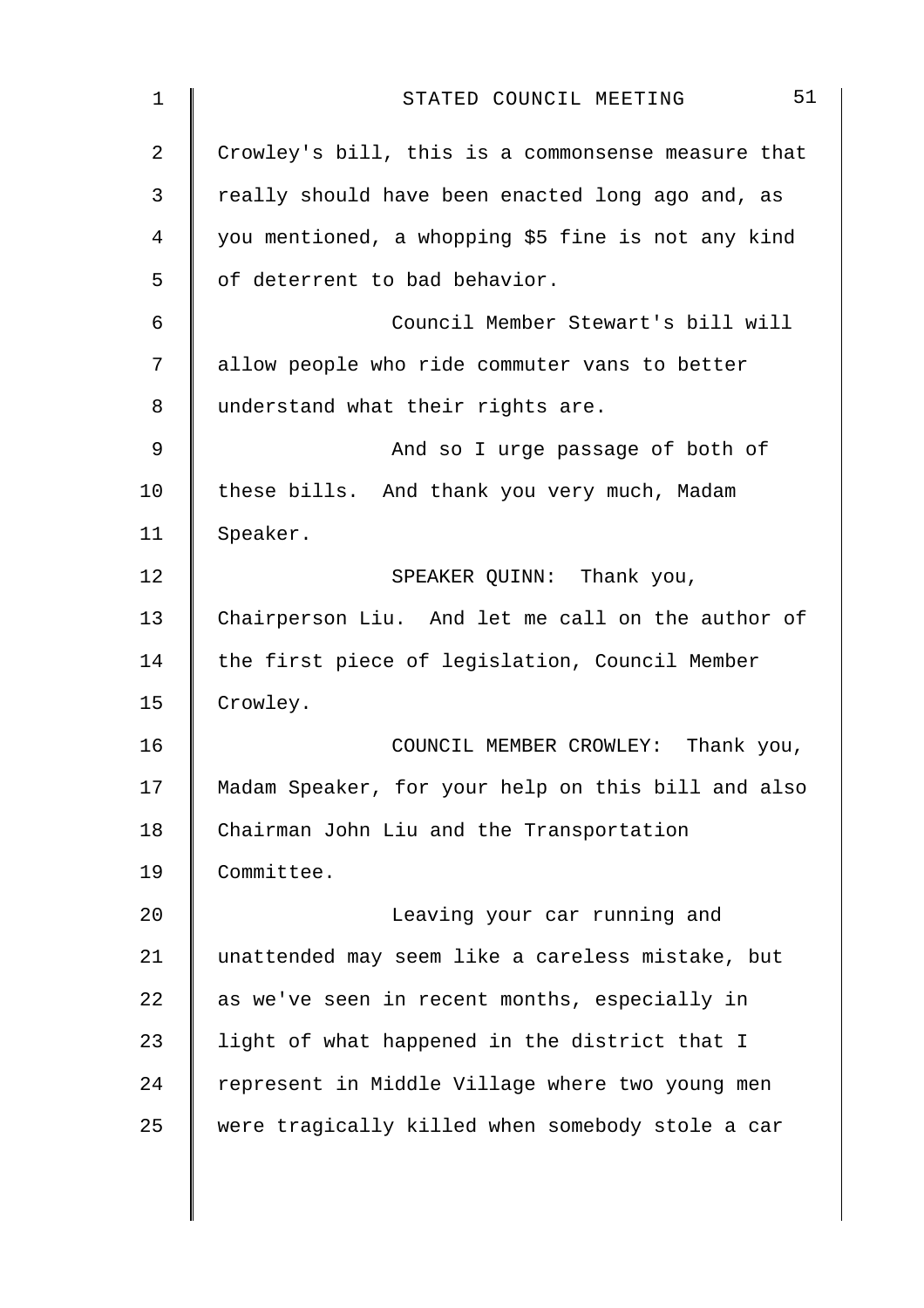| $\mathbf 1$    | 52<br>STATED COUNCIL MEETING                      |
|----------------|---------------------------------------------------|
| $\overline{2}$ | that was left running and unattended. We need to  |
| 3              | make sure that New Yorkers are aware of how       |
| 4              | dangerous and tragic leaving your car running and |
| 5              | unattended would be.                              |
| 6              | So I urge my colleagues to support                |
| 7              | this piece of legislation. Thank you.             |
| 8              | SPEAKER QUINN: Thank you. And                     |
| 9              | Transportation has been a busy committee. As the  |
| 10             | Chair indicated, we're also passing 1023-A, piece |
| 11             | of legislation introduced by Council Member       |
| 12             | Stewart.                                          |
| 13             | I want to thank Terzah Nasser, Phil               |
| 14             | Hom, and Rachel Cordero for their work on this as |
| 15             | well.                                             |
| 16             | That piece of legislation continues               |
| 17             | our efforts to make sure that New Yorkers who pay |
| 18             | for transportation are very aware of what their   |
| 19             | rights are and that those Bill of Rights are      |
| 20             | actually posted in the vehicles they're traveling |
| 21             | in. This piece of legislation will require        |
| 22             | displaying a passenger's Bill of Rights in all    |
| 23             | commuter vans. Commuter vans are a very important |
| 24             | form of transportation for individuals in our     |
| 25             | city, particularly outside of the borough of      |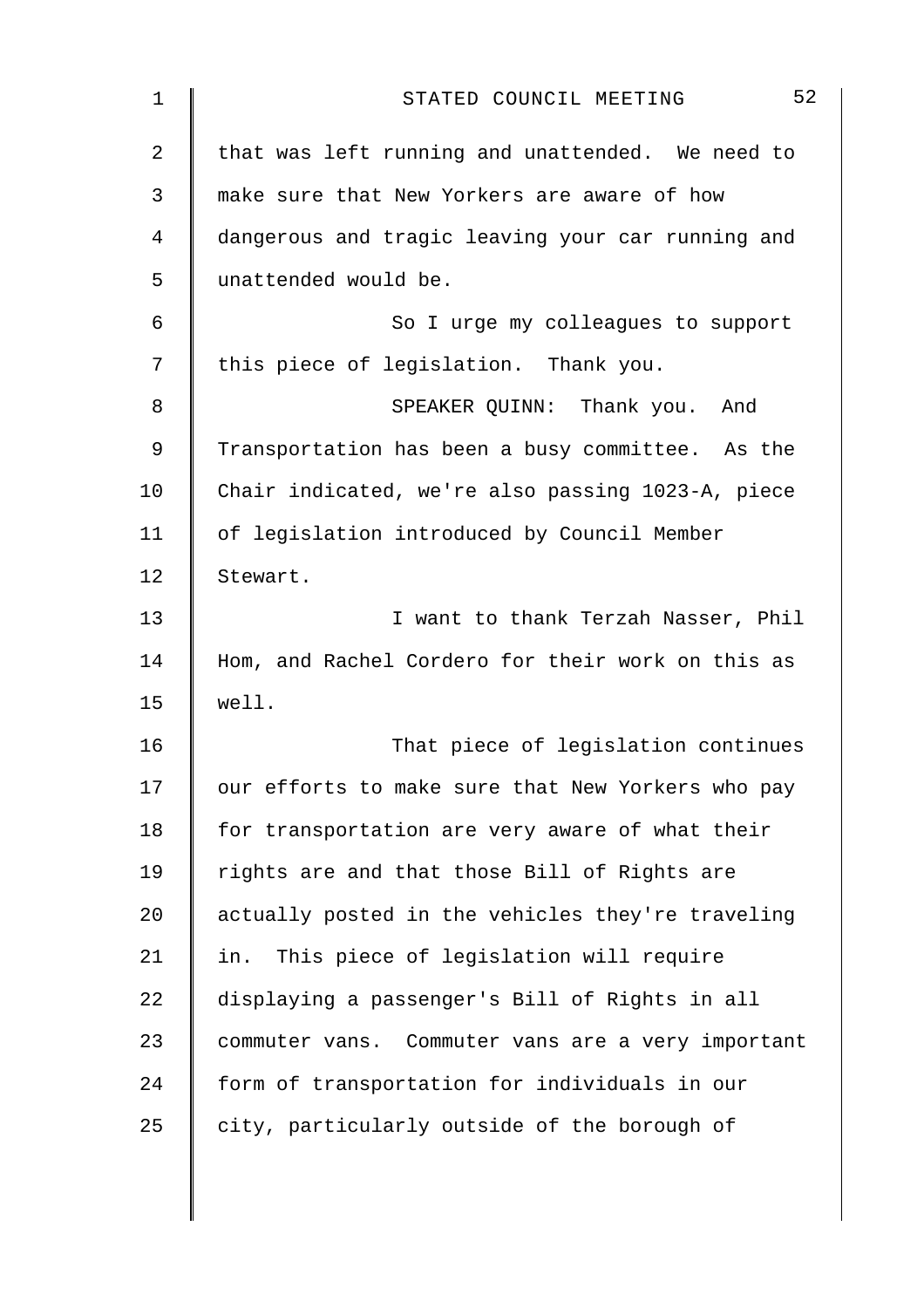| 1  | 53<br>STATED COUNCIL MEETING                       |
|----|----------------------------------------------------|
| 2  | Manhattan.                                         |
| 3  | So I want to thank Chairperson Liu,                |
| 4  | who's already made mention of the bill, and call   |
| 5  | on the sponsor of the bill, Council Member         |
| 6  | Stewart.                                           |
| 7  | COUNCIL MEMBER STEWART: Thank you,                 |
| 8  | Madam Speaker. Commuter vans of residents of my    |
| 9  | district in Brooklyn and I believe residents of    |
| 10 | all five boroughs, vans of the transportation      |
| 11 | needs of the many people who rely on them to get   |
| 12 | back and forth from work place, school, visiting   |
| 13 | friends and family and the [off mic] social        |
| 14 | interaction and obligations that make this city    |
| 15 | run and hum.                                       |
| 16 | Today, we seek to amend the City                   |
| 17 | Code so as to ensure that these commuter vans      |
| 18 | adhere to the same standards of comfort, safety,   |
| 19 | and service that the taxis and livery cabs are     |
| 20 | already held to under the Code. Intro number 1023  |
| 21 | provides, among other things, that vans be in good |
| 22 | condition, that they have properly licensed        |
| 23 | drivers who are courteous, obey the traffic laws,  |
| 24 | and are knowledgeable about their routes. Under    |
| 25 | this amendment, commuter vans must now have        |
|    |                                                    |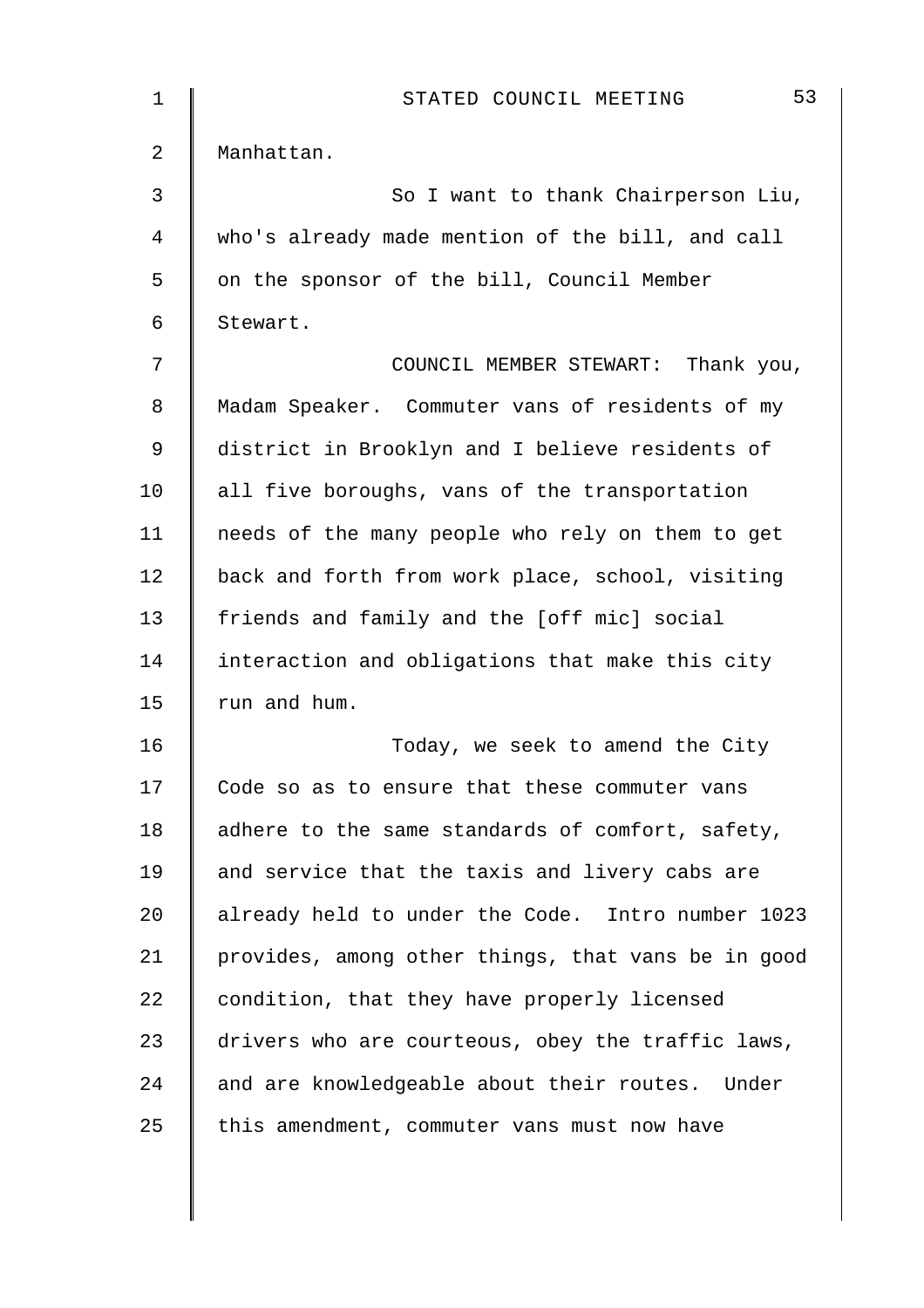| 1           | 54<br>STATED COUNCIL MEETING                       |
|-------------|----------------------------------------------------|
| 2           | working seat belts, drivers must refrain from cell |
| 3           | phone use while driving, and passengers may now    |
| 4           | insist on good and courteous service, and may      |
| 5           | decline to tip if it is not forthcoming. Drivers   |
| 6           | must provide air conditioning or heat upon request |
| 7           | and the driver's license information must be       |
| 8           | displayed prominently at all times. Henceforth,    |
| $\mathsf 9$ | trips will be free of smoke and unwanted music or  |
| 10          | other radio playing.                               |
| 11          | This amendment will go a long way                  |
| 12          | to what's making the daily commute a safer and     |
| 13          | more pleasant experience for thousands of city     |
| 14          | residents who deserve, expect, and finally will be |
| 15          | getting safe, reliable transportation. It is our   |
| 16          | hope that more residents will be encouraged to use |
| 17          | this improved transportation to take full          |
| 18          | advantage of all the wonderful offerings and       |
| 19          | opportunities of our great city, and that they     |
| 20          | will do so in greater comfort, empowered by the    |
| 21          | right to demand a safe, efficient, and reliable    |
| 22          | ride.                                              |
| 23          | Thanks to my fellow bill sponsors                  |
| 24          | and thanks to the fellow Council Members for       |
| 25          | voting in support of improved transportation for   |
|             |                                                    |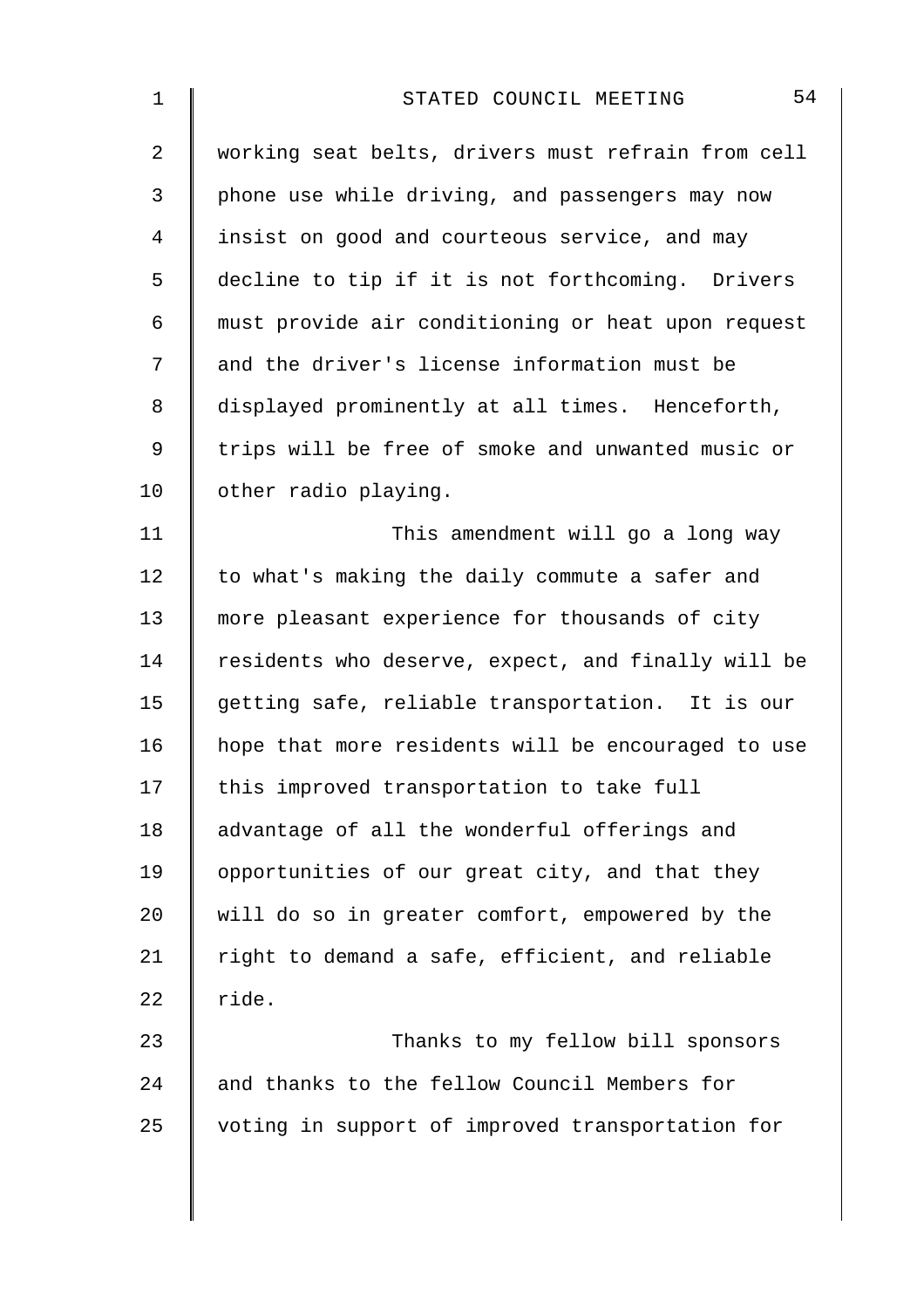| $\mathbf 1$ | 55<br>STATED COUNCIL MEETING                       |
|-------------|----------------------------------------------------|
| 2           | all of the New York City residents. Thank you,     |
| 3           | Madam Speaker.                                     |
| 4           | SPEAKER QUINN: Thank you very                      |
| 5           | much, Council Member Stewart. We're also voting    |
| 6           | on an important rezoning of Carroll Gardens,       |
| 7           | Brooklyn, as well as a Land Use action in          |
| 8           | Manhattan that will allow the Museum of Modern Art |
| 9           | to expand, as well as bring a new iconic piece of  |
| 10          | architecture to the city skyline.                  |
| 11          | Let me first call on the chair of                  |
| 12          | the Land Use Committee, Council Member Katz, and   |
| 13          | then Council Member de Blasio to speak about the   |
| 14          | Carroll Gardens rezoning. Melinda?                 |
| 15          | COUNCIL MEMBER KATZ: Thank you                     |
| 16          | very much, Madam Speaker. We're voting on two      |
| 17          | very important rezonings today, actually one is a  |
| 18          | rezoning, the other is applications for special    |
| 19          | permits.                                           |
| 20          | I will call upon Council Member de                 |
| 21          | Blasio to talk in more detail, but I'm very happy  |
| 22          | about Carroll Gardens, I think it's a good         |
| 23          | addition that the community and the Council Member |
| 24          | have been fighting for, for many years in order to |
| 25          | make that area more contextual for the district    |
|             |                                                    |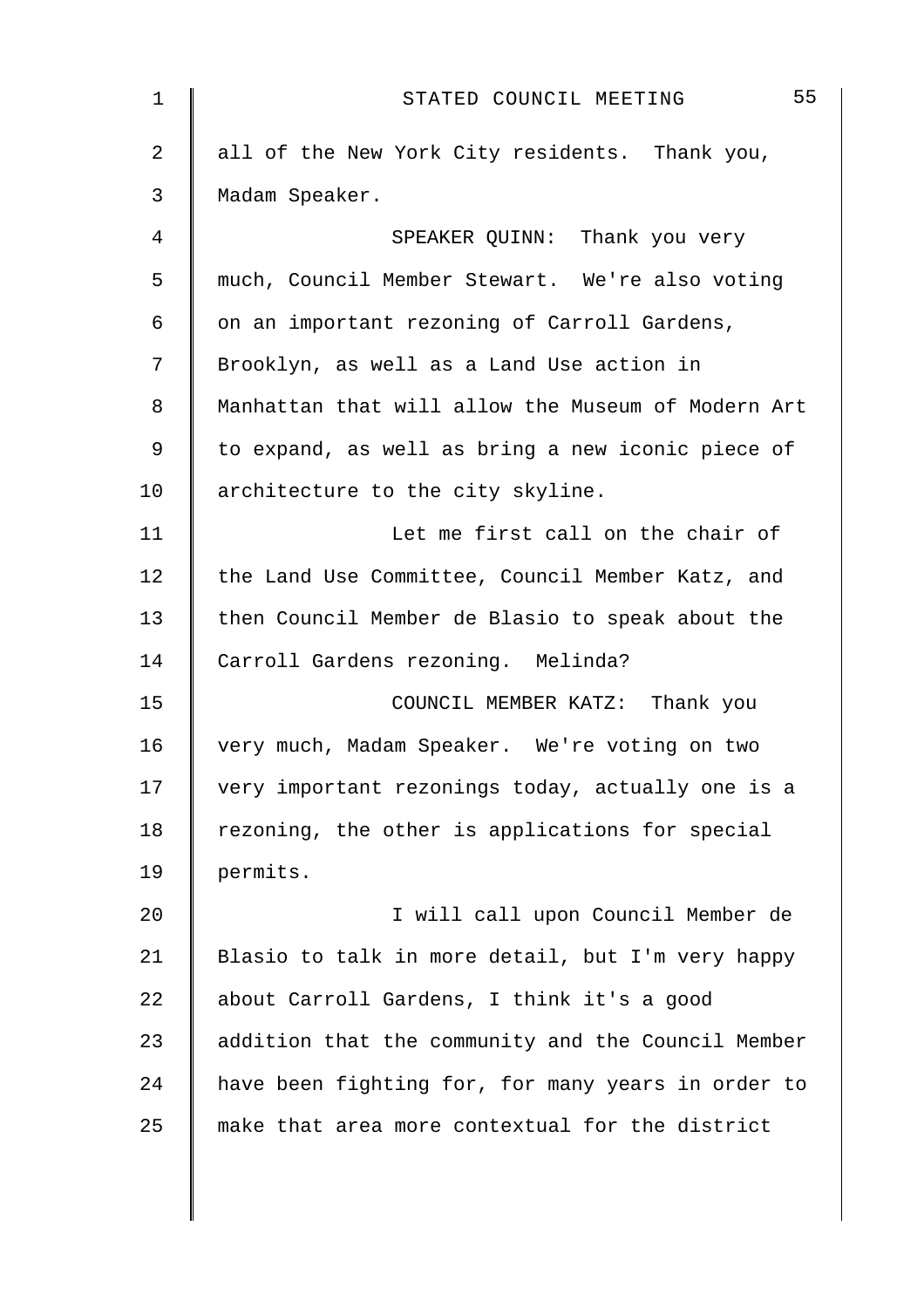| 1           | 56<br>STATED COUNCIL MEETING                       |
|-------------|----------------------------------------------------|
| 2           | that it's in. And I know that there is a large     |
| 3           | amount of support in the area and that the Council |
| 4           | Member has been working very hard on it, and it's  |
| 5           | one of the additions that the Land Use Committee   |
| 6           | is proud to have supported.                        |
| 7           | The other one, though, however, is                 |
| 8           | special applications for the Museum of Modern Art  |
| $\mathsf 9$ | in Manhattan, and I really want to congratulate    |
| 10          | everyone that worked so diligently to make that    |
| 11          | project a success.                                 |
| 12          | You know, we are the city of New                   |
| 13          | York and the world has come to expect excellence   |
| 14          | from our cultural institutions, and I think that   |
| 15          | this application by the Museum of Modern Art and   |
| 16          | Hines will add to the excellence that New York     |
| 17          | City is known for throughout the world. This will  |
| 18          | allow the Museum of Modern Art to expand their     |
| 19          | gallery about 50,000 square feet for a gallery     |
| 20          | exhibition; it will provide for a hotel that's     |
| 21          | under 100,000 square feet; it will allow for about |
| 22          | 480,000 square feet of residential area and        |
| 23          | lowering the height from 1,250 to 1,050, it will   |
| 24          | still add to the skyline of the City of New York   |
| 25          | by an architect that is world renowned, named Jean |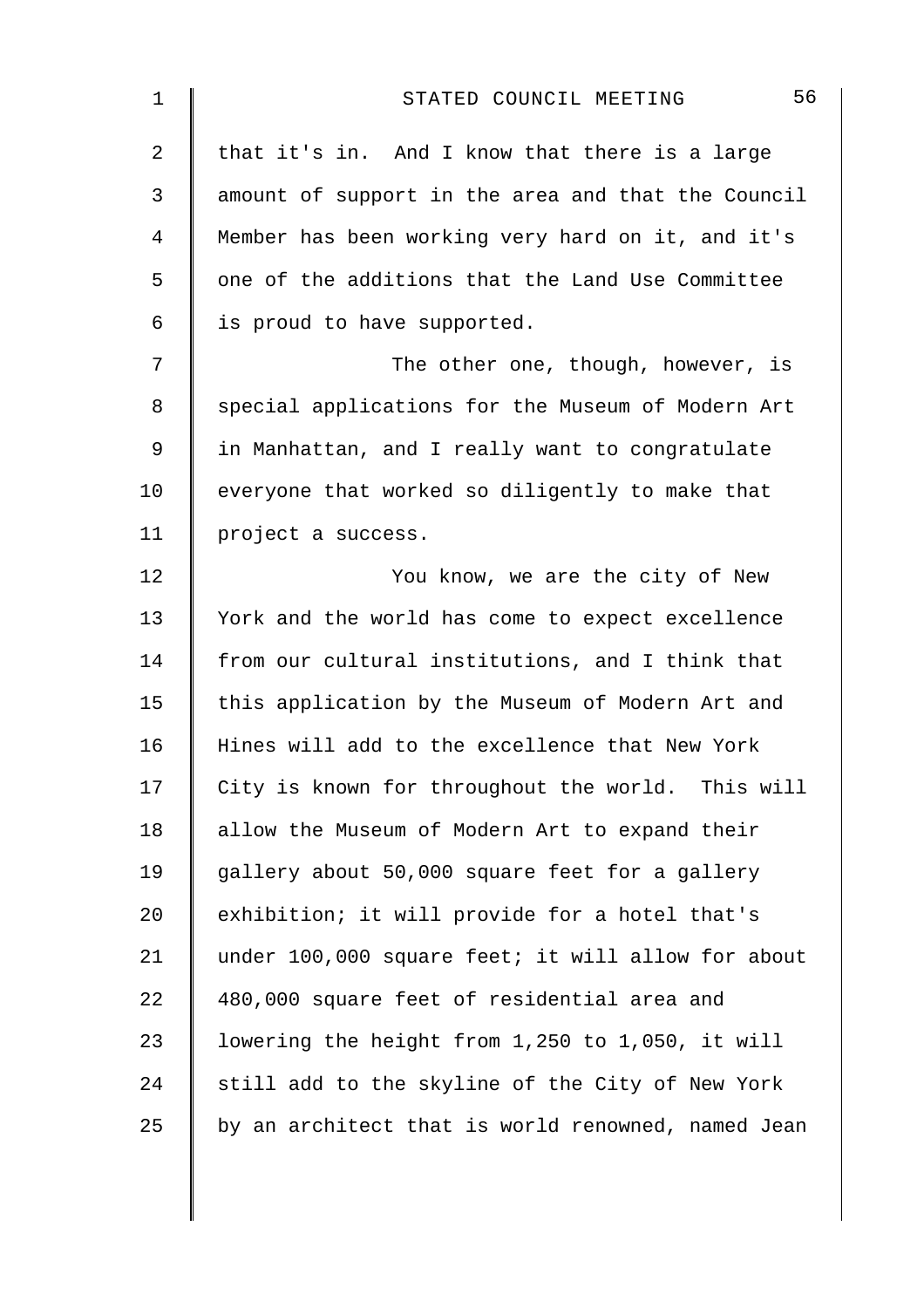| $\mathbf 1$    | 57<br>STATED COUNCIL MEETING                       |
|----------------|----------------------------------------------------|
| $\overline{a}$ | Nouvel.                                            |
| 3              | So I am proud of this application,                 |
| $\overline{4}$ | it is one of those things that you're going to be  |
| 5              | walking down the street in 10 years and looking at |
| 6              | the skyline and know that you had a small part of  |
| 7              | it.                                                |
| 8              | I would like to note for the record                |
| $\mathsf 9$    | that there are some modifications from the Council |
| 10             | that went to the City Planning Commission, which   |
| 11             | was voted to be within scope, which was a          |
| 12             | modification to limit the hotel to less than       |
| 13             | 100,000 square feet, to eliminate the loading dock |
| 14             | and the curb cut, to modify to enliven the 54th    |
| 15             | Street's sculpture garden wall, basically to take  |
| 16             | care of that and make the gates more open, and     |
| 17             | also to modify and maintain the property in good   |
| 18             | order until the project can be commenced.          |
| 19             | I thank you, Madam Speaker, I thank                |
| 20             | the staff for all the work that they did on this   |
| 21             | application and I know that it would be a great    |
| 22             | addition to the cultural institutions of the city  |
| 23             | of New York. Thank you.                            |
| 24             | SPEAKER QUINN: Thank you very                      |
| 25             | much, Chairperson Katz. Let me call on Council     |
|                |                                                    |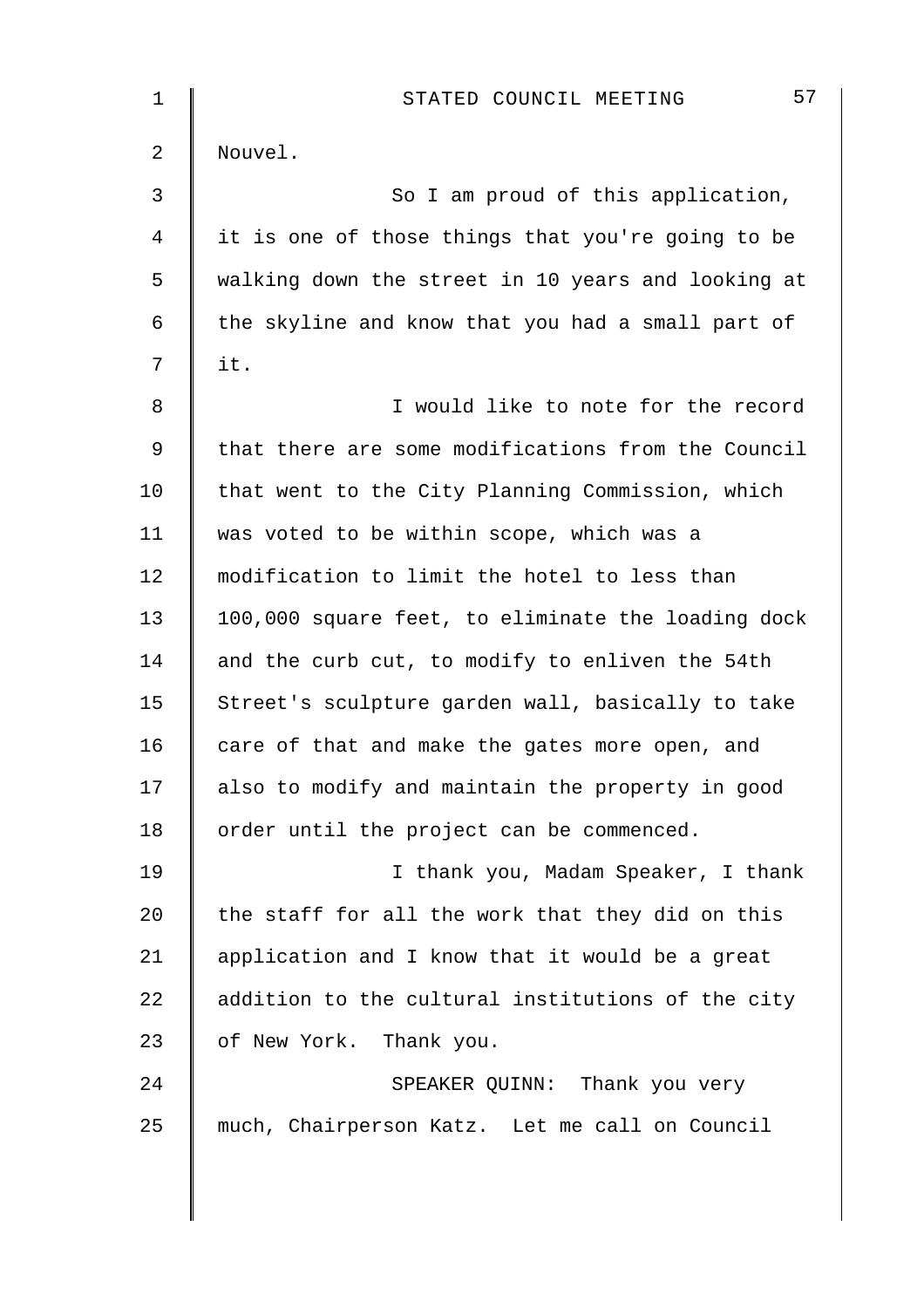| $\mathbf 1$    | 58<br>STATED COUNCIL MEETING                       |
|----------------|----------------------------------------------------|
| 2              | Member de Blasio.                                  |
| 3              | COUNCIL MEMBER DE BLASIO: Thank                    |
| $\overline{4}$ | you, Madam Speaker. I want to thank, first of      |
| 5              | all, you and your staff, Madam Speaker, because    |
| 6              | this has been a long time coming getting this      |
| 7              | downzoning for Carroll Gardens. This is a          |
| 8              | historic neighborhood that has been threatened by  |
| 9              | overdevelopment throughout this decade and before. |
| 10             | And many times in the last few years, the          |
| 11             | residents of the neighborhood organized together   |
| 12             | to try and get this done, and they really needed   |
| 13             | the support of the City Council because there was  |
| 14             | often hesitation at the City Planning Commission.  |
| 15             | And so I want to thank you, I want                 |
| 16             | to thank your staff, Chair Katz, Chair Avella,     |
| 17             | everyone who helped make this possible because I   |
| 18             | think it was clear to the residents of the         |
| 19             | neighborhood that the City Council very much had   |
| 20             | their interest in mind, it was going to stay       |
| 21             | focused on this agenda until we got this rezoning  |
| 22             | done. Ultimately, I think City Planning did play   |
| 23             | a very constructive role, listened to the concerns |
| 24             | of the neighborhood. I want to thank them and      |
| 25             | Borough President Markowitz, Community Board 6,    |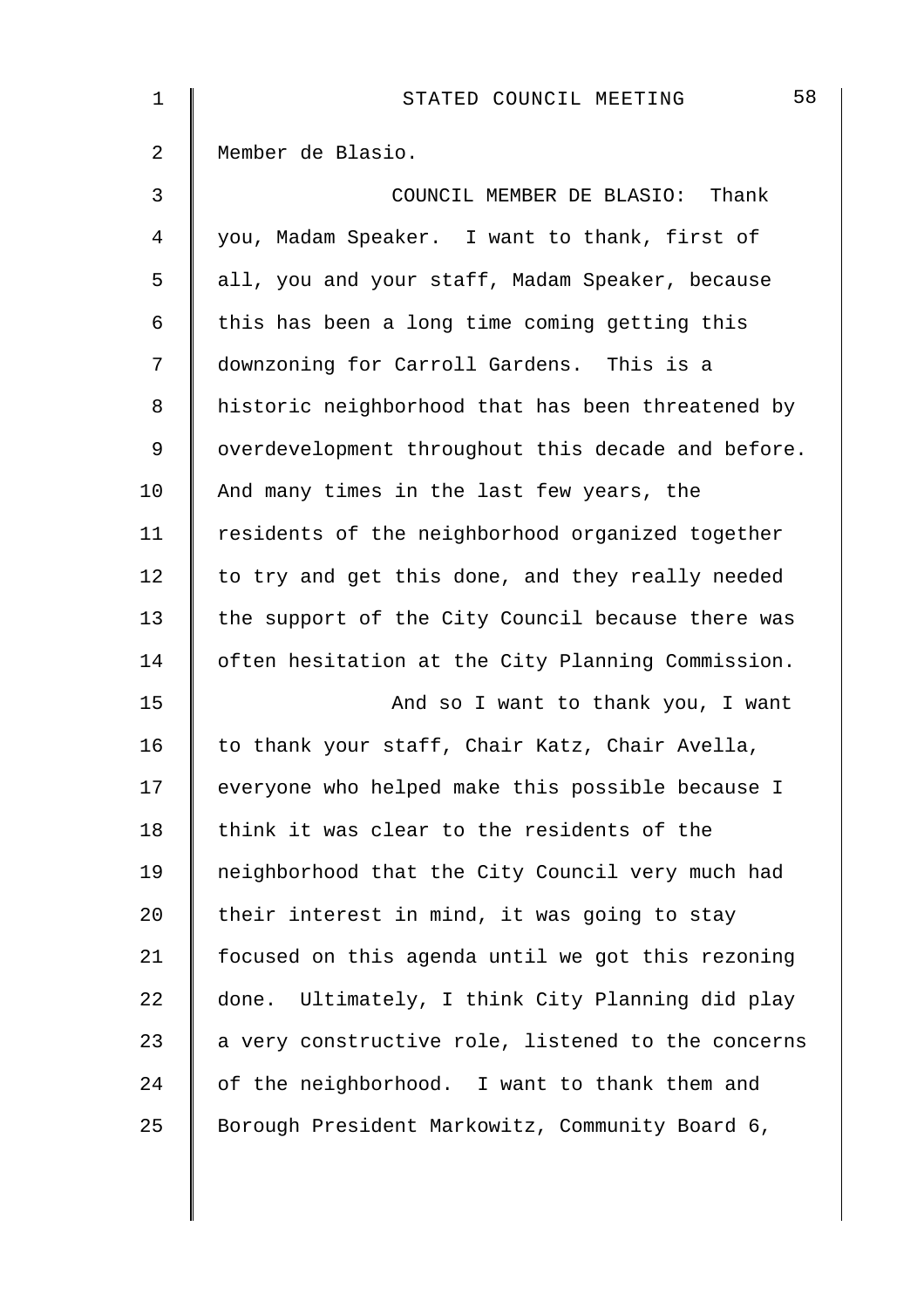| 1  | 59<br>STATED COUNCIL MEETING                       |
|----|----------------------------------------------------|
| 2  | and many community organizations that              |
| 3  | participated.                                      |
| 4  | The bottom line here is that we had                |
| 5  | a neighborhood that was threatened that now is     |
| 6  | protected. It's a tremendous part of our city and  |
| 7  | a very special part of our city, it will now be    |
| 8  | protected permanently. And this is an example of   |
| 9  | our city government appropriately responding to    |
| 10 | where our economy has taken us and making sure     |
| 11 | we're preserving the quality of life in our        |
| 12 | neighborhoods. Thank you very much.                |
| 13 | SPEAKER QUINN: Thank you very                      |
| 14 | much, Council Member de Blasio. And that           |
| 15 | concludes Communications from the Speaker.         |
| 16 | MAJORITY LEADER RIVERA: Discussion                 |
| 17 | of General Orders. Council Member Barron.          |
| 18 | COUNCIL MEMBER BARRON: Thank you                   |
| 19 | very much, Mr. Chair. I am encouraging my          |
| 20 | colleagues, the MoMA project, while we mentioned   |
| 21 | square footage, we mentioned the increasing of the |
| 22 | space for MoMA, what was not mentioned that this   |
| 23 | building will be almost 60, 70, 80 stories high,   |
| 24 | it's matching almost the Chrysler Building. What   |
| 25 | was not mentioned is that this is a Michael        |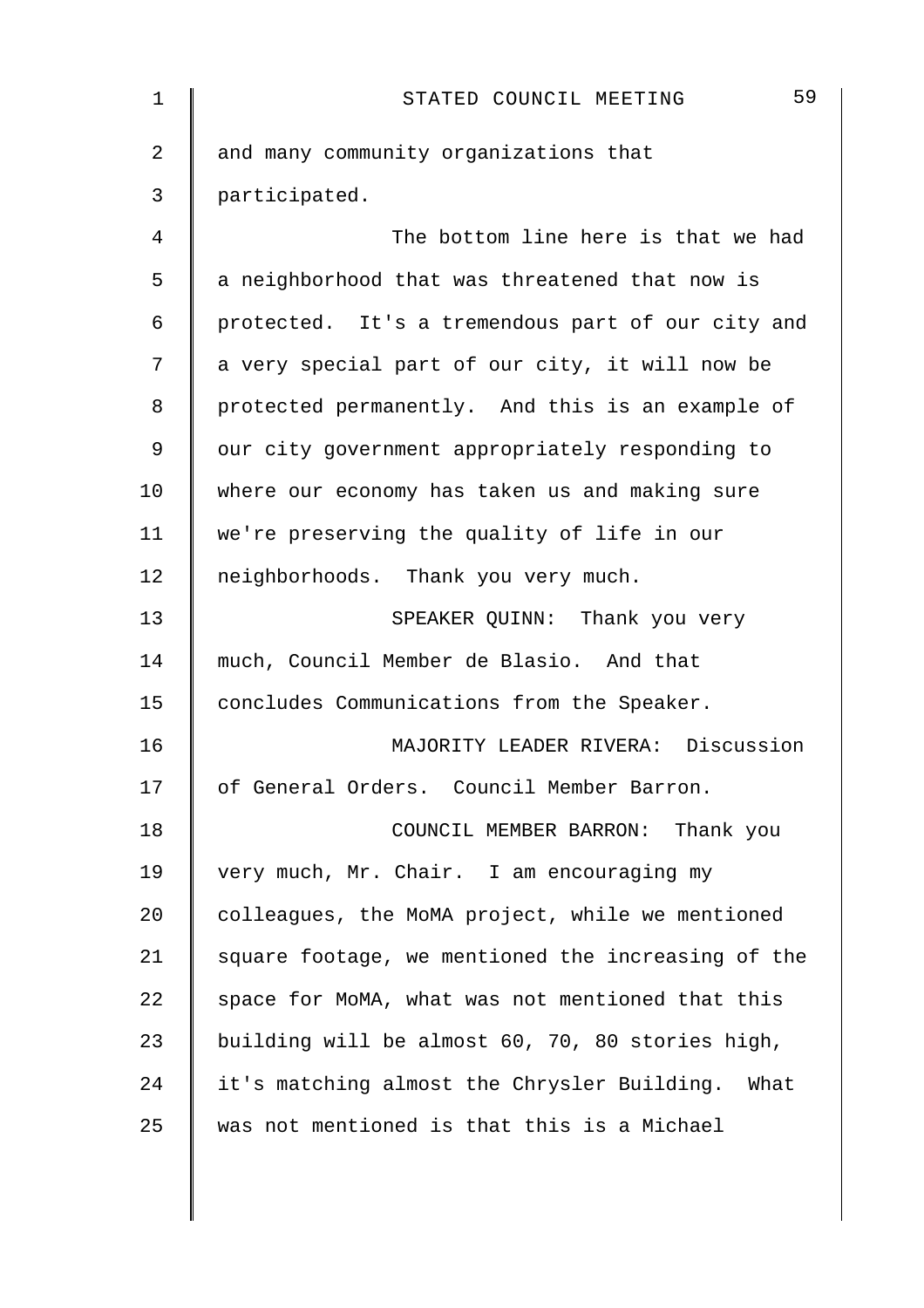| $\mathbf 1$ | 60<br>STATED COUNCIL MEETING                       |
|-------------|----------------------------------------------------|
| 2           | Bloomberg-type project because there is no         |
| 3           | affordable rentals, it's all luxury, it's 100%     |
| 4           | market, 150 market units above a hotel that is     |
| 5           | totally a luxurious hotel, this is certainly not   |
| 6           | for any people of color in this city unless they   |
| 7           | are in a certain class.                            |
| 8           | We should not promote projects that                |
| 9           | are exclusive for the elite class in this city,    |
| 10          | that's the problem in this city, that's the        |
| 11          | problem with the Bloomberg Administration, and     |
| 12          | this City Council should check that.               |
| 13          | How could we sit here and vote on                  |
| 14          | something? I voted on it in the Land Use           |
| 15          | Committee, not having all of this information, so  |
| 16          | I'm correcting my vote today and I want to         |
| 17          | encourage all of us to do the same thing. If we    |
| 18          | didn't know this information, I don't see how we,  |
| 19          | one of the most progressive City Councils in the   |
| 20          | history of the City Council, can support a project |
| 21          | that's trying to go through the sky and is for the |
| 22          | upper class in this city. One hundred and fifty    |
| 23          | units, 100% market and over 100 hotel rooms that   |
| 24          | none of us in our neighborhoods, in most of our    |
| 25          | neighborhoods will be afforded a chance to even go |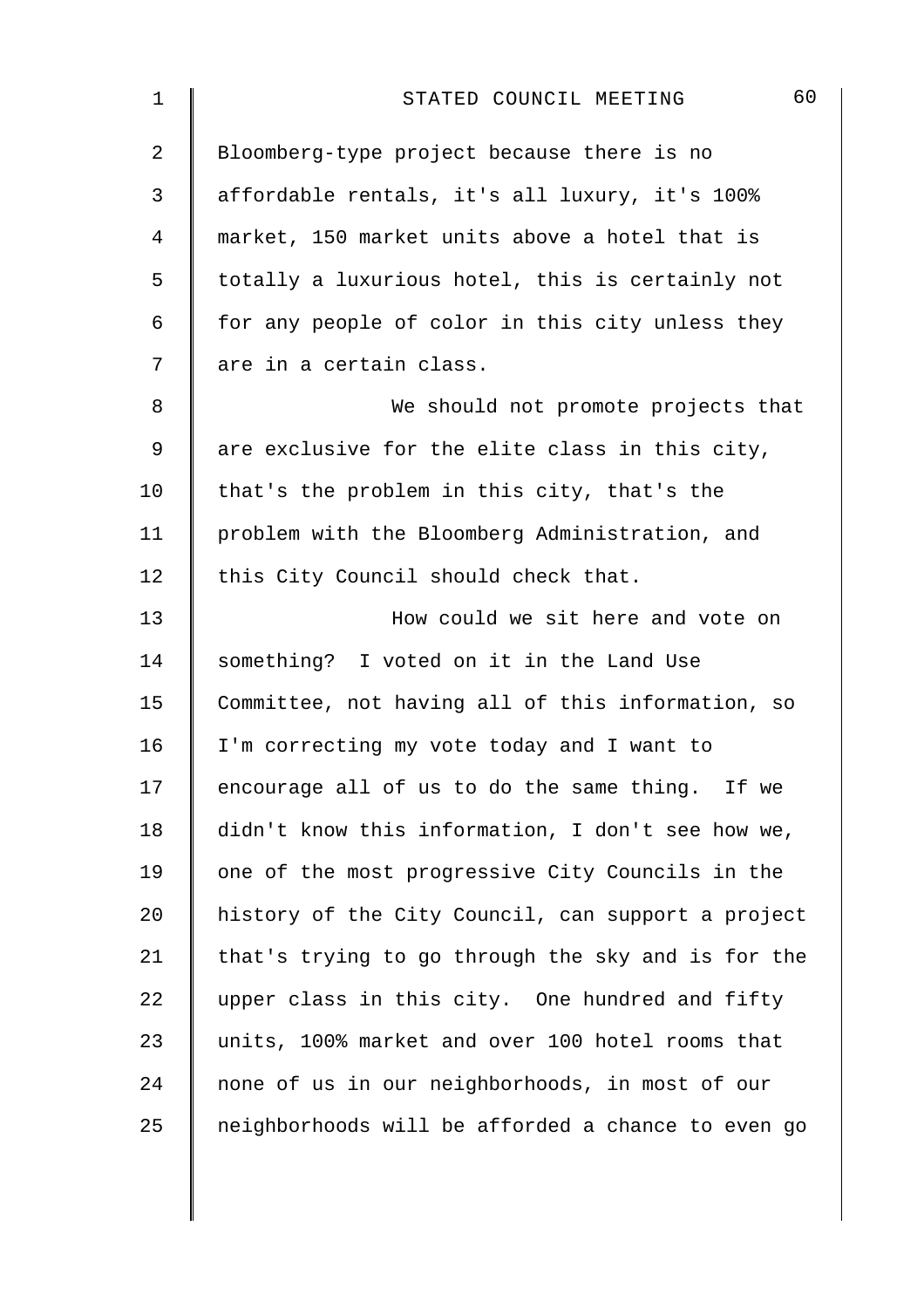| $\mathbf 1$    | 61<br>STATED COUNCIL MEETING                    |
|----------------|-------------------------------------------------|
| $\overline{2}$ | into.                                           |
| 3              | This is not the kind of development             |
| 4              | we need in this city and this Council should be |
| 5              | the check and balance to the Mayor, not going   |
| $\epsilon$     | along to get along and have such an elitist     |
| 7              | project for those who are in a certain class. I |
| 8              | urge you to vote no.                            |
| $\mathsf 9$    | MAJORITY LEADER RIVERA: Seeing no               |
| 10             | others, we're going to move on to Reports of    |
| 11             | Special Committees.                             |
| 12             | COUNCIL CLERK:<br>None.                         |
| 13             | MAJORITY LEADER RIVERA: Reports of              |
| 14             | Standing Committees.                            |
| 15             | COUNCIL CLERK: Report of the                    |
| 16             | Committee on Consumer Affairs, Intro 1070-A,    |
| 17             | distressed property consultants.                |
| 18             | SPEAKER QUINN: Amended and Coupled              |
| 19             | on General Orders.                              |
| 20             | COUNCIL CLERK: Report of the                    |
| 21             | Committee on Finance, Preconsidered Reso 2240,  |
| 22             | organization funding.                           |
| 23             | SPEAKER QUINN: Coupled on General               |
| 24             | Orders.                                         |
| 25             | COUNCIL CLERK: LU 1243 and Reso                 |
|                |                                                 |
|                |                                                 |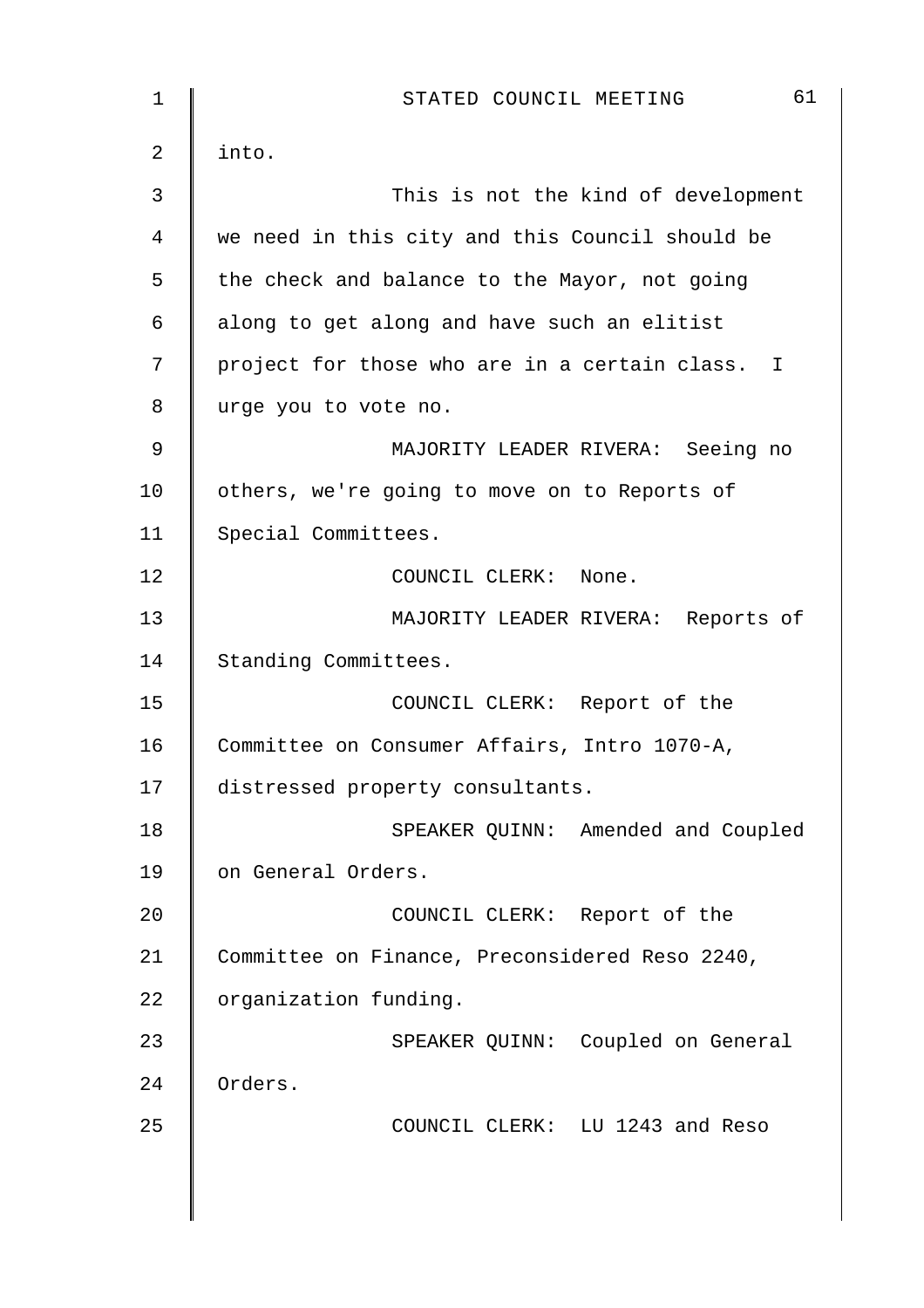1 || STATED COUNCIL MEETING 62  $2 \parallel 2241.$ 3 || SPEAKER QUINN: Coupled on General 4 Orders. 5 COUNCIL CLERK: Report of the 6 Committee on Housing and Buildings, Intro 874-A, 7 || methane and radon gas venting. 8 SPEAKER QUINN: Amended and Coupled 9 | on General Orders. 10 | COUNCIL CLERK: Report of the 11 Committee on Land Use, LU 1225 and Reso 2242 12 | through LU 1241 and Reso 2247. 13 | SPEAKER QUINN: Coupled on General 14 Orders. 15 COUNCIL CLERK: LU 1242 and Reso 16 | 2248 through Preconsidered LU 1249 and Reso 2253, 17 | various applications. 18 || SPEAKER QUINN: Coupled on General 19 Orders. 20 **COUNCIL CLERK:** Report of the 21 Committee on Transportation, Intro 947-A, 22 unattended vehicles. 23 SPEAKER QUINN: Amended and Coupled 24 | on General Orders. 25 COUNCIL CLERK: Intro 1023-A,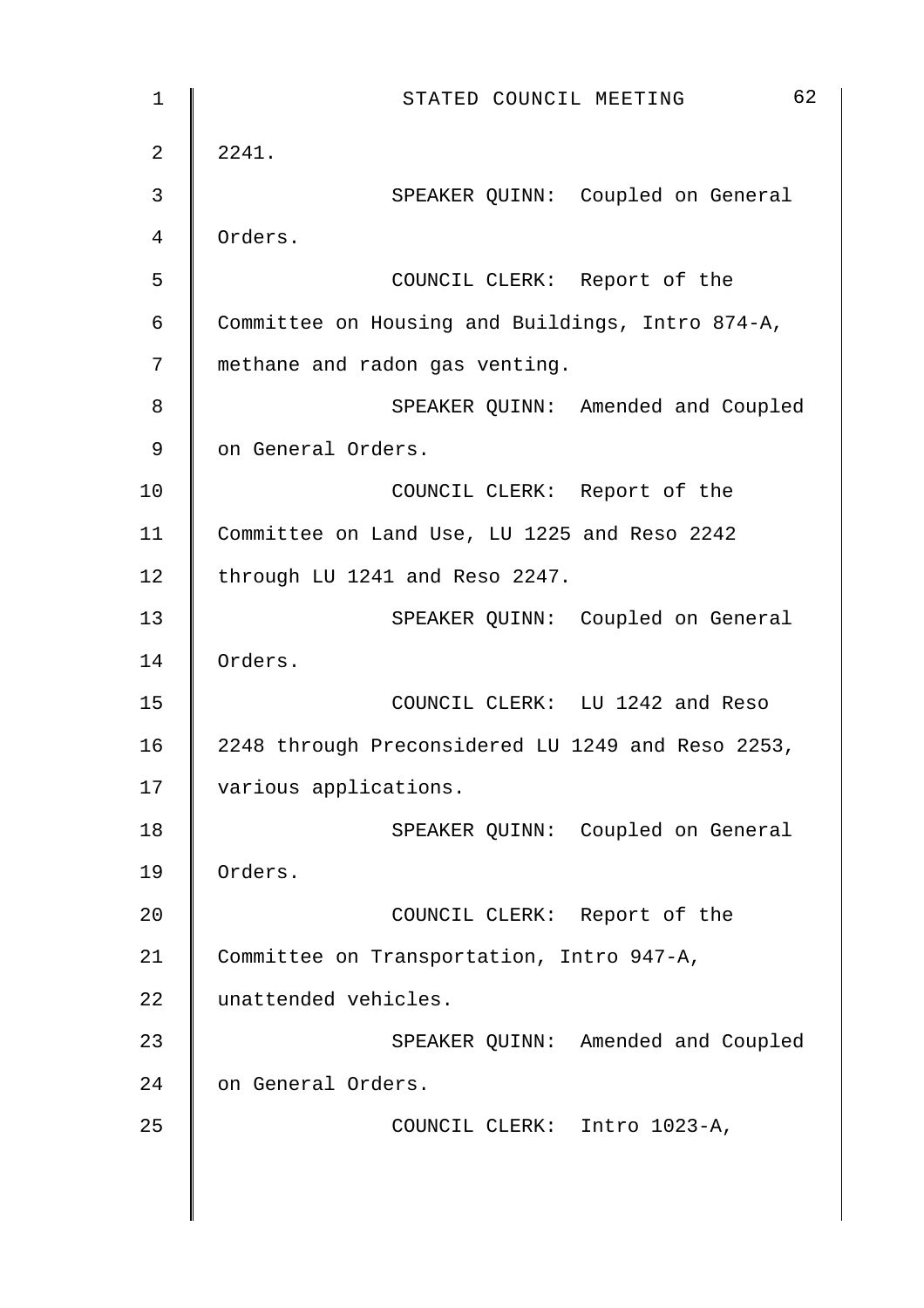| $\mathbf 1$    | 63<br>STATED COUNCIL MEETING                       |
|----------------|----------------------------------------------------|
| $\overline{2}$ | passengers' bill of rights.                        |
| 3              | SPEAKER QUINN: Amended and Coupled                 |
| 4              | on General Orders.                                 |
| 5              | MAJORITY LEADER RIVERA: General                    |
| $\epsilon$     | Order Calendar.                                    |
| 7              | COUNCIL CLERK: LU 1219 and Reso                    |
| 8              | 2254 and LU 1220 and Reso 2255.                    |
| 9              | SPEAKER QUINN: Coupled on General                  |
| 10             | Orders.                                            |
| 11             | COUNCIL CLERK: Resolution                          |
| 12             | appointing various persons Commissioner of Deeds.  |
| 13             | SPEAKER QUINN: Coupled on General                  |
| 14             | Orders, and at this point I ask for a roll call on |
| 15             | all items that have been Coupled on the General    |
| 16             | Order Calendar, please.                            |
| 17             | COUNCIL CLERK: Arroyo.                             |
| 18             | COUNCIL MEMBER ARROYO: Aye.                        |
| 19             | COUNCIL CLERK: Seabrook.                           |
| 20             | COUNCIL MEMBER SEABROOK: Aye.                      |
| 21             | COUNCIL CLERK: Gennaro.                            |
| 22             | COUNCIL MEMBER GENNARO: Mr. Acting                 |
| 23             | Public Advocate, I wish the opportunity to vote on |
| 24             | all Land Use Call-Ups also?                        |
| 25             | MAJORITY LEADER RIVERA: So                         |
|                |                                                    |
|                |                                                    |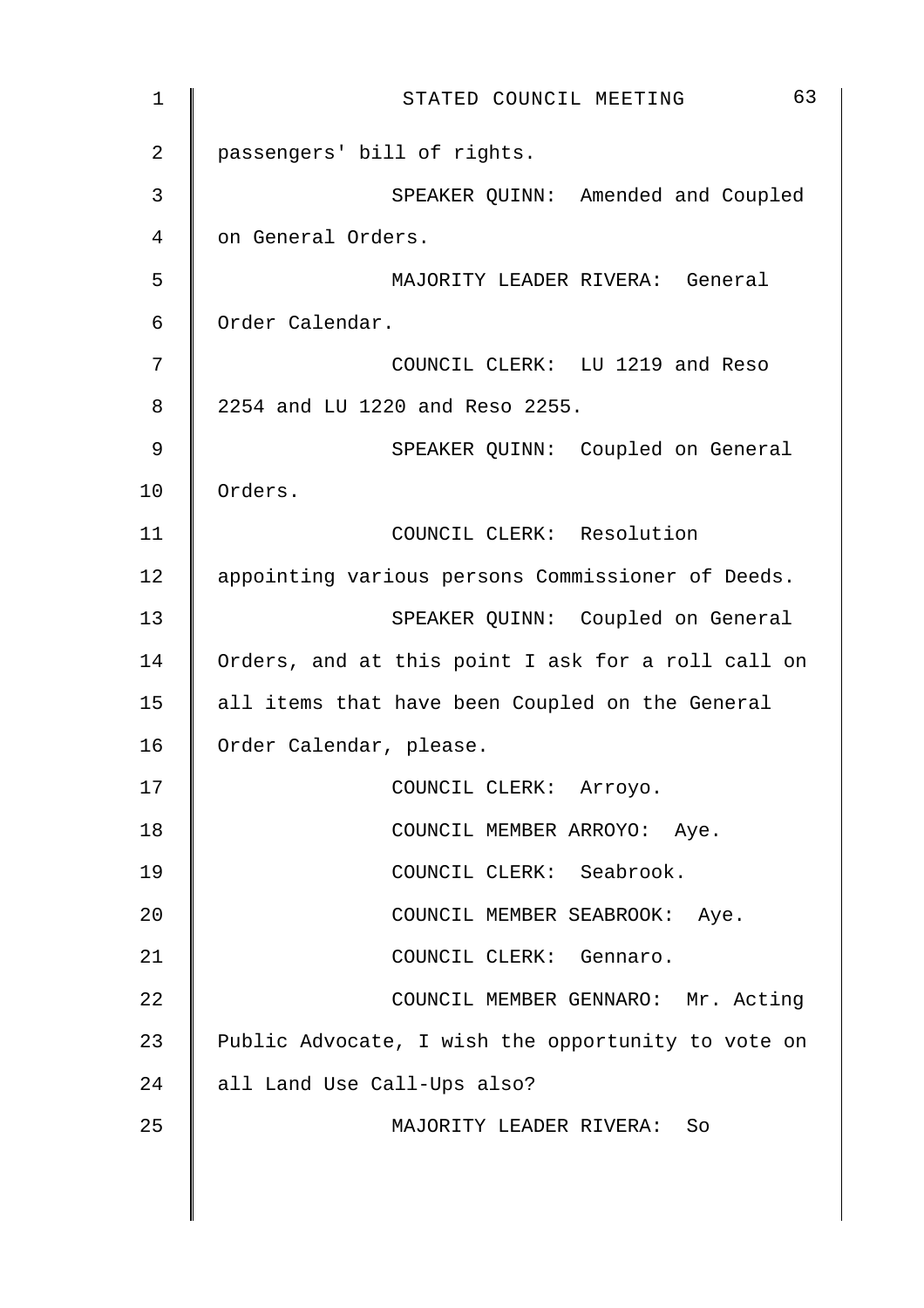1 || STATED COUNCIL MEETING 64 2 | ordered. 3 COUNCIL MEMBER GENNARO: I vote yes 4 | on those Call-Ups, and I vote yes on all items on 5 the General Order Calendar. Thank you. 6 MAJORITY LEADER RIVERA: So 7 | ordered. 8 || COUNCIL CLERK: Avella. 9 || COUNCIL MEMBER AVELLA: Aye on all  $10$  | items, except I vote no on the MoMA applications, 11 | Land Use number 1219 and Reso 2254, and Land Use 12 number 1220 and Reso 2255, on those two 13 || applications, I vote no. 14 | COUNCIL CLERK: Barron. 15 | COUNCIL MEMBER BARRON: I vote aye 16 on all items, except Land Use 1219 and Reso 2254 17 | and 1220 and Reso 2255, the MoMA application, I 18 vote no. 19 COUNCIL CLERK: Brewer. 20 **COUNCIL MEMBER BREWER:** I vote aye 21  $\parallel$  on all, I just want to make one comment about LU 22  $\parallel$  1243, Reso 2241, which is a wonderful project 23 whereby TIL residents are going to become co-op 24 under Article 11, HDFC. And I say all this is 25 positive, I certainly have several HDFCs in our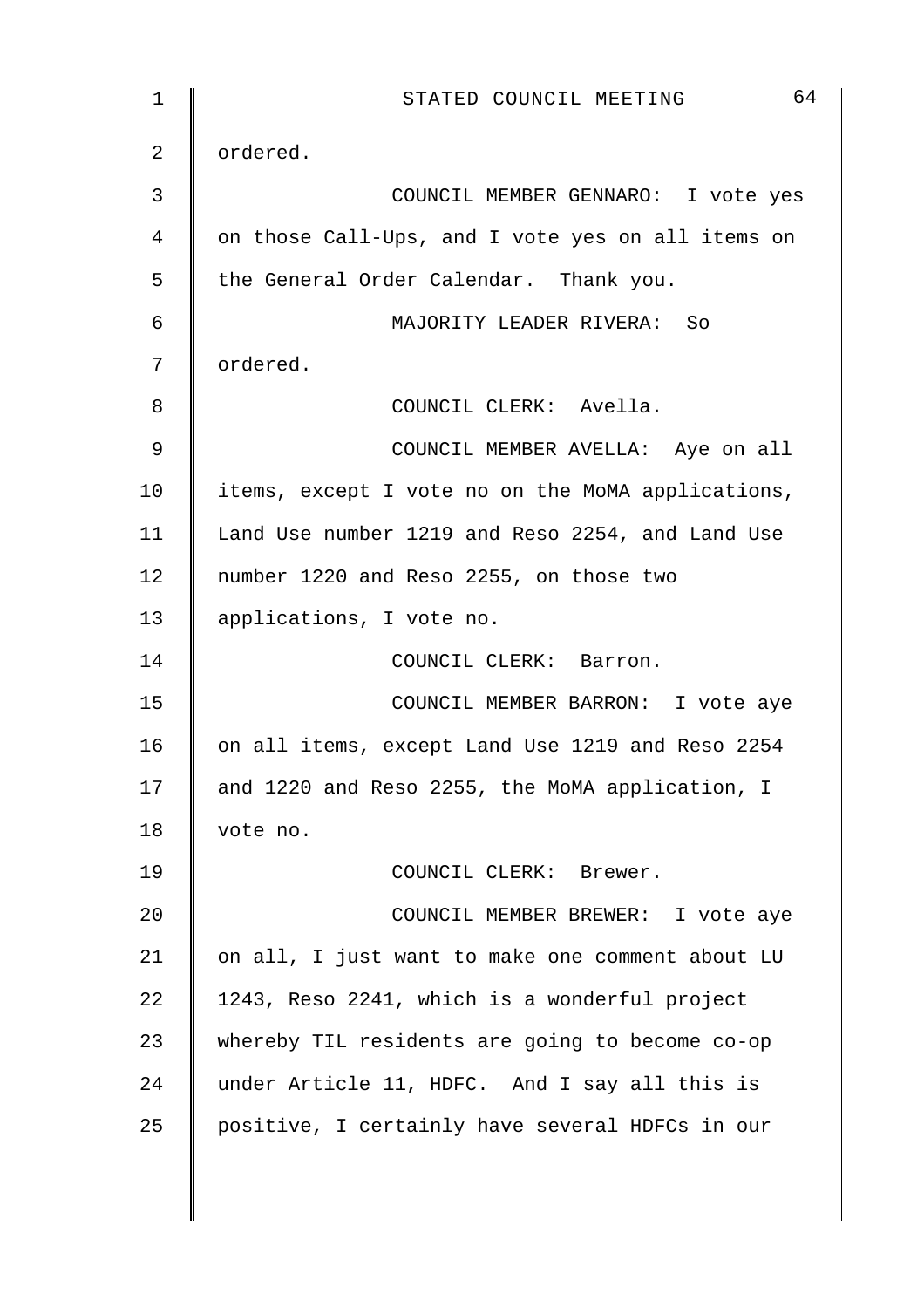| $\mathbf 1$ | 65<br>STATED COUNCIL MEETING                       |
|-------------|----------------------------------------------------|
| 2           | neighborhood, but I want to emphasize that HPD has |
| 3           | got to do a lot more monitoring of these buildings |
| 4           | that are becoming HDFC so that they remain         |
| 5           | affordable in a city that is desperate for         |
| 6           | affordable units. With that, I vote aye.           |
| 7           | COUNCIL CLERK: Comrie.                             |
| 8           | COUNCIL MEMBER COMRIE: Aye on--                    |
| $\mathsf 9$ | [Pause]                                            |
| 10          | COUNCIL CLERK: Crowley.                            |
| 11          | COUNCIL MEMBER CROWLEY: Aye on                     |
| 12          | all.                                               |
| 13          | COUNCIL CLERK: De Blasio.                          |
| 14          | COUNCIL MEMBER DE BLASIO: I vote                   |
| 15          | aye on all, and I also vote aye on all Land Use    |
| 16          | Call-Ups, thank you.                               |
| 17          | COUNCIL CLERK: Dickens.                            |
| 18          | MAJORITY LEADER RIVERA: So                         |
| 19          | ordered.                                           |
| 20          | COUNCIL MEMBER DICKENS: Aye.                       |
| 21          | COUNCIL CLERK: Dilan.                              |
| 22          | COUNCIL MEMBER DILAN: I'd like to                  |
| 23          | vote aye on all, except for Intro 947-A, which I   |
| 24          | vote no.                                           |
| 25          | COUNCIL CLERK: Eugene.                             |
|             |                                                    |
|             |                                                    |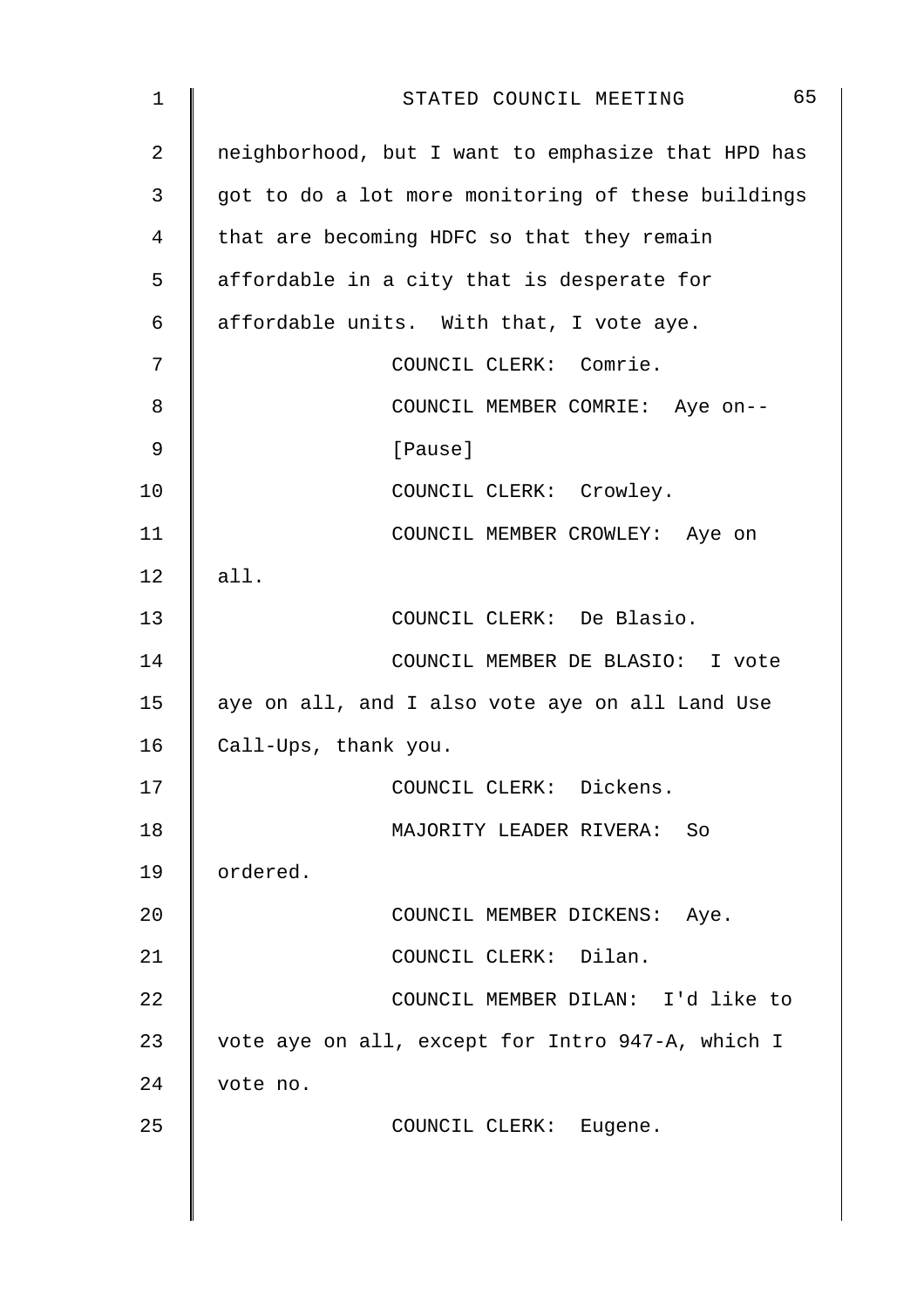| $\mathbf 1$    | 66<br>STATED COUNCIL MEETING                     |
|----------------|--------------------------------------------------|
| $\overline{2}$ | COUNCIL MEMBER EUGENE: Aye.                      |
| $\mathbf{3}$   | COUNCIL CLERK: Felder.                           |
| 4              | COUNCIL MEMBER FELDER: Yes.                      |
| 5              | COUNCIL CLERK: Ferreras.                         |
| 6              | COUNCIL MEMBER FERRERAS: Aye.                    |
| 7              | COUNCIL CLERK: Fidler.                           |
| 8              | COUNCIL MEMBER FIDLER: Majority                  |
| 9              | Leader, may I be excused to explain my vote?     |
| 10             | MAJORITY LEADER RIVERA: Yes.                     |
| 11             | COUNCIL MEMBER FIDLER: Thank you.                |
| 12             | First, I'm voting for the commuter van bill of   |
| 13             | rights, but I just want to say that I would      |
| 14             | appreciate it if the city would do better job of |
| 15             | policing those vans that are operating illegally |
| 16             | and, most particularly, dangerously without      |
| 17             | insurance.                                       |
| 18             | Regarding Intro 1070-A, I want to                |
| 19             | also extend my thanks to the Speaker and staff,  |
| 20             | Council Member Sanders and, in particular, to my |
| 21             | identical twin brother Leroy Comrie.             |
| 22             | I represent Canarsie, these                      |
| 23             | foreclosure consultants are predators. I think   |
| 24             | this legislation once again shows the Council is |
| 25             | in the cutting edge on the foreclosure crisis in |
|                |                                                  |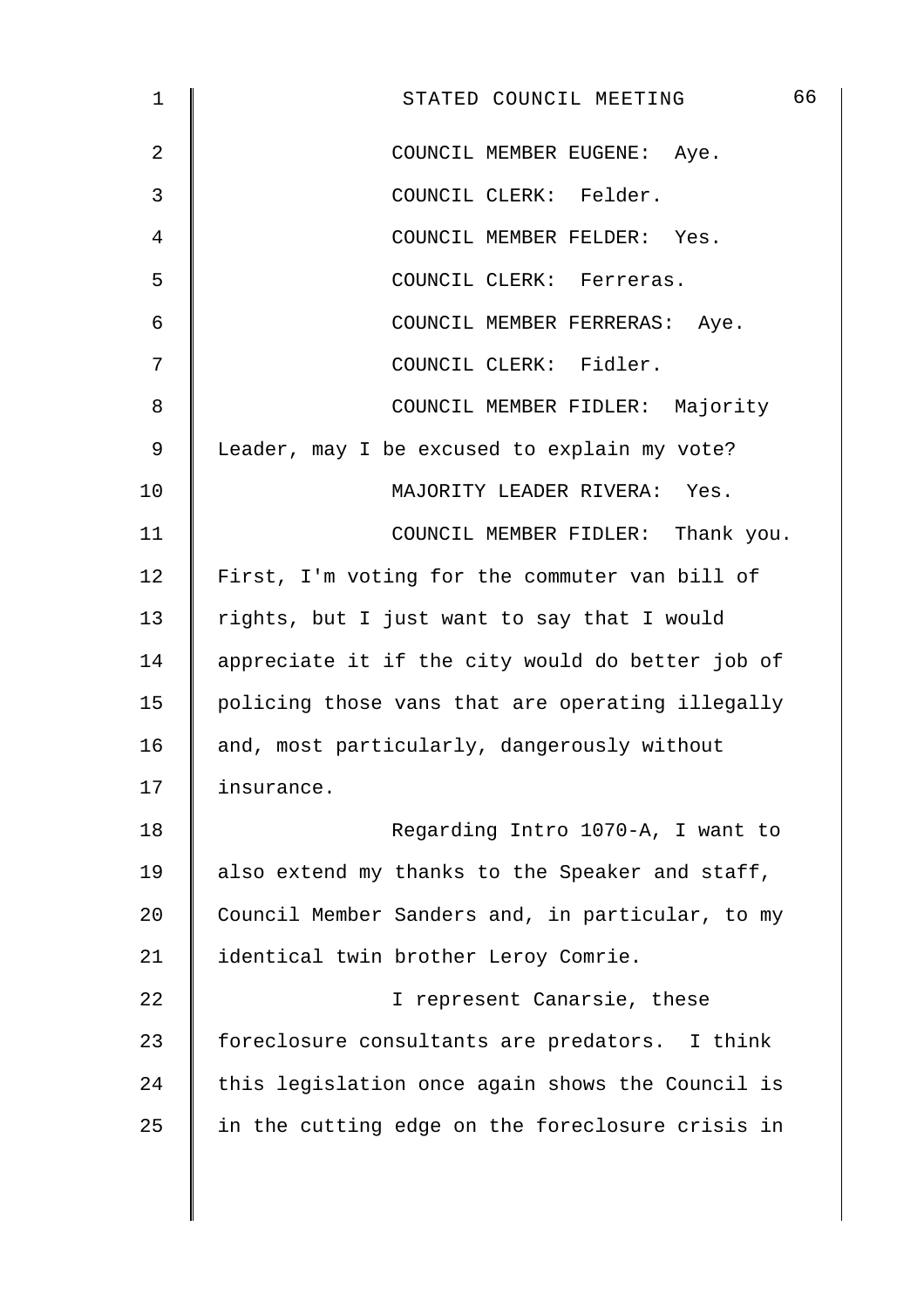| 1  | 67<br>STATED COUNCIL MEETING                       |
|----|----------------------------------------------------|
| 2  | this city.                                         |
| 3  | And I would just take this                         |
| 4  | opportunity to point out that people ought to call |
| 5  | 311 and connect with the Center for New York City  |
| 6  | Neighborhoods, which this Council helped to        |
| 7  | create, which provides these exact services for    |
| 8  | free. If you're in danger of losing your house,    |
| 9  | you don't have money to throw away, and you        |
| 10 | shouldn't be calling someone who's got a profit    |
| 11 | motive, call the Center for New York City          |
| 12 | Neighborhoods, they are the people who are going   |
| 13 | to do this because they believe in it and they're  |
| 14 | skilled in it.                                     |
| 15 | So I would say that and I just want                |
| 16 | to also congratulate Councilwoman Crowley on her   |
| 17 | first bill. And with that, I vote aye on all.      |
| 18 | COUNCIL CLERK: Foster.                             |
| 19 | COUNCIL MEMBER FOSTER: Aye.                        |
| 20 | COUNCIL CLERK: Garodnick.                          |
| 21 | COUNCIL MEMBER GARODNICK: Thank                    |
| 22 | you, I vote no on Land Use 1219 and Reso 2254, and |
| 23 | no on Land Use 1220 and Reso 2255, aye on the      |
| 24 | rest.                                              |
| 25 | COUNCIL CLERK: Gentile.                            |
|    |                                                    |
|    |                                                    |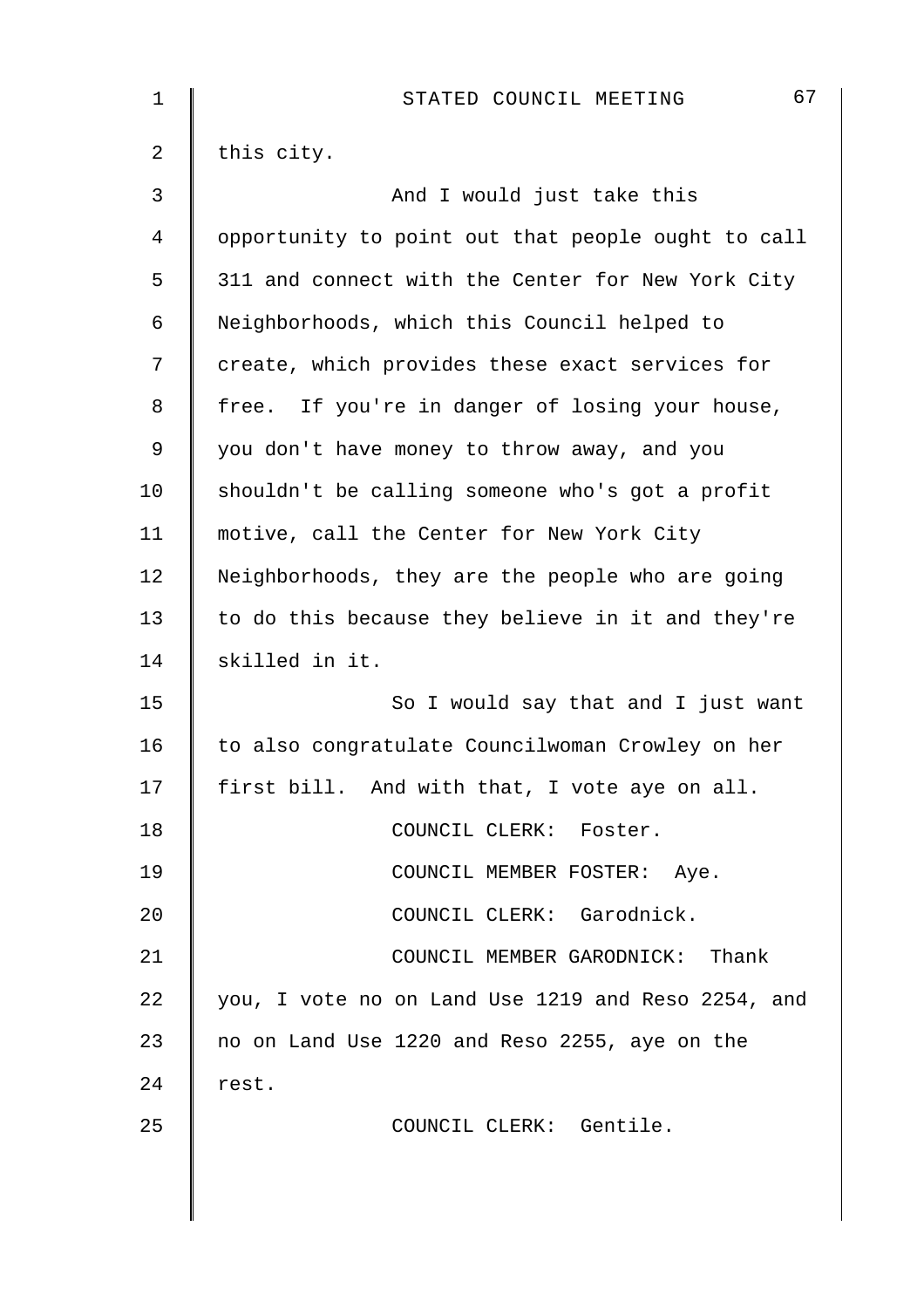| $\mathbf 1$    | 68<br>STATED COUNCIL MEETING                      |
|----------------|---------------------------------------------------|
| $\overline{2}$ | COUNCIL MEMBER GENTILE: I vote aye                |
| 3              | on all and ask permission to vote aye on all Land |
| 4              | Use items?                                        |
| 5              | MAJORITY LEADER RIVERA: So                        |
| 6              | ordered.                                          |
| 7              | [Pause]                                           |
| 8              | MAJORITY LEADER RIVERA: So                        |
| $\mathsf 9$    | ordered.                                          |
| 10             | [Pause]                                           |
| 11             | COUNCIL CLERK: Gerson.                            |
| 12             | COUNCIL MEMBER GERSON: Aye.                       |
| 13             | COUNCIL CLERK: Gioia.                             |
| 14             | COUNCIL MEMBER GIOIA: Yes.                        |
| 15             | COUNCIL CLERK: Gonzalez.                          |
| 16             | COUNCIL MEMBER GONZALEZ: Aye on                   |
| 17             | all.                                              |
| 18             | COUNCIL CLERK: Ignizio.                           |
| 19             | COUNCIL MEMBER IGNIZIO: Yes.                      |
| 20             | COUNCIL CLERK: Jackson.                           |
| 21             | COUNCIL MEMBER JACKSON: [No                       |
| 22             | response].                                        |
| 23             | COUNCIL CLERK: James.                             |
| 24             | COUNCIL MEMBER JAMES: I'd like to                 |
| 25             | vote aye on all Land Use Call-Ups, and yes on the |
|                |                                                   |

 $\overline{\phantom{a}}$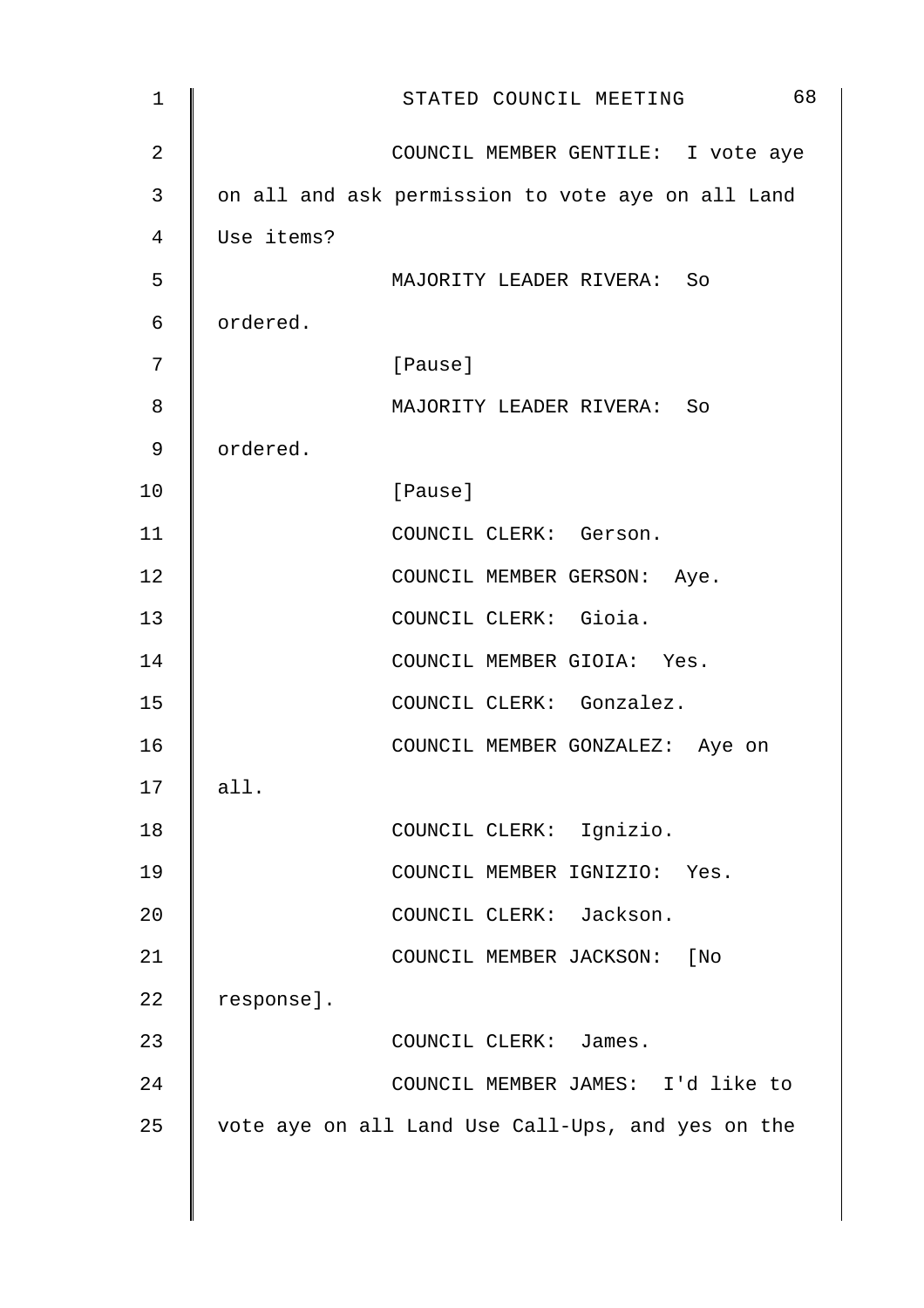| 1  | 69<br>STATED COUNCIL MEETING                     |
|----|--------------------------------------------------|
| 2  | rest of the agenda, thank you.                   |
| 3  | MAJORITY LEADER RIVERA: So                       |
| 4  | ordered.                                         |
| 5  | COUNCIL CLERK: Katz.                             |
| 6  | COUNCIL MEMBER KATZ: Aye on all.                 |
| 7  | COUNCIL CLERK: Koppell.                          |
| 8  | COUNCIL MEMBER KOPPELL: Aye.                     |
| 9  | COUNCIL CLERK: Lappin.                           |
| 10 | COUNCIL MEMBER LAPPIN: I'd like                  |
| 11 | permission to vote aye on the Land Use Call-Ups, |
| 12 | vote aye on the General Order Calendar, and      |
| 13 | congratulate Councilwoman Crowley on her first   |
| 14 | piece of legislation.                            |
| 15 | MAJORITY LEADER RIVERA: So                       |
| 16 | ordered.                                         |
| 17 | COUNCIL CLERK: Liu.                              |
| 18 | COUNCIL MEMBER LIU: Yes.                         |
| 19 | COUNCIL CLERK: Mark-Viverito.                    |
| 20 | COUNCIL MEMBER MARK-VIVERITO: Aye                |
| 21 | on all.                                          |
| 22 | COUNCIL CLERK: Mealy.                            |
| 23 | COUNCIL MEMBER MEALY: Present.                   |
| 24 | MALE VOICE: Aye on all.                          |
| 25 | FEMALE VOICE: Aye.                               |
|    |                                                  |
|    |                                                  |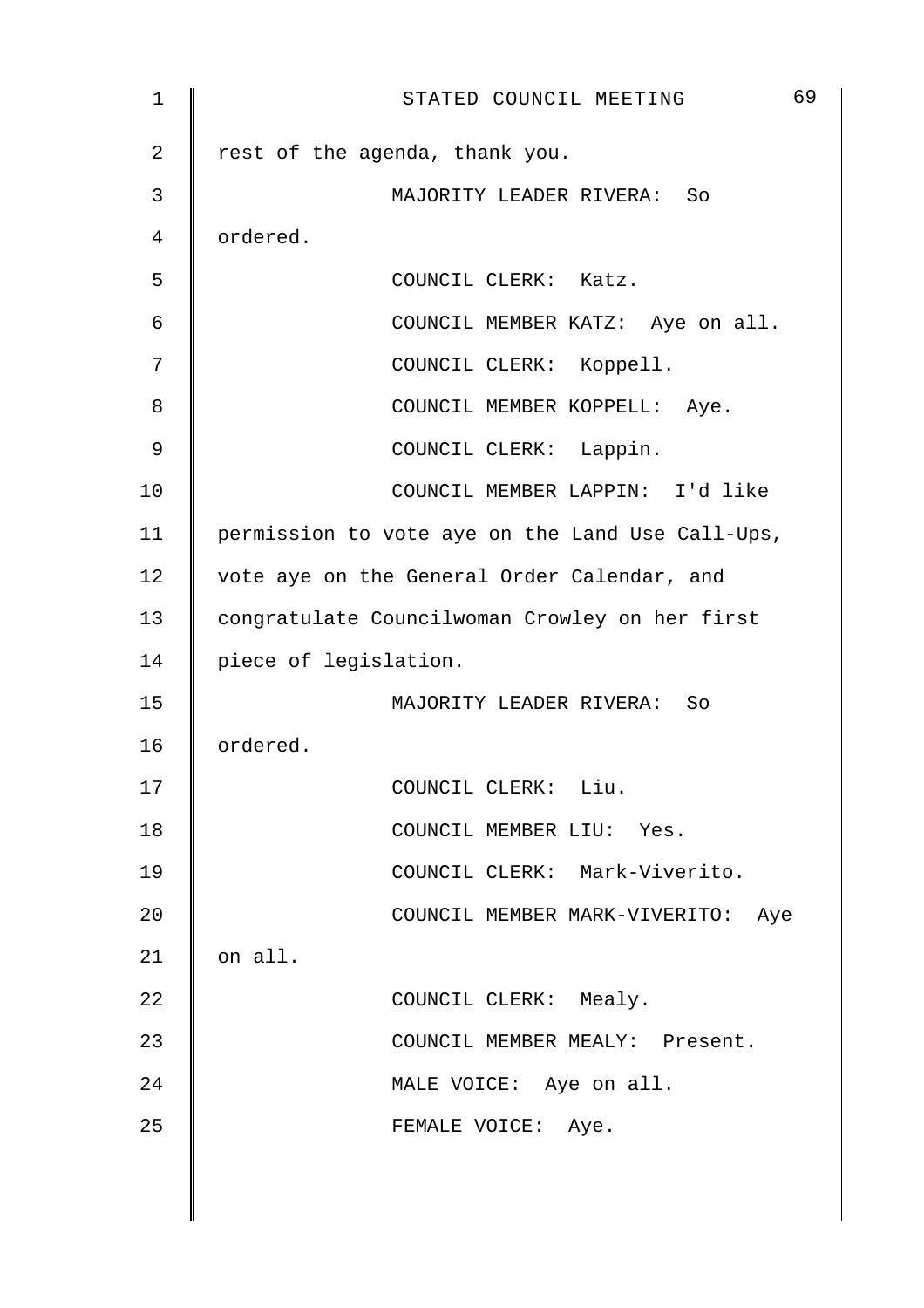| $\mathbf 1$ |            | 70<br>STATED COUNCIL MEETING       |
|-------------|------------|------------------------------------|
| 2           |            | COUNCIL MEMBER MEALY: Aye on all,  |
| 3           | sorry.     |                                    |
| 4           |            | COUNCIL CLERK: Mendez.             |
| 5           |            | COUNCIL MEMBER MENDEZ: Aye on all. |
| 6           |            | COUNCIL CLERK: Mitchell.           |
| 7           |            | COUNCIL MEMBER MITCHELL: Aye on    |
| 8           | all.       |                                    |
| 9           |            | COUNCIL CLERK: Nelson.             |
| 10          |            | [Off mic]                          |
| 11          |            | FEMALE VOICE: Yes.                 |
| 12          |            | COUNCIL MEMBER NELSON: [No         |
| 13          | response]. |                                    |
| 14          |            | COUNCIL CLERK: Palma.              |
| 15          |            | COUNCIL MEMBER PALMA: Yes.         |
| 16          |            | COUNCIL CLERK: Recchia.            |
| 17          |            | COUNCIL MEMBER RECCHIA: Aye on     |
| 18          | all.       |                                    |
| 19          |            | COUNCIL CLERK: Reyna.              |
| 20          |            | COUNCIL MEMBER REYNA: Aye on all.  |
| 21          |            | COUNCIL CLERK: Sears.              |
| 22          |            | COUNCIL MEMBER SEARS: Aye.         |
| 23          |            | COUNCIL CLERK: Stewart.            |
| 24          |            | COUNCIL MEMBER STEWART: Aye [off   |
| 25          | mic].      |                                    |
|             |            |                                    |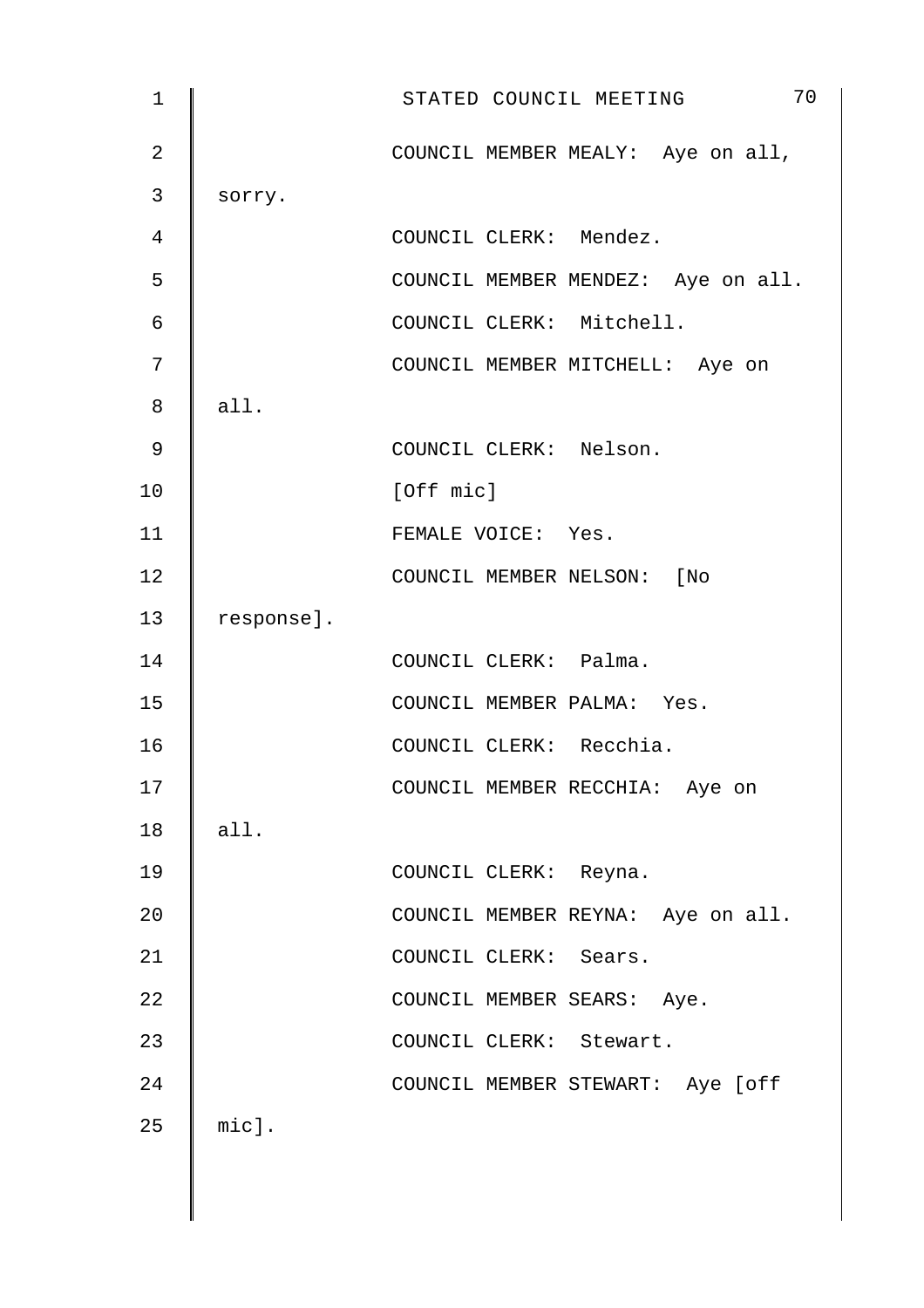| $\mathbf 1$    | 71<br>STATED COUNCIL MEETING                     |
|----------------|--------------------------------------------------|
| $\overline{2}$ | COUNCIL CLERK: Ulrich.                           |
| 3              | COUNCIL MEMBER ULRICH: Aye on all.               |
| 4              | COUNCIL CLERK: Vacca.                            |
| 5              | COUNCIL MEMBER VACCA: Aye on all.                |
| $\epsilon$     | COUNCIL CLERK: Vallone.                          |
| 7              | COUNCIL MEMBER VALLONE: Aye on                   |
| 8              | all.                                             |
| $\mathsf 9$    | COUNCIL CLERK: Vann.                             |
| 10             | COUNCIL MEMBER VANN: Aye on all.                 |
| 11             | COUNCIL CLERK: Weprin.                           |
| 12             | COUNCIL MEMBER WEPRIN: Aye on all.               |
| 13             | COUNCIL CLERK: Yassky.                           |
| 14             | COUNCIL MEMBER YASSKY: I request                 |
| 15             | permission to vote on Land Use Call-Ups.         |
| 16             | MAJORITY LEADER RIVERA: Yes.                     |
| 17             | COUNCIL MEMBER YASSKY: Thank you                 |
| 18             | for that. I vote aye on all the Land Use Call-   |
| 19             | Ups, and aye on the General Order Calendar.      |
| 20             | COUNCIL CLERK: Oddo.                             |
| 21             | COUNCIL MEMBER ODDO: I vote yes on               |
| 22             | all, and like to thank Council Member Garodnick. |
| 23             | COUNCIL CLERK: Rivera.                           |
| 24             | MAJORITY LEADER RIVERA: I vote aye               |
| 25             | on all.                                          |
|                |                                                  |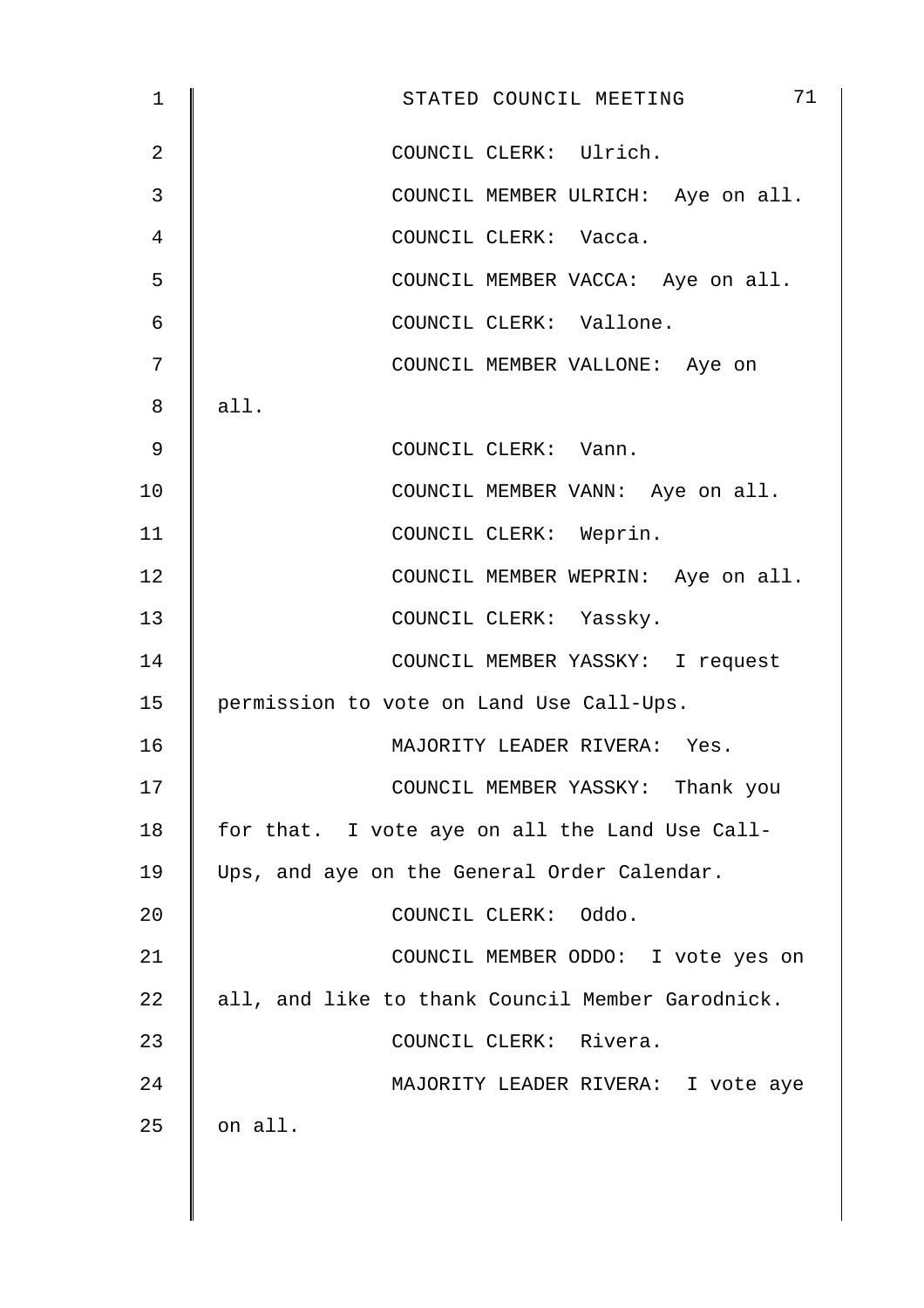| 1  | 72<br>STATED COUNCIL MEETING                       |
|----|----------------------------------------------------|
| 2  | COUNCIL CLERK: Speaker Quinn.                      |
| 3  | SPEAKER QUINN: Aye on all.                         |
| 4  | [Pause]                                            |
| 5  | MAJORITY LEADER RIVERA: All items                  |
| 6  | on today's General Order Calendar were adopted by  |
| 7  | a vote of 47 in the affirmative, zero in the       |
| 8  | negative, and zero abstentions, with the exception |
| 9  | of Land Use item 1219, Reso 2254, which was        |
| 10 | adopted by a vote of 44 in the affirmative, three  |
| 11 | in the negative, with zero abstentions; and Land   |
| 12 | Use item 1220 and Reso 2255, which was adopted by  |
| 13 | a vote of 44 in the affirmative, three in the      |
| 14 | negative, and zero abstentions; and Intro 947-A,   |
| 15 | which was adopted by a vote of 46 in the           |
| 16 | affirmative, one in the negative, and zero         |
| 17 | abstentions; and the revised Land Use Call-Up vote |
| 18 | is 47 in the affirmative with zero in the          |
| 19 | negative.                                          |
| 20 | MAJORITY LEADER RIVERA:                            |
| 21 | Introduction and Reading of the Bills.             |
| 22 | SPEAKER QUINN: All bills are                       |
| 23 | referred to Committees as indicated on the agenda, |
| 24 | please.                                            |
| 25 | MAJORITY LEADER RIVERA: Discussion                 |
|    |                                                    |
|    |                                                    |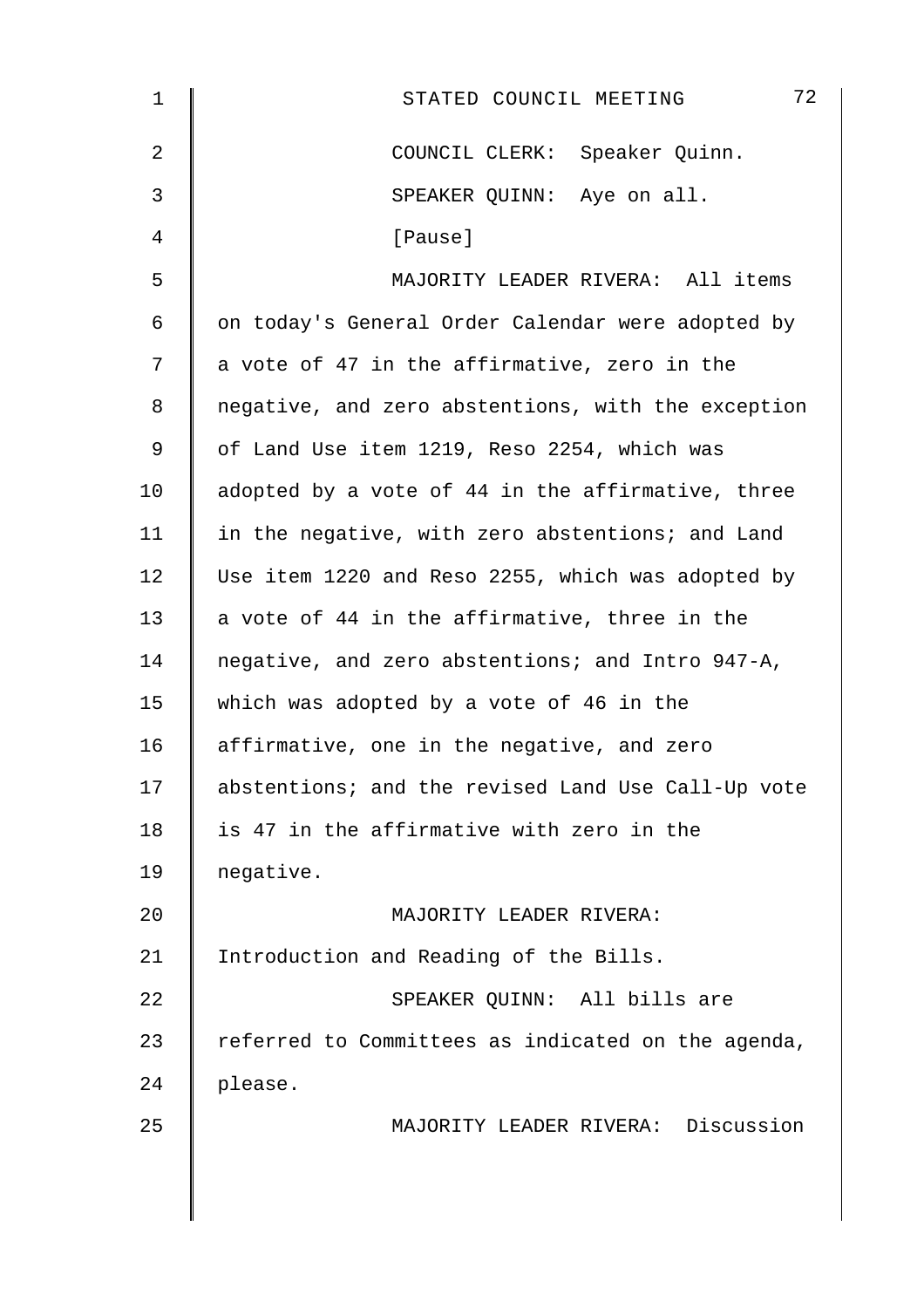| 1  | 73<br>STATED COUNCIL MEETING                       |
|----|----------------------------------------------------|
| 2  | of Resolutions. Seeing none--Council Member Vann.  |
| 3  | COUNCIL MEMBER VANN: Not on this                   |
| 4  | one, thank you.                                    |
| 5  | [Pause]                                            |
| 6  | MAJORITY LEADER RIVERA: At this                    |
| 7  | point in time, we're going to call for a voice     |
| 8  | vote on Resolution 2166-A, an amended resolution   |
| 9  | calling upon the federal government to enact both  |
| 10 | H.R. 22, the United States Postal Service          |
| 11 | Financial Relief Act, and H.R. 658, the Access to  |
| 12 | Postal Services Act. All in favor say aye.         |
| 13 | VOICES: Aye.                                       |
| 14 | MAJORITY LEADER RIVERA: All                        |
| 15 | opposed say nay.                                   |
| 16 | VOICES: Aye.                                       |
| 17 | MAJORITY LEADER RIVERA: The ayes                   |
| 18 | have it. General Discussion, Council Member        |
| 19 | Comrie.                                            |
| 20 | COUNCIL MEMBER COMRIE: Today I'm                   |
| 21 | introducing a legislation, Intro 1093, that will   |
| 22 | allow any candidate for firefighter that possesses |
| 23 | a high school diploma or its educational           |
| 24 | equivalent from a New York City high school to     |
| 25 | become eligible for an additional five point       |
|    |                                                    |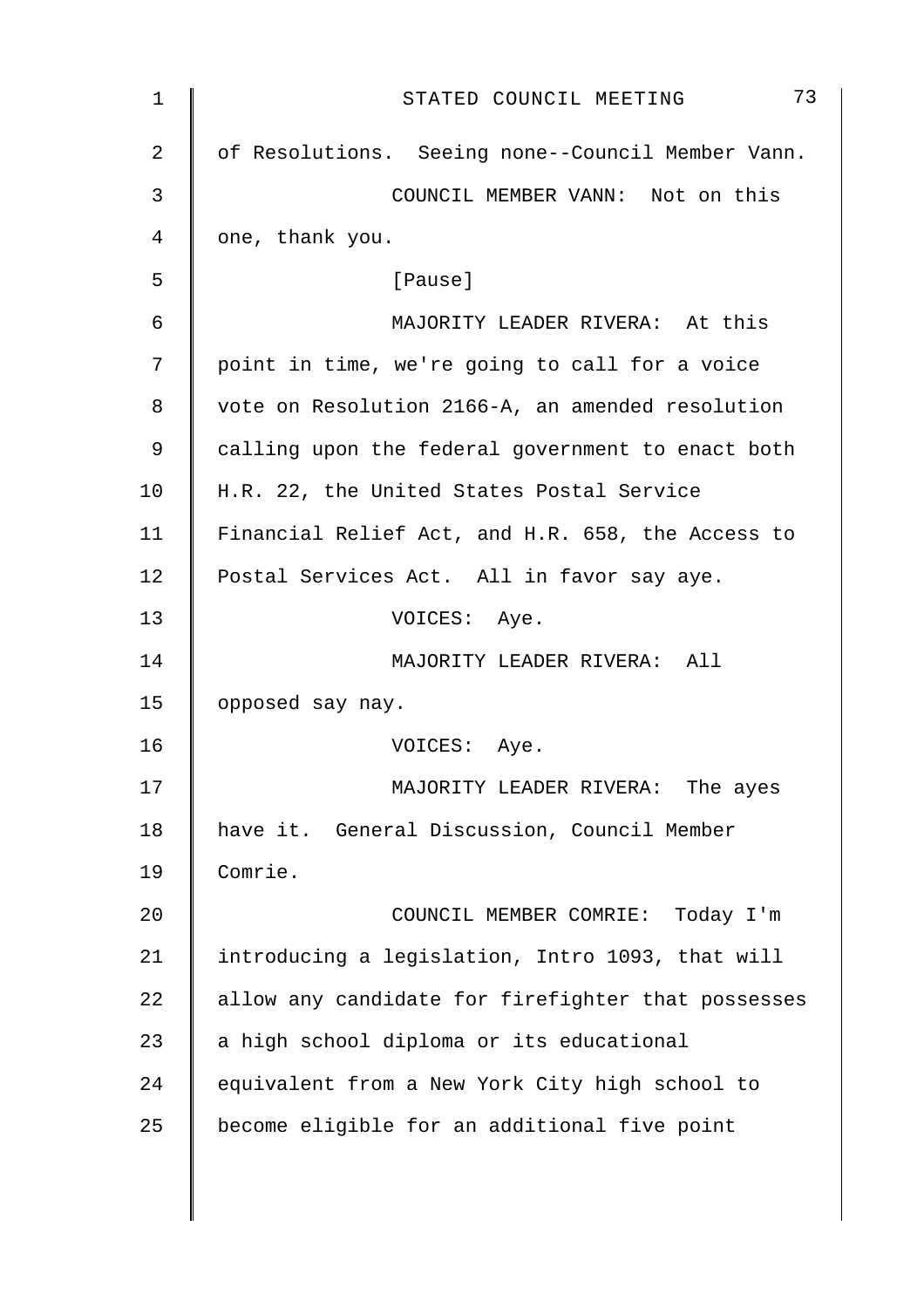| $\mathbf 1$    | 74<br>STATED COUNCIL MEETING                       |
|----------------|----------------------------------------------------|
| $\overline{2}$ | credit on the Open Competitive Firefighter Exam.   |
| 3              | Although the population of New York                |
| 4              | City includes more than 65% minority, the racial   |
| 5              | composition of the fire department is made up only |
| 6              | of 5% minorities, thus making the fire department  |
| 7              | the least diverse fire department of any major     |
| 8              | city in the United States. In a city as widely     |
| 9              | diverse as ours, this trend is unacceptable, and   |
| 10             | we must do all that we can to ensure that our most |
| 11             | noble institutions reflect our great city.         |
| 12             | Numerous cases have been presented                 |
| 13             | that shows that the NYC Competitive Fire Exam was  |
| 14             | designed in such a way that it indirectly          |
| 15             | discriminated against minority groups. Often, the  |
| 16             | information needed to perform well on the exams    |
| 17             | had no relation to the job expected to be actually |
| 18             | performed. In July of this year, the United        |
| 19             | States District Court ruled that the FDNY          |
| 20             | examination violated the Civil Rights Act of 1964  |
| 21             | and engaged in discriminatory practices.           |
| 22             | By allowing this additional credit                 |
| 23             | to applicants, we're not only recognizing that the |
| 24             | skills learned in our high school, which are       |
| 25             | already deficient, and the young people that go to |
|                |                                                    |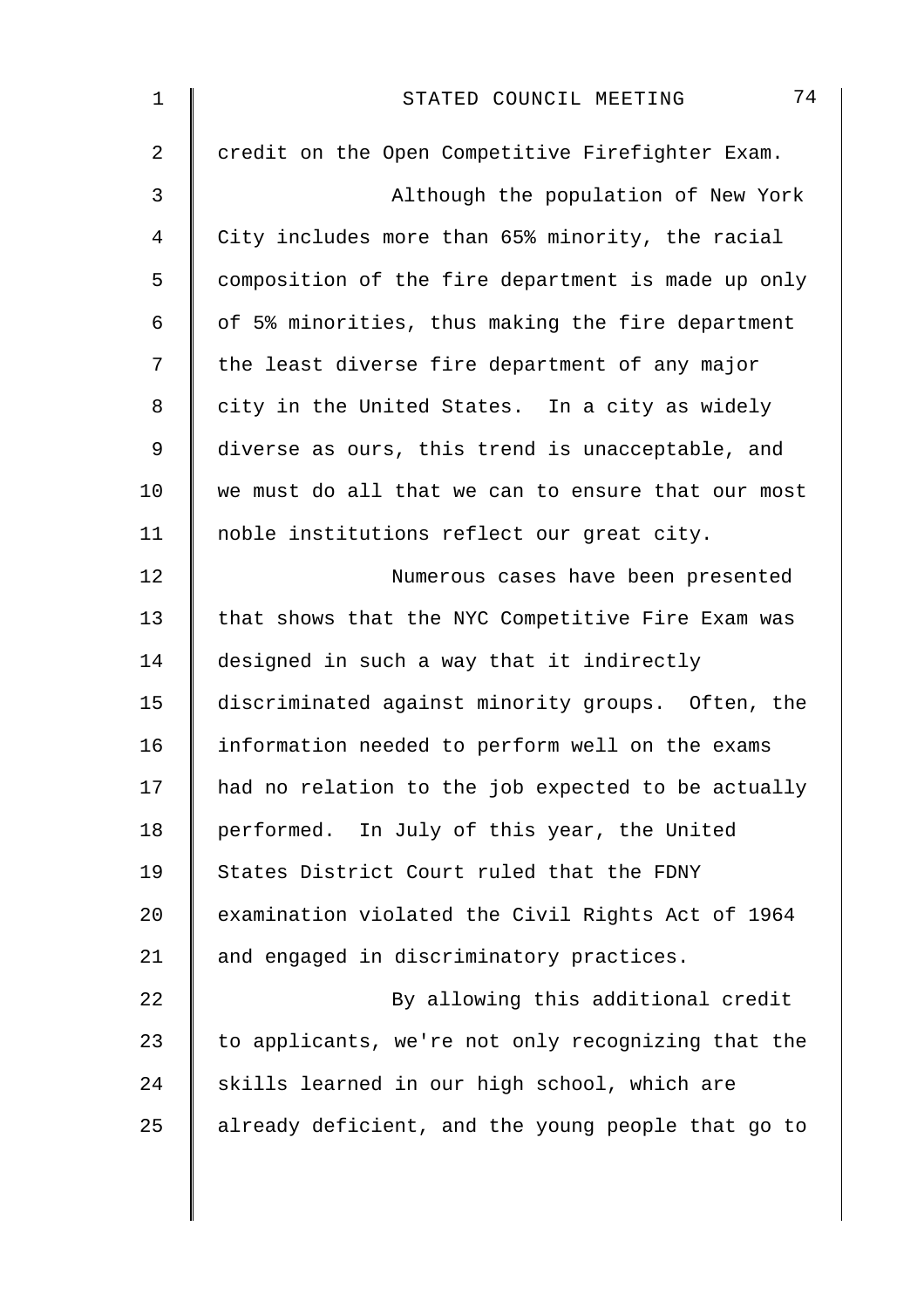| 1              | 75<br>STATED COUNCIL MEETING                       |
|----------------|----------------------------------------------------|
| $\overline{2}$ | our high schools are a valuable asset to our city  |
| 3              | and they need to be able to reverse the disparate  |
| 4              | effects that the fire department examination has   |
| 5              | had on minority applicants.                        |
| 6              | I hope you will join me in                         |
| 7              | supporting this legislation. This is just an       |
| 8              | effort to make sure that New York City residents   |
| 9              | can compete with all of the people that are trying |
| 10             | to become firefighters that are actually not New   |
| 11             | York City residents and this will give them a leg  |
| 12             | up. I would ask you to please support Intro 1093.  |
| 13             | Thank you.                                         |
| 14             | MAJORITY LEADER RIVERA: Thank you.                 |
| 15             | Council Member Jackson.                            |
| 16             | COUNCIL MEMBER JACKSON:<br>Thank you,              |
| 17             | Mr. Chair. My colleagues, I rise to ask you to     |
| 18             | support our colleague from the Bronx, Helen Diane  |
| 19             | Foster, who has submitted a resolution which calls |
| 20             | upon the New York State Legislature, the New York  |
| 21             | State Board of Elections, and the United States    |
| 22             | Senators of the congressional delegation, and the  |
| 23             | Governor to take all appropriate action that may   |
| 24             | be necessary to enable New York counties--         |
| 25             | SPEAKER QUINN: [Interposing]                       |
|                |                                                    |
|                |                                                    |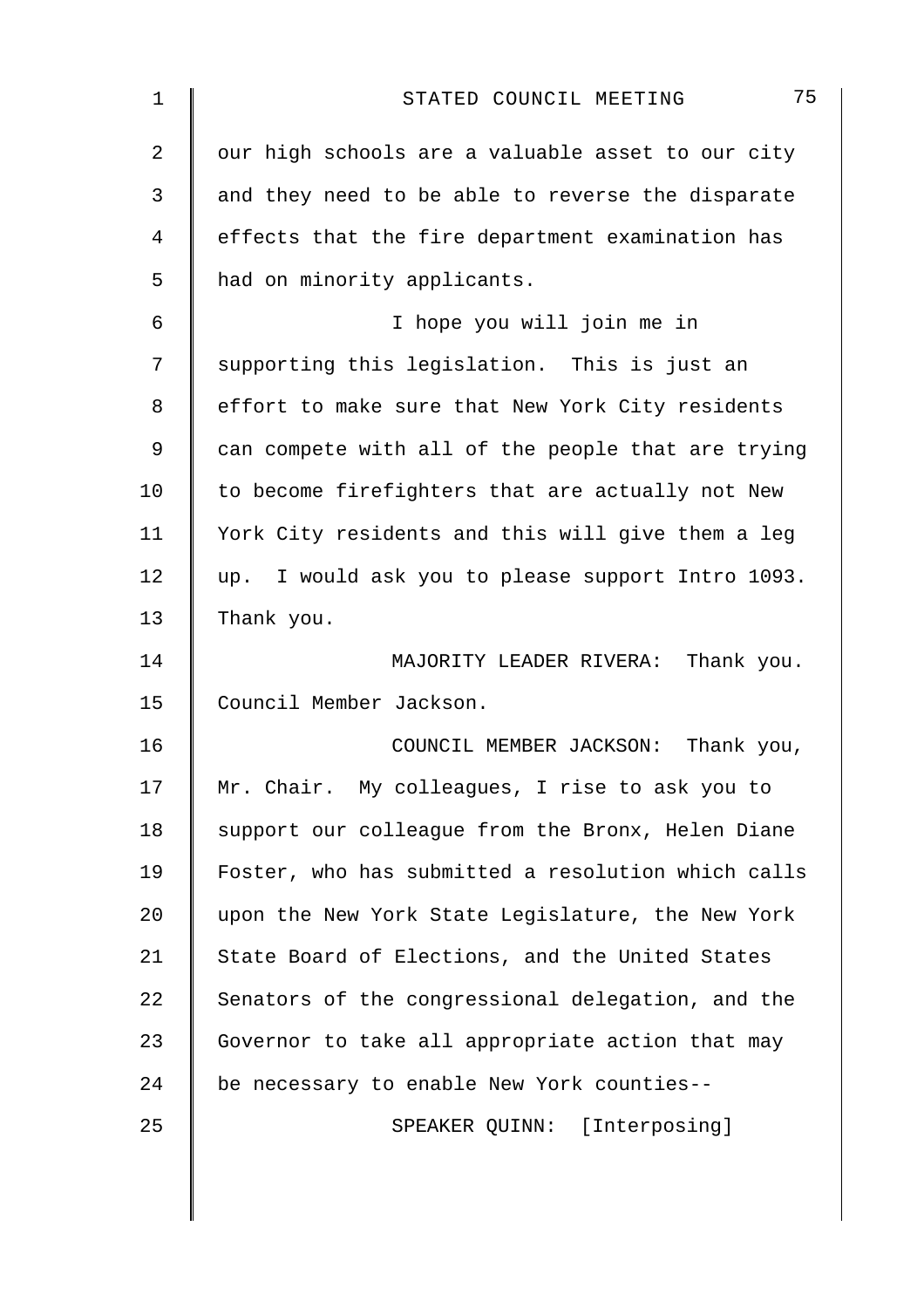| $\mathbf 1$ | 76<br>STATED COUNCIL MEETING                       |
|-------------|----------------------------------------------------|
| 2           | Council Member Jackson, I'm sorry--                |
| 3           | COUNCIL MEMBER JACKSON: Sure.                      |
| 4           | SPEAKER QUINN: --just if we can                    |
| 5           | get a little quiet, add some time back on for      |
| 6           | Robert onto the clock, please.                     |
| 7           | COUNCIL MEMBER JACKSON: Thank you,                 |
| 8           | Madam Speaker. To continue using lever voting      |
| $\mathsf 9$ | machines supplemented by accessible voting         |
| 10          | technology for people with disabilities.           |
| 11          | Now understanding that there's been                |
| 12          | a lot of discussion around the state and around    |
| 13          | the city about electronic voting machines, and I   |
| 14          | say that these lever machines have worked well     |
| 15          | over the decades in New York City, I've taught my  |
| 16          | children how to use them when they were growing    |
| 17          | up. And, until we have electronic voting systems   |
| 18          | where every vote can be counted, verified, that's  |
| 19          | auditable, and has the integrity of everyone       |
| 20          | involved, I say we should continue using these     |
| 21          | lever voting machines.                             |
| 22          | So I ask you to sign on to Helen                   |
| 23          | Diane Foster, our colleague's resolution regarding |
| 24          | this particular matter.                            |
| 25          | And finally, our colleagues, on                    |
|             |                                                    |
|             |                                                    |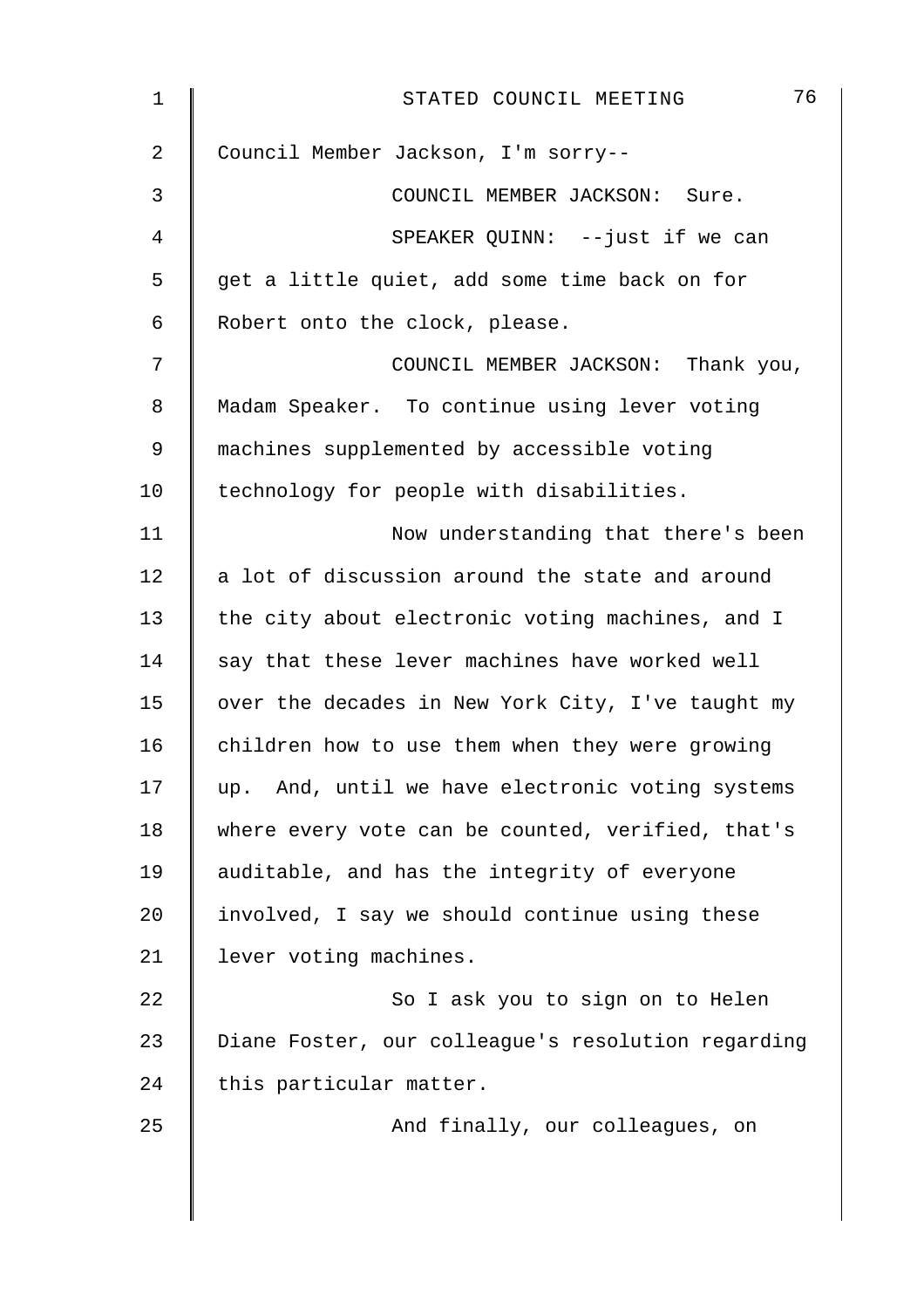| $\mathbf 1$    | 77<br>STATED COUNCIL MEETING                       |
|----------------|----------------------------------------------------|
| $\overline{2}$ | Sunday is the New York City Marathon, and as you   |
| 3              | know, I am running my third New York City Marathon |
| 4              | and I ask you to come out and support me, and when |
| 5              | you support me, you support Team for Kids. And     |
| 6              | this is the Marathon Road Runners Club basically   |
| 7              | helps young children, teach them the spirit of     |
| 8              | running, of good health and nutrition, and helps   |
| 9              | them to focus. And also, in our Public Relations   |
| 10             | Department, Maria is running the New York City     |
| 11             | Marathon.                                          |
| 12             | [Off mic]                                          |
| 13             | COUNCIL MEMBER JACKSON: And who?                   |
| 14             | [Off mic]                                          |
| 15             | COUNCIL MEMBER JACKSON: And our                    |
| 16             | former colleague, State Senator Bill Perkins.      |
| 17             | We're hoping to do 330 or under, so I ask you to   |
| 18             | come out and support Team for Kids, you can also   |
| 19             | write a check if you want, or do anything you      |
| 20             | want, just come out and wave your hand and say     |
| 21             | hello. Thank you.                                  |
| 22             | MAJORITY LEADER RIVERA: Thank you.                 |
| 23             | Council Member Vann.                               |
| 24             | COUNCIL MEMBER VANN: Yeah, thank                   |
| 25             | you, Majority Leader. I'm introducing a            |
|                |                                                    |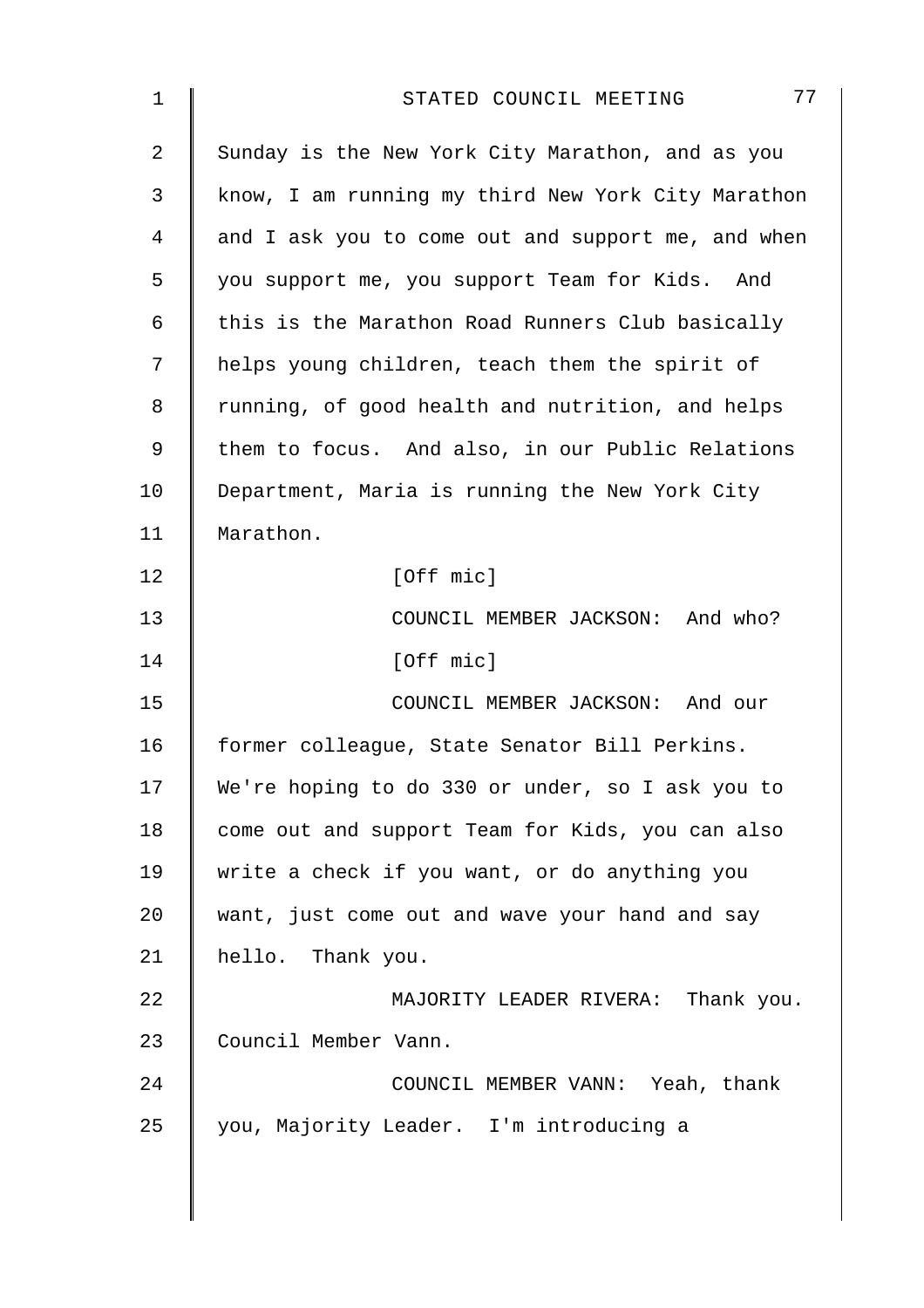| 1  | 78<br>STATED COUNCIL MEETING                       |
|----|----------------------------------------------------|
| 2  | resolution to deal with, as we all know, the City  |
| 3  | of New York through DHS is compel by law and       |
| 4  | humanity to provide housing for the homeless, and  |
| 5  | I think we all agree with that. However, what we   |
| 6  | find is there's an over-saturation of siting of    |
| 7  | shelters and such in some boroughs and in some     |
| 8  | neighborhoods and not in others. And so while we   |
| 9  | welcome this mandate on behalf of the city, we     |
| 10 | think there needs to be more of a equitable or a   |
| 11 | fair system of dealing with it. For instance, in   |
| 12 | my district there is an abundance of city shelters |
| 13 | and halfway houses and, you know, when you have    |
| 14 | such a saturation, it has the tendency to decrease |
| 15 | property values, tends to increase crime, and      |
| 16 | affects the quality of life. And so we think       |
| 17 | there needs to be a different way of distributing  |
| 18 | and providing for the siting for homeless          |
| 19 | shelters.                                          |
| 20 | So what this resolution does, it                   |
| 21 | would establish a rotation schedule for the        |
| 22 | placement of transitional housing among all the    |
| 23 | city's neighborhoods, in other words, of same      |
| 24 | capacity. If, say, a shelter is for a 10 to 20,    |
| 25 | that within that range, if the first one goes into |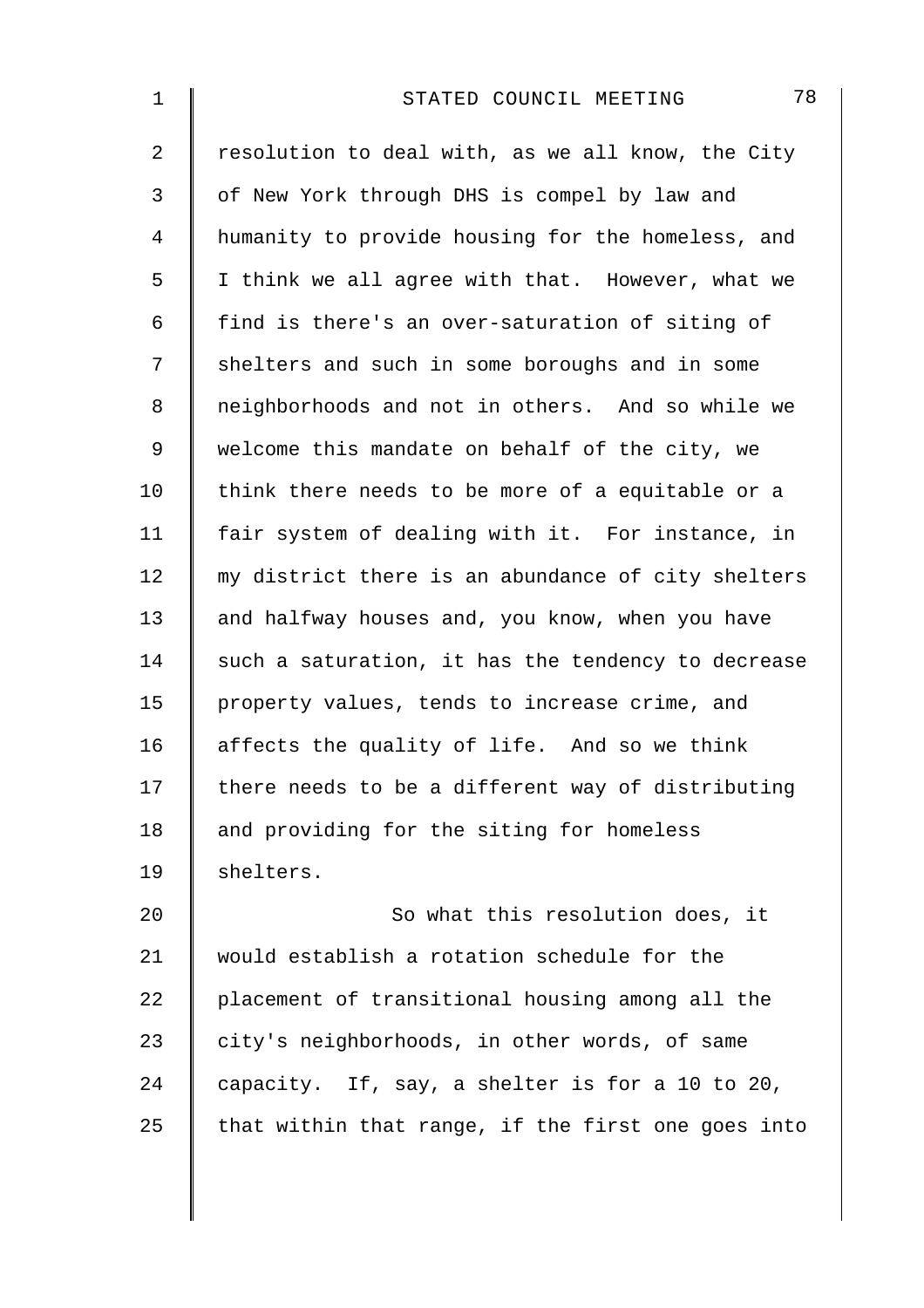| $\mathbf 1$ | 79<br>STATED COUNCIL MEETING                       |
|-------------|----------------------------------------------------|
| 2           | Brooklyn, the second one may go into Queens, the   |
| 3           | third may go in the Bronx, and so on, and so on,   |
| 4           | and so on. This will a way to try and impact on    |
| 5           | the disproportionate saturation that has already   |
| 6           | occurred. I'm not looking to redo all of that,     |
| 7           | but going forward, there has to be a system that   |
| 8           | every borough, every neighborhood has an           |
| 9           | opportunity to share in the benefit, and indeed,   |
| 10          | things that are not considered beneficial.         |
| 11          | It's a good resolution, it's                       |
| 12          | simple, but it's profound, and hopefully everyone  |
| 13          | will see the wisdom and the fairness in supporting |
| 14          | it. Thank you.                                     |
| 15          | MAJORITY LEADER RIVERA: Thank you.                 |
| 16          | Council Member Melissa Mark-Viverito.              |
| 17          | COUNCIL MEMBER MARK-VIVERITO:                      |
| 18          | Thank you. Lou Dobbs is a peddler. He's a          |
| 19          | peddler of hate, a peddler of lies, a peddler of   |
| 20          | ignorance, a peddler of intolerance. And CNN,      |
| 21          | quote, the most trusted name in news, should be    |
| 22          | ashamed of itself. New York City has seen a rise   |
| 23          | in hate crimes. Many of us in this Council under   |
| 24          | the leadership of our Speaker have stood side-by-  |
| 25          | side with our colleague Diana Reyna and the        |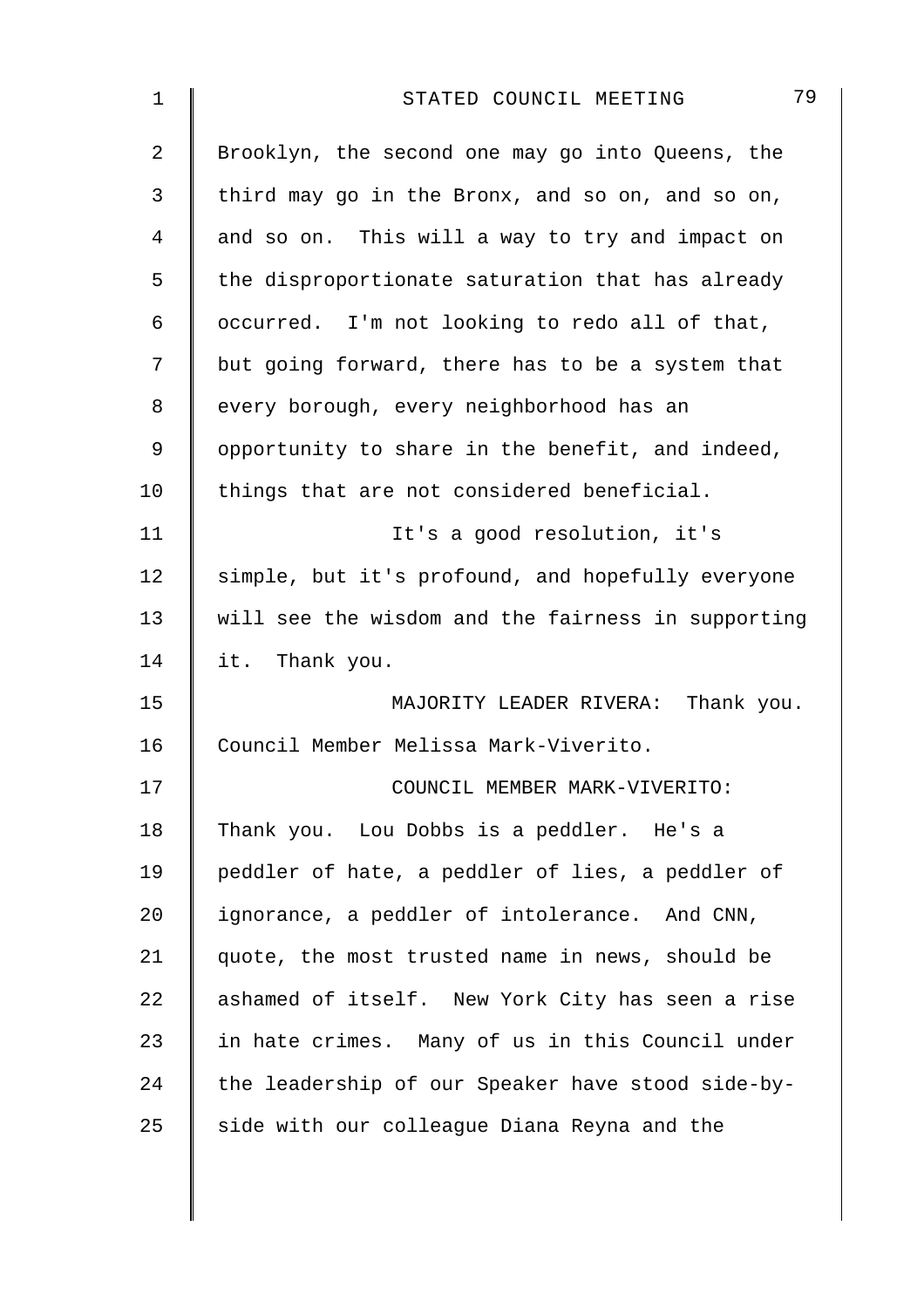| $\mathbf 1$    | 80<br>STATED COUNCIL MEETING                       |
|----------------|----------------------------------------------------|
| $\overline{2}$ | families of José Sucuzhañay [phonetic] and most    |
| 3              | recently Mario Vera, two of the most recent        |
| 4              | victims of hate crimes in New York City.           |
| 5              | José was brutally murdered at the                  |
| 6              | hands of ignorant and cowardly individuals because |
| 7              | they thought he was gay and because he was an      |
| 8              | immigrant. And recently we stood vigil with the    |
| $\mathsf 9$    | wife of Mario Vera, our city's most recent hate    |
| 10             | crime victim. And I cannot overlook also the       |
| 11             | homophobic recent hate crime attack against Jack   |
| 12             | Price in Queens, which took place several weeks    |
| 13             | ago.                                               |
| 14             | Hate crimes against Latinos has                    |
| 15             | seen a 40% rise in this country over the past four |
| 16             | years, according to FBI statistics and documented  |
| 17             | by the Southern Poverty Law Center, which states   |
| 18             | on its website, and I quote, "As anti-immigrant    |
| 19             | propaganda has increased on both the margins and   |
| 20             | in the mainstream of society -- where pundits and  |
| 21             | politicians have routinely vilified undocumented   |
| 22             | Latino immigrants with a series of defamatory      |
| 23             | falsehoods -- hate violence has risen against      |
| 24             | perceived 'illegal aliens.' Each year since 2003,  |
| 25             | the number of FBI-reported anti-Latino hate crime  |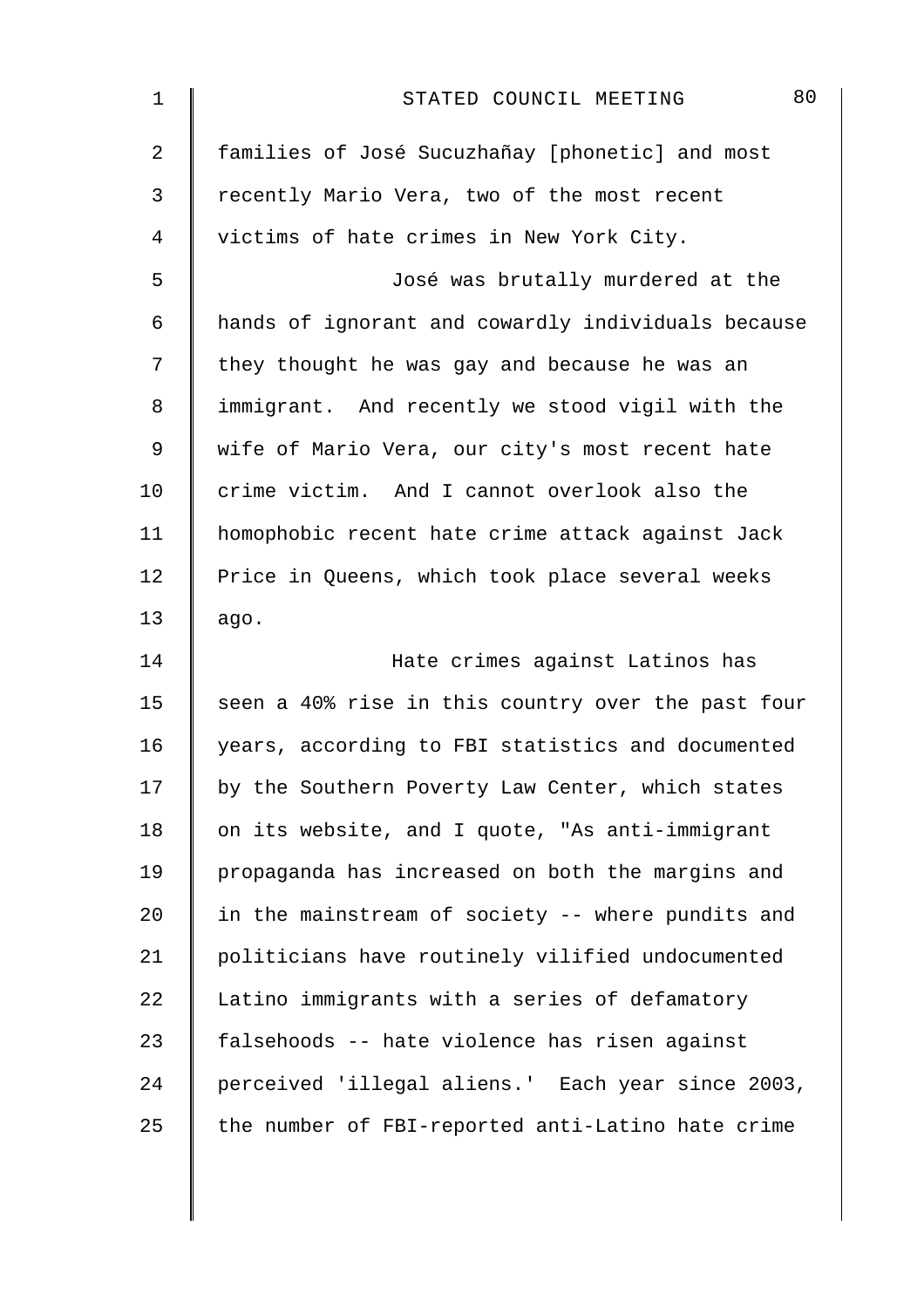| $\mathbf 1$    | 81<br>STATED COUNCIL MEETING                       |
|----------------|----------------------------------------------------|
| $\overline{2}$ | incidents has risen, even as a swelling nativist   |
| 3              | movement has become larger and more vitriolic."    |
| 4              | Which brings me back to Lou Dobbs,                 |
| 5              | one of mainstream media's chief peddlers of this   |
| 6              | anti-immigrant propaganda. CNN needs to take       |
| 7              | responsibility for the [off mic] and the hate that |
| 8              | its network spews against immigrants an hour a     |
| 9              | night, five days a week--and let me say that       |
| 10             | again, an hour a night, five days a week.          |
| 11             | And so to the executives at CNN,                   |
| 12             | you have to know that you're contributing to the   |
| 13             | violent anti-immigrant sentiment that is growing   |
| 14             | across this country and the question for you is    |
| 15             | how will you respond to the growing call asking    |
| 16             | that you take responsibility and end the lies, end |
| 17             | the hatred that you are nurturing across this      |
| 18             | country. The bone you have thrown at us as the     |
| 19             | Latinos in America series will not appease us and  |
| 20             | we will not be fooled and we will not be silent.   |
| 21             | I want to ask my colleagues to join                |
| 22             | me in signing a letter to CNN expressing our       |
| 23             | disgust and urging them to stand up and do the     |
| 24             | responsible thing by ending the lies, and that Lou |
| 25             | Dobbs must go. [Foreign language] Enough with      |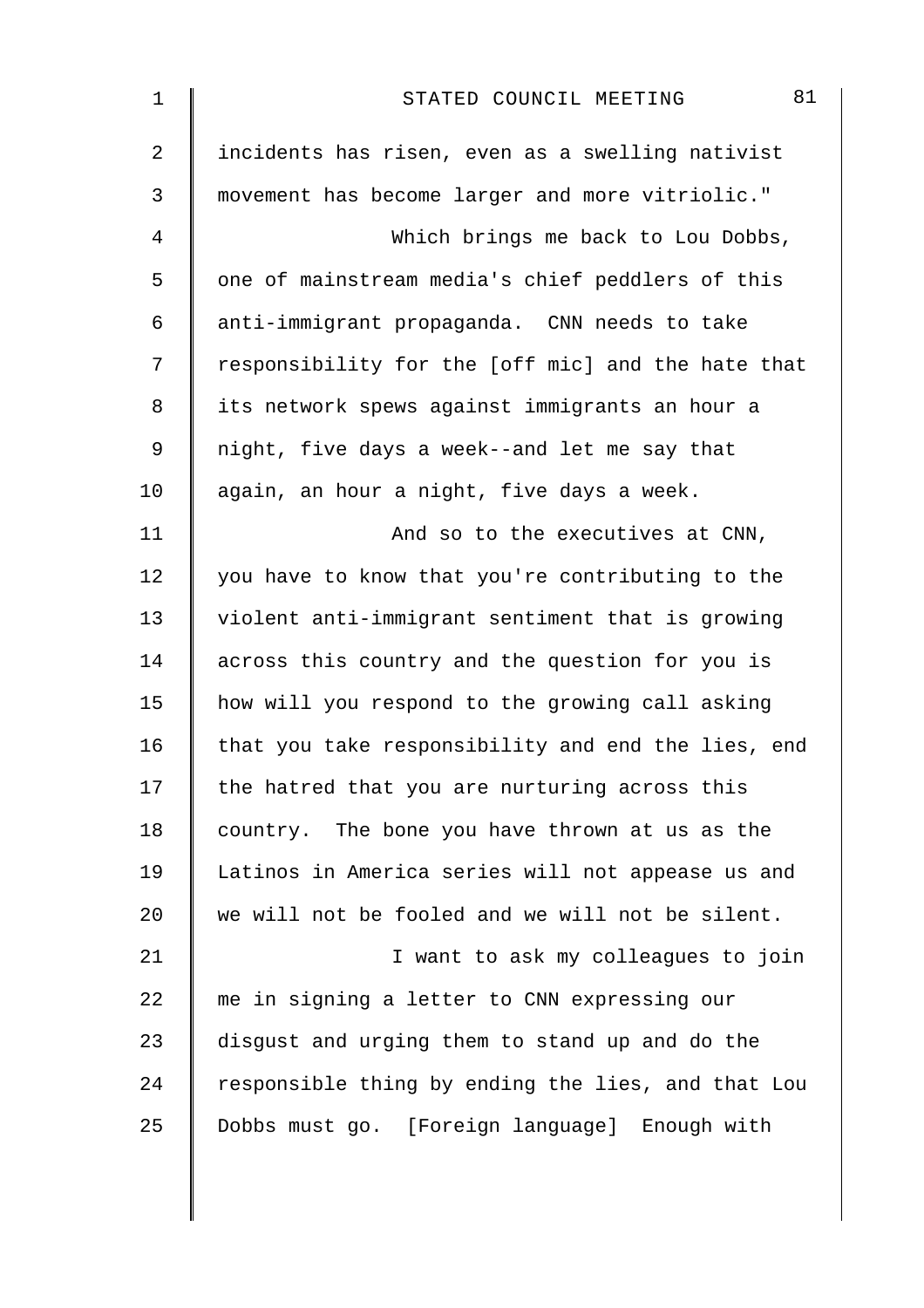| 1              | 82<br>STATED COUNCIL MEETING                       |
|----------------|----------------------------------------------------|
| $\overline{2}$ | the hate.                                          |
| $\mathfrak{Z}$ | MAJORITY LEADER RIVERA: Thank you.                 |
| 4              | Council Member Rosie Mendez.                       |
| 5              | COUNCIL MEMBER MENDEZ: Thank you.                  |
| 6              | I wanted to thank my Speaker and let everyone know |
| 7              | that on November 12th, we will be having a         |
| 8              | memorial service right here in the chambers for    |
| 9              | Marian Freelander [phonetic], the Councilwoman who |
| 10             | represented District 2 for 18 years, that the      |
| 11             | local paper called the "voice for the voiceless."  |
| 12             | And I hope to see many of my colleagues there at   |
| 13             | 5:30. Thank you.                                   |
| 14             | MAJORITY LEADER RIVERA: Thank you.                 |
| 15             | Council Member Dilan.                              |
| 16             | COUNCIL MEMBER DILAN: Thank you,                   |
| 17             | Mr. President Pro Tem. I'd just like to take a     |
| 18             | moment to bring to the attention to my colleagues  |
| 19             | a recent request for proposals that was issued by  |
| 20             | the Department of Buildings as it relates to       |
| 21             | construction trades.                               |
| 22             | As many of you know, DOB currently                 |
| 23             | administers through DCAS the exams for             |
| 24             | construction trades. A new RFP that's actually     |
| 25             | due today is about to be completed and there is    |
|                |                                                    |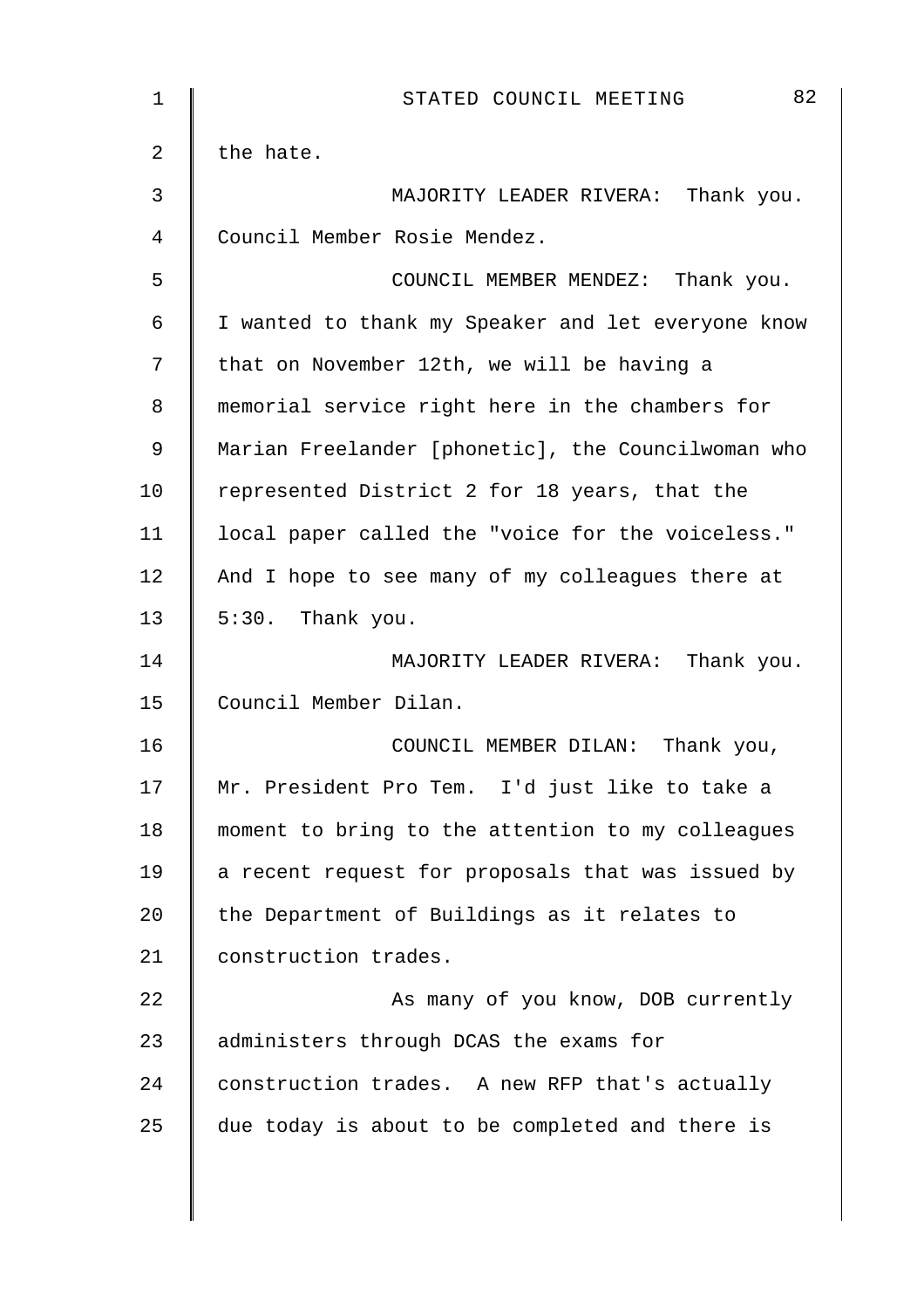| $\mathbf 1$    | 83<br>STATED COUNCIL MEETING                       |
|----------------|----------------------------------------------------|
| $\overline{2}$ | very little known about what exactly the role that |
| 3              | this new potentially private company will have in  |
| 4              | administering these exams.                         |
| 5              | Some of the main concerns that I                   |
| 6              | have is, one, is this a form of privatization and  |
| 7              | what happens to the individuals who currently      |
| 8              | administer the exams over at DCAS, what happens to |
| 9              | those individuals, do they get laid off? What      |
| 10             | happens to New Yorkers who are interested in       |
| 11             | taking these exams?                                |
| 12             | And some of the titles that will be                |
| 13             | now contracted out will be exams for the           |
| 14             | Master/Special Rigger, for Tower Crane Rigger, and |
| 15             | we all know the problems we've had lately with     |
| 16             | rigging in the City of New York with the Master    |
| 17             | Plumbers license. So all these titles that used    |
| 18             | to be done under DCAS that are so vital to us, I'd |
| 19             | just like to encourage the Department of Buildings |
| 20             | to reach out to this Council and have an honest    |
| 21             | discussion and review as to how these titles are   |
| 22             | now going to be examined.                          |
| 23             | And I understand that there's a lot                |
| 24             | of things that they have to look at, I know there  |
| 25             | were concerns in the past about the exams          |
|                |                                                    |
|                |                                                    |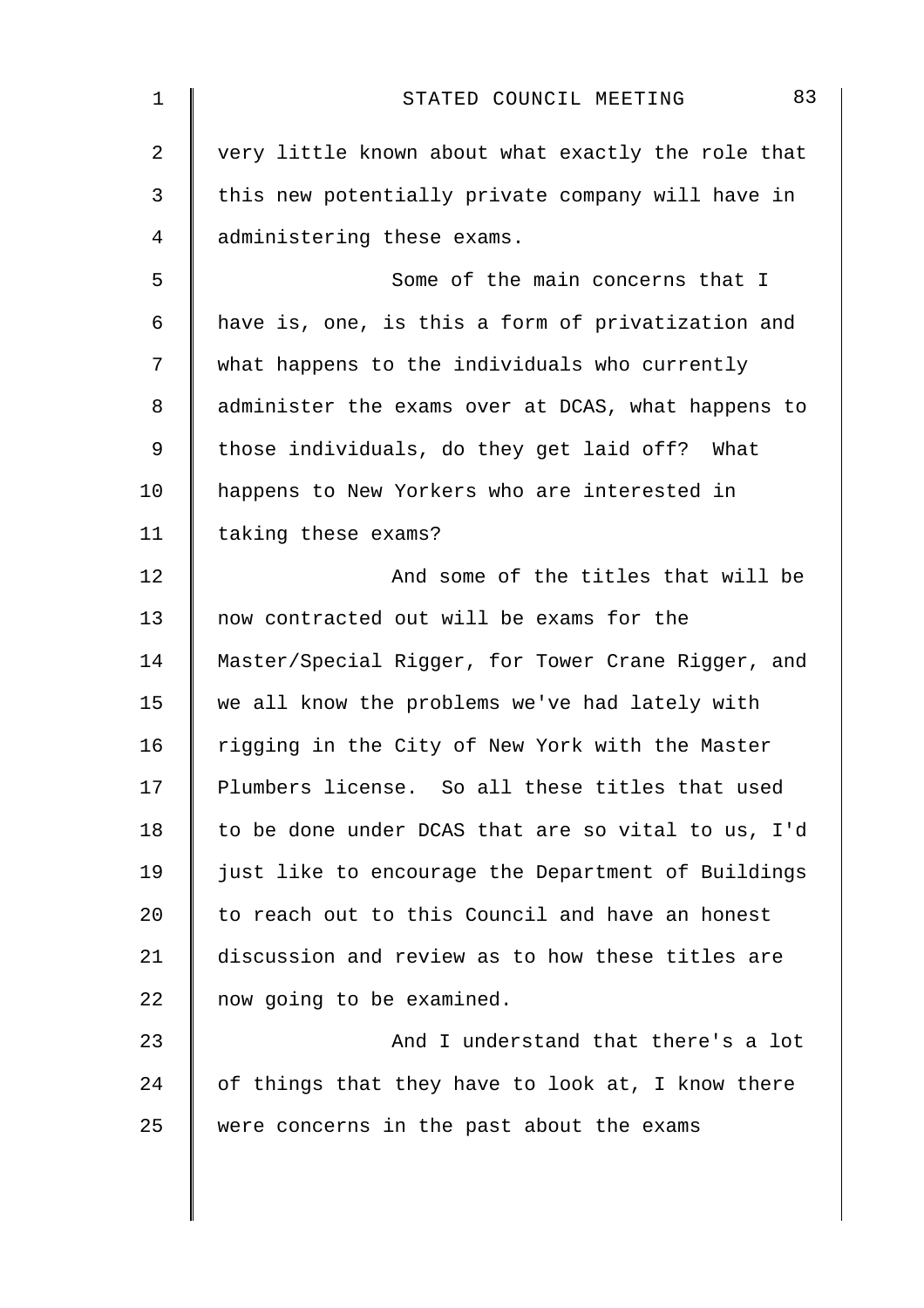| 1  | 84<br>STATED COUNCIL MEETING                       |
|----|----------------------------------------------------|
| 2  | potentially being compromised. And I would         |
| 3  | question that in exams, whether done by a public   |
| 4  | administration or done privately, all have the     |
| 5  | potential to be compromised, whether they're done  |
| 6  | by the city or not.                                |
| 7  | So I look forward to a frank                       |
| 8  | discussion with the Department of Buildings in     |
| 9  | regard to this, and I contacted the Buildings      |
| 10 | Commissioner, Bob LiMandri, earlier today and he   |
| 11 | is interested in this. But I would like to urge    |
| 12 | my colleagues to take a closer look at this 'cause |
| 13 | I think the main concern is how do we keep access  |
| 14 | to these trades available to New Yorkers and we    |
| 15 | make sure that they don't have to go to places     |
| 16 | like New Jersey and Connecticut to take the exam   |
| 17 | or Suffolk County the way the firefighters do. So  |
| 18 | I'm interested in working with them to make this   |
| 19 | better on behalf of the trades and the people that |
| 20 | we mutually represent in the city of New York.     |
| 21 | Thank you, Mr. Majority Leader.                    |
| 22 | MAJORITY LEADER RIVERA: Thank you                  |
| 23 | very much. Council Member Nelson.                  |
| 24 | COUNCIL MEMBER NELSON: Thank you.                  |
| 25 | Okay. First of all, I vote aye on all. Secondly,   |
|    |                                                    |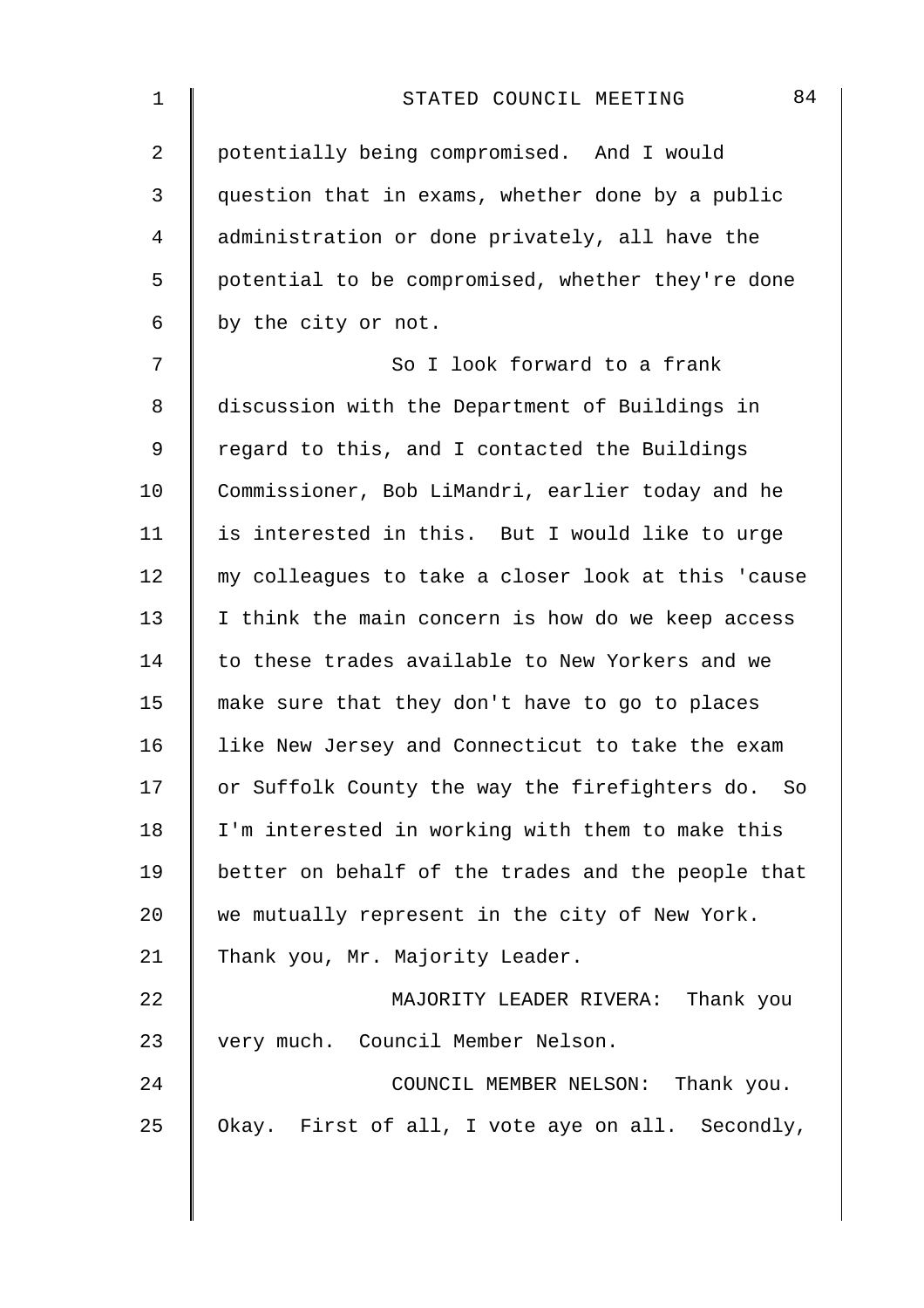| $\mathbf 1$    | 85<br>STATED COUNCIL MEETING                       |
|----------------|----------------------------------------------------|
| $\overline{2}$ | I'd like to draw my colleagues attention to two    |
| 3              | resolutions on today's calendar or upcoming.       |
| 4              | One is 2237, which urges the State                 |
| 5              | Department to reverse the decision that it made to |
| 6              | no longer require foreign governments to pay       |
| 7              | property taxes on non-exempt diplomatic            |
| 8              | residences.                                        |
| 9              | SERGEANT-AT-ARMS: Keep it down,                    |
| 10             | please, keep it down.                              |
| 11             | COUNCIL MEMBER NELSON: New York                    |
| 12             | City is the home to about 129 permanent missions   |
| 13             | and 110 consulates--that's a lot of buildings and  |
| 14             | a lot of money. A foreign government, as a member  |
| 15             | of the UN, is exempt from paying property tax if   |
| 16             | such property tax is used exclusively for          |
| 17             | diplomatic offices or as housing for chief         |
| 18             | diplomat, but, however, if only a portion of that  |
| 19             | property is used for such taxes and purposes, only |
| 20             | that portion should be exempt from property taxes. |
| 21             | Recently, the U.S. State department                |
| 22             | reversed that decision, as I mentioned, and the    |
| 23             | result, the city is in to lose about \$260 million |
| 24             | in that property tax and untold millions in future |
| 25             | revenue, that's first resolution.                  |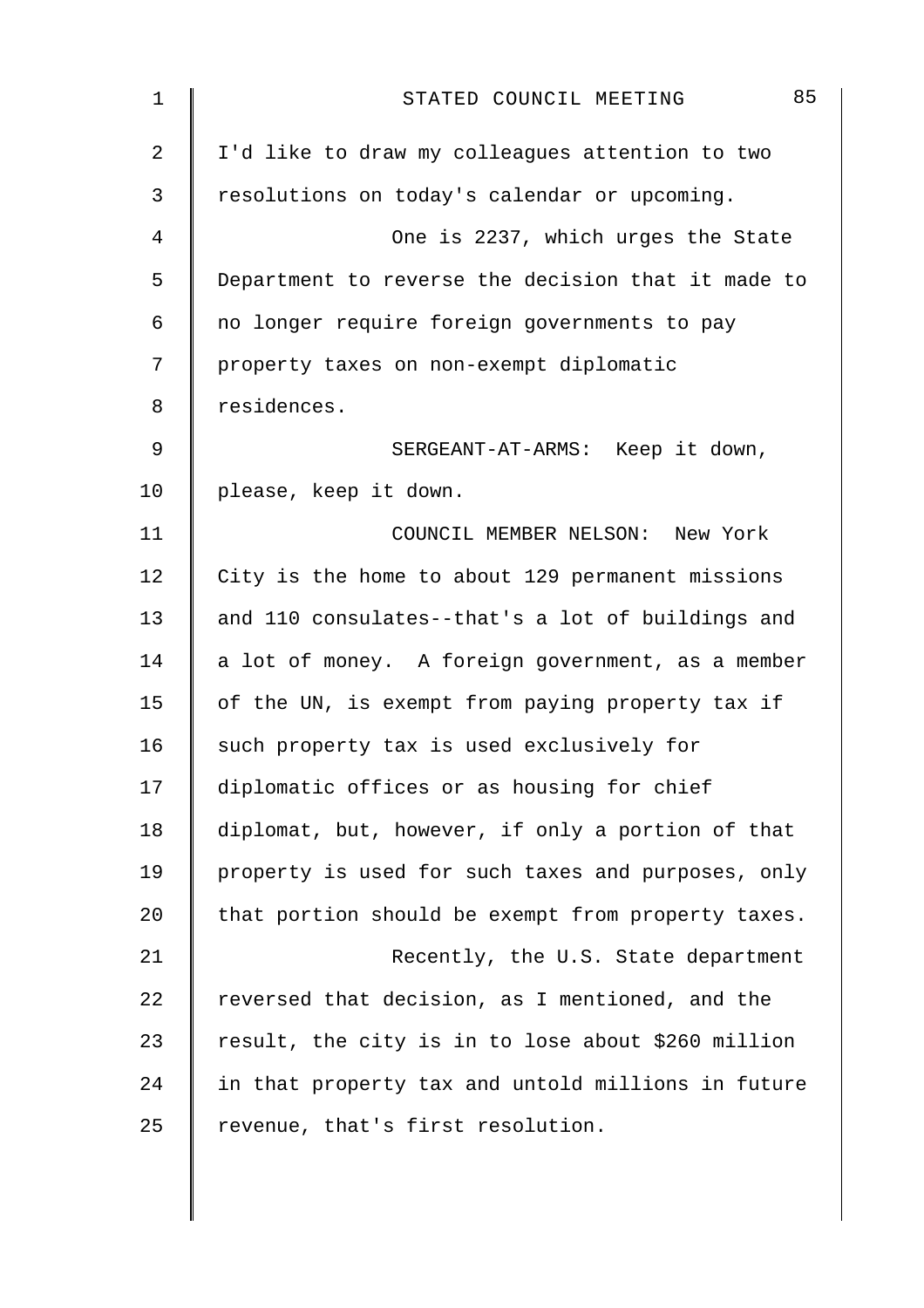| 1  | 86<br>STATED COUNCIL MEETING                       |
|----|----------------------------------------------------|
| 2  | The second one is it urges Congress                |
| 3  | to pass the Caregivers Assistance and Resource     |
| 4  | Enhancement Act to provide certain caregivers of   |
| 5  | veterans with training, support, and medical       |
| 6  | services. This act would give support to those     |
| 7  | providing non-institutionalized extended care to   |
| 8  | disabled veterans, both family and non-family.     |
| 9  | Furthermore, it would provide caregivers with      |
| 10 | educational sessions, teaching caring techniques   |
| 11 | and skills, would offer them respite help, nursing |
| 12 | care, counseling and mental health services, and   |
| 13 | of course, medical care. In doing so, it would     |
| 14 | ensure essential and valuable support for our      |
| 15 | nation's veterans.                                 |
| 16 | According to the VA, there are                     |
| 17 | approximately 270,000 veterans living in New York  |
| 18 | City of all ages. It is our obligation that we     |
| 19 | ensure the best possible care for the brave men    |
| 20 | and women who so bravely served our country.       |
| 21 | So that's resolution 2238 and the                  |
| 22 | first was 2237. Thank you.                         |
| 23 | MAJORITY LEADER RIVERA: Thank you                  |
| 24 | very much. Seeing no others, okay, at this point,  |
| 25 | all items, the revised Order Calendar vote for     |
|    |                                                    |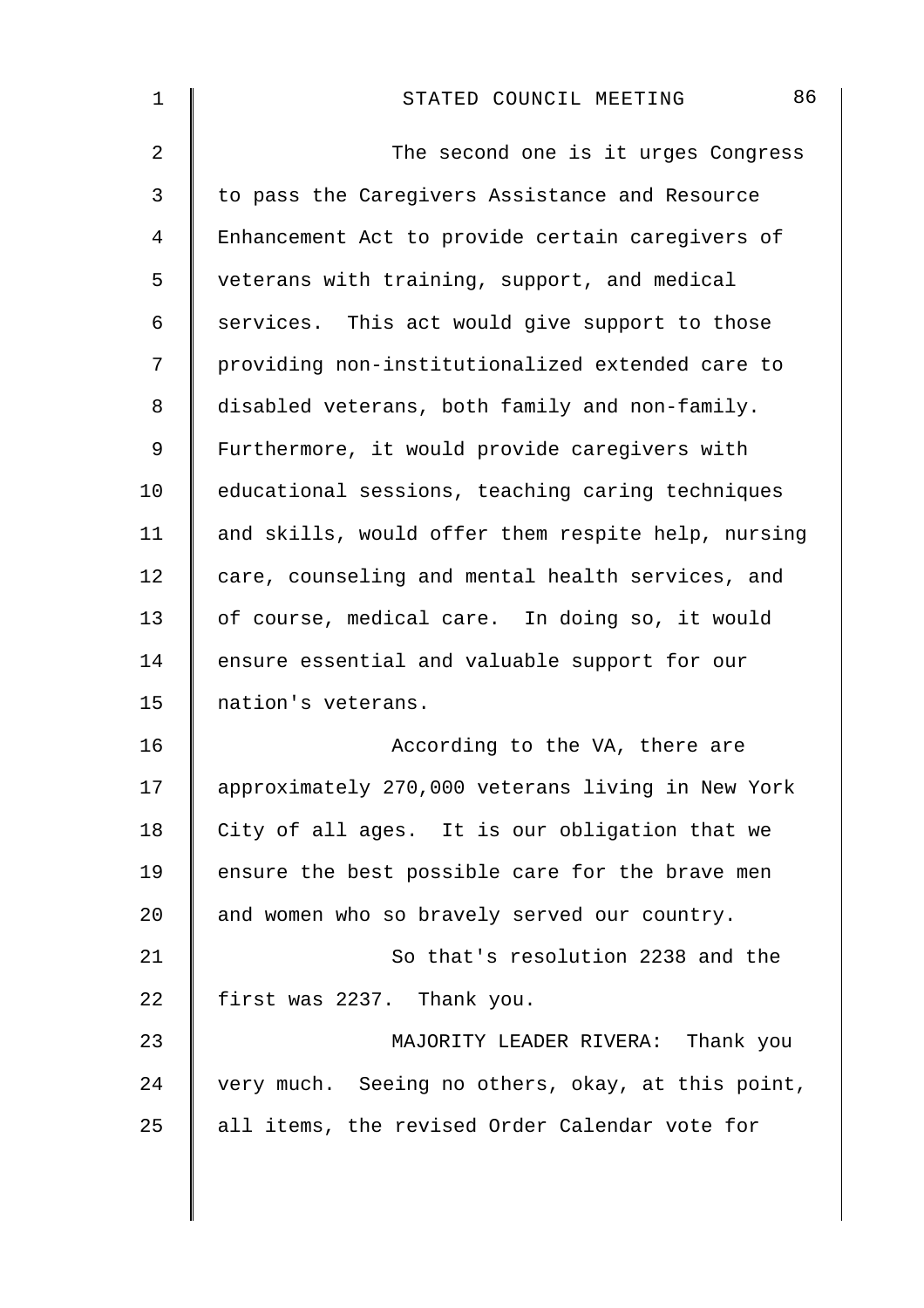| $\mathbf 1$    | 87<br>STATED COUNCIL MEETING                       |
|----------------|----------------------------------------------------|
| $\overline{a}$ | today was 48 in the affirmative, zero in the       |
| 3              | negative, and zero abstentions, with the exception |
| 4              | of Land Use item 1219 and Reso 2254, which was     |
| 5              | adopted by a vote of 45 in the affirmative, three  |
| 6              | in the negative, and zero abstentions; Land Use    |
| 7              | item 1220 and Reso 2255, which was adopted by a    |
| $8\,$          | vote of 45 in the affirmative, three in the        |
| $\mathsf 9$    | negative, with zero abstentions; Intro 947-A, it   |
| 10             | was adopted by a vote of 47 in the affirmative,    |
| 11             | one in the negative, zero abstentions; and revised |
| 12             | Land Use Call-Ups vote is 48 in the affirmative,   |
| 13             | with zero in the negative. And that closes out     |
| 14             | today's Stated. Thank you very much, ladies and    |
| 15             | gentlemen.                                         |
|                |                                                    |